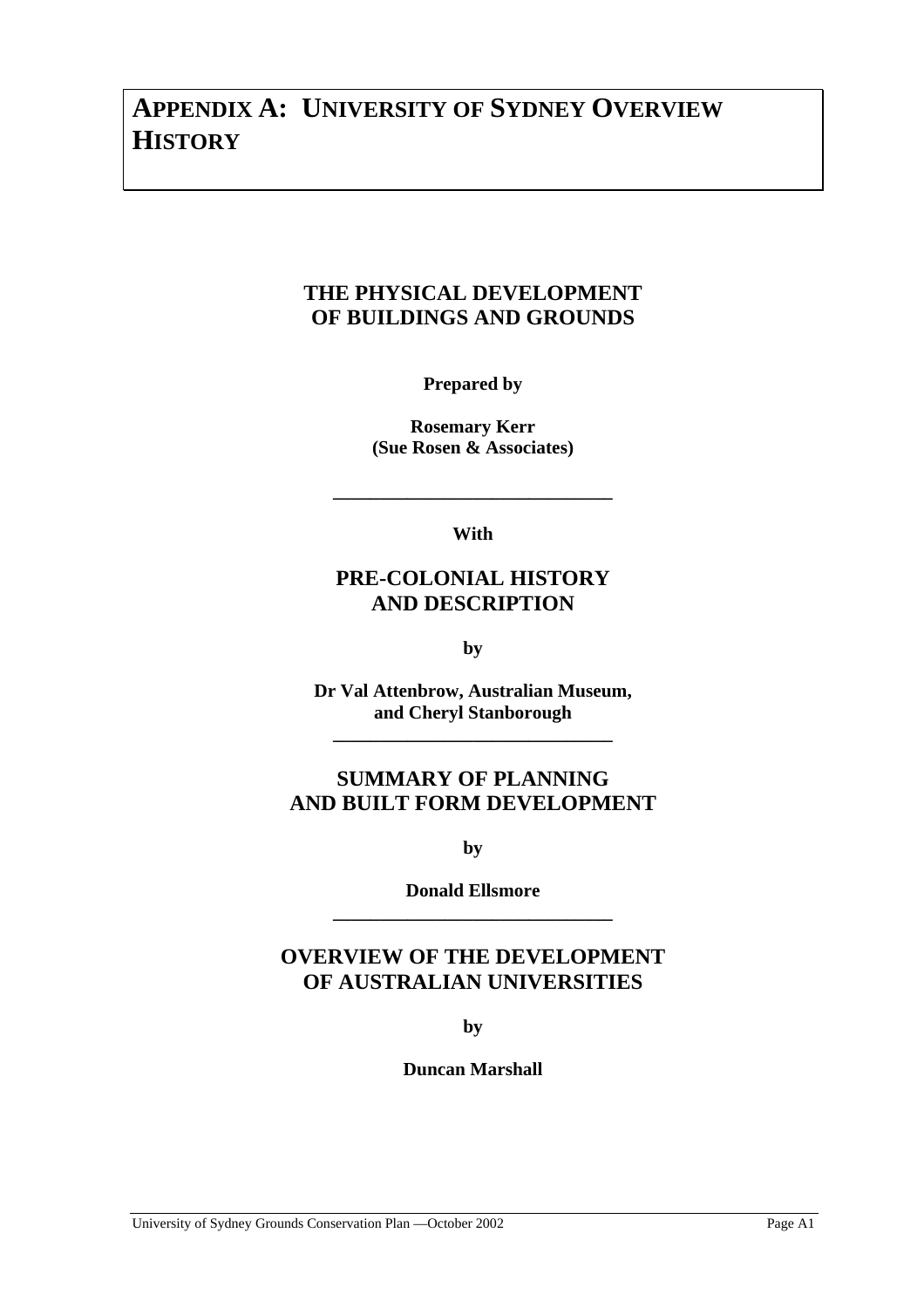## **1. Introduction**

- 1.1 Authorship
- 1.2 Using the History as a Management Tool

## **2. Pre-Colonial Inhabitants and Land Use**

- 2.1 People The Original Inhabitants
- 2.2 Subsistence and material culture
- 2.3 Locational Details And Reconstruction Of Pre-1788 Environment

#### **3. Early History of Grose Farm and Darlington**

- 3.1 Church, School and Crown Land
- 3.2 Grose Farm
- 3.3 Surrounding Area
- 3.4 Female Orphan Institution
- 3.5 Subdivision
- 3.6 Pastoralism
- 3.7 Darlington Area
- 3.8 Subdivision and Residential Development
- 3.9 Institute Building and Darlington School
- 3.10 University Extension into Darlington

#### **4. University of Sydney Foundation and Early Development 1850-1880**

- 4.1 Background to Foundation
- 4.2 Establishment of University at Grose Farm
- 4.3 Initial Building Program
- 4.4 Great Hall and East Wing of Main Building
- 4.5 Development of Colleges
- 4.6 Grounds and Sporting Facilities

#### **5. Development of Medicine and the Sciences 1880-1900**

- 5.1 Expansion of Curriculum
- 5.2 Challis Bequest
- 5.3 Establishment of a Medical School
- 5.4 The Macleay Museum
- 5.5 'Temporary' Buildings for Sciences and Engineering
- 5.6 Student Facilities
- 5.7 Sporting Facilities
- 5.8 Grounds

#### **6. The Vernon and McRae Period 1900-Post-WWI**

- 6.1 Overall Planning of the University
- 6.2 Fisher Library and Extension of Quadrangle
- 6.3 Medical School Extensions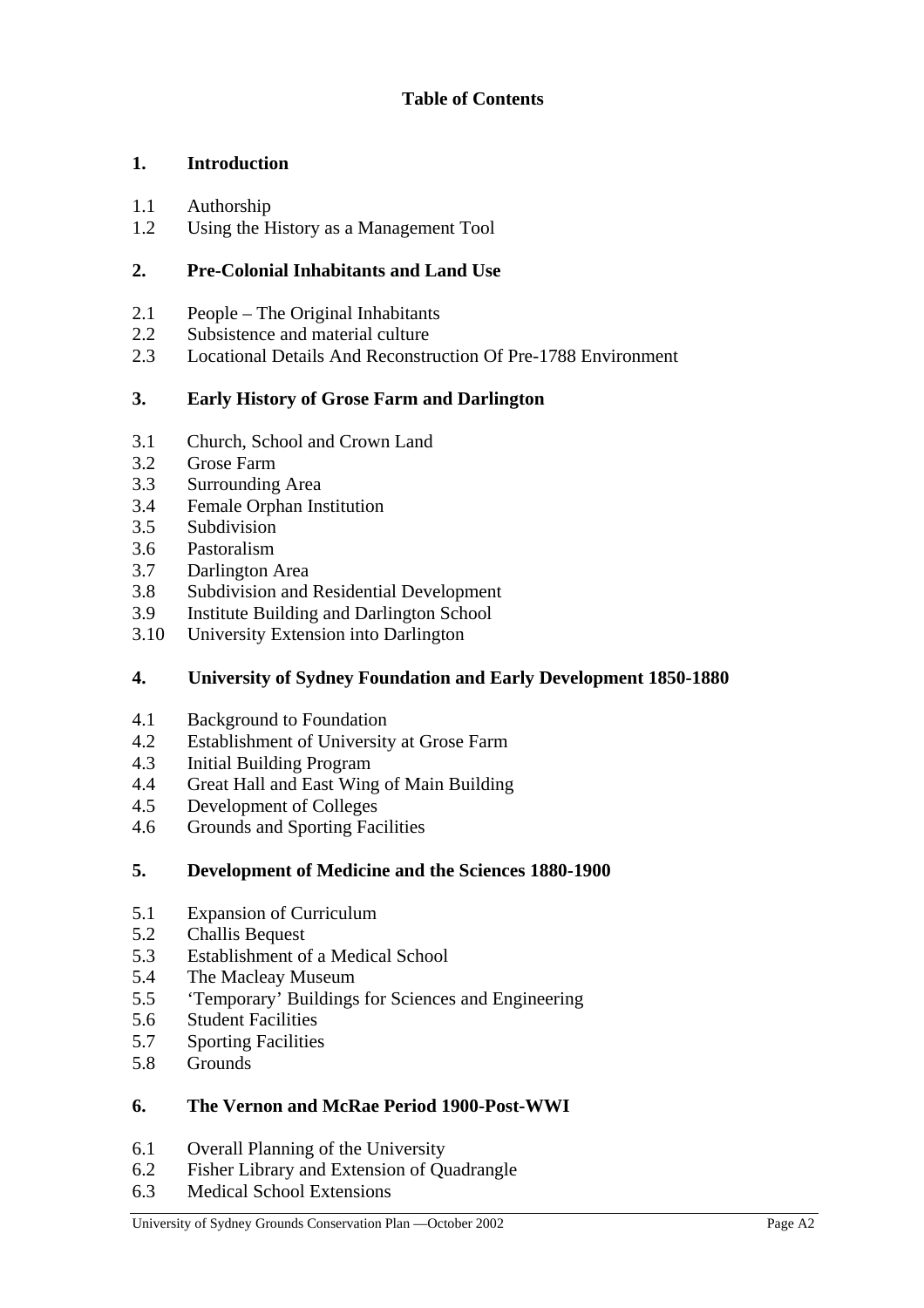- 6.4 Expansion of Professional Education
- 6.5 Expansion to the west of Main Buildings, down Science Road
- 6.6 Establishment of Teachers' College
- 6.7 New Union Buildings
- 6.8 Women's Sporting Facilities

#### **7. The Wilkinson Era - 1920s - WWII**

- 7.1 Recovery after WWI
- 7.2 Professor Leslie Wilkinson
- 7.3 Plan for the University
- 7.4 Grounds
- 7.5 Expansion of Medical Facilities
- 7.6 University's Role in Research of National Importance
- 7.7 World War II
- 7.8 Student Facilities
- 7.9 Sporting Facilities

#### **8. The Impact of WWII - 1945 - Late 1950s**

- 8.1 Pressures on Accommodation
- 8.2 Planning for the Future
- 8.3 Expansion of Administration
- 8.4 War Memorial and Science Road Bridge
- 8.5 Union Facilities

#### **9. Transformation and Expansion - Late 1950s – 1975**

- 9.1 A Changing Curriculum
- 9.2 The Changing University Environment
- 9.3 New Plans for University Site Development
- 9.4 Extension into Darlington
- 9.5 Student Facilities
- 9.6 Student Activism
- 9.7 Grounds

#### **10. Reorganisation of the University System - 1975 – Present**

- 10.1 Funding Cuts
- 10.2 Slowing of Building
- 10.3 Dawkins' Reforms
- 10.4 Works on Campus 1980s
- 10.5 Developments in the 1990s

#### **11. Summary of Planning and Built Form Development**

- 11.1 Blacket
- 11.2 Barnet
- 11.3 Vernon
- 11.4 McRae
- 11.5 Burley Griffin
- 11.6 Wilkinson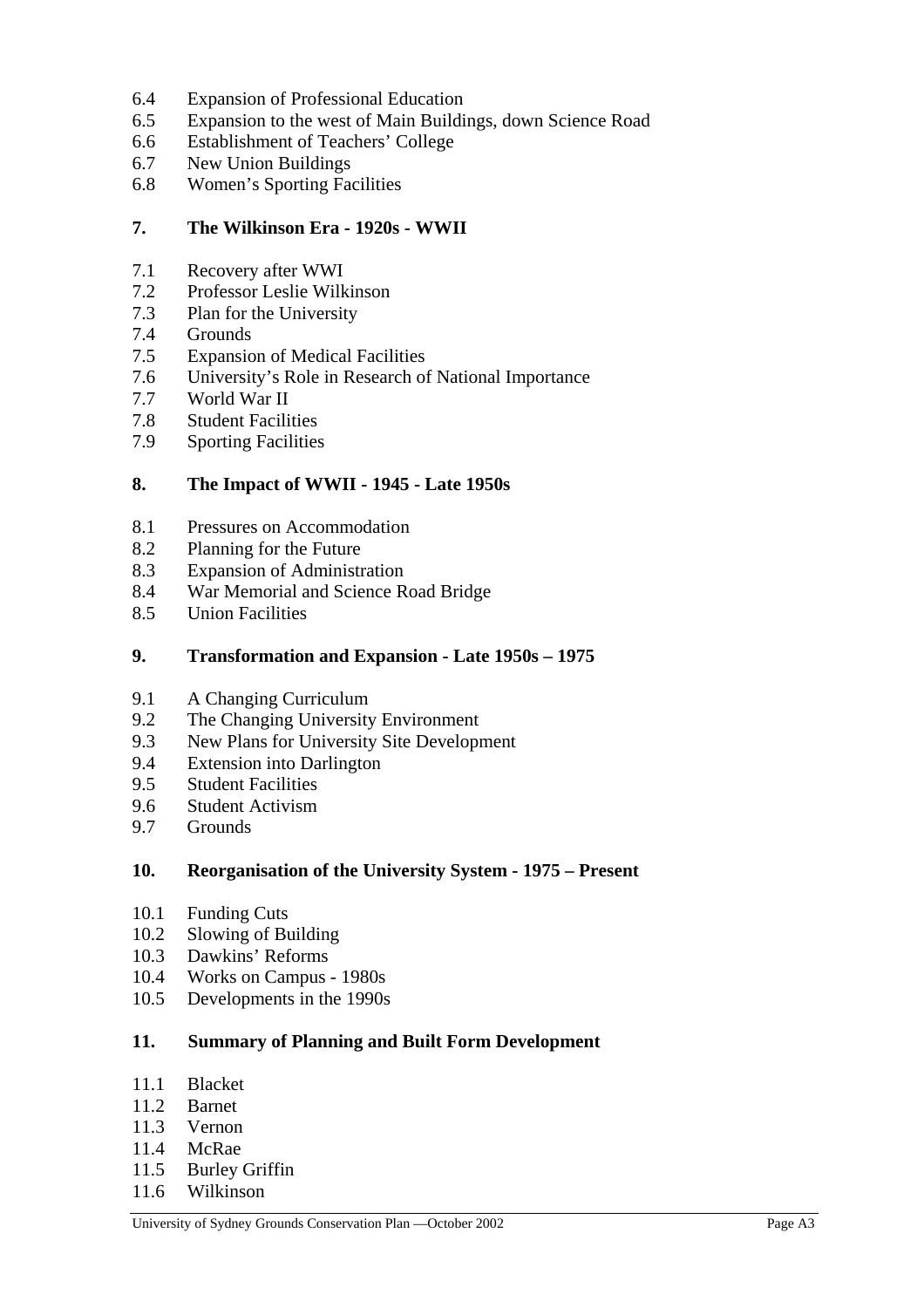- 11.7 Edwin Smith and Cobden Parkes
- 11.8 After World War II
- 11.9 Expansion into Darlington
- 11.10 Reflecting on the present Day Built form

## **12 Overview of the Development of Australian Universities**

## **13. Bibliography**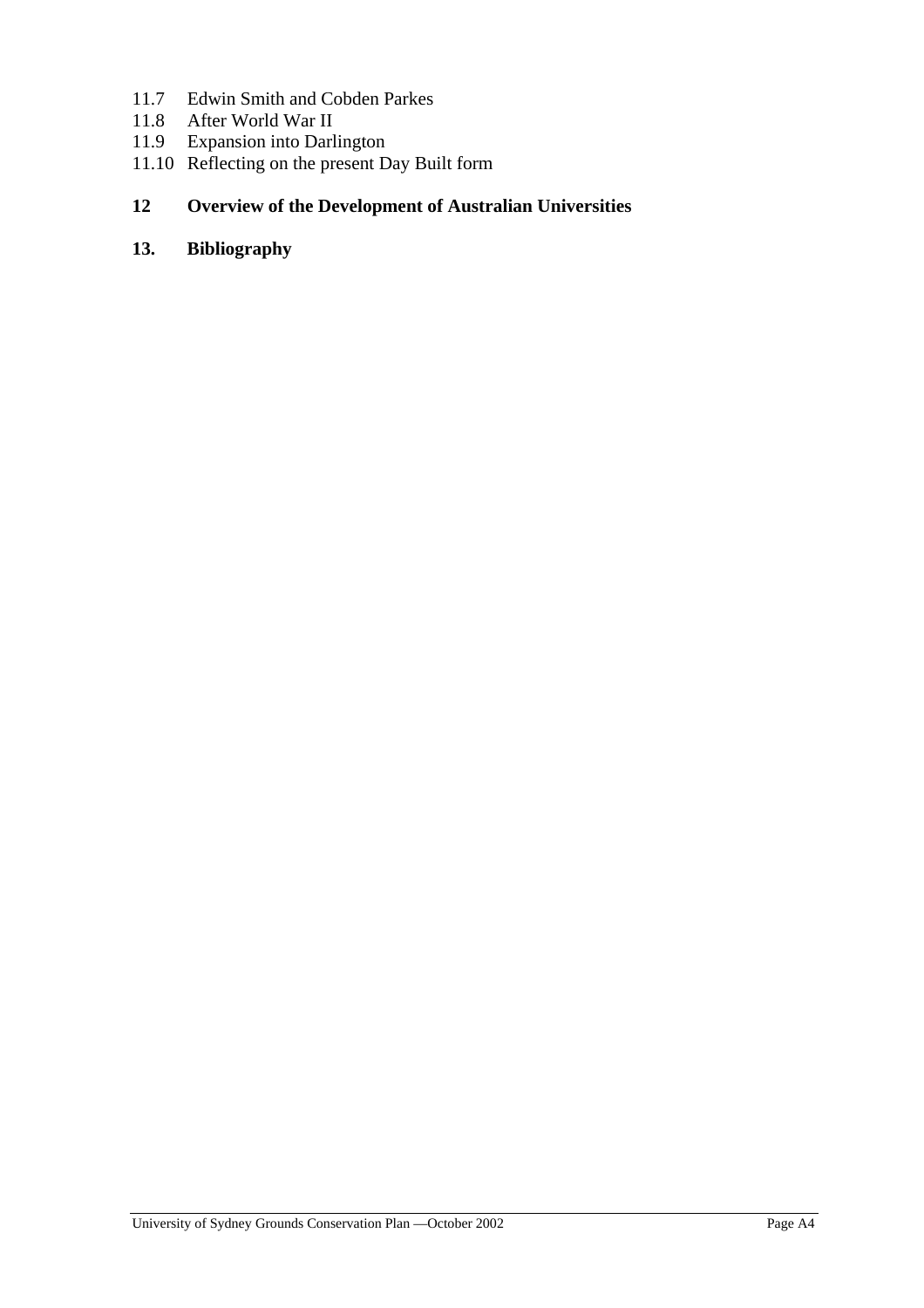#### **1. INTRODUCTION**

## **1.1 Authorship**

This history was prepared by Rosemary Kerr in consultation with Sue Rosen of Sue Rosen & Associates, Heritage Assessment And History. The pre-colonial history and description was prepared by Dr Val Attenbrow, Australian Museum, with input by Cheryl Stanborough.

#### **1.2 Using the History as a Management Tool**

Organising an overview history of the physical development of the University of Sydney poses problems due to the diversity of buildings, sporting and leisure facilities which were constructed and modified over a long period of time in response to changes in the University's teaching requirements, planning philosophy and external influences.

For those concerned with managing the physical resource of the University , this overview history has been organised according to the following major chronological periods which reflect particular phases in the construction of buildings and facilities and the development of grounds: Foundation and Early Development, 1850-1880; Development of Medicine and the Sciences, 1880-1900; the Vernon and McRae Period, 1900- post WWI; the Wilkinson Era, 1920s - WWII; the Impact of WWII, 1945 - late 1950s; Transformation and Expansion, late 1950s - 1975; Reorganisation of the University System, 1975-present. Discussion of particular buildings and facilities has been where possible, arranged according to precincts, such as the main Quadrangle, Science Road etc., and by the type of facilities such as student union buildings, sporting facilities and grounds.

The table of contents encapsulates the overall structure of this history of physical development of the University. The design is intended to ease identification of data pertaining to specific periods and / or specific places relevant to management decisions. At the same time the broader issues impinging on developments have been identified and their impact addressed.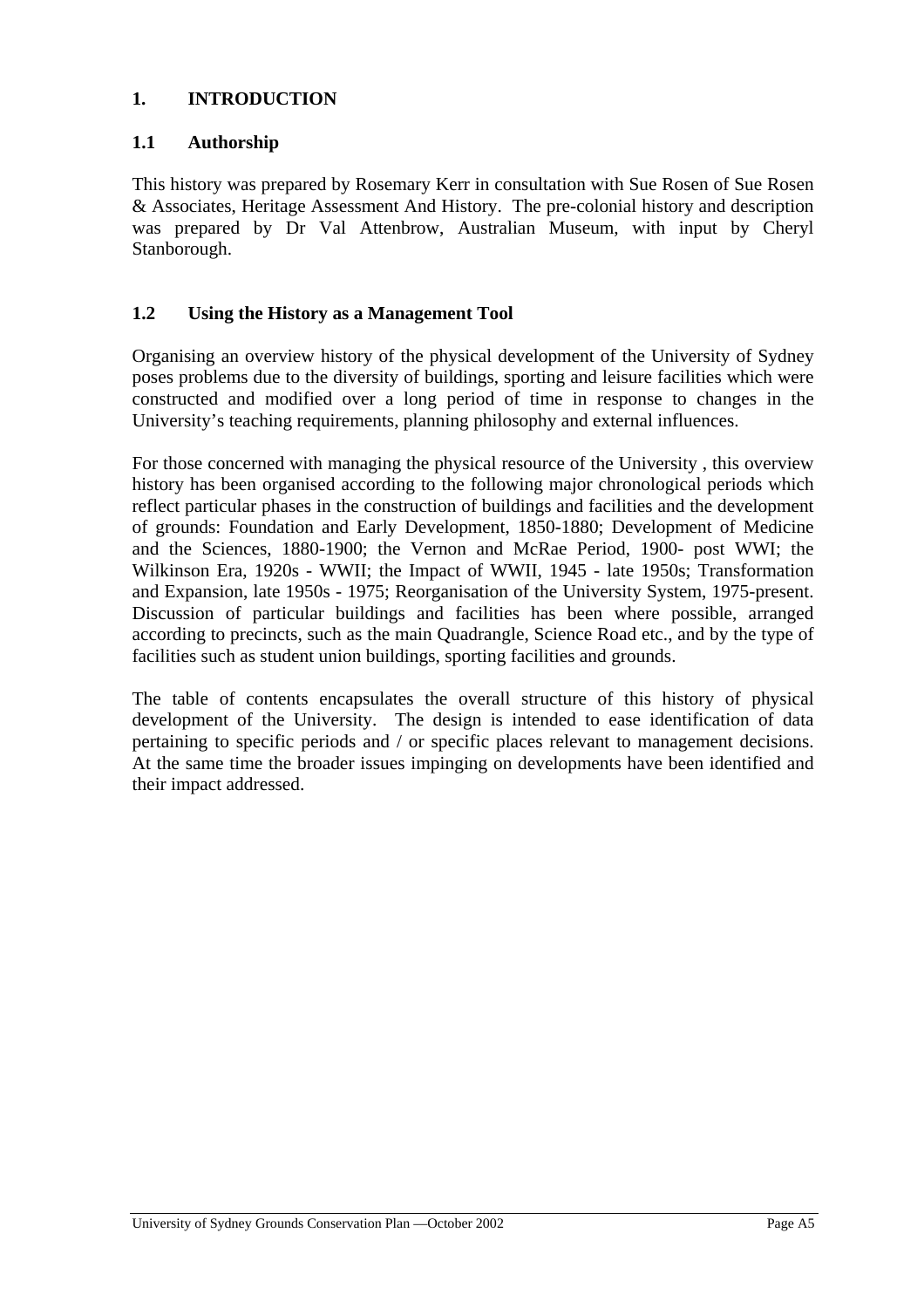#### **2. PRE-COLONIAL INHABITANTS AND LAND USE**

The University of Sydney grounds are located on the northern slopes of a broad ridge forming the watershed between Port Jackson (Sydney Harbour) and Botany Bay. The grounds are about 3 km from Sydney Cove where the British established their first settlement, Sydney town, in 1788. To the first colonists the grounds were part of a large area they called 'the Kanguroo Ground' (Fig. 1#), which stretched from Parramatta Road southwards towards Botany Bay and the Cooks River. It was described as being one of the few areas between Botany Bay and Broken Bay that was suitable for cultivation (Tench [1793:161]1979:261, Collins 1798[1975]:225, 575n).

About two years after colonisation, part of the 'Kanguroo Ground' near the present-day junction of Parramatta and City Roads was set aside as reserves for Crown, church and school purposes, (Fig. 2#). In 1792, Lieutenant-Governor Grose was granted 30 acres out of the 400 acre Crown reserve on which to build a house, though he later changed the purpose of the lease to farming. Subsequently, leases were granted in the reserve and general district to several other officers for cultivation (Campbell 1925:119, 1930:274- 276). Grose sold his lease to another officer when he left the colony at the end of 1974, but the area that is now the University grounds became known as Grose Farm and is marked as such on maps until the mid-1800s.

Aboriginal people were thus alienated from the lands that are within and around the University grounds very early in the history of British colonisation. The historical records provide many descriptions and observations about the people who lived around Port Jackson at the time of British colonisation. However, none of the records identify any definite associations with the land that was set aside as the site for the University of Sydney, or activities that were specifically undertaken on this land. In addition, no archaeological evidence relating to pre-colonial Aboriginal occupation or use of the area has been found within the University grounds, and there are no detailed descriptions of the vegetation and animal communities that inhabited this district. The following portrayal of the pre-colonial occupation and use of the Sydney University grounds is thus speculative, being based on a reconstruction of the original pre-1788 environment, an extrapolation from general historical descriptions or specific observations about the people who lived around Port Jackson and Botany Bay, and archaeological evidence from adjacent areas.

## **2.1 People – The Original Inhabitants**

The tribe<sup>7</sup> of Cadi inhabit the south side, extending from the south head to Long-Cove; at which place the district of Wanne, and the tribe of Wangal, commences, extending as far as Par-ra-mata, or Rose-Hill. (King in Hunter 1793[1968:412])

From the entrance of the harbour, along the south shore, to the cove adjoining this settlement the district is called Cadi, and the tribe Cadigal; the women, Cadigalleon. The south side of the harbour from the above-mentioned cove to Rose Hill, which the natives call Parramatta, the district is called Wann, and the tribe Wanngal. (Phillip 13 February 1790[1892:309])

In these two quotes which set out the extent of the country associated with two of the Port Jackson clans, the Cadigal and Wanngal, their common boundary is in different places.

 $<sup>7</sup>$  Many of the early writers referred to these named groups as 'tribes', but they were not tribes in the current</sup> anthropological sense of the word. The groups were clans or in some cases bands.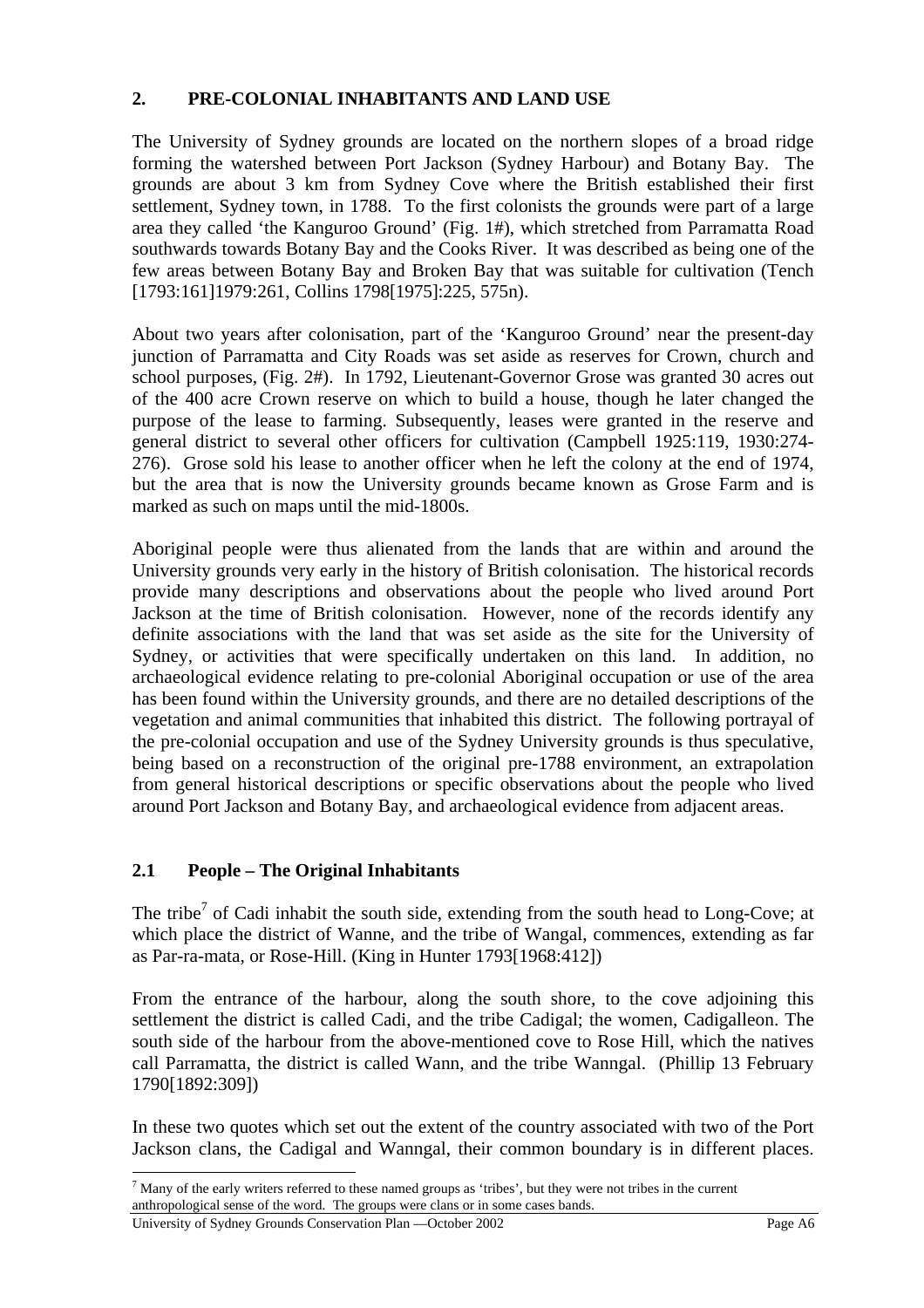Phillip Gidley King placed the boundary at Long Cove – presently known as Iron Cove. If this was the boundary between the two groups, the University grounds are within Cadi. This would also be the case if the boundary was along the ridgeline forming the eastern watershed to Iron Cove (in many parts of Australia ridgelines and watercourses form/formed the boundaries between cultural areas).

If the 'the cove adjoining this settlement' referred to by Governor Arthur Phillip is Darling Harbour, and the boundary between the Wanngal and Cadigal is taken as either the ridgeline between Darling Harbour and Blackwattle Bay or the creek running into Darling Harbour or even Blackwattle Creek, then the University grounds are situated at the eastern end of Wanne.

To the south, the Kameygal lived around the shores of Botany Bay, known to them as Kamay. It is possible that the ridge of high land between Port Jackson and Botany Bay (along which King Street, Newtown, now runs) formed a boundary between the Kameygal and the Wanngal / Cadigal.

## **2.2 Subsistence and material culture**

The people living around Port Jackson and Botany Bay gained their foods by fishing, hunting land animals and gathering shellfish and plants (Attenbrow in prep; Turbet 1989). Fishing appears to have formed a greater part of subsistence activities around the harbour mouth and Botany Bay, more than it was along the Parramatta River. However, hunting land animals, catching birds and collecting small animals were also important, particularly during periods of cold or inclement weather when fish were scarce. Shellfish and plant foods were probably also important components of the diet, though there are very few observations of these activities by the early colonists.

Many different tools and weapons were used in obtaining food and raw materials, for carrying small items, making equipment, and for defensive and offensive purposes. These included fishing and hunting spears, spear-throwers, fishing hooks and lines, stone hatchets, shields, clubs, digging sticks, baskets, net bags and other containers, as well as canoes, animal traps, torches, small adzes and scrapers, awls, 'pounding and beating stones', stone wedges and fire. Unmodified shells and stones were used opportunistically on some occasions as cutting or adzing tools and missiles.

Tools, weapons and other objects were made from a range of natural products – wood, bark, reed and other plant materials, as well as bone, shell, animal skins, sinew and stone. The early colonists' observations suggest that coastal groups used stone as implements less often than hinterland groups (e.g. those on the Cumberland Plain), and that bone or shell was used in its place for items such as spear barbs, adzes and scrapers (Hunter 1793[1968]:519; Collins 1798[1975]:488).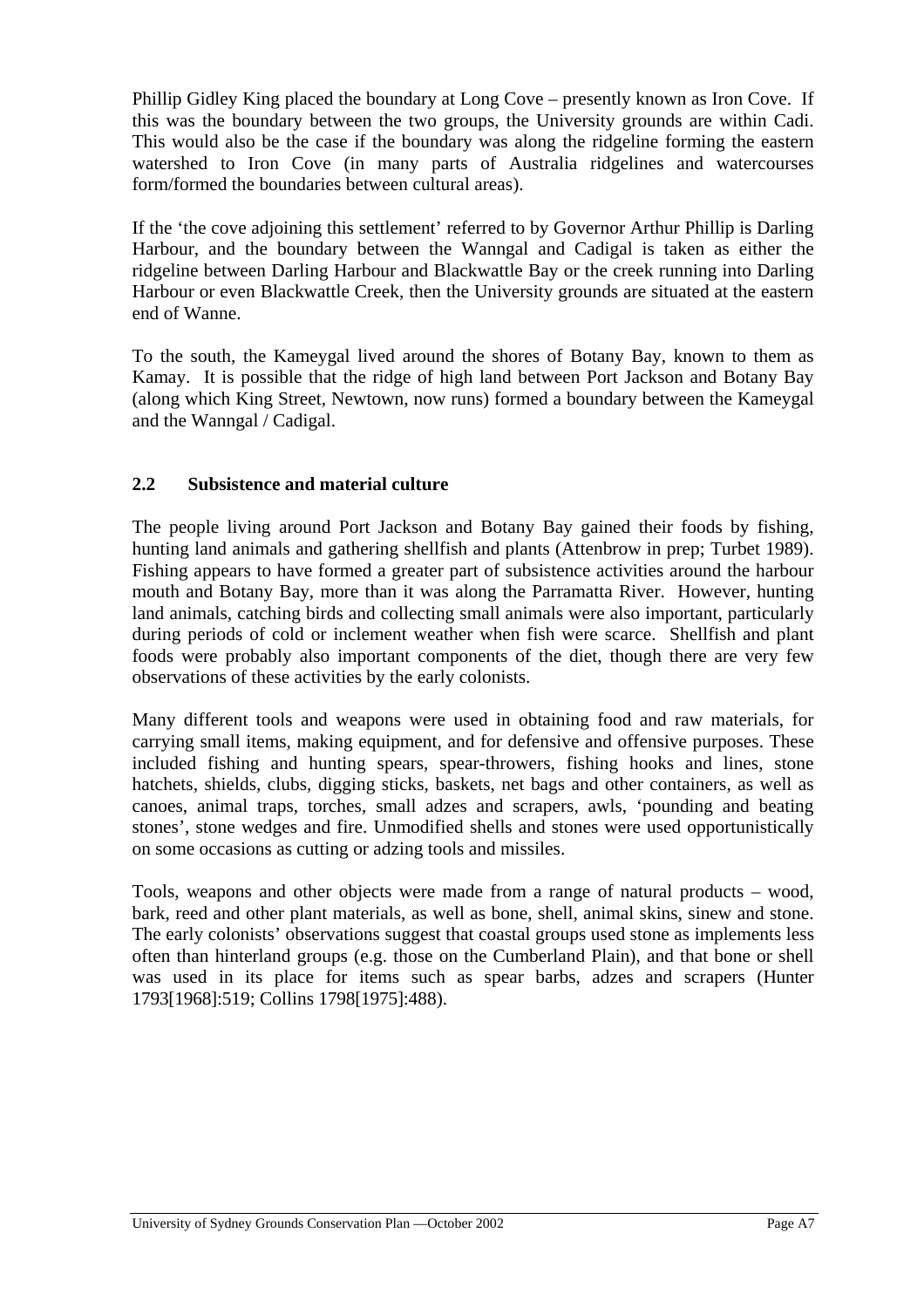#### **2.3 Locational Details and Reconstruction of Pre-1788 Environment**

#### *Topography and geology*

The University grounds are on part of a broad ridge system which forms the watershed between Port Jackson and Botany Bay, an arm of which extends north from the watershed down between Blackwattle Bay and Rozelle Bay and their respective tributaries. At its highest points in this area the ridgeline is between 30 m and 40 m above sea level. The high land in the north-eastern corner of the University grounds around the Main Quadrangle, which was earlier known as Petersham Hill, overlooked the lower reaches of Blackwattle Creek.

These broad ridge tops are capped with Wianamatta shales. These are underlain by Hawkesbury sandstone, which is exposed around the foreshores of Port Jackson in the north, the cliffed coastline in the east, and along part of the Cooks River in the south-west. Quaternary sediments in the form of dunes or sand-hills cover a large expanse of land to the south-east as far as the shores of Botany Bay. The University grounds are wholly on the Wianamatta shales, and there is no outcropping sandstone.

The geology of the district is important as the distribution of Aboriginal archaeological sites in the Sydney region is very much associated with the distribution of the particular geological formations that dominate different parts of the countryside. The absence of Hawkesbury sandstone within the University grounds means that Aboriginal sites that are associated with sandstone formations would not have been present. Such sites include rockshelters (which contain pigment images, shell midden or archaeological deposit), rock engravings which occur on open rock platforms, and grinding grooves which occur on rock surfaces associated water sources (creek lines, rock pools on rock platforms or driplines in rockshelters).

Associated with the Wianamatta shales, buried silcrete bodies have been identified at Newtown (in the block between King, Eliza, Mary and Lennox Streets), less than 1 km to the south west of the University grounds (Byrnes 1982:9-10). The silcrete bodies are part of a Tertiary period palaeochannel, the exact course of which is presently not mapped – but it is possible it extends within the University Grounds (Tessa Corkill pers. comm).

The potential presence of silcrete and its possible accessibility and quality is of interest as it is one of the most commonly used rock types for making small flaked implements in the Sydney region. Although historical observations indicate that stone was infrequently used by coastal people in 1788, assemblages from coastal archaeological sites of the Sydney region indicate that small stone implements were used throughout the pre-colonial periods.

#### *Waterways and water sources*

The upper reaches of several creeks running into Port Jackson have their headwaters on the watershed ridge between Port Jackson and Botany Bay. Most of these creeks are now concrete canals or landscaped, particularly in their upper reaches, so that they are no longer recognisable as creeklines. Blackwattle Creek, which runs into Blackwattle Bay, began in a swampy area where Darlington School now stands. It ran north-east through what is now the Engineering Faculty towards Victoria Park and Chippendale, where there were several other freshwater swampy areas, before it ran into the estuarine Blackwattle Swamp at its mouth. On the western side of the University grounds were the upper reaches of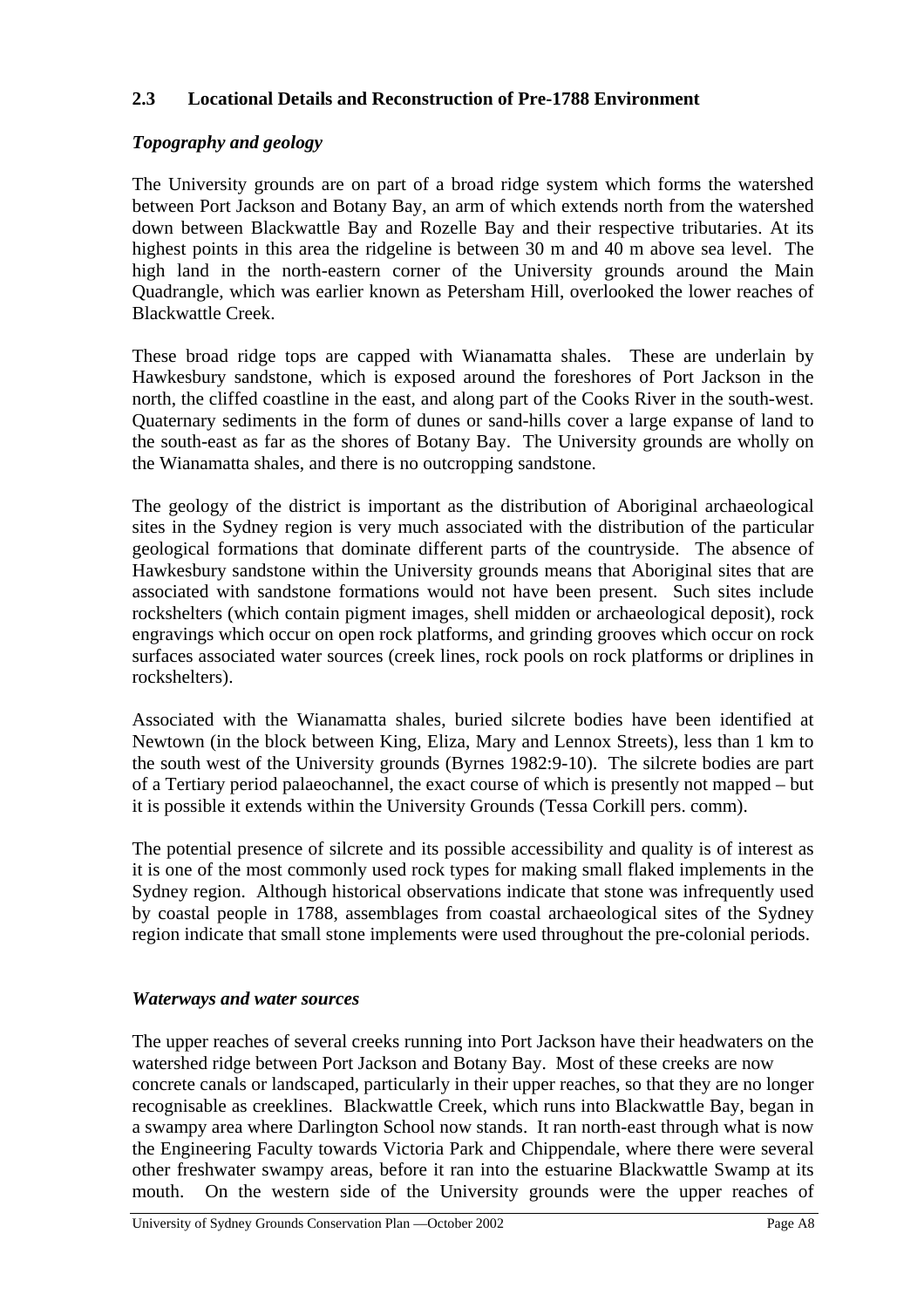watercourses running into Johnstons Creek, in particular Orphan School Creek which started where No 1 and 2 ovals were built. Thus, while the University grounds are on a ridge top, freshwater sources and swamps were present in or in close proximity to most parts of the grounds.

The estuarine foreshores and waters of Port Jackson are little more than 1 km distance in Darling Harbour and Blackwattle/Rozelle Bays. To the south, somewhat further away, but still within 6 or 7 km, is Botany Bay, as well as Cooks River and Sheas Creek (the latter now called Alexandra Canal). Consequently, estuarine resources such as fish and shellfish are available in relatively close proximity to the University grounds.

## *Soils and vegetation communities*

Stretching along the higher ground from Hyde Park to the south-west through Chippendale to Newtown, St Peters and Glebe, and as far west as Auburn, the clayey soils of the Wianamatta shales were covered with Turpentine-Ironbark Forest, with trees up to 20-30 m tall in an open forest structure (Benson & Howell 1990:17-18, 44). Except for William Bradley's (1786–92[1969]:232B) March 1791 report in which he states that the 'Brown Bark'd Gum Tree … grows in the Kanguroo Ground …', there are no historical descriptions detailing the nature and species composition of the vegetation that existed on the University grounds before it was cleared. The following information comes from early descriptions around Annandale and small remnant patches of Turpentine-Ironbark forest in the inner western suburbs (Benson & Howell 1990:46-47, 61).

In addition to Turpentines *Syncarpia glomulifera* and Grey Ironbark *Eucalyptus paniculata*, other large trees grew in these forests; these included White Stringybark *E. globoidea*, Blackbutt *E. pilularis*, Red Mahogany *E. resinifera*, Scribbly gum *E. haemastoma* and Red Bloodwood *Corymbia gummifera* (previously *Eucalyptus*), as well as Smooth-barked Apple *Angophora costata.* Understorey species in the Turpentine-Ironbark Forest included species listed in Table A1 which have edible and/or useful parts.

The swampy sections of Blackwattle Creek where it ran through Chippendale were described as 'boggy, in part rich soil, suitable for intensive agriculture' (Fitzgerald 1990:14). Its swampy headwaters were also likely to have been poorly-drained ground rather than swamps with standing water. As such they are unlikely to have had reeds such as *Eleocharis sphacelata, Phragmites australis* and *Triglochin procera* (Doug. Benson pers. comm.), which have edible roots and tubers, and which grow in the freshwater Botany and Lachlan Swamps nearer the coast. Its vegetation is likely to have been similar to the swampy headwaters of the Tank Stream, which was at the boundary of the sandstone and Wianamatta shales, and is assumed to have included Scribbly Gum *Eucalyptus racemosa*, banksias *Banksia spinulosa* and *B. oblongifolia,* bottlebrush *Callistemon citrinus,* ti-tree *Leptospermum flavescens* (*now polygalifolium*), and paperbarks *Melaleuca decora* and *M. styphelioides* (Benson & Howell 1990:42; Campbell 1924:67).

Of those plants listed in Table A1, only a few have been identified as food plants referred to in the early historical sources of the Sydney region. Native cherry *Exocarpus cupressiformis* is possibly the fruit described by Governor Phillip as:

… another fruit, which, when ripe, is of a transparent red colour, about the size of a currant, and shaped like a heart: it has an agreeable flavour, leaving an astringency on the palate, and cannot be otherwise than wholesome, as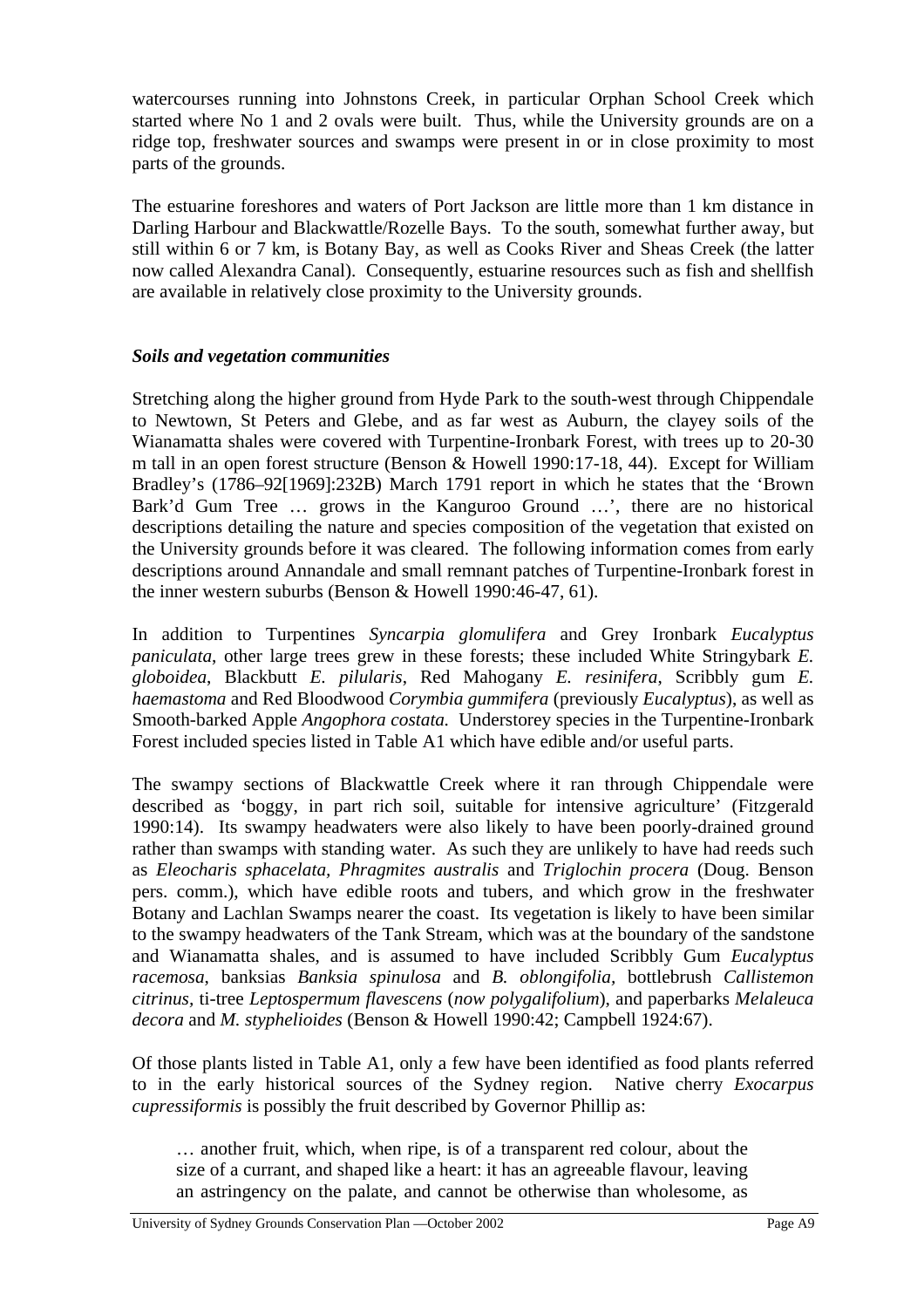the settlers had ate great quantities of it at times, without any pernicious consequences. (Phillip in Hunter 1793[1968]:478-479)

The colonists referred to Banksia flowers generally, but not by species name. They observed the local inhabitants collecting them for their nectar from which a sweet drink was made by soaking them in water (Collins 1798[1975:462-463]; Bellingshausen 1820 in Barratt 1981:35). The ferns referred to by the early colonists may have been *Blechnum cartilagineum* and the orchids could have been several of those that grow in coastal Sydney:

… they were frequently found gathering a kind of root in the woods … This root appears to be a species of the orchis, or has much of its nutritive quality. … those roots which appear to be a great part of their subsistence during the winter. (Hunter 1793[1968]:80-81)

I have several times met with small parties of them seeking roots and spungy [sic] substances which grow on some of the Trees & yield a small seed and sweet juice  $\ldots$ : the Fern & some other roots they prepared by moistening & beating between two stones a considerable time before they use it ... (Bradley 1786-1792[1969]:134-135)

The other plants listed in Table A1 were reported as being eaten in other parts of eastern Australia, and thus could have been eaten in the Sydney region too.

Some plant materials used in making tools and equipment were also available in the areas of Turpentine-Ironbark forest. Bowls, referred to as *Goo-lime* were made from the hollowed knots (gnarls) of a large tree (Smith & Wheeler 1988:Plate 50 inscription; White 1790[1962]:157), which was possibly the Smooth-barked apple *Angophora costata*. The bark of 'tea-trees', which were probably paperbark trees *Melaleuca* sp. was reported to have been used around Port Jackson as a 'blanket' in which a newborn baby was wrapped (Phillip in Hunter 1793[1968]:544; Collins 1798[1975]:465,612,note 14), and in other parts of the Sydney region as bedding and a torch (Barrallier 1802[1975]:48; Phillip in Hunter 1793[1968]:514 respectively).

In other parts of southeastern Australia, the leaves of other Lomandra species were used for basket work (Maiden 1889[1975]:634), and those of *Lomandra longifolia* may have been used in Sydney region for such purposes.

There were thus both food and raw material plant resources that would have attracted people to the Turpentine-Ironbark forests, though none of these plants are restricted in distribution to only this association. These forests do not appear to have been as resourcerich (at least in terms of diversity of species, and possibly abundance) as the extensive heath and swamp communities of the sand-hills between Bondi and Botany Bay which were only a few kilometres to the east, or the fringing communities that grew along the small sandstone gullies, such as the Tank Stream which ran down into Port Jackson (Benson & Howell 1990:42; Campbell 1924:66-69). This perception, however, may be due to the lesser knowledge available about the plant communities of the Turpentine-Ironbark forest.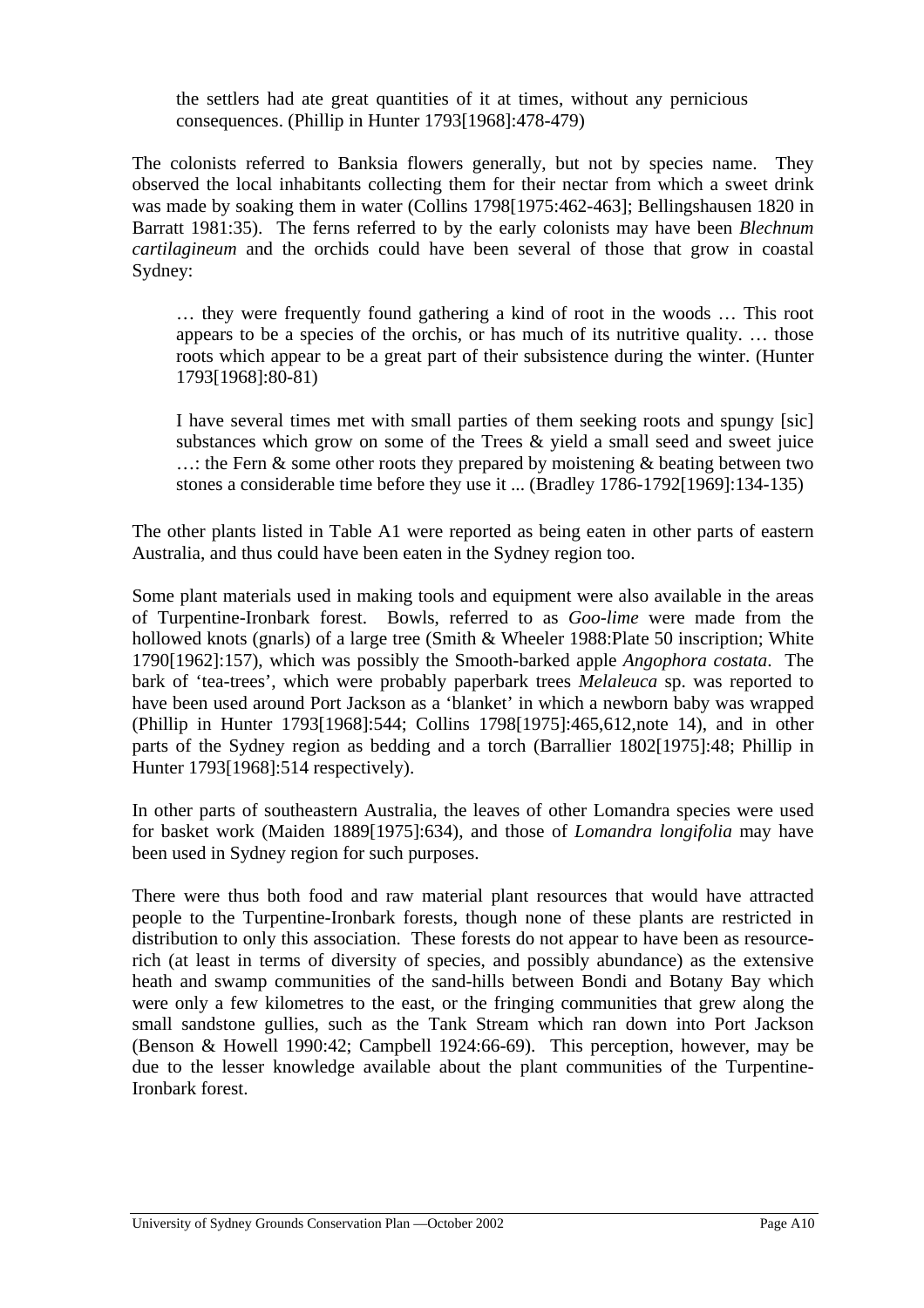#### *Animal communities*

Again, there are no detailed accounts of the animal communities that lived in the Turpentine-Ironbark forest or the small swamps and creeks that occurred on the Wianamatta shale in this part of Sydney. The fact that the University grounds are part of an area that was known as 'the Kanguroo ground' indicates such animals inhabited the district. Many other animals would have inhabited this district too – wallabies, possums, gliders, bandicoots, native cats, flying foxes, marsupial mice, water rats, native rats, numerous birds (including emus), goannas, blue tongue lizards, and tortoises – all of which were included in the diet of the pre-colonial inhabitants.

Fish and shellfish of edible size or quantity may have not inhabited the sections of the freshwater creeks and swampy areas within the University grounds, but the nectarproducing plants of these habitats would have attracted many birds such as parrots and parrokeets, which were eaten (Franklin 1802 in Ross 1976:25). The adjacent estuary and its shorelines, with its abundant fish and shellfish may have provided the main focus for gaining animal foods, except in cold or bad weather when fish were scarce or when a change in diet was sought.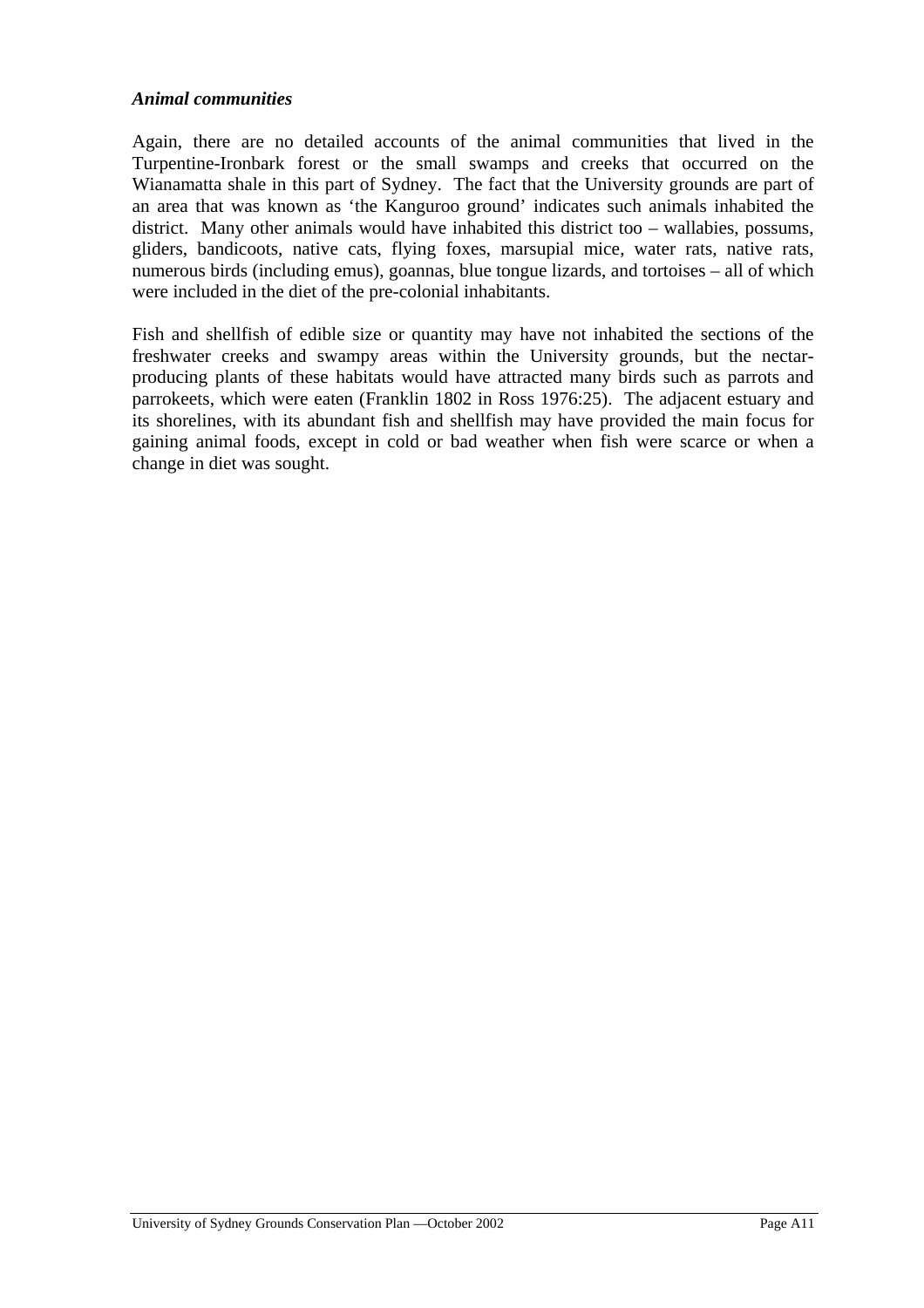#### *Table A1. Plants with edible and useful parts that are likely to have grown in the Grounds of Sydney University and likely to have been used by local pre-colonial Aboriginal inhabitants*

| <b>Scientific name</b>                             | <b>Common name</b>                | <b>Edible parts</b>                                                                                                                              | <b>Useful parts</b>                                                                                                              |
|----------------------------------------------------|-----------------------------------|--------------------------------------------------------------------------------------------------------------------------------------------------|----------------------------------------------------------------------------------------------------------------------------------|
| <b>Turpentine-Ironbark Forest</b>                  |                                   |                                                                                                                                                  |                                                                                                                                  |
| Acacia decurrens                                   | <b>Black Wattle, Green Wattle</b> | Gum soaked in water as drink (Vic. Bunce 1859 in<br>Robinson 1994:62). Seeds ? gum ? (Acacia sp.<br>NSW south coast. Lampert & Sanders 1973:104) |                                                                                                                                  |
| Acacia falcata                                     | Hickory, Sally Wattle             | Seeds ? gum ? (Acacia sp. NSW south coast.<br>Lampert & Sanders 1973:104)                                                                        | Bark used to stupefy fish (Counties of Cumberland<br>and Camden. Maiden 1889[1975:149])                                          |
| Angophora costata                                  | Smooth-barked Apple               |                                                                                                                                                  | Hollowed bark/gnarl used as container (Port Jackson<br>area, Smith & Wheeler 1988: Plate 50 inscription;<br>White 1790[1962]:157 |
| Astroloma humisifusum                              | Native Cranberry                  | Fruit (NSW south coast, Lampert & Sanders<br>1973:104                                                                                            |                                                                                                                                  |
| Billardiera scandens                               | Apple<br>Berry/Apple<br>Dumpling  | Berries (NSW south coast, Lampert & Sanders<br>1973:105; Port Stephens, Scott in Bennett 1929:22)                                                |                                                                                                                                  |
| Blechnum cartilagineum                             | <b>Gristle Fern</b>               | Rhizomes (Moreton Is, SE Qld, Backhouse<br>1843:363, 371)                                                                                        |                                                                                                                                  |
| Cissus hypoglauca                                  | <b>Water Vine</b>                 | Fruit; water from vine? (NSW south coast,<br>Lampert & Sanders 1973:106)                                                                         |                                                                                                                                  |
| Clematis glycinoides                               | Old Man's Beard                   | Scent from crushed leaves used for head-aches (no<br>area, Cribb & Cribb 1976:221)                                                               |                                                                                                                                  |
| Clerodendrum tomentosum                            | Hairy Clerodendrum                | Fruit (of Clerodendru inerme, nth Qld, Roth<br>1901:10                                                                                           |                                                                                                                                  |
| Corymbia gummifera (prev.<br>Eucalyptus gummifera) | Red Bloodwood                     |                                                                                                                                                  | Gum/sap (used on NSW south coast to treat fishing<br>lines to stop them fraying. Lampert $\&$ Sanders<br>1973:108)               |
| Dianella caerulea                                  | <b>Blue Flax Lily</b>             |                                                                                                                                                  | <b>Fibre</b> of leaves (of <i>D. longifolia</i> ) used to make baskets<br>(no area, Maiden 1889[1975:621])                       |
| Dianella revoluta                                  | Flax Lily                         |                                                                                                                                                  | ditto                                                                                                                            |
| Exocarpus cupressiformis                           | Native Cherry                     | Fruit (Port Jackson area ?, Phillip in Hunter<br>1793[1968]:478-479; NSW south coast, Lampert &                                                  |                                                                                                                                  |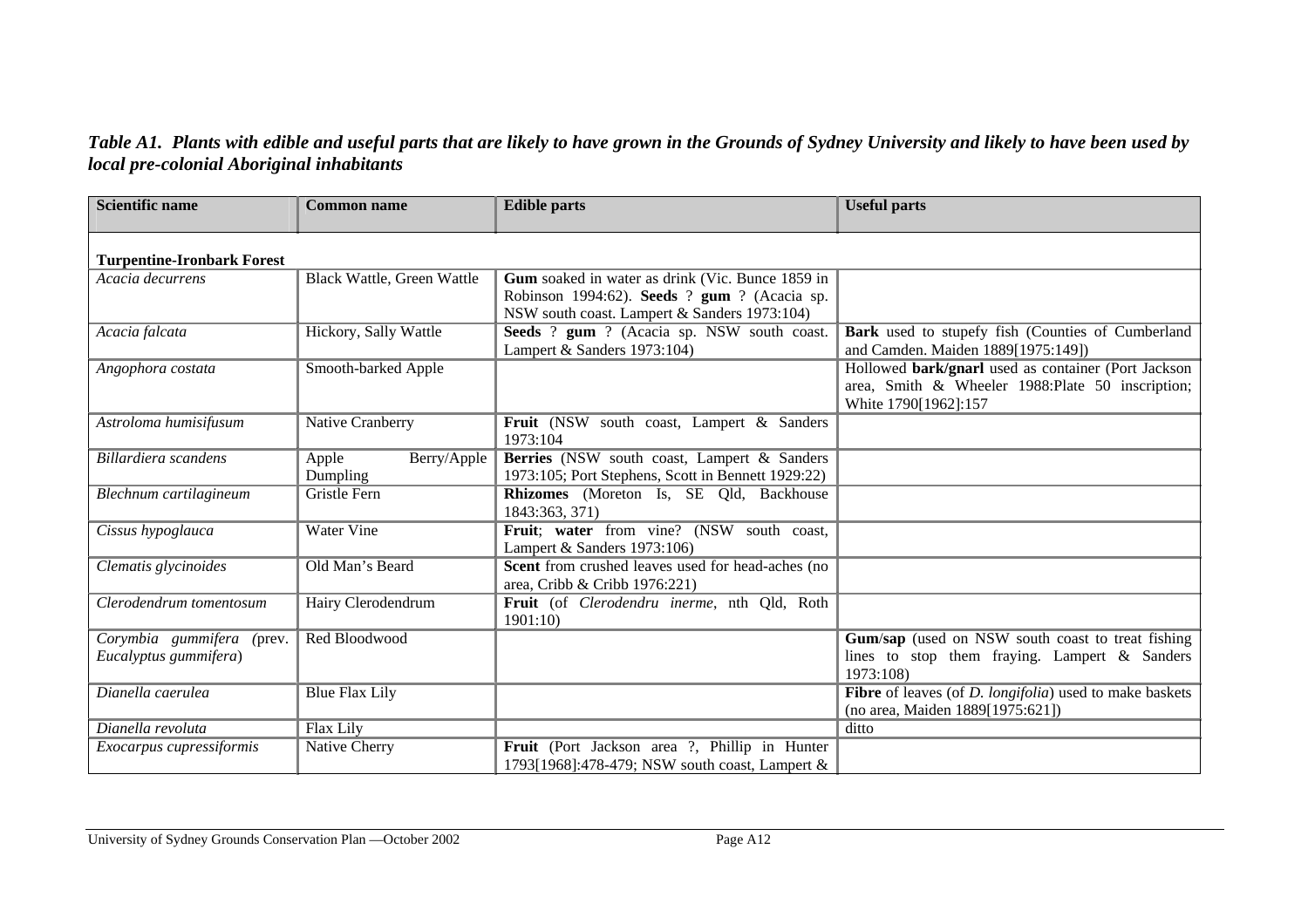|                          |                                | Sanders 1973:106)                                             |                                                           |
|--------------------------|--------------------------------|---------------------------------------------------------------|-----------------------------------------------------------|
| Eucalyptus spp           | Ironbarks                      | Nectar (of ironbarks, Vic. Sir Thomas Mitchell in             |                                                           |
|                          |                                | Cribb & Cribb 1974:182)                                       |                                                           |
| Geranium homeanum        | Northern Cranesbill            | Swollen taproot (of some Geranium spp. Vic.                   |                                                           |
|                          |                                | Hope $&$ Coutts 1971)                                         |                                                           |
| Glycine tabacina         |                                | Root (no area, Cribb & Cribb 1974:142)                        |                                                           |
| Kennedia rubicunda       | <b>Running Postman</b>         | Nectar (of K.prostrata, NSW south coast, Lampert              | Stems of Kennedia prostrata used as string (NSW           |
|                          |                                | & Sanders 1973:105)                                           | south coast, Lampert & Sanders 1973:108)                  |
| Leucopogon juniperinus?  | Native<br>Bearded-<br>Currant, | Fruit (of L. parviflorous, SE South Australia,                |                                                           |
|                          | Heath                          | Cleland 1966:134)                                             |                                                           |
| Leucopogon lanceolatus?  |                                | ditto                                                         |                                                           |
| Lissanthe strigosa?      | Peach Heath, Prickly Heath     | Fruit (no area, Maiden 1898:353)                              |                                                           |
| Lomandra longifolia      | Spiny-headed Mat Rush          | Nectar (of several species, Vic. Brough Smyth                 | Leaves (of <i>Lomandra</i> spp. for making baskets Maiden |
|                          | Long-leaf Mat Rush             | 1878:213                                                      | 1889[1975:634])                                           |
| Morinda jasminoides      |                                | <b>Fruit</b> (of <i>M. citrifolia</i> , Nth<br>Maiden<br>Qld, |                                                           |
|                          |                                | 1889[1975:45])                                                |                                                           |
| Orchids, various species | various                        | Tubers (Port Jackson area, Hunter 1793[1968]:80-              |                                                           |
|                          |                                | 81)                                                           |                                                           |
| Oxalis corniculata       | <b>Clover Sorrel</b>           | Leaves and roots (Vic. SA, Cleland 1966:135,                  |                                                           |
|                          |                                | Hope and Coutts 1971)                                         |                                                           |
| Rubus parvifolius        | Native Raspberry               | Fruit (NSW south coast, Lampert & Sanders                     |                                                           |
|                          |                                | 1973:106)                                                     |                                                           |
| Smilax glyciphylla       | Sweet Sarsaparilla             | Leaves sucked, perhaps medicinally (NSW south                 |                                                           |
|                          |                                | coast, Lampert & Sanders 1973:106)                            |                                                           |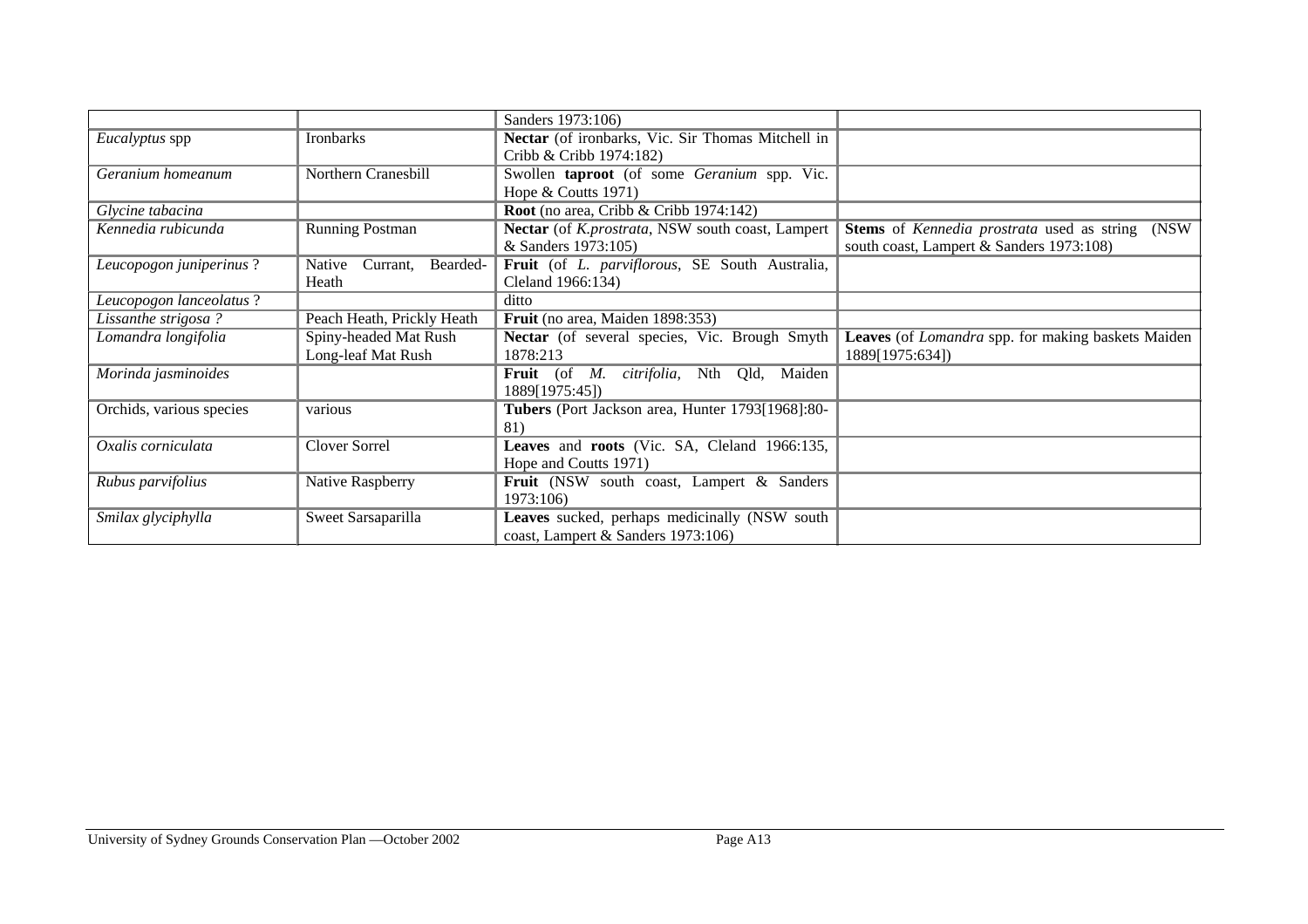| <b>Freshwater swampy areas</b>                  |                                          |                                                                                                                       |                                                                                                                                                                                                                                                                                                           |
|-------------------------------------------------|------------------------------------------|-----------------------------------------------------------------------------------------------------------------------|-----------------------------------------------------------------------------------------------------------------------------------------------------------------------------------------------------------------------------------------------------------------------------------------------------------|
| Banksia oblongifolia (prev. B.<br>asplenifolia) | Banksia                                  | Nectar of banksia (Port Jackson area, Collins<br>1798[1975:462-463]; Bellingshausen 1820 in<br><b>Barratt 1981:35</b> |                                                                                                                                                                                                                                                                                                           |
| Banksia spinulosa                               | Hair-pin Banksia                         | ditto                                                                                                                 |                                                                                                                                                                                                                                                                                                           |
| Melaleuca decora                                | Paper bark. White-feather<br>Honeymyrtle |                                                                                                                       | <b>Bark</b> of <i>Melaleuca</i> . spp. used as<br>- wrap for baby (Port Jackson area, Phillip in Hunter)<br>1793[1968]:544; Collins 1798[1975]:465,612,note 14);<br>- torch (firestick) (Hawkesbury River, Phillip in<br>Hunter 1793[1968]:514);<br>- bedding (Nattai district, Barrallier 1802[1975]:48; |
| Melaleuca styphelioides                         | Prickly-leaved Paper bark                |                                                                                                                       | ditto                                                                                                                                                                                                                                                                                                     |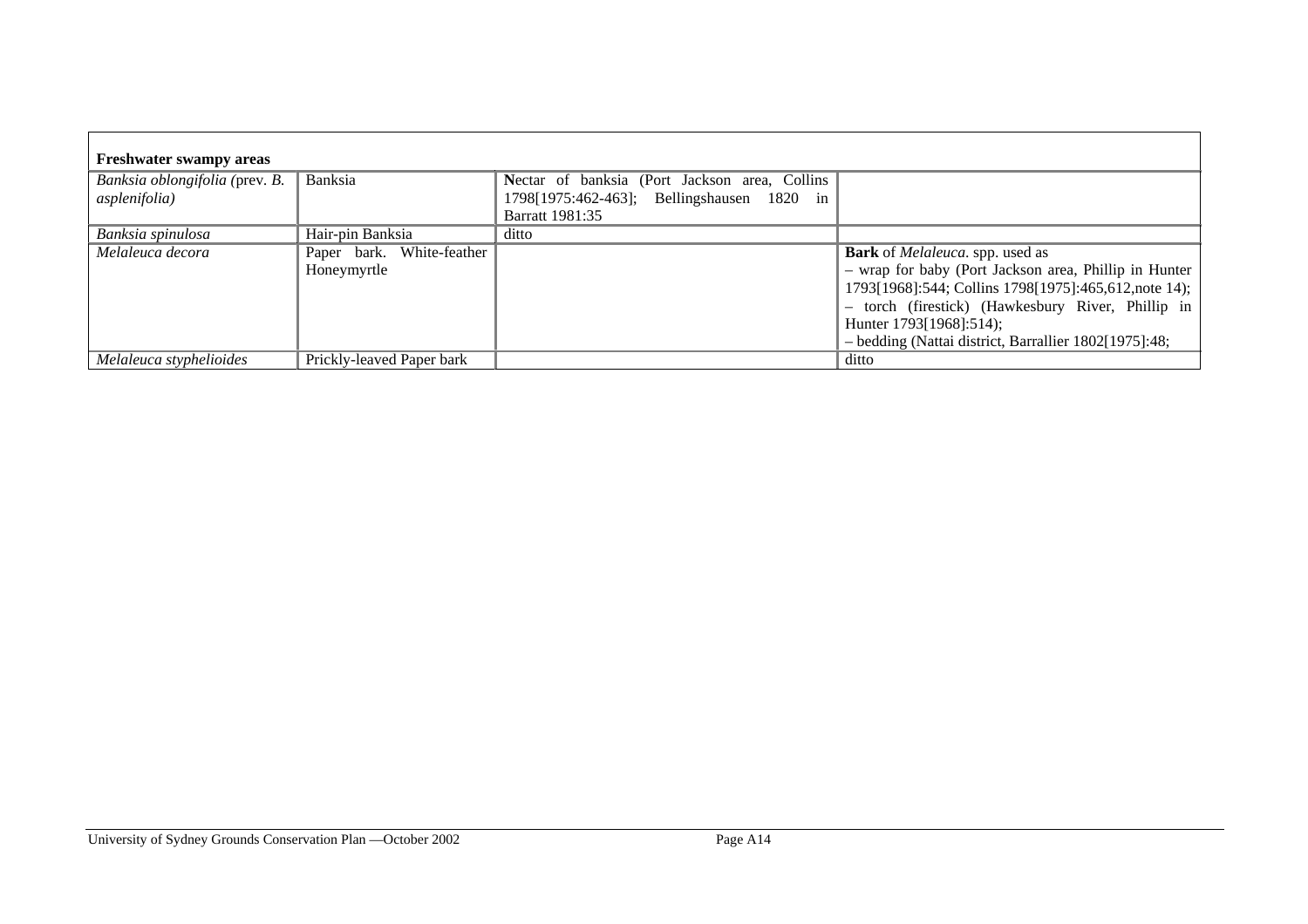#### **3. EARLY HISTORY OF GROSE FARM AND DARLINGTON**

#### **3.1 Church, School and Crown Land**

When Governor Phillip explored the countryside surrounding the initial settlement at Sydney, he selected an area around Petersham Hill, then known as the "Kangaroo Grounds" for church, school and Crown purposes. The arrangement was formalised when in August 1789 one thousand acres was divided as follows: 400 acres on the north fronting the harbour was designated as church or glebe land; 200 acres on the south for the maintenance of a schoolmaster; and 400 acres between, for the Crown.<sup>8</sup> Under Phillip the land was used as pasturage for horses and draught cattle employed in works at Sydney. Beyond this area his officers were encouraged to take up small farming tracts. The site on which the first campus of the University of Sydney developed formed part of the 400 acre Crown Reserve, while what later became the Darlington area was situated within the 200 acres of School Reserve. (See Map A in Campbell, p.275).

#### **3.2 Grose Farm**

Lieutenant-Governor Francis Grose of the NSW Corp set his sights on the Petersham Hill area as the ideal location for a country residence and in late 1792 he was granted a fourteen year lease of 30 acres within the 400 acres Crown Reserve. The Orphan School Creek and valley augured well for agriculture and provided Grose with the opportunity of supplementing his salary by supplying produce to the Commissary. In 1794 Captain James Foveaux was granted 30 acres adjoining *Grose Farm* on the south. Nearly four years later a another lease of 28 acres was granted to Quartermaster Thomas Laycock, adjoining *Grose Farm* on the east. When Grose retired to England, it is surmised that his farm temporarily reverted to Laycock but eventually *Grose Farm* reverted to the Crown.<sup>9</sup>

#### **3.3 Surrounding Area**

Land surrounding Petersham Hill Reserve and Camperdown Park on the west were cultivated for grain and other crops; intrusions were also made to the south; then gradually land on the northern side of Parramatta Road was alienated for cultivation, however, farming was not the only activity carried on in the area. In what became known as the Orphan School Creek Valley convicts and other workers were employed in forming a timber yard in 1793; nine huts were built for labouring convicts and '60 acres of government ground cleared of timber, 20 acres of which were sown with Indian corn.'<sup>10</sup>

Parramatta, Newtown and Missenden Roads were bush tracks, with their route partly determined by various stream crossings where water was available for thirsty travellers. Missenden Road, may have been named after the stretch of road joining the villages of Great and Little Missenden, Buckinghamshire, England.<sup>11</sup>

<sup>8</sup> J.F. Campbell, "The Early History of the Sydney University Grounds," *Royal Australian Historical Society Journal and Proceedings, Vol. 16, Part IV, 1930, 274-292, pp.274-276, 282.*  $^{9}$ Campbell. *op. cit.. pp.277-278.* 

<sup>&</sup>lt;sup>10</sup>Campbell, *op. cit.*, pp.278-279.<br><sup>11</sup>Campbell, *op. cit.*, p.2<u>78.</u>

University of Sydney Grounds Conservation Plan —October 2002 Page A15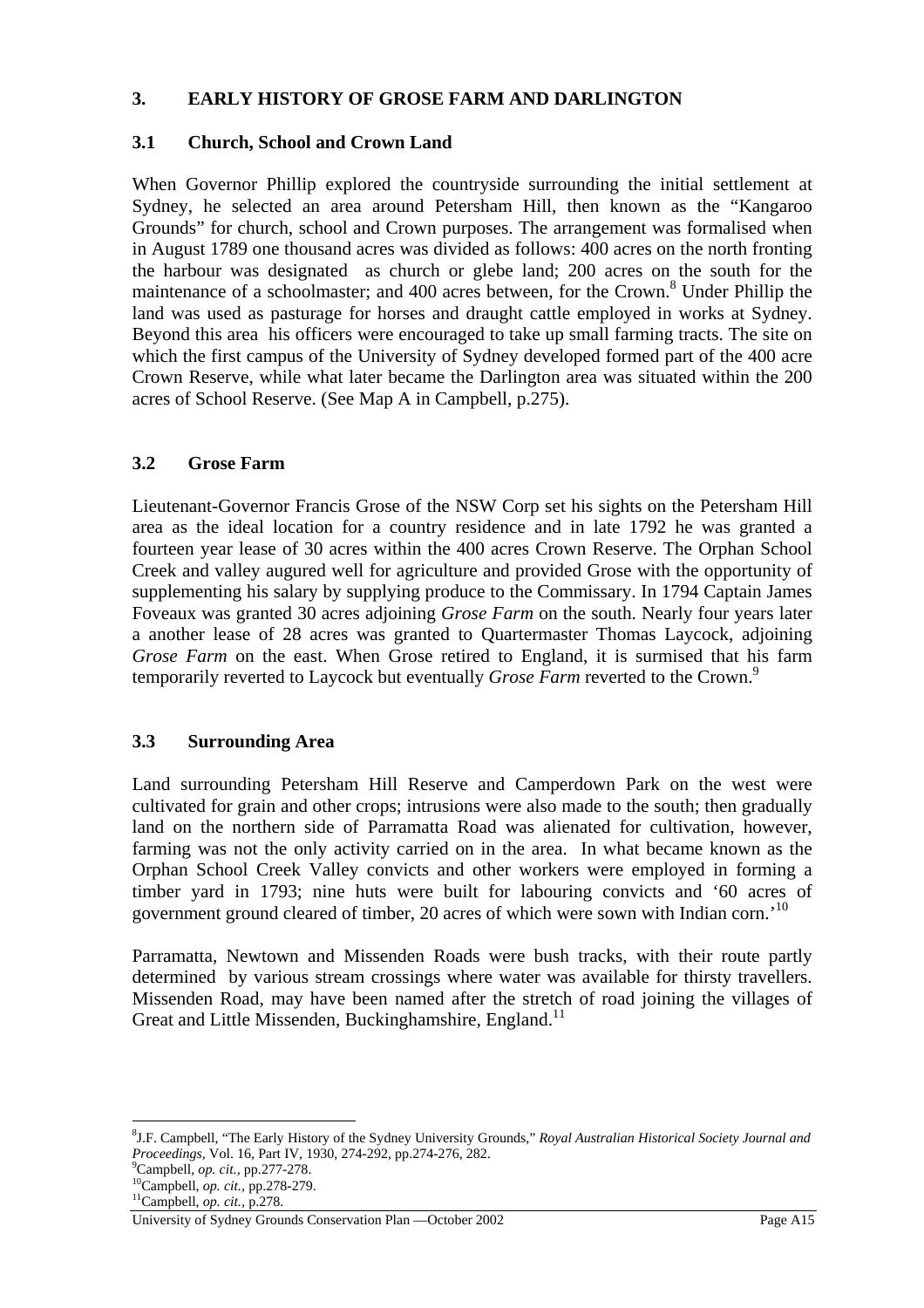#### **3.4 Female Orphan Institution**

In 1801 a Female Orphan Institution was established in Sydney and located in a house on the corner of George and Bridge streets.<sup>12</sup> Among several grants vested in the trustees of the Institution at various times was an area of 500 acres in the district of Petersham, which encompassed all the land formerly reserved for school and Crown purposes south of Parramatta Road, with the exception of Major Foveaux's leased allotment of 30 acres, but including Laycock's *Grose Farm,* which by then had increased to 58 acres. Eventually the name, *Grose Farm* was generally applied to the area between the Newtown and Parramatta Roads. The purpose of the grant was to provide the Orphan Institution with land for raising and maintaining stock and to be otherwise disposed of for the Institution's benefit. In 1806 the land was advertised to be let for three years and was described as,

comprising 500 acres, about 50 acres of which are cleared; together with a commodious farm residence, and out-buildings, and two good gardens.<sup>13</sup>

While Norman claims that the institution was established on the banks of a creek, almost opposite the site of the present Prince Alfred Hospital and contributed its name to the creek and valley, $^{14}$  the exact location of the farm buildings has not been substantiated. It is possible that the School made use of and extended buildings that existed on Grose's farm, in the area now occupied by St John's College grounds and possibly part of the Veterinary Sciences precinct.

## **3.5 Subdivision**

In August 1806, with the consent of the trustees, Governor King granted 220 acres of that area to his successor, William Bligh for the purpose of a private residence. This was subsequently increased to 240 acres and encompassed that portion of the Orphan School grant lying to the south-west of the (later) University reserve together with a triangular area bounded by Orphan School Creek on the north-east and Johnstone's Creek on the north-west. Bligh named his grant, *Camperdown*. 15

There was a long delay in validating Bligh's grant and subsequently his legatees subdivided and sold part of it. The remainder, comprising 280 acres, was re-invested in the trustees of the Orphan Institution and remained in its control until 1823, when, it again reverted to the Crown.<sup>16</sup>

Major George Druitt, inspector at *Grose Farm* from 1817, gave evidence before Commissioner Bigge in November 1819 during Bigge's inquiry into the affairs of the colony. *Grose Farm* was described as being of inferior quality due to its heavy, adhesive clay which required much work. Since 1819, when the Female Orphan School was removed to Parramatta upon completion of its new premises, the land at *Grose Farm* was gradually cleared of trees and stumps. The old dwelling house which stood on the land when it was in possession of the Orphan Institution was enlarged, farm buildings added and convict accommodation built, including a stockade to accommodate over 100

<sup>12</sup>J. A. Tunnicliffe, "Grose Farm" Part VI in *Hermes*, 1921, 260-264, p.260; F.M. Bladen (ed.), *Historical Records of* 

NSW, Vol. IV, 1800-1802, Lansdown Slattery & Company, Sydney, 1979, p.133.<br><sup>13</sup>Campbell, *op. cit.*, pp. 279-280.<br><sup>14</sup>L. G. Norman, *Historical Notes on Newtown*, Council of the City of Sydney, Sydney, 1963, p.4.<br><sup>15</sup>Camp

University of Sydney Grounds Conservation Plan —October 2002 Page A16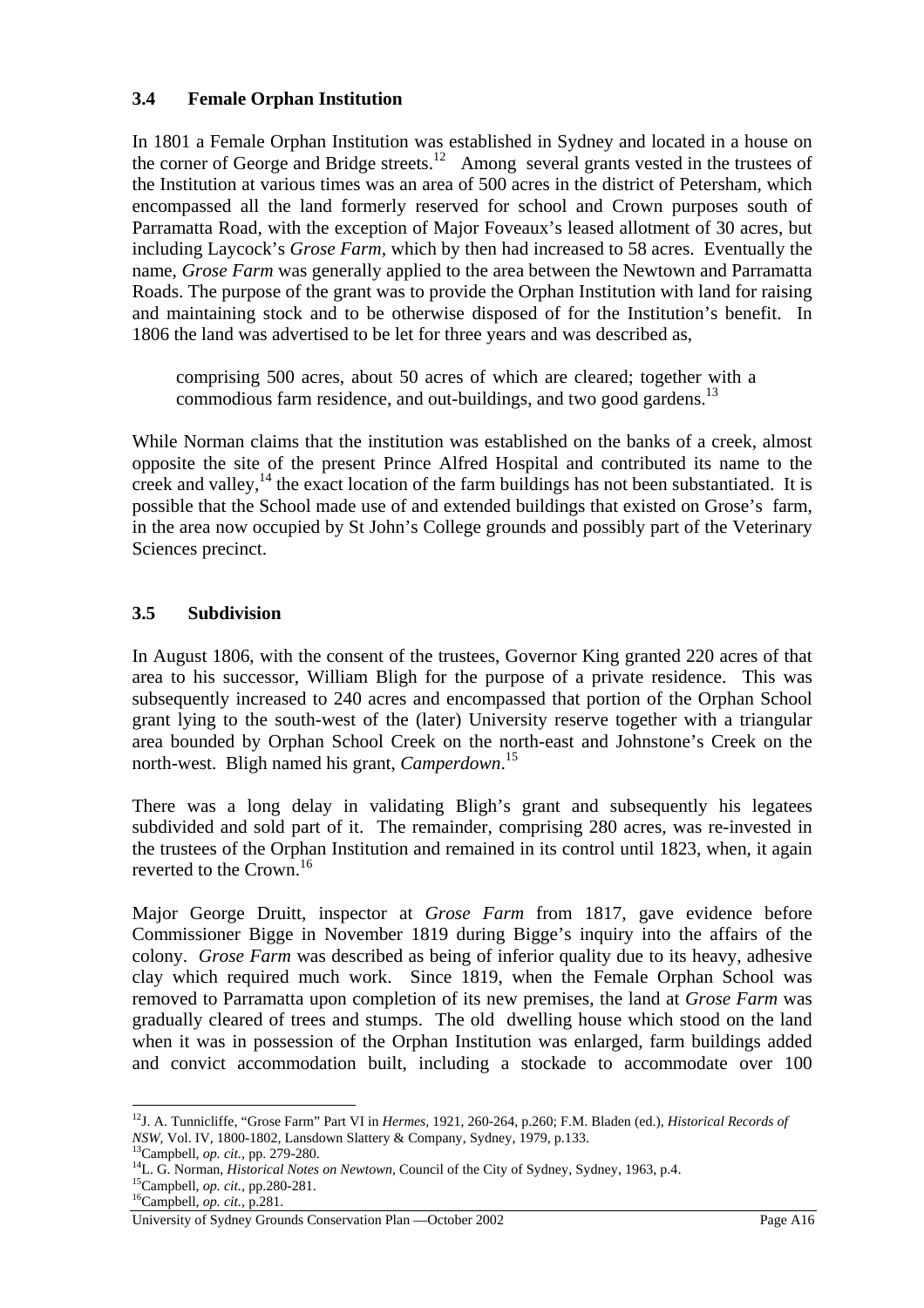convicts, men and boys employed in agriculture on government account; the convicts' lodgings consisting of one large house and two smaller ones. The stockade was described as standing well back from the old Parramatta Road midway between the present entrance gates to St. John's College. A surveyor's sketch dated 1827 shows structures on St John's college land which is probably the stockade site.<sup>17</sup> (See Surveyor's Sketch of 'Grose Farm' in 1827 and Campbell, Map B, p.283)

A series of tanks had been formed by 'deepening and widening the course of a small rivulet that traverses a portion of the farm' and a reservoir was made in the lowest part where it adjoined the public road (Parramatta Road). The site once occupied by the weir and part of the large dam which supplied water to Grose Farm is buried at least twenty feet beneath the new Parramatta-road and the buildings extending back to the old Parramatta Road, now Arundel Street.<sup>18</sup> Vegetable gardens for use of the convicts were laid out on the banks of Orphan School Creek, although the farm's produce was consumed chiefly as green food for the draught cattle employed at Sydney. The old fence surrounding the farm was replaced by a four-rail fence and efforts were made to make *Grose Farm* an example of the best methods of English modes of agriculture and husbandry through use of the best labourers and implements.<sup>19</sup>

#### **3.6 Pastoralism**

When *Grose Farm* reverted to the Government in 1823 an attempt was made to instruct the male orphans in cultivation of vineyards, with a view to introducing their cultivation in the colony. However, with little prospect of return this idea was abandoned and it was decided to break up the establishment and to use the greater part of the area for pastoral purposes only.<sup>20</sup>

In order to secure it for the agistment of horses and cattle it was necessary to fence off the Parramatta, Newtown, St Paul's and Missenden Roads. This reduced the enclosed area to 194 acres, including Foveaux's lease. The marginal area to the south-east which later developed into the part of the suburb of Darlington was then granted to various individuals.<sup>21</sup>

In the early 1830s when extensive improvements were made to the road system, part of *Grose Farm* was utilised as a stockade for convict road gangs, by the Surveyor-General, Major Mitchell. The stockade already existing on the land where St John's College now stands was probably used by the road gang (see Campbell, Map B, p.283 and Surveyor's Sketch of 'Grose Farm' in 1827). Eventually the farm buildings became obsolete and disappeared. During the 1850s the course of Parramatta Road was altered and the cutting through which it now passes was created. The old road, now Arundel Street, once passed very close to the site on which the Botany buildings are now located. It is possible that remnants of the old road may be found beneath this area.<sup>22</sup>

<sup>&</sup>lt;sup>17</sup>John Ritchie (ed.), *The Evidence to the Bigge Reports, NSW Under Governor Macquarie, Volume 1 the Oral Evidence,* Heinemann, Melbourne, 1971, pp.31-32; Campbell, *op. cit.,* pp.282, 283; Tunnicliffe, *op. cit.,* pp.262, 264; SR:

University of Sydney Grounds Conservation Plan —October 2002 Page A17 Surveyor's Sketchbooks, Vol. I, Folio 7, Sketch by Surveyor P. Elliott, "Grose Farm" 10 December 1827.<br><sup>18</sup>Tunnicliffe, *op. cit.*, p.264.<br><sup>19</sup>Campbell, *op. cit.*, p.282.<br><sup>20</sup>Campbell, *op. cit.*, pp.283-285.<br><sup>21</sup>Campbell Farm" 10 December 1827; David Curtis, "The University of Sydney Grounds & Gardens >From Bushland to the Present Day," unpublished manuscript, 1981, (SUA: R.387), p.17. Curtis cites Sam McKay, an ex-collector of the Botany Department as his informant re the possibility of finding remains of the old Parramatta Road under the Botany precinct.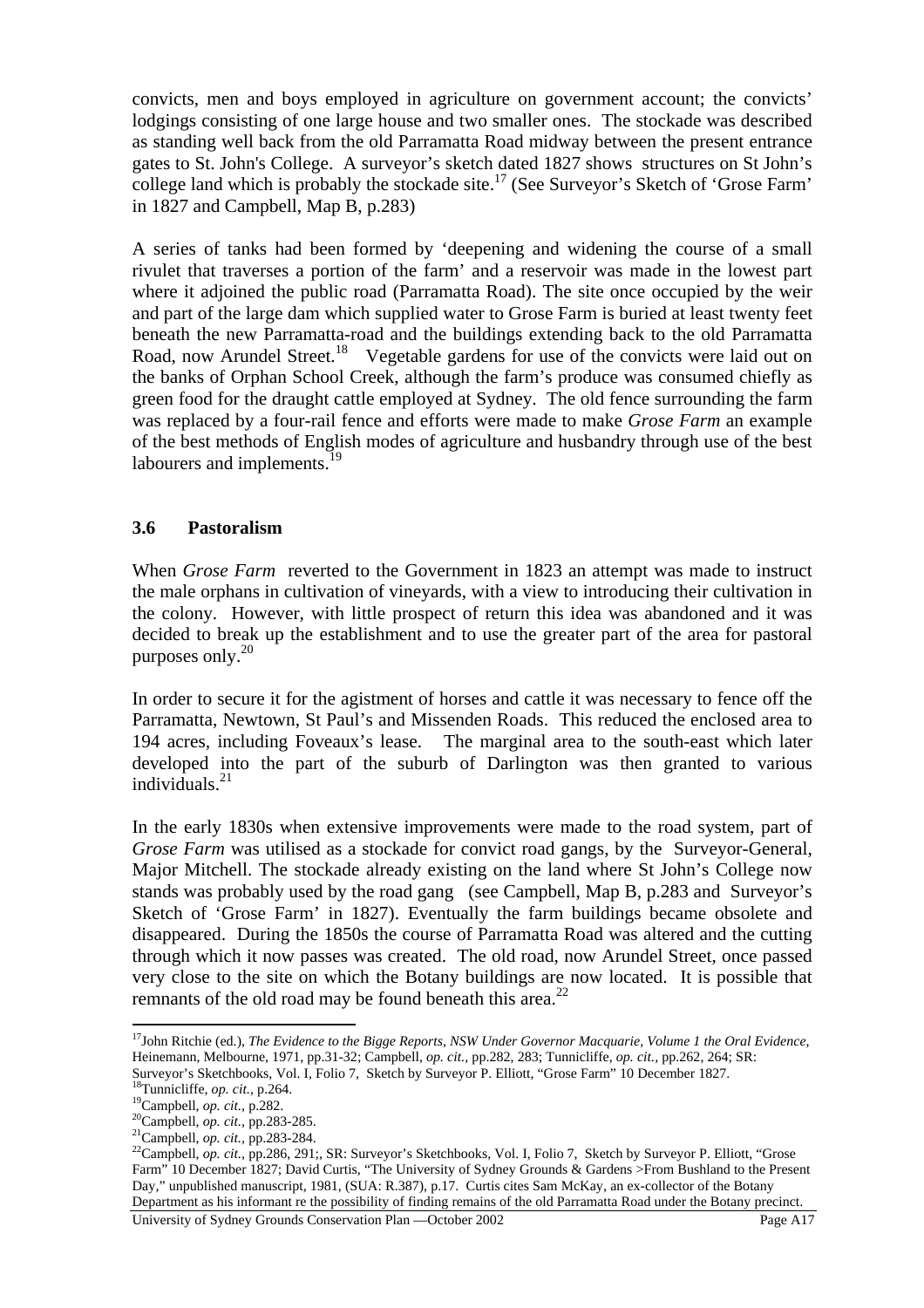In 1832 consideration was given to allocating *Grose Farm* for use of the Governor as a rural retreat. However Governor Gipps objected, claiming that the farm's proximity to Sydney and the fact that streets were about to be laid out through part of it meant that it would be absorbed by the town of Sydney within a few years. At the time it was 'divided into grazing paddocks and let in eight lots to the butchers of Sydney.'<sup>23</sup>

In the early 1850s some small grants were dedicated to the Church of England and Roman Catholic Church for purposes of schools, parsonage and presbytery, however no building took place and the area remained very much a wasteland, used for grazing. Between 1855 and 1856 approximately 126 acres were granted to the University of Sydney (See Campbell, map  $C$ ).<sup>24</sup>The University grew and expanded over this area until the late 1950s when additional land was sought across City Road.

#### **3.7 Darlington Area**

During Governor Macquarie's administration, when land in the *Grose Farm* area was fenced for pastoral purposes the land to the south-east of Newtown Road was granted to various individuals. William Hutchinson received 52 acres, known as *Golden Grove*. The *Golden Grove Estate* was also known as the 'Bullock Paddock' as it was used to pasture cows destined for the Sydney meat market. Thomas Shepherd received 28 ½ acres and Robert Cooper, 17  $\frac{1}{2}$  acres on which he established a brewery. The remainder of the area was included in William Chippendale's grant. (See Map B, Campbell p. 283). The soil in the general area was rich and suitable for intensive agriculture. Chippendale ran cattle and grew potatoes and barley on his grant. $^{25}$ 

Shepherd was a botanist, who was originally attached to a party of colonists heading for New Zealand, however the project was abandoned and they landed in Sydney. By 1827 Shepherd had begun to establish a garden and nursery business at Darlington and named his property the *Darling Nursery*, presumably in honour of the then incumbent Governor Darling. The Nursery became a landmark in the area and is commemorated by the streets named Shepherd, Pine, Ivy, Vine, Myrtle and Rose. It is believed that the name Darlington was derived from Shepherd's Darling Nursery.<sup>26</sup> (Map in Fitzgerald, *Chippendale*, p.29 shows plan of area with Grose Farm, Shepherd' and Cooper's land c. 1850; a sketch on p. 34 shows a view from the University c. 1855 looking towards Chippendale, on the right can be seen Shepherd's house and nursery.)

The Black Wattle Swamp Creek line marked the southern boundary of Darlington, rising out of swampy ground in what became the grounds of Darlington Public School at the corner of Golden Grove and Abercrombie Streets. The first section of the old Newtown Road followed what is now Darlington Road, however, in later years a new track was formed around the head of Blackwattle Creek by people who had difficulty in passing over the boggy crossing on the old road; the new route formed the present line of City Road. This resulted in an area being excised from a farm paddock; the remaining 9 acres was fenced off and ultimately granted to E. S. Hall. This land lay between City Road and

 $\overline{a}$ 

<sup>&</sup>lt;sup>23</sup>Campbell, *op. cit.*, pp.285-286.<br><sup>24</sup>Campbell, *op. cit.*, p.287.<br><sup>25</sup>Casey & Lowe Associates, *Archaeological Assessment Sections of the Darlington Campus, University of Sydney,* Unpublished report for University of Sydney, n.d., p.9; Campbell, *op. cit.*, pp. 283-284; Shirley Fitzgerald, Chippendale, Beneath the Factory Wall, Hale & Iremonger, Sydney, 1990, pp.13-16.

*Chippendale, Beneath the Factory Wall,* Hale & Iremonger, Sydney, 1990, pp.13-16. 26Norman, *op. cit.,* p.45; Ann Sutherland, *Darlington Public School, 1878-1978,* Darlington Public School Parents & Citizens Association, Sydney, 1978, p.7.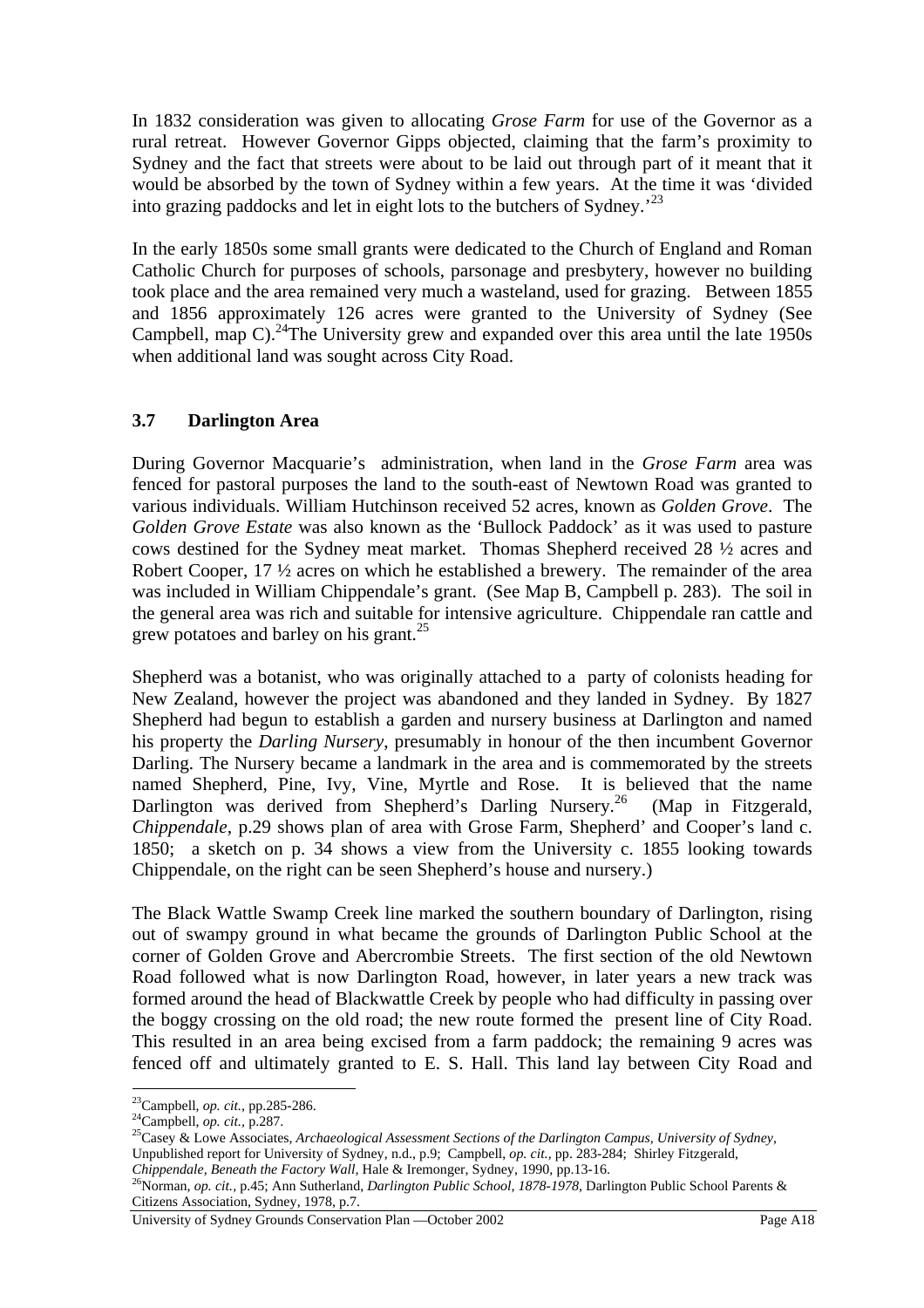Darlington Road, excluding the later site of the Deaf, Dumb and Blind Institute and was subdivided in 1856. A grant of 9 acres to a Mr O'Brien, which was disposed of during the Crimean War, in the 1850s resulted in the streets called Alma, Raglan and Codrington, commemorating two British generals and a famous battle.<sup>27</sup>

## **3.8 Subdivision and Residential Development**

The 1850s saw the beginnings of residential development in the area and the establishment of hotels and commercial buildings. The municipality of Darlington was established in 1864, its boundaries being Blackwattle Creek, Cleveland Street and Codrington Street. At the time its population was 700 and it contained 169 houses and five miles of streets. The area grew steadily between 1864 and 1876. In 1879 the 'Golden Grove' Estate was subdivided into 36 sections for housing. $^{28}$ 

With the construction of the Eveleigh Workshop in 1882, the population increased dramatically; and by 1883 there were 490 houses. By that time the Shepherd Nursery had been broken up. Increasing industrial activity was a major factor in the suburbanisation of the area during the 1880s and <sup>29</sup>by 1890 industries operating in Darlington included a jam factory, iron foundry, a zinc and brass works, two cabinet factories, a cordial factory, a portmanteau factory and other small industries. The residential areas of Darlington expanded in response to the demand for workers in these industries and the population reached 3,020 with 725 houses in 1890. Such an environment also encouraged further sale of the 'Golden Grove' Estate. Commercial activities developed as the residential population increased and several shops and small businesses formed part of the area.<sup>30</sup>

By 1891 the population of Darlington had increased to 3,500, giving it the highest population density of any suburb, outstripping Paddington, Redfern and Newtown. The area remained fairly stable into the twentieth century, with the population in 1918 being 3,920. Fitzgerald contrasts the suburbs of Darlington and Camperdown, which were primarily industrial, working class and Irish to neighbouring Newtown, in which there was a high proportion of native born and English and more skilled and self-employed traders. Streets in Darlington and Camperdown were narrow and the terraces mean, while Newtown contained some free-standing houses and terrace construction houses.<sup>31</sup>

Since the 1920s there had been an increase in low-level industrial buildings in the suburb. By the beginning of World War II many families whose men folk had joined the forces moved to country areas to be closer to relatives, however, in the post-war period migration brought new settlers to the inner-city, close to factory employment; many Aboriginal families had also returned to the area.<sup>32</sup>

#### **3.9 Institute Building and Darlington School**

As well as residential, industrial and commercial development, two other institutions formed a significant part of the history of the area and were associated with important

 $\overline{a}$ 

<sup>&</sup>lt;sup>27</sup>Casey & Lowe, *op. cit.*, p.9; Campbell, *op. cit.*, p.284; Norman, *op. cit.*, pp. 6, 46.<br><sup>28</sup>Sutherland, *op. cit.*, p.7; Casey and Lowe, *op. cit.*, pp.9, 11.<br><sup>29</sup>Casey and Lowe, *op. cit.*, p.14.<br><sup>30</sup>Casey and Low Melbourne, 1987, p.34.

<sup>32</sup>Sutherland, *op. cit.,* p.11.

University of Sydney Grounds Conservation Plan —October 2002 Page A19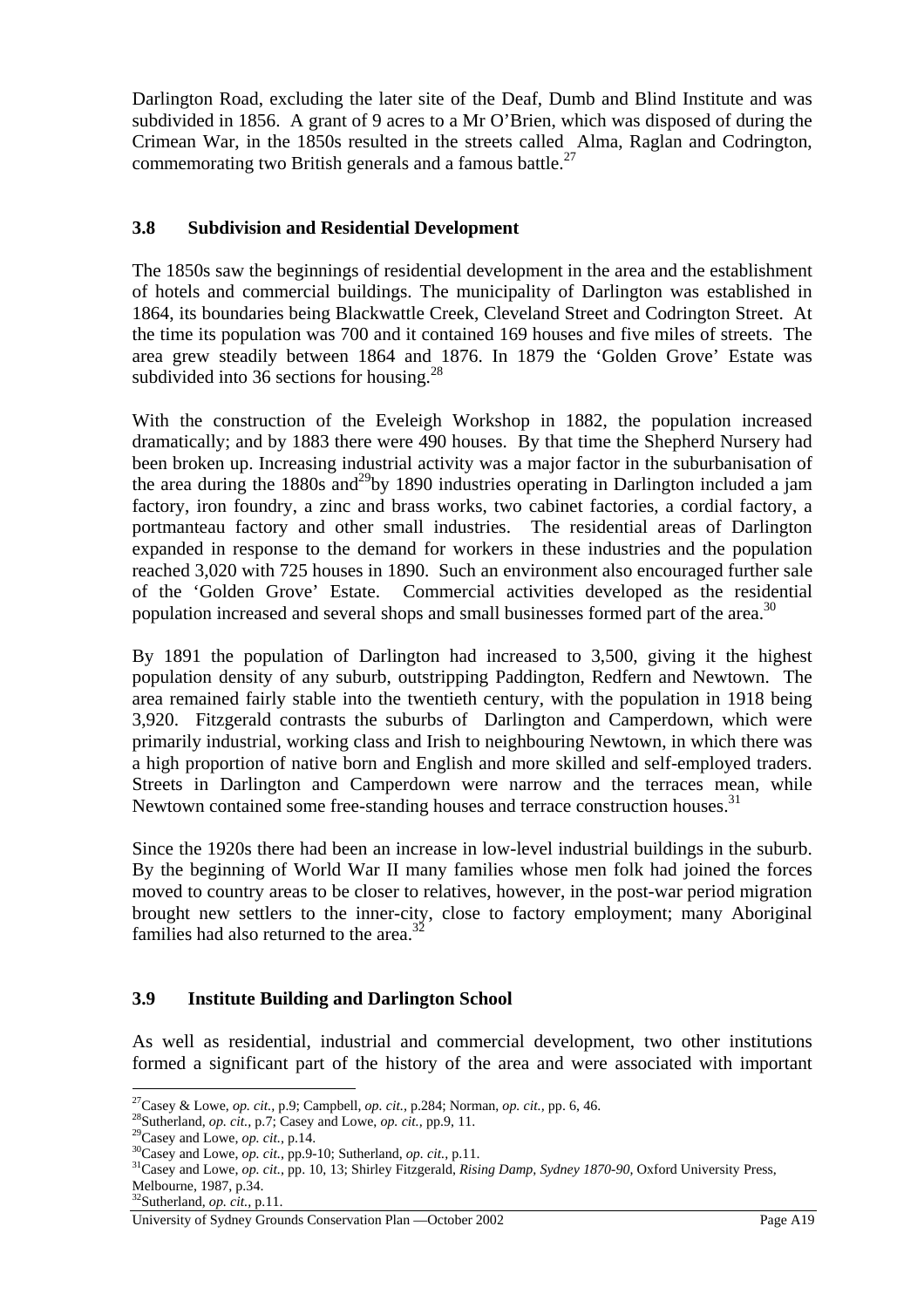community activities. These buildings were partly incorporated into the expanded University campus. They were the Deaf, Dumb and Blind Institute and the Darlington Public School.

#### *Deaf, Dumb and Blind Institute*

The Institute Building was built on five acres of land granted on the Newtown Road in 1870 to the NSW Institution for the Deaf, Dumb and Blind. This institution had begun in 1860 when Thomas Pattison founded the first school for the deaf in Australia. It became a public charity in 1861, then in 1870, with the inclusion of blind children, became known as the NSW Institution for the Deaf, Dumb and Blind. After a limited architectural competition, Benjamin Backhouse was appointed architect for the first stage of construction to accommodate 70 children. The high Victorian institutional building was constructed in three phases:1870-1872, 1878-1879 and 1883-1884. An associated Superintendent's residence was built in c. 1886-1891.<sup>33</sup>

The grounds of the Institute encompassed most of the triangular block fronting City Road and were originally bounded by a picket fence. Permanent fencing was erected around the entire curtilage, first on the Newtown Road frontage in 1878, followed by Codrington Avenue in 1883, and the stone piers of the fence feature the signature motif of architect, Benjamin Backhouse. Some of the fencing survives as an important indication of the original boundary.34

During the influenza epidemic following World War I it was used as an emergency hospital. In World War II it was occupied by the RAAF between 1942 and 1944. For nearly a century this was the largest institution for deaf, dumb and blind children in Australia and a successful public charity.<sup>35</sup>

#### *Darlington Public School*

The school was opened in 1878, located on half an acre next to the Town Hall on the Old Newtown Road. It provided a much needed local school for the growing population in Darlington. The school was designed by George Allen Mansfield, architect to the Council of Education. The continued subdivision and increasing population density caused almost continual overcrowding and further school buildings and a teacher's residence were erected in the 1880s, on land next to the original school, purchased from a Roman Catholic trust. <sup>36</sup>

Between 1900 and 1920 the school became a practice school for the Teachers' College. As insufficient space prevented the addition of new buildings, two of the existing buildings were remodelled to two-storeys; a room was rented in the Council Chambers and the Headmaster's residence was used for school activities.<sup>37</sup>

<sup>33</sup>DPWS Heritage Design Services & Otto Cserhalmi & Partners Pty Ltd., *The University of Sydney Section 170 Register,*  2000, Item 4726050.<br><sup>34</sup>*Ibid.*<br><sup>35</sup>DPWS, *op. cit.*, Item 4726012.

<sup>&</sup>lt;sup>36</sup>Sutherland, *op. cit.*, pp.8-9.<br><sup>37</sup>Sutherland, *op. cit.*, p.11.

University of Sydney Grounds Conservation Plan —October 2002 Page A20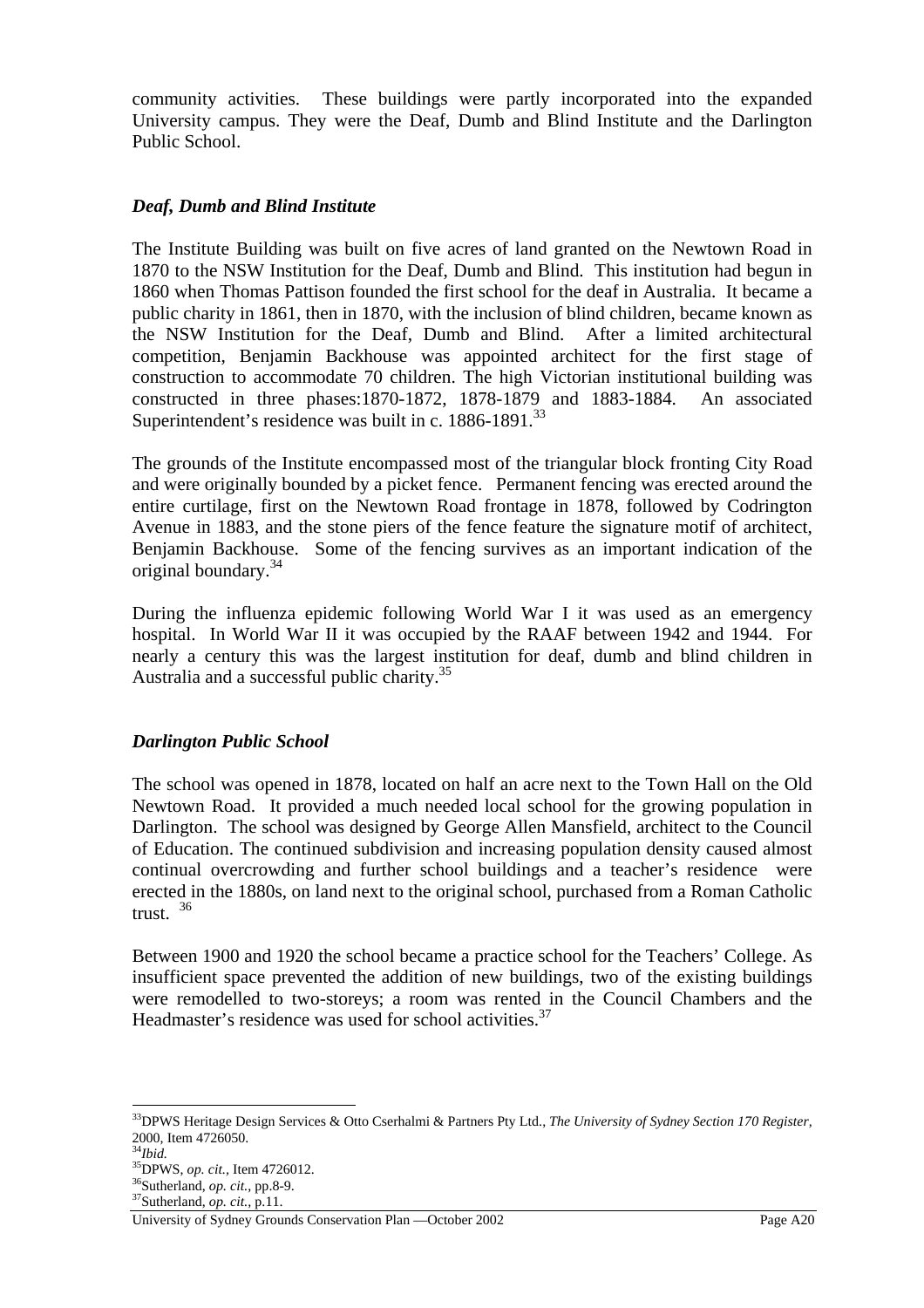During World War I the school began a garden on a vacant piece of ground at the back of the Council Chambers, to provide flowers and vegetables. In the following decade memorial gates were placed at the entrance to the school for local citizens who served in the War. The school's front fence was subsequently rebuilt in stone to match the gates. Another memorial was erected in 1929 by Alfred Edward, who wished to have a drinking fountain built near the gates to commemorate his parents who were two of the original citizens of the district. The fountain was to be reinstalled as part of the University's renovation of the school building.<sup>38</sup>

During the Depression the school was used increasingly by the community. A soup kitchen was set up, funded by the Darlington-Golden Grove Benevolent Society, to provide hot lunches for the children. Free milk was distributed each morning to the families of the unemployed. Following the installation of electricity, the school was used as a meeting place for the Girl Guides and the local branch of the  $A.L.P.<sup>39</sup>$ 

## **3.10 University Extension into Darlington**

Following the adoption of the Cumberland County Planning Scheme the State Government re-zoned part of the Darlington area as a 'special uses' or University Extension Area, enabling the University of Sydney to extend its campus across City Road into Darlington. This expansion, which began in the late 1950s and continued throughout the next decades resulted, despite increasing community opposition and resentment, in the loss of about 650 dwellings as well as shops, factories, bank, post office, Town Hall and other amenities, which were demolished. Roads and lanes were progressively closed or removed and the population of Darlington decreased by about 2,000. The surviving parts of Darlington now comprise some terrace houses, the Institute Building and a section of the original Darlington Public School.<sup>40</sup>

<sup>38</sup>Sutherland, *op. cit.,* p.11. 39Sutherland, *op. cit.,* p.11. 40Sutherland, *op. cit.,* pp.11-12.

University of Sydney Grounds Conservation Plan —October 2002 Page A21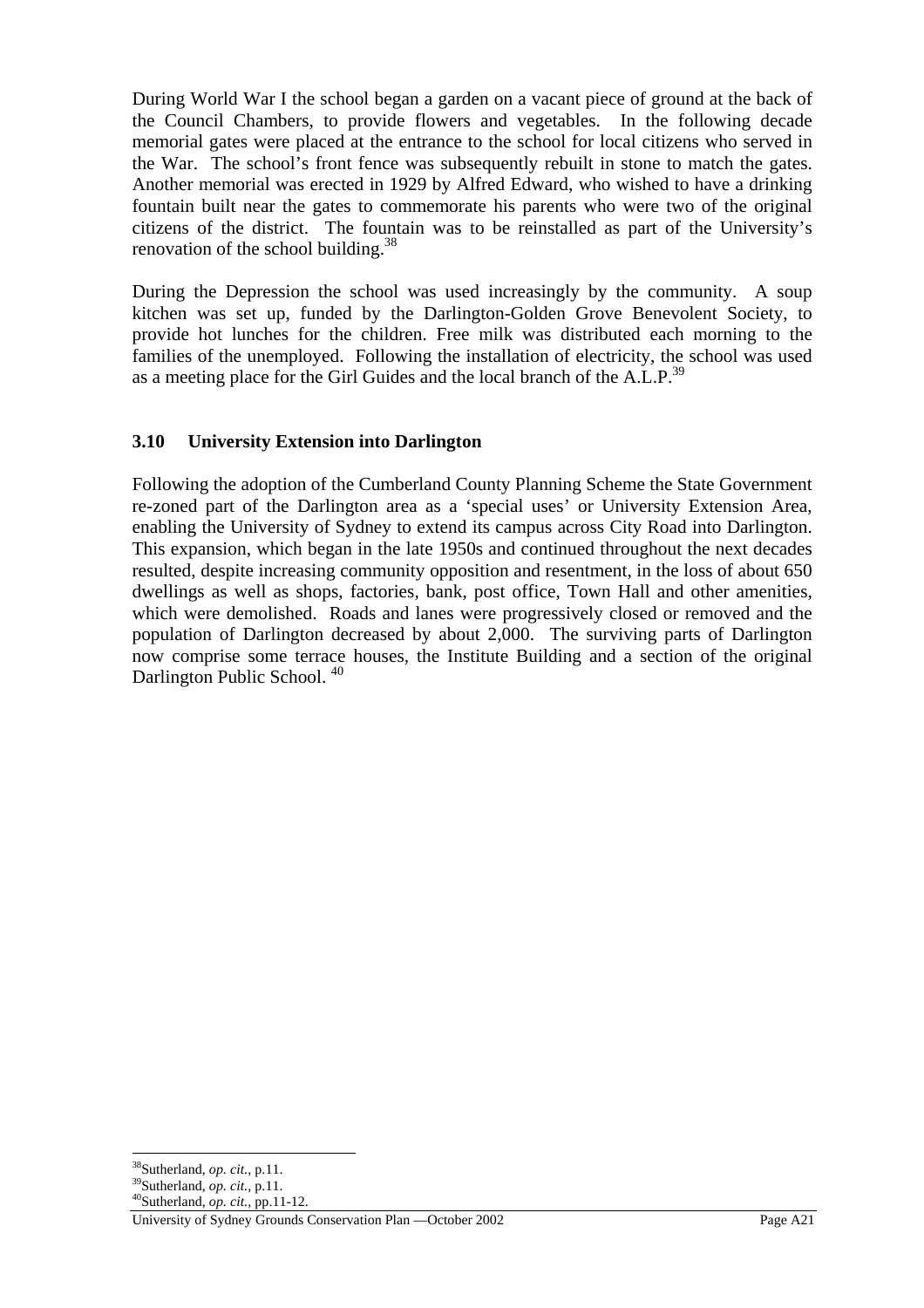#### **4. UNIVERSITY OF SYDNEY FOUNDATION AND EARLY DEVELOPMENT 1850-1880**

#### **4.1 Background to Foundation**

The founding of the University of Sydney in 1850, Australia's first, took place within the context of national and international developments during the second quarter of the nineteenth century. Among these, on a national level, were the growing social and political influence of an urban middle class which emerged as the numbers of free settlers increased in New South Wales and as Sydney developed as a major port and centre of commerce. The interests of this group influenced the development of a system of national secular education in the 1840s which led to publicly funded primary and secondary schools. Eventually, the rising class of bankers, manufacturers and professional men saw a growing need for the state to provide a higher level of education

by which men may be fitted to discharge the duties and offices belonging to the higher grades in society; to enable her citizens to become enlightened statesmen, useful magistrates, learned and able lawyers and judicious physicians.41

Interest in establishing an institution of higher learning was by no means universal. Among many sections of society there was a general apathy towards learning and a lack of means to undertake it. Many believed that the idea of establishing a university was premature. Nevertheless, strong impetus came from the professional classes, particularly the legal and medical professions due to the need to provide a local means for preparing candidates in those fields. William Charles Wentworth, colonial landowner, editor and lawyer, former radical and later Whig aristocrat, played the predominant role in initiating the foundation of the University of Sydney. He gained government support and while the initial Bill to incorporate the University of Sydney failed in the Legislative Council in 1849, an Act to incorporate and endow the University of Sydney was passed on 1 October  $1850^{42}$ 

The University's structure and teaching philosophy were influenced by international debates which had occurred in Britain and North America over the preceding decades. There too, a changing social order challenged the traditional idea of universities, epitomised by Oxford and Cambridge, as the domain of the privileged classes, strongly aligned with Church and State, offering a liberal arts education focussing on the classics and mathematics. Newer institutions emerging in Durham, London, Ireland and Scotland offered a wider section of the community a non-denominational, non-residential education in fields more appropriate to the commercial, scientific and professional interests of an industrial democracy. The University of Sydney drew on aspects of the London, Irish and Scottish models in that it was a non-sectarian, non-residential teaching institution founded and endowed by the State, able to award secular degrees in Arts, Law and Medicine. While students were not required to reside in colleges, Churches were able to establish independent denominational colleges to provide accommodation for students who attended the professorial lectures of the University; in this aspect the institution was unique. Yet it also emulated the traditions of Oxford and Cambridge in its initially narrow curriculum. In its first years it taught only undergraduate Arts courses in Classics, Mathematics, Chemistry and Experimental Philosophy; Geology was added in 1870. The University's

<sup>41</sup>Clifford Turney, Ursula Bygott, Peter Chippendale, *Australia's First, A History of the University of Sydney Volume 1 1850-1939,* University of Sydney in association with Hale & Iremonger, Sydney, 1991, p.4. 42Turney, Bygott, Chippendale, *op. cit.,* pp.27,33-34, 52.

University of Sydney Grounds Conservation Plan —October 2002 Page A22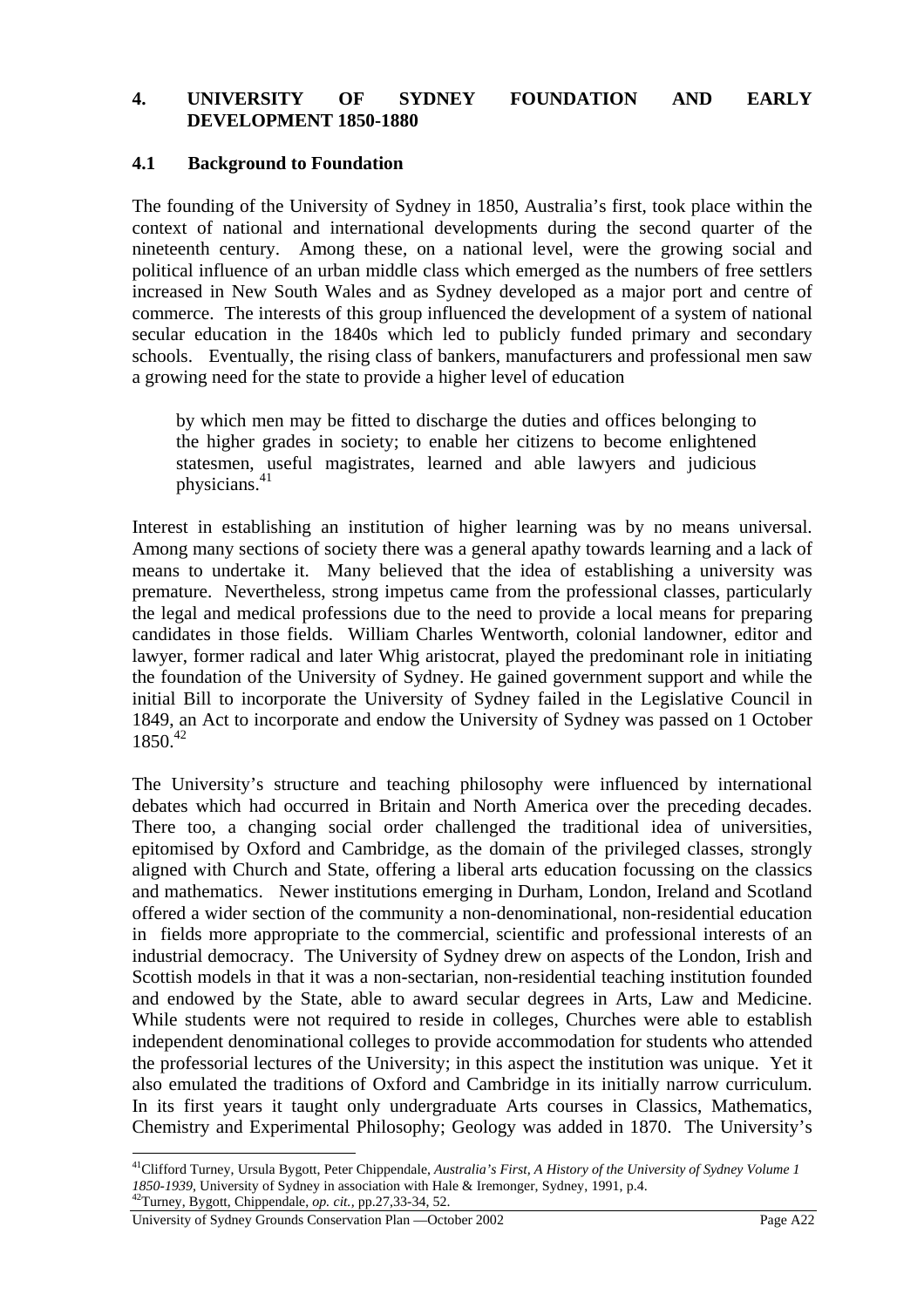desire to emulate the traditions of learning and scholarship of the ancient British universities was expressed in its motto, adopted in 1856, "Sidere Mens Eadem Mutato", meaning, "though the constellation has changed, the spirit remains the same." Tension between adherence to tradition and the demands for a more relevant, professionally oriented institution is a recurring theme throughout the University's history and is reflected in its physical development. $43$ 

## **4.2 Establishment of University at Grose Farm**

The University began its teaching in 1852 with 38 students and three academic staff using a building in College Street formerly occupied by the Sydney College. In 1853 the University was able to purchase the Sydney College and its lands, however this was only intended as a temporary measure and a Senate committee was appointed to investigate a suitable site for a permanent, purpose-built university campus. F.L.S. Merewether, a member of the committee suggested vacant land at Grose Farm.<sup>44</sup>

It was estimated that between 120 to 150 acres would be required to accommodate the University, residences for the professors, and four colleges with grounds for students' recreation and so that each college might have a garden. In July 1854 the Senate was authorised to take possession of 120 acres of the land at Grose Farm as a site for the University and Colleges. Upon inspection, it was found that an extra 6 acres would be needed to allow the University's building plans to be realised, particularly the siting of buildings on the summit of a hill. 126 acres was formally conveyed by Deed of Grant from the Crown on 18 January 1855. The site was bounded by the Parramatta Road on the north, St. Paul's Road (Carillon Ave) on the south, Newtown Rd (City Rd) on the southeast, by a curved line of fence running from Newtown Road to the Parramatta Road and adjoining what is now Victoria Park on the east, and by Missenden Road on the west. Another 5 acres, initially dedicated for an Episcopal residence was added to the University's lands in 1856.<sup>45</sup> (Refer to Map C in J.F. Campbell, "Early History of Sydney University Grounds", *JRAHS*, Vol.16, Part IV, 1930, p.288.)

## **4.3 Initial Building Program**

 $\overline{a}$ 

A Building Fund had been established in 1853, providing for £50,000,originally to be paid in instalments of £5,000 to £10,000 per annum, suggesting that a prolonged period of construction was contemplated. However, in 1855, the restrictions on the instalment amounts were waived, enabling the buildings at Grose Farm to be completed more rapidly than originally planned. While it was always intended to build on a grand scale, it was recommended that initial construction be limit to buildings that were essential for the working of the University - a library, lecture rooms, a laboratory, apartments for an office and residence for the Registrar and a room for meetings of the Senate. More elaborate parts, such as a hall 'capable of containing 2,000 persons' could be added as funds became available. The Elizabethan style of architecture was recommended as it could be extended without damaging the appearance of the whole. The committee also recommended that Mr

<sup>43</sup>Turney, Bygott, Chippendale, *op. cit.,* pp.7-8, 27-28, 92, 117; Rosemary Annable, Ken Cable, *Draft Heritage Register Thematic History,* 2000, paras. 1.3, 1.7, 2.5; Bertha McKenzie, *Stained Glass and Stone, The Gothic Buildings of the* 

<sup>&</sup>lt;sup>44</sup>Turney, Bygott, Chippendale, op. cit., pp.95, 98; Annable, Cable, op. cit., Table of themes 1850-1880; Orwell & Peter Phillips Architects and Wendy Thorp, *The Main Quadrangle Conservation Plan,* commissioned by Woods Bagot Pty Ltd for the University of Sydney, 1995, p.2.

<sup>45</sup>Turney, Bygott, Chippendale, *op. cit.,* pp.96-97; Campbell, *op. cit.,* p.291.

University of Sydney Grounds Conservation Plan —October 2002 Page A23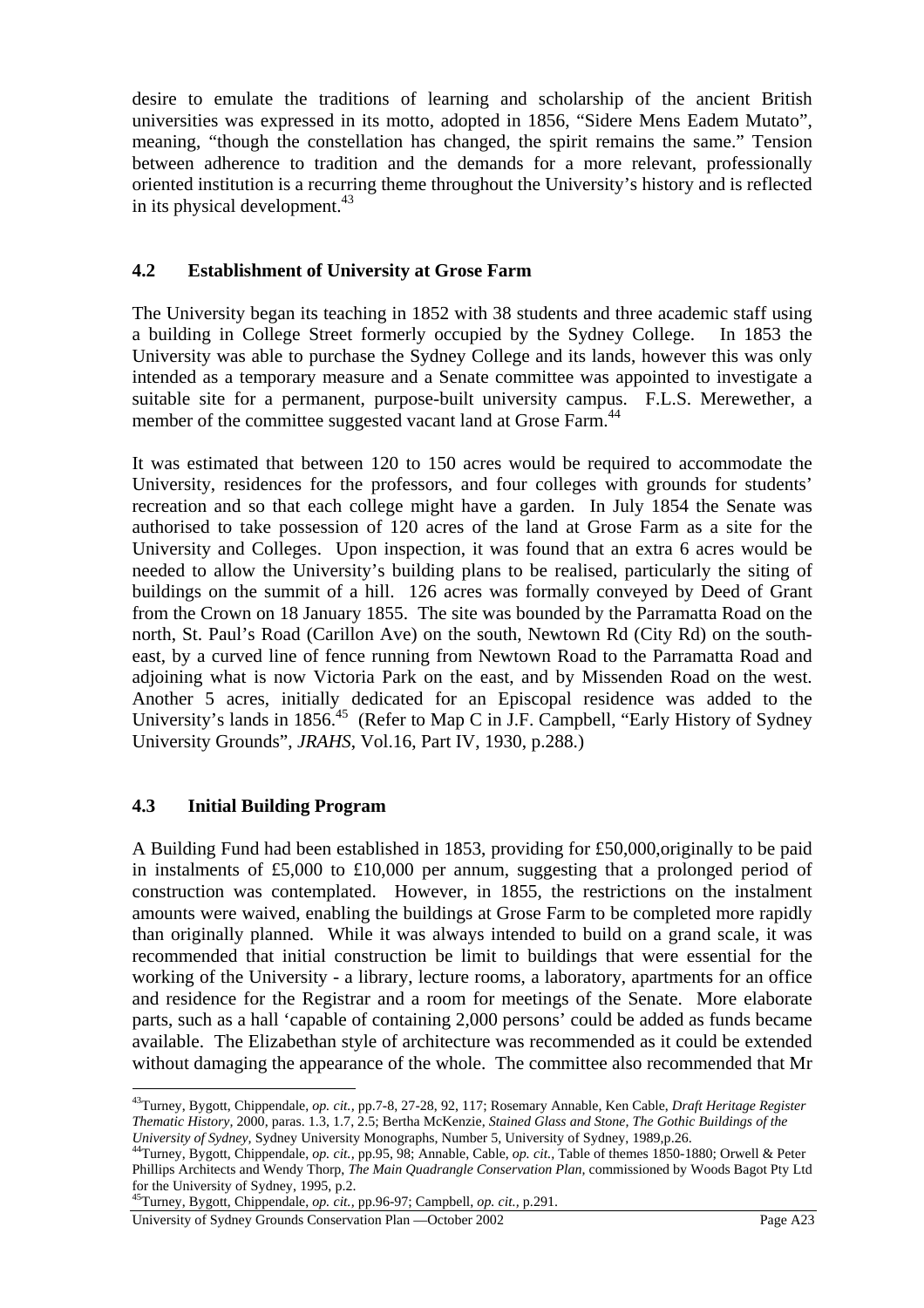Edmund Blacket, Colonial Architect, 'whose great ability and taste in Medieval Architecture is widely known' should be commissioned as Architect for the University.<sup>46</sup>

Blacket had trained as an engineer in England, later becoming a skilled draftsman and surveyor. He took a year's leave from paid employment to sketch and record details of English medieval architecture. He arrived in Sydney In November 1842, and was introduced to Dr Charles Nicholson, who became the University's first Provost. After some years Blacket established a modest architectural practice, securing the post of Diocesan Architect and earning a reputation for sound work and a remarkable knowledge of Gothic styles. In 1849 he was appointed Colonial Architect, a post which he held until 1854, when he resigned to take up the invitation to design the buildings of the University of Sydney. Blacket responded to the invitation by expressing his entire readiness to engage in this, 'most important work ever attempted in the Colony.<sup>47</sup>

## **4.4 Great Hall and East Wing of Main Building**

When Blacket laid his designs for the University buildings before the Senate in June 1854, in contrast to their initial recommendations, it was decided that a Great Hall should form part of the principal design and be constructed simultaneously with the remainder of the building. Blacket envisaged that an enclosed Quadrangle would eventually be built, however the initial phase constructed to his designs comprised the Great Hall and East Wing, built between 1855 and 1863.These first buildings provided the lexicon of the rest of the Quadrangle buildings and several other substantial buildings later constructed on the campus.<sup>48</sup>

The design, in Gothic Revival style, was intended to create a complex that echoed the form of the great English universities and that would dominate the city, with the main building on the eastern hill and colleges to occupy the southern and western ridges. In Blacket's revised plans, one side of the Quadrangle was deleted, its compartments added to the front of the building and the size of the lecture rooms was enlarged, thereby extending the external facade to create an even more imposing and ornate appearance. It was proposed to construct an open archway under the tower, instead of a narrow doorway as originally planned so that the University buildings would command a vista of the future avenue which would lead to the affiliated colleges. Such lavish plans were made possible by the Gold Rush of 1851 which had increased the population and filled the Government's coffers.49

Work on ground clearing and laying part of the foundations began by January 1855. While the original plans envisaged that bricks would be used for constructing the buildings, Blacket found that the clay in the Sydney area was too light in colour to allow contrast between the dark brick wall and light stone dressings, a chief part of the style. It was therefore decided that the whole structure be built of stone, and Pyrmont stone was selected for use in the buildings. While some materials such as Caen sandstone were imported, there was extensive use of local products including timber such as Australian

University of Sydney Grounds Conservation Plan —October 2002 Page A24

<sup>&</sup>lt;sup>46</sup>Turney, Bygott, Chippendale, *op. cit.*, pp.98-99.<br><sup>47</sup>Turney, Bygott, Chippendale, *op. cit.*, pp.99-101.

<sup>&</sup>lt;sup>48</sup>Phillips, Thorp, *op. cit.*, p.3; Turney, Bygott, Chippendale, *op. cit.*, p.101.<br><sup>49</sup>Annable, Cable, *op. cit.*, para. 2.2; Phillips, Thorp, *op. cit.*, p.6. Turney, Bygott, Chippendale, *op. cit.*, p.101.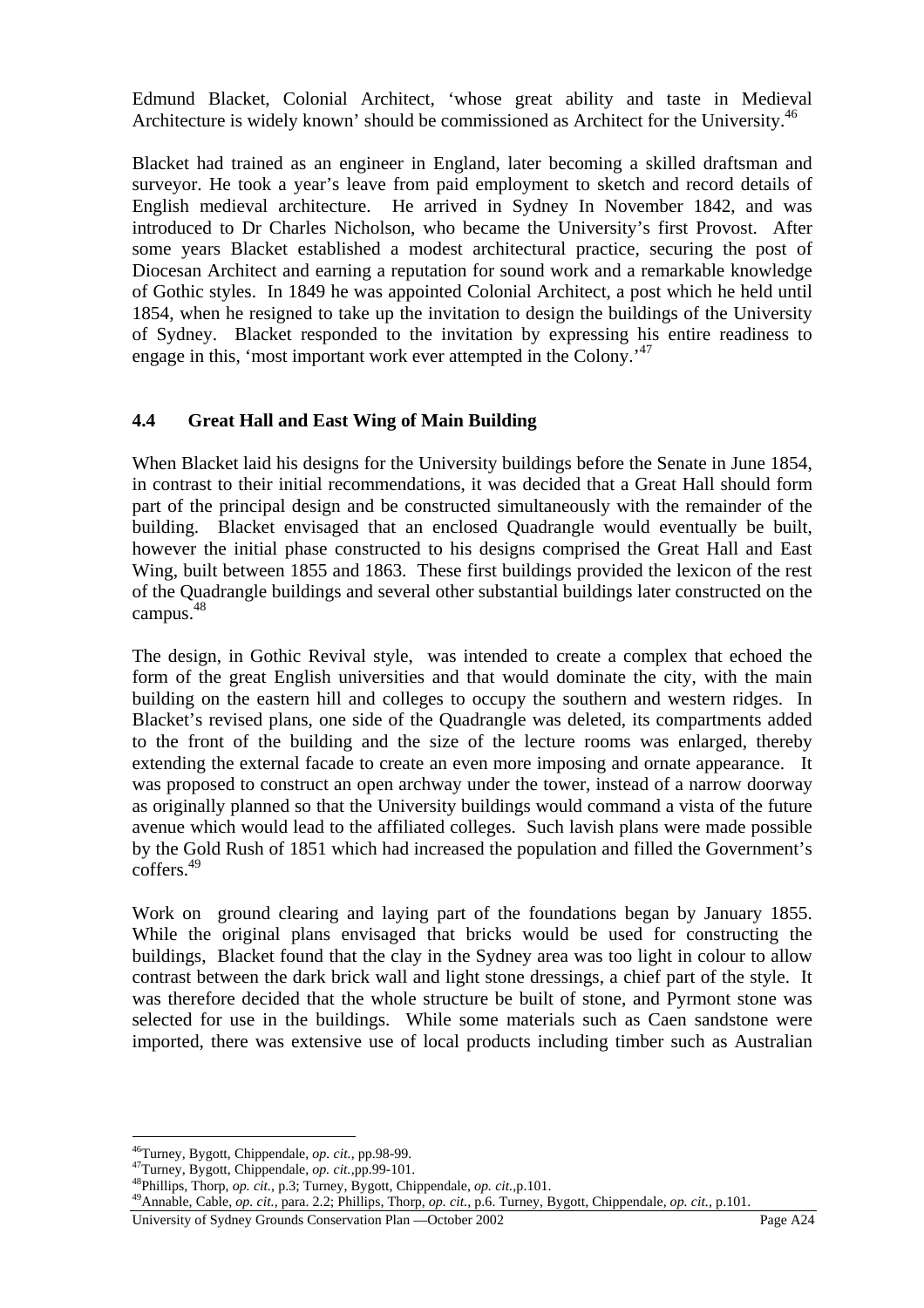hardwood and cedar from the Richmond and Tweed River areas for the roof beams and other woodwork in the Great Hall. $^{50}$ 

The years 1855 to 1857 represented the major period of construction. During 1855 the walls of the Great Hall were completed to a height of 21 feet. By the end of 1856 work had commenced on the whole of the eastern front, comprising five compartments: the Great Hall; the compartment between the Hall and tower; the centre tower; the compartment on the other side of the tower; and the compartment containing the laboratory at the south eastern corner of the building.  $51$ 

The laboratory compartment was one of the first sections to be finished in late 1857. The ground floor rooms in this compartment housed the chemistry and physics laboratories as well as their instruments and storerooms. Rooms in this section of the building were also used for lectures in mathematics, chemistry and experimental physics. Also completed in 1857 was the Great Hall and the compartment between the Hall and the tower, designed to provide accommodation for the classical lectures, library, Office of the Registrar and retiring rooms for professors and undergraduates. Teaching began in the Michelmas term of 1857 though some sections were not completely finished. The remainder of the buildings were brought into use between 1857 and  $1862$ <sup>52</sup>

Between 1855 and 1863 several minor outbuildings were also built around the main buildings. These included stone-built privies and temporary structures such as stables and huts with paling and rail fences to keep out livestock which grazed in the grounds.<sup>53</sup>

By 1857 the Senate, faced with a shortage of funds, approached the Government for an additional grant of £30,000 to complete the entire eastern front and to erect three houses for the professors. The University faced damning criticism over the costs of the buildings which by 1859 had reached £150,000. A Select Committee of the Legislative Assembly, established in 1859 to inquire into the University considered the building grandiloquent and forced several design economies to be made. Times were now less opulent than in the gold rush days when the University was founded, and it was not until January 1859 that a grant of £10,000 was approved to complete the building, though the professors' residences were not completed. While an earthen platform for whole Quadrangle had been raised no further additions were made after  $1861<sup>54</sup>$  A plan laid before the Senate in 1857 shows the entire Quadrangle outlined as well as the planned professors' residences to the north of the main buildings, with plantations along Parramatta Road probably intended to provide privacy and insulation from noise.<sup>55</sup>

The buildings were officially opened on 18 July 1859 at the Annual Commemoration, a ceremony at which degrees were conferred and an important annual event in the life of the early university. In general, the buildings were acclaimed by the press for their architectural splendour, especially the Great Hall.

<sup>50</sup>DPWS *op. cit*., 4726003; Turney, Bygott, Chippendale, *op. cit.,* pp.101-102; Phillips, Thorp, *op. cit.,* p.7; Bertha McKenzie, *Stained Glass and Stone, The Gothic Buildings of the University of Sydney,* Sydney University Monographs, Number 5, University of Sydney, 1989, p.12.<br><sup>51</sup>Turney, Bygott, Chippendale, *op. cit.*, p.102; McKenzie, *op. cit.*, p.14..

<sup>&</sup>lt;sup>52</sup>McKenzie, *op. cit.*, pp. 85,99.<br><sup>53</sup>Phillips, Thorp, *op. cit.*, p.7; McKenzie, *op. cit.*, p.18.<br><sup>54</sup>Phillips, Thorp, *op. cit.*, p.5; Turney, Bygott, Chippendale, *op. cit.*, p.102; Annable, Cable, *op. cit.*, para 1).

University of Sydney Grounds Conservation Plan —October 2002 Page A25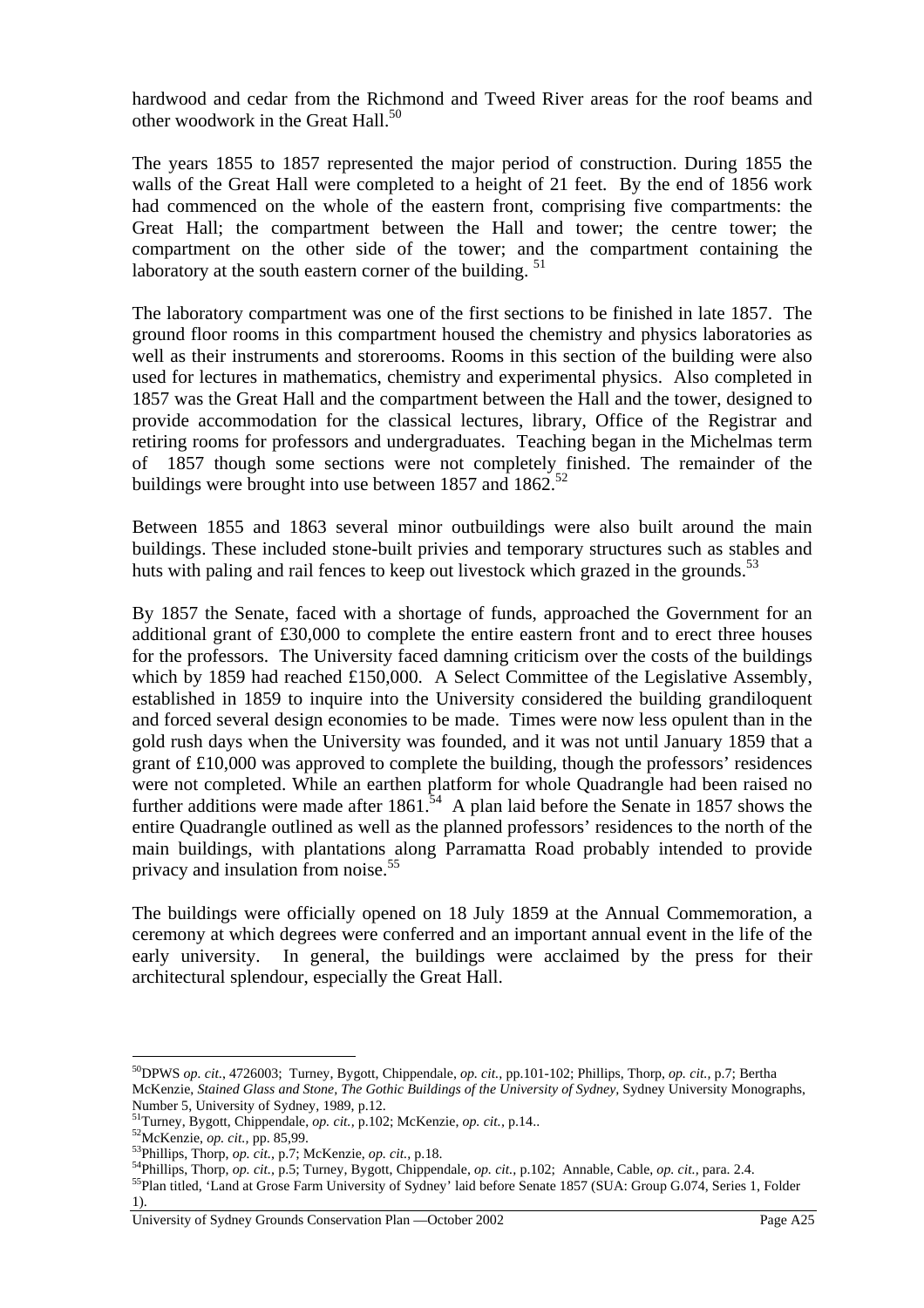In 1860 funds were used to house a collection of antiques donated by Dr Charles Nicholson, containing items from the Etruscan, Greek, Roman and Egyptian civilisations. The collection formed the basis of a museum and three rooms were prepared for its display at the southern end of the building, where it was available for public access and for the illustration of the classical lectures. This was the foundation of the Nicholson Museum.<sup>56</sup>

Not until 1862 did the University receive an additional grant of £5,000 to permit the completion of the tower and rendering the interior available for use. Cloisters were to extend inside the Quadrangle on all four sides, but were not built initially due to lack of funds. Turrets of the great tower were the final part of the early building to be completed in 1862. A single clock face, made by John McLeod of London was mounted on the east face of the tower. It has since been removed to the south wall of the Woolley building facing the Teacher's College. At the time of its completion, the tower was a landmark on the top of the hill. Various gargoyles and grotesques around the tower draw on local flora and fauna. The old pump in the archway was used in the early years to provide water drawn from an underground tank fed from the roof of the main building.<sup>57</sup>

Externally and internally the buildings reflected the founders' affection for and allegiance to a British heritage and their aspirations to follow in the tradition of the great universities of Oxford and Cambridge. The stained glass windows in the Great Hall include the Oxford, Cambridge and Royal windows, while stone carvings bear images of Queen Victoria and the Prince Consort. The initials, 'VR' for Victoria Regina, together with the royal motto and emblems such as the crown and Tudor rose occur repeatedly throughout the early buildings. The buildings were intended to be a statement of the high value to be placed on learning and the idea of the university as an ancient and influential symbol of the established order.<sup>58</sup>

The main entrance to the University was also intended to create an impression of grandeur. It was planned that an imposing carriageway and walkway shaded by a double avenue of trees on each side would lead up from a main gateway on the Newtown road (City Road) directly to the clock tower. While in April 1859 land from the recreation reserve adjoining the University was requested for this purpose, it was not formally dedicated until 1863 and the planting of trees did not occur until  $1870^{59}$  (Picture in Turney et. al. Vol. 1, p.176) shows main building and entrance drive).

#### **4.5 Development of Colleges**

Between 1856 and 1876 the colleges of St Paul's , St John's and St Andrew's were built within the University grounds by the Anglican, Roman Catholic and Presbyterian churches respectively. The buildings were of stone and echoed the Gothic Revival style of the main University building. St Paul's was the first to be built between 1856 and 1859 toward the eastern side of Grose Farm near Newtown Road; followed by St John's in 1863 towards the corner of Parramatta and Missenden roads; then St Andrew's in 1876 in the southwestern extremity of the University on the corner of Bligh Street (Carillon Avenue) and Missenden Road. All colleges suffered from financial difficulties and lack of patronage in

<sup>&</sup>lt;sup>56</sup>Turney, Bygott, Chippendale, *op. cit.*, p.104.<br><sup>57</sup>Turney, Bygott, Chippendale, *op. cit.*, pp.104-105; McKenzie, *op. cit.*, pp. 18, 88-90.<br><sup>58</sup>Turney, Bygott, Chippendale, *op. cit.*, pp.103-104, 110; Annable, Cabl 1850-1880; DPWS, *op. cit.,* Item 4726009.

University of Sydney Grounds Conservation Plan —October 2002 Page A26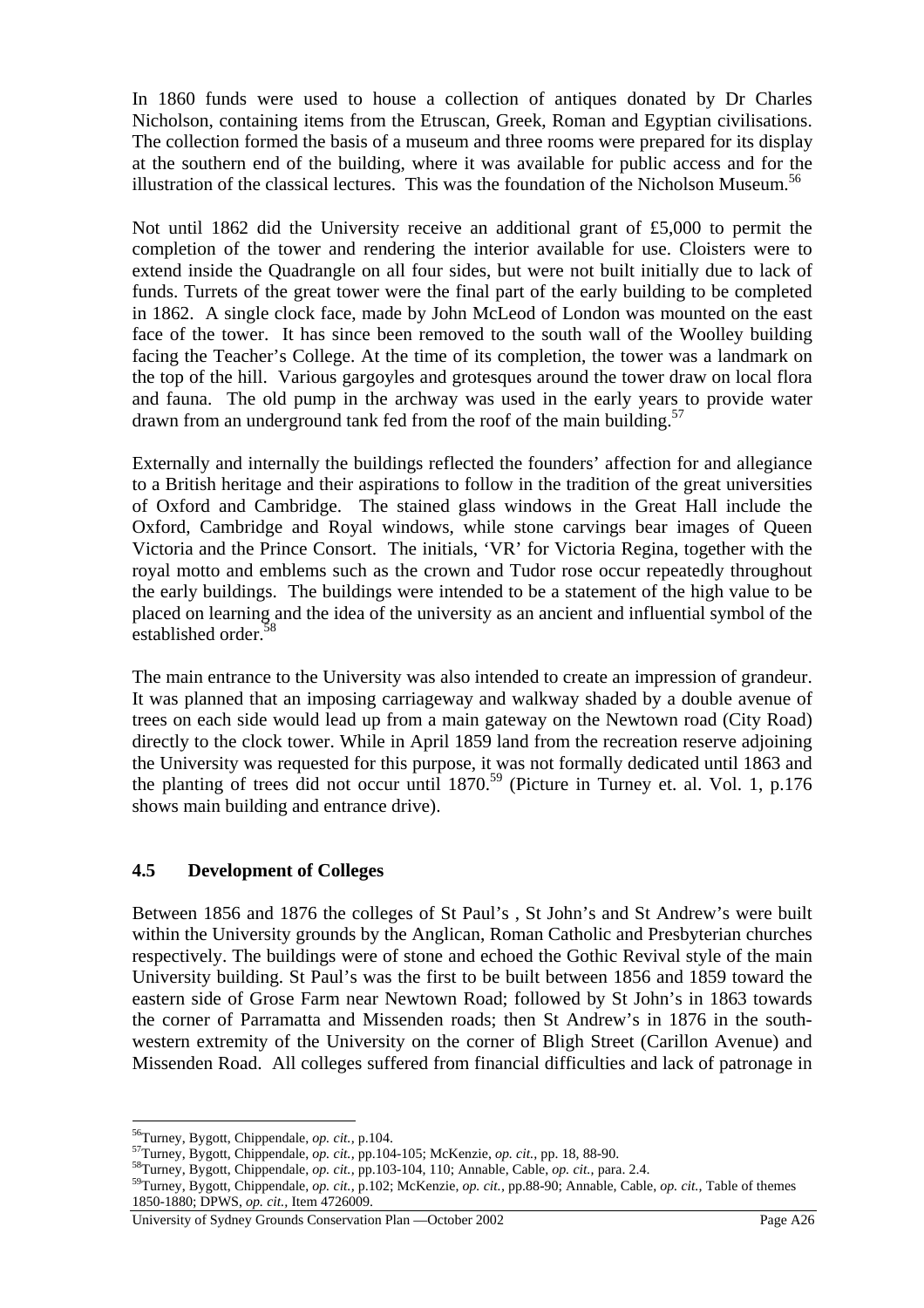their early years, however St Andrews was comparatively more prosperous and provided a more collegiate atmosphere.<sup>60</sup>

#### **4.6 Grounds and Sporting Facilities**

The first plantings in the University grounds took place in the late 1850s and included Port Jackson Figs and pines in a large plantation which stretched along Parramatta Road from the site of the Old Geology building to the corner of City Road. Young trees for this plantation and the avenue of trees lining the main drive were raised in a nursery on the site of the present Veterinary precinct.<sup>61</sup>

Tradition has it that the first University sporting club formed was the football club dating from 1863. A cricket club was founded 1865 and in 1866 the Senate resolved that part of the University grounds be reserved temporarily as a cricket ground . The area chosen (now No. 1 Oval) was in a low lying part of the grounds between Orphan School Creek and the water course which fed into it on the east side and which formed the northern boundary of the grounds of St Paul's College. $62$ 

 $^{60}$ Turney, Bygott, Chippendale, op. cit., pp.105-110, 162-164.

University of Sydney Grounds Conservation Plan —October 2002 Page A27 <sup>61</sup>Curtis, *op. cit.*, p.26.<br><sup>62</sup>Annable, Cable, *op. cit.*, para. 2.8.6; Turney, Bygott, Chippendale, *op. cit.*, pp.137, 166; DPWS, *op. cit.*, Item 4726008.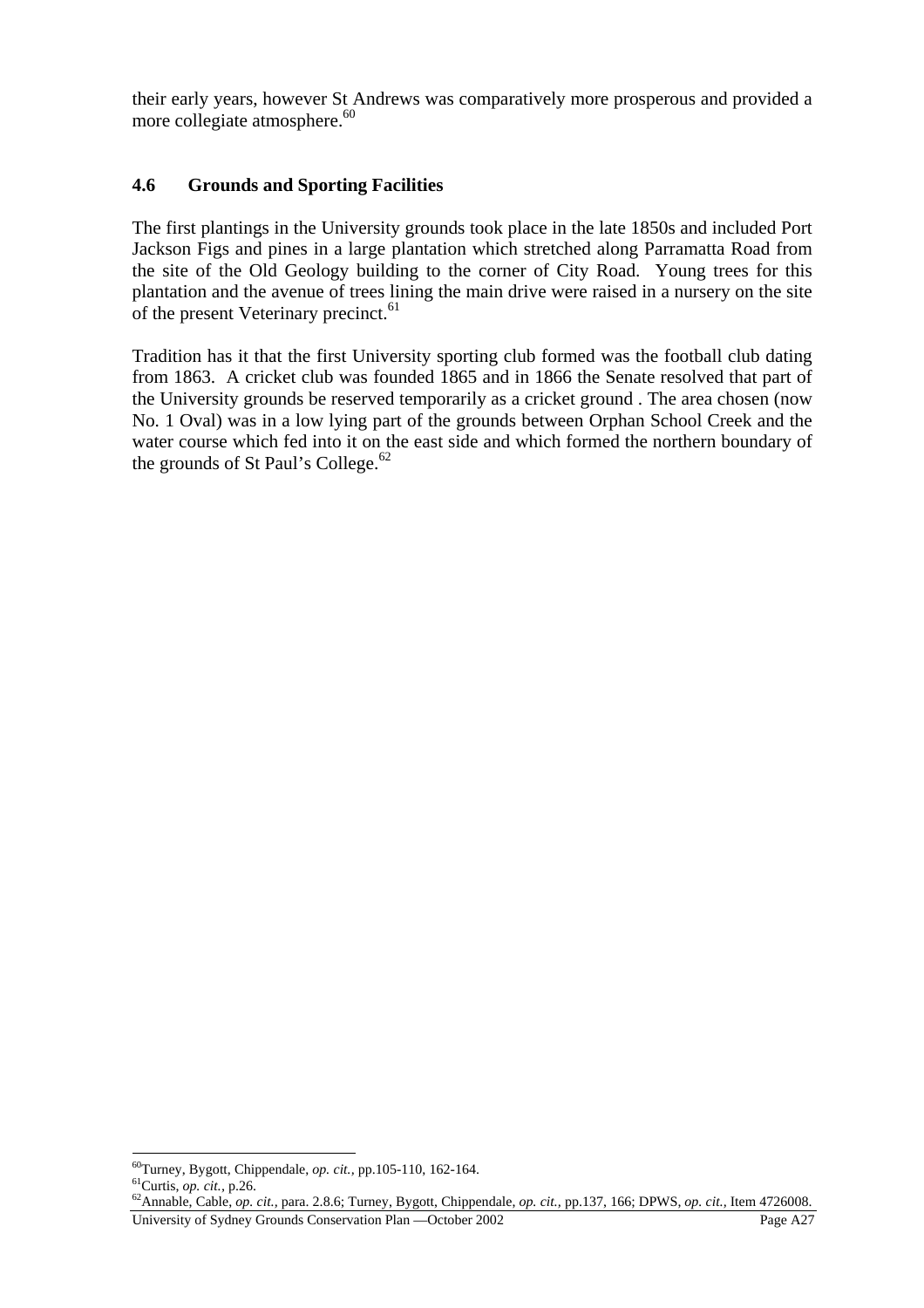#### **5. DEVELOPMENT OF MEDICINE AND THE SCIENCES 1880-1900**

#### **5.1 Expansion of Curriculum**

Since the mid 1870s the Senate had agreed to the need to expand the curriculum dramatically. While classical studies continued to be highly valued, the governing body felt that 'in an industrial community the University should be more relevant to the needs of its students in preparing them for the occupations in which they would be employed.' The University wanted to provide for 'all the educated professions and for those technical occupations which are associated with science.'<sup>63</sup>

Melbourne University, founded in 1853 had concentrated on offering a wider range of subjects than Sydney, and by the 1860s it had a medical school; engineering and law courses; and a more 'modern' Arts curriculum. However the greater gold rush experienced in Victoria meant that Melbourne's population was larger and more diverse than Sydney's. At the University of Sydney a scheme for expansion drawn up in 1876 provided for the introduction of courses in mental philosophy, law, history and English literature; a medical school; courses in natural philosophy, mechanics, engineering, organic chemistry, metallurgy and biology during the 1880s and 1890s. However, priority was given to the establishment of the faculties of Medicine and Science.<sup>64</sup>

By 1880 the idea of the University had moved from that of a 'gentleman's university' to that of a 'professional university' founded on the principle of the social utility of higher learning and its availability to a wider section cross-section of society. Other measures to achieve this included the introduction of evening lectures in 1884 to enable those who worked during the day to undertake degrees part-time; then in 1886 extension lectures were introduced whereby courses were open to anyone upon payment of a fee.<sup>65</sup>

#### **5.2 Challis Bequest**

Major physical expansion of the University in the 1880s and 1890s was facilitated by an increase in its Government endowment, but in particular by the Challis bequest. John Henry Challis, a retired merchant and friend of Sir Charles Nicholson, had contributed funds for the stained glass windows in the Great Hall and donated the 'Royal Window' in 1859. On his death in 1880 it was revealed that he had provided for his entire estate to eventually pass to the University upon the death of his widow, with certain conditions. Challis's widow died in 1884, making the funds available to the University sooner than expected. The major portion of the bequest, comprising about £200,000, was handed over to the University in early 1890; a further £25,000 was added the following year.<sup>66</sup>

#### **5.3 Establishment of a Medical School**

The establishment of a medical school had been one of the University's objectives since the late 1850s. In April 1873 an agreement was ratified between the University and Wesleyan and Presbyterian bodies of the Prince Alfred Hospital by which eleven acres of land at Grose Farm were to be made available for the Hospital, which was built on the

<sup>&</sup>lt;sup>63</sup>Turney, Bygott, Chippendale, *op. cit.*, pp 156-157, 170, 181.<br>
<sup>64</sup>Turney, Bygott, Chippendale, *op. cit.*, pp 156-157, 170, 181; Annable, Cable, *op. cit.*, para.2.7.<br>
<sup>65</sup>Turney, Bygott, Chippendale, *op. cit.*, pp

University of Sydney Grounds Conservation Plan —October 2002 Page A28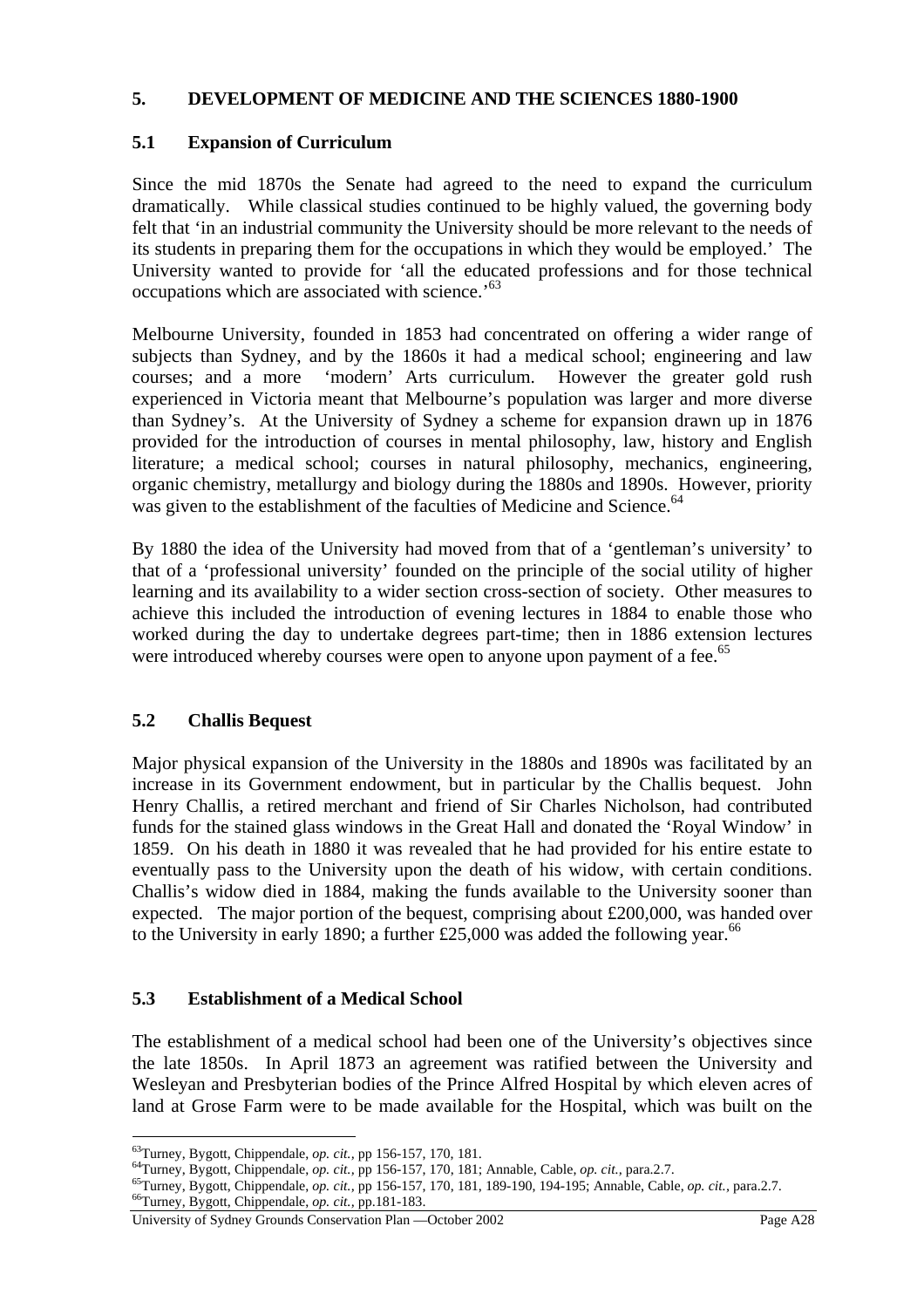western side of the campus from 1876 to 1882. Two to three of the eleven acres were to be reserved for the establishment of a Medical School in connection with the University. However, it wasn't until the early 1880s, with the promise of increased endowment and the Challis bequest that the Senate was able to hasten the School's establishment..<sup>67</sup>

Thomas Peter Anderson Stuart was appointed to the Chair of Anatomy and Physiology in 1882. A graduate of Edinburgh University, Anderson Stuart was held in high esteem by the leaders of the medical profession in Scotland and England. He began teaching in 1883 in a small four-roomed cottage which had been hastily constructed for the purpose on the site of what is now the Old Geology Building (A11). The building was damp and cramped as two of the rooms were used for teaching botany and zoology. Subsequently an annexe (a detached three-room range between the cottage and Parramatta Road) was built for a lecture room and dissecting room, which served until the School moved into its new building in  $1889.6869$ 

#### *The Anderson Stuart Building (F13)*

Stuart soon sought Senate and Government support for increased staff and a suitable building for the Medical School as student numbers grew; in 1884 the Senate resolved that a Medical School be erected without delay. The building was designed by Colonial Architect, James Barnet, to a specific brief from an academic committee and its development was supervised by Stuart, who ensured that the building would be not only functional but stylistically impressive to rival Blacket's main buildings to reflect the high status of Medicine as a profession.<sup>70</sup>

The site of the School, determined in 1885, was to the south of the main buildings; its eastern facade aligned with the Great Hall. Originally a chemical department was to be built with the School but was eventually located elsewhere. It was considered essential that the new structure be in harmony with the main building and it was built in the Gothic style and clad in Perpendicular Gothic motifs taken from the main building.<sup>71</sup>

While presenting a striking Gothic facade, the school conformed strictly to the requirements of those who worked in it, representing a breakthrough in the University's architecture. Anderson Stuart insisted on a high degree of ventilation control as well as large rooms and twenty-foot ceilings, which were to be a feature of the building. The entry and spinal passageways of the original building are key elements in establishing the character of the place as well as providing ample circulation.  $^{72}$ 

The Medical School experienced remarkable growth and by 1886 there were 39 students, including 20 in first year. The building was completed externally by April 1889 and was able to be occupied, though much internal finishing and furnishing continued for the next few years. On the eastern gable a statue of Asklepios stands above a raven-like bird over which are the initials 'AS'. The bird, with a prominent beak is a reference to Anderson Stuart, who had a large pointed nose himself. Stained glass windows, made in England,

 $\overline{a}$ 67Turney, Bygott, Chippendale, *op. cit.,* p.211; Peter Stanbury & Julian Holland (eds.), *Mr Macleay's Celebrated* 

Cabinet. The History of the Macleays and their Museum, The Macleay Museum, The University of Sydney, 1988, p.65.<br><sup>68</sup>Turney, Bygott, Chippendale, op. cit., pp.212-214; James Semple Kerr, Anderson Stuart's Medical School, A

*its Conservation*, Commissioned by Australian Construction Services for the University of Sydney, 1992, p.3.<br><sup>69</sup>Turney, Bygott, Chippendale, *op. cit.*, p.212.<br><sup>70</sup>DPWS, *op. cit.*, Item 4726007; Kerr, *op. cit.*, pp.1-

University of Sydney Grounds Conservation Plan —October 2002 Page A29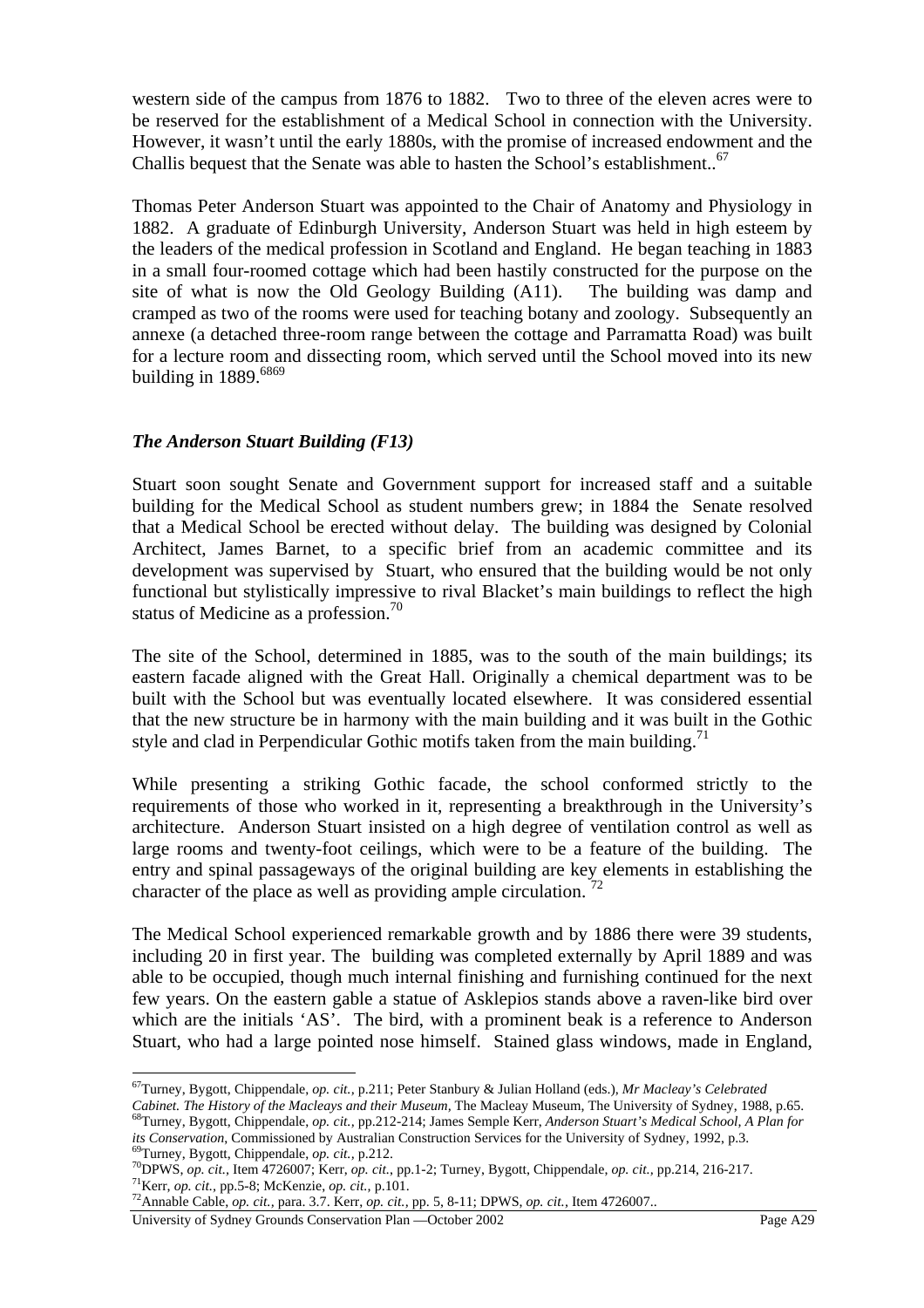depicting various figures of significance in the history of medicine, were donated by a number of individuals. Inside, the corridors were lined with busts of eminent medical men, donated by benefactors. These busts, as well as paintings, carvings and other decorative elements are in keeping with the 'cult of the hero' which was a major factor in neo-classical art and British culture since the eighteenth century, providing a sense of continuity and building on the past. The exceptional scale, patterned marble paving and fine joinery were intended to reflect the status appropriate to such an institution.<sup>7</sup>

The Anderson Stuart Medical School was one of the first two medical schools in Australia, the other being in Melbourne; and the first to be associated with a teaching hospital. The site, architectural style and quality of workmanship and appointments, externally and internally reflected the dominance and prestige of medicine as an academic discipline. This dominance was an important feature of the organisation of the University as a whole for a prolonged period.<sup>74</sup>

#### *Medical School Gate Lodge (F18)*

The erection of the Medical School extended the campus perimeter towards Newtown Road (City Road) and remained the only building in that area for some years. In 1898 a gate lodge was erected near the second entrance to the University from Newtown Road and is unusual in that it features Art Nouveau and Romanesque motifs whereas most gate houses in Sydney are inspired by English Gothic. This lodge was known as the Medical School lodge due to its proximity to the School and is thought to have been used for the receipt of cadavers before they were transported to the Medical School. It was subsequently extended (c. 1925) on the west side in the style of the original.<sup>75</sup>

#### **5.4 The Macleay Museum**

The other major building to be erected close to the main buildings, to the north-west of the Great Hall was the Macleay Museum. It was built between 1886 and 1887 to house the natural history collection of the Macleay family, accumulated over almost one hundred years and considered to be of international importance. The Hon. William Macleay, pastoralist, politician and patron of science in New South Wales, who was also a Fellow of the University Senate, proposed to present the collection to the University as soon as a suitable building be erected to receive it. The Macleay Museum was thus unique as the only building within the University to have been erected at the instigation of a private individual.76

It was to be constructed of non-inflammable material, possibly in response to the Garden Palace fire of 1881 which had devastated the records of the library of the Linnean Society of NSW. A leading private architect, George Allen Mansfield, was appointed to design the museum. Among the many other buildings designed by Mansfield was the Royal Prince Alfred Hospital and Darlington Public School. It was constructed predominantly of brick and iron in a simplified Gothic style, and while the bricks blended with the main University buildings, it was much less elaborate in style. It is a very early example of

<sup>73</sup>Turney, Bygott, Chippendale, *op. cit.,* p. 214; Kerr, *op. cit.,* pp.11-12, 14; McKenzie, *op. cit.,* pp.101-114; DPWS, *op.* 

<sup>&</sup>lt;sup>74</sup>Kerr, *op. cit.*, pp.23-45; DPWS, *op. cit.*, Item 4726007.<br><sup>75</sup>DPWS, *op. cit.*, Item 4726011.<br><sup>76</sup>Turney, Bygott, Ch<u>ippendale, *op. cit.*, pp.267-268; DPWS, *op. cit.*, Item 4726005.</u>

University of Sydney Grounds Conservation Plan —October 2002 Page A30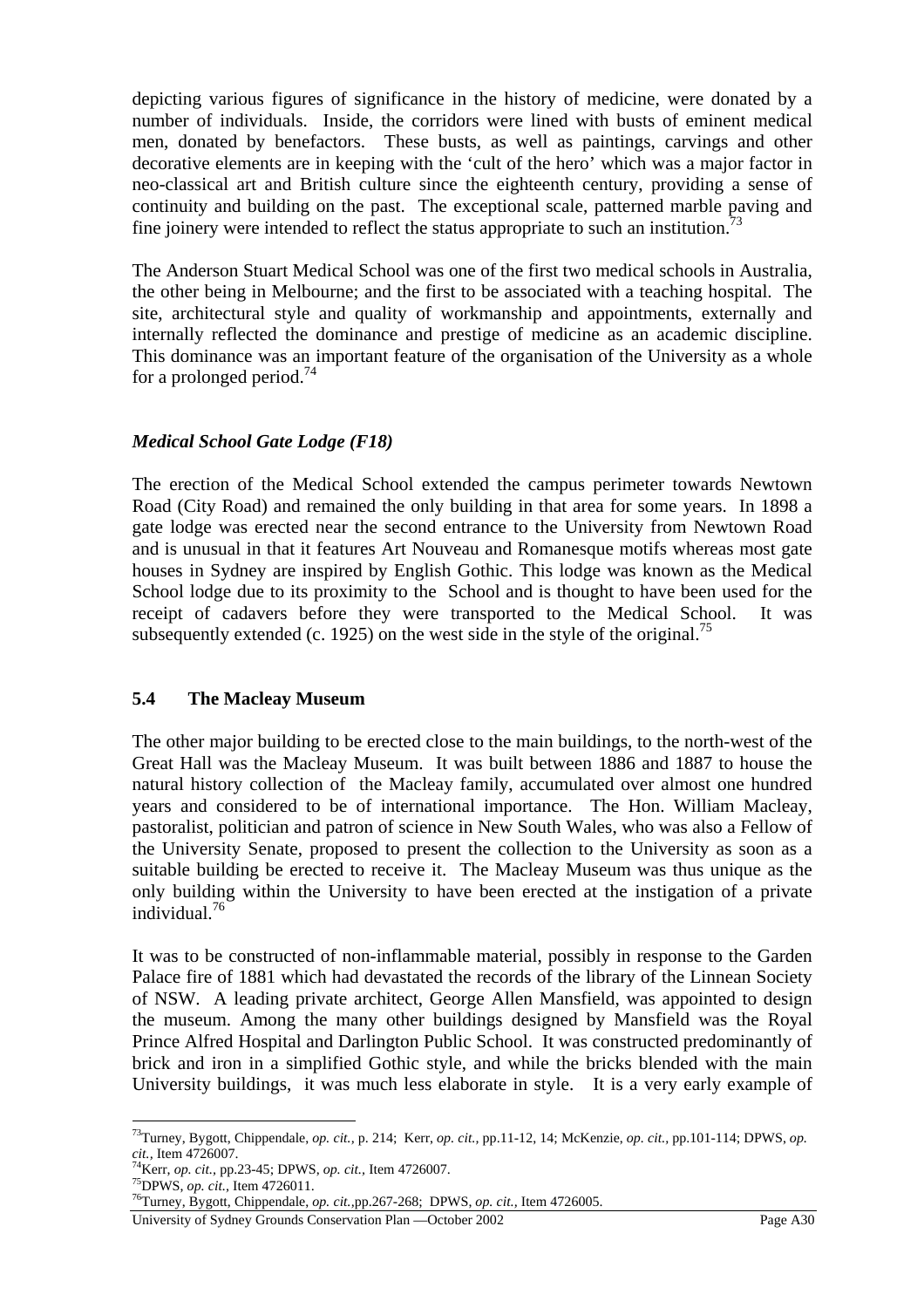brick cavity-wall construction which was evolving in Australia at the time as a means of preventing the penetration of damp. The building was put to immediate temporary use for holding Civil Service and Articled Clerk's examinations. When the interior was completed in 1888, transfer of the collections began and the museum was opened to the public in  $1891.<sup>77</sup>$ 

## **5.5 'Temporary' Buildings for Sciences and Engineering**

Science subjects had originally been taught as part of the Bachelor of Arts program and were mainly theoretical with only minor involvement of laboratory work. However, with the higher profile given to the sciences in response to Australia's increasing industrialisation and great mineral wealth, a Faculty of Science was established in 1882. The first engineering lectures began in 1883 and the degrees of Bachelor and Master of Engineering were introduced in 1884. From 1889 students could enter three year degree programs in science and engineering directly upon matriculation. The expanded curriculum meant that additional accommodation and equipment was required for laboratories in which lectures and practical classes could be held. From the mid 1880s to 1894 a number of new 'temporary' purpose-built facilities for professional subjects were out of sight of the main building. As they were strictly functional and made no pretensions to contribute to the University's architecture, they were 'hidden' so as not to disfigure the grand buildings of the main complex. The buildings constructed in this period formed the genesis of what was to become Science Road, lined with science facilities.<sup>78</sup>

## *Physics Laboratory (Badham Building (A16))*

The first of the purpose-built facilities was the Physics Laboratory, constructed in 1886- 1887. Specifications for the laboratory, its equipment and fittings were drawn up by newly appointed Professor of Physics, Richard Threlfall and designed by the Government Architect's branch. It was located adjacent to the then west gate of the University and was a single storey rendered masonry building with a slate roof. Features specific to laboratory needs included deep foundations to eliminate vibration, non-magnetic materials (evidence of both survives) and exposed surfaces for easy access. A tower with parapet to the west of the building formed the main entrance and also served a practical purpose to enable the time ball at Sydney Observatory to be viewed. Services included gas, water, steam, electricity, gas and electric lighting, air blast oxygen and vacuum pumps. A battery room was included to produce the electricity.<sup>79</sup>

#### *Chemistry Laboratory (Pharmacy Building (A15))*

The Chemistry Laboratory, which had originally been housed in the main buildings had moved in 1885 due to overcrowding and the danger of fire. A new facility was built in 1888-1890 adjacent to the Physics Laboratory by the Government Architect's branch under James Barnet, to the design of Archibald Liversidge, Professor of Chemistry. Liversidge also designed the fittings and equipment which represented the best in international contemporary practice in laboratory design.

<sup>&</sup>lt;sup>77</sup>Stanbury & Holland, *op. cit.*, pp.59-68; DPWS, *op. cit.*, Item 4726005.<br><sup>78</sup>Annable, Cable, *op. cit.*, Table of themes 1880-1910; Turney, Bygott, Chippendale, *op. cit.*, pp.257-265, 267-268, DPWS, *op. cit.,* Item 4726015. 79DPWS, *op. cit.,* Item 4726015.

University of Sydney Grounds Conservation Plan —October 2002 Page A31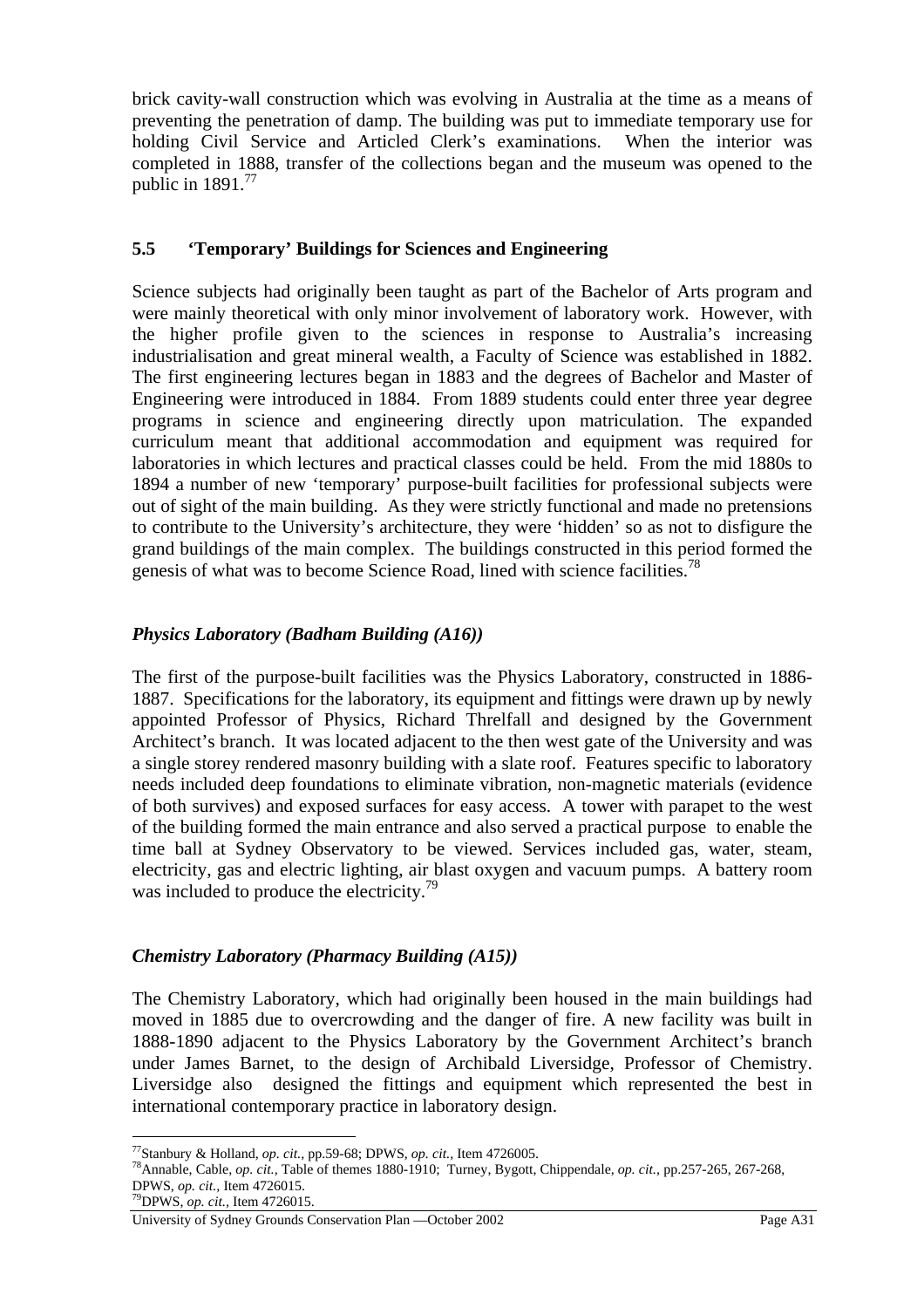Particular attention was paid to adequate ventilation and lighting.<sup>80</sup> The building provided,

two laboratories for Practical Chemistry capable of accommodating over one hundred students at one time with the necessary separate rooms for spectroscope and gas analysis, balance rooms etc., and also two lecture rooms capable of seating two hundred and one hundred respectively.<sup>81</sup>

Additions were made between the late 1890s to 1902 and in 1905 a balance room, to Liversidge's design was added to the east side of the building**.** 82

#### *Temporary Engineering Building*

Engineering had originally been housed in the main building, but moved in 1885 to temporary premises south-west of those buildings to a low white building with a verandah facing Parramatta Road where the Union now stands. One student recalled that the Engineering quarters comprised: the Professor's room, students' lunch room, lecture room, drawing office and a machine shop.<sup>83</sup>

#### *School of Mines (Old Geology Building (A11))*

In the 1890s, given the importance of mining in Australia, moves were made to establish a school of mines, after the commencement of lectures in mining and metallurgy. The University received a special grant of £10,000 in 1893 to establish the school. A School of Mines was erected on the site that had been occupied by the small cottage and associated building used as the temporary medical school. Plans were prepared by Government Architect in 1893 and the building was completed for use at the beginning of 1895. The School of Mines was typically functional, built of stuccoed brick and unornamented design and provided accommodation for geology, mining and mineralogy. At the back was a large lecture theatre capable of seating  $250.^{84}$ 

#### *Milling Building for Metallurgy (Bank Building (A15))*

In 1899-1900 a milling building, furnace room, stack and roaster for metallurgy were built by the Government Architect's branch to the design of Professor of Chemistry, Archibald Liversidge. The former battery room of the physics laboratory was incorporated into the milling building. Both the mining and metallurgy buildings represent the expansion of the University's teaching into areas of particular relevance and concern to Australia.<sup>85</sup>

<sup>80</sup>Turney, Bygott, Chippendale, *op. cit.*, p.268.<br>
<sup>81</sup>DPWS, *op. cit.*, Item 4726020.<br>
<sup>82</sup>*Ibid.* 83Turney, Bygott, Chippendale, *op. cit.*, pp.247-249.

<sup>84</sup>Turney, Bygott, Chippendale, *op. cit.*, pp.250-251; DPWS, *op. cit.*, Item 4726019.<br><sup>85</sup>DPWS, *op. cit.*, Item4726040.

University of Sydney Grounds Conservation Plan —October 2002 Page A32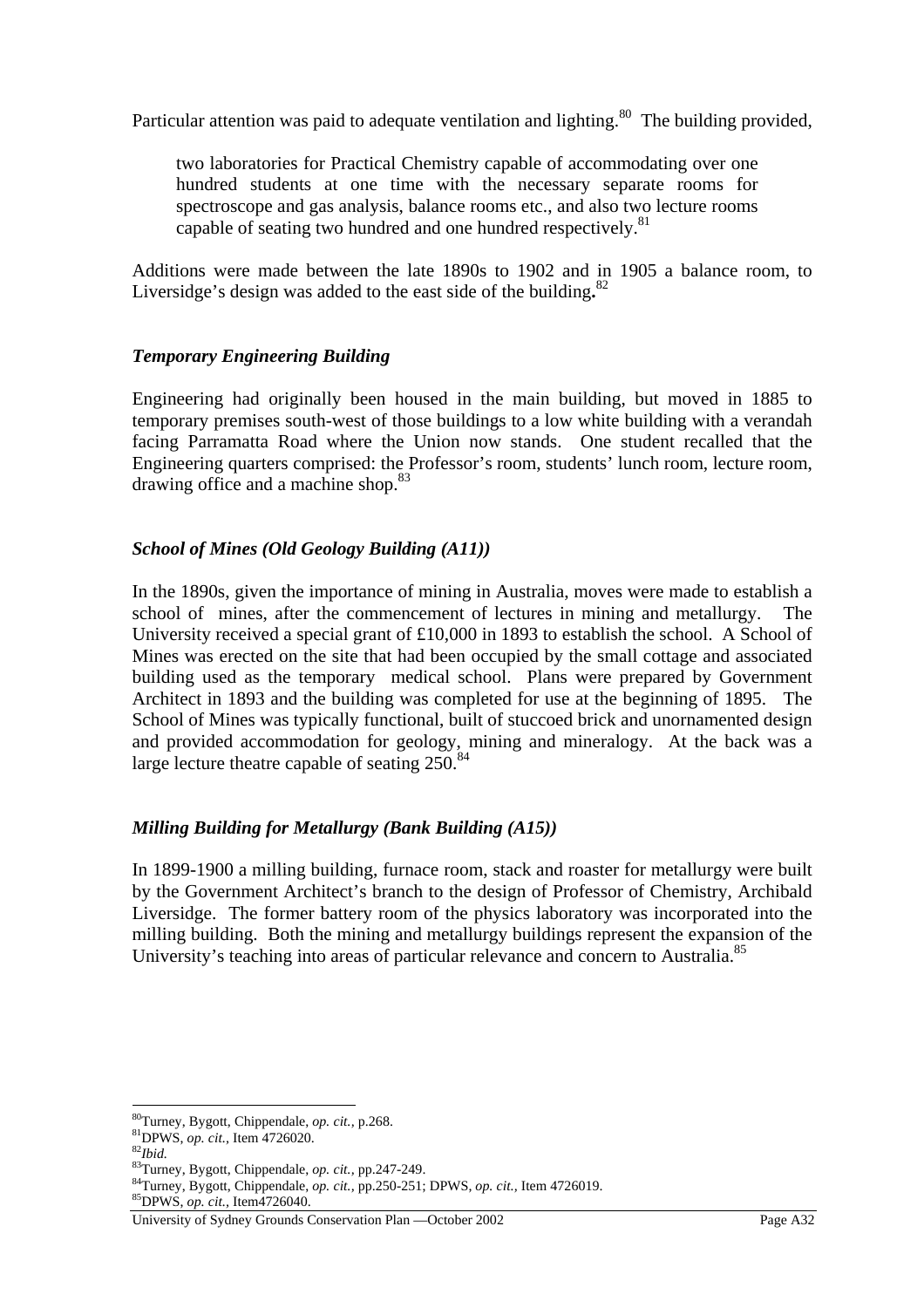#### **5.6 Student Facilities**

The initial scarcity of students inhibited the growth of facilities, although there was provision for student recreation in the main building. In 1874 a debating society, the beginning of the Sydney University Union was formed and based on the Oxbridge model. However, it was predominantly a graduate organisation which met in the city; no separate facilities yet existed on the campus.<sup>86</sup>

During the 1880s and1890s student numbers increased as secondary education expanded and as the University extended its availability and relevance to colonial society. While numbers fell during the depression of the 1890s they quickly recovered by the turn of the century. The increase in enrolments was accompanied by a flourishing of student life with the foundation of clubs and societies and the launch of the first student magazine, *Hermes*, published by the Medical Society in 1886. The student body was more articulate, concerned and united than in the early years and this gave impetus to the development of non-academic facilities.87

In 1884 a men's common room was provided near the main Quadrangle, however, by the late 1880s this had become inadequate with insufficient ventilation, space and furniture. In 1888 the Sydney University Association petitioned the Senate for a new suite of rooms, one of which would be allocated to the University Union for meetings. A larger weatherboard building was erected adjoining the existing common room and, while this fell short of the students' requests, it was welcomed and provided temporary relief.<sup>88</sup> (See Good, *Holme Sweet Holme* p.3. for picture of common rooms).

#### *Admission of Women*

In 1881 the Senate decided unanimously to admit women to the University on equal terms with men, as had occurred in Britain and other countries. The arrival of women greatly influenced the development of recreational and sporting facilities. One of the basic requirements for the admission of women was the provision of 'a suitable retiring room and other necessary conveniences set apart exclusively for female students.' The Senate intended to erect a small cottage at the rear of the main buildings, however, this did not eventuate and for the first few years after their admission, women had use of a room in the tower. In 1885 they were given partial use of a temporary weatherboard building that had been built as a laboratory for classes in practical chemistry. In 1889 this building was handed over completely to women as the 'New Ladies Common Room.' Situated in what is now the south-eastern end of the Quadrangle, the building contained a reading room, a common room used for lunches, debates and meetings, tutor's room, kitchen and a small dressing room with lockers.<sup>89</sup> (See Turney et. al. Vol. 1, p.313 for picture of tennis courts and women's common room. Also, Good, *Manning House*, p.3 for good picture of common room).

A college for women was established in temporary premises in 1892. Women's College opened in its own building within the University grounds, near Carillon Avenue in  $1894$ <sup>[90</sup>] The College's first principal, Louisa MacDonald, an Englishwoman with a Master of Arts

<sup>&</sup>lt;sup>86</sup>Annable, Cable, *op. cit.*, para. 2.8.6; Table of themes 1850-1880; Turney, Bygott, Chippendale, *op. cit.*, pp.137-138.<br><sup>87</sup>Turney, Bygott, Chippendale, *op. cit.*, p.309.<br><sup>88</sup>Annable, Cable, *op. cit.*, table of the

University of Sydney Grounds Conservation Plan —October 2002 Page A33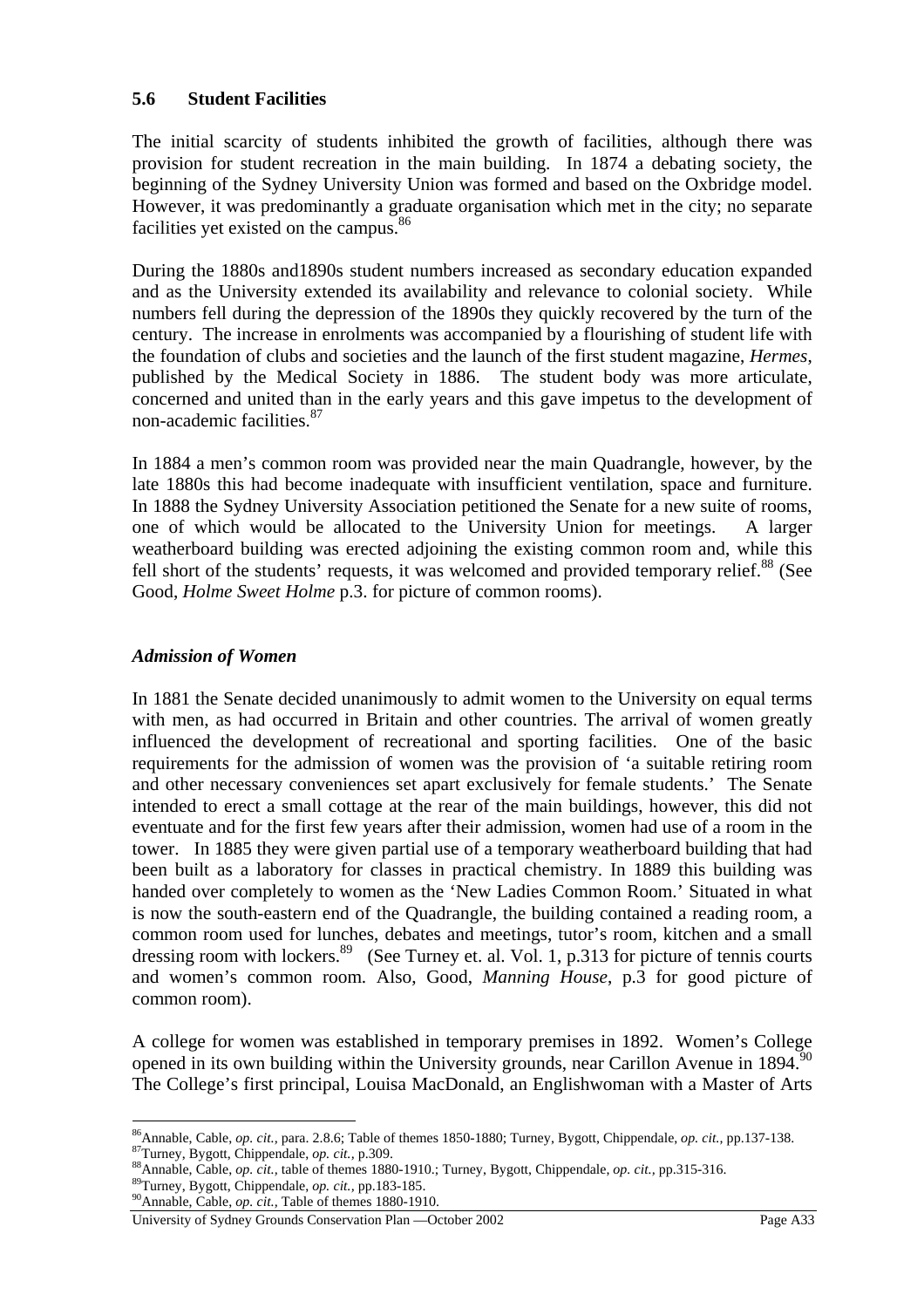degree from the University of London, was an avid supporter of all women's activities at the University and was involved in the larger social movements for female emancipation. Under her leadership the Women's College became a central focus for feminist ideas at the University.<sup>91</sup> (See photo of Women's College - Turney et.al. Vol 1, p.339.)

## **5.7 Sporting Facilities**

In the 1880s many new sporting clubs were founded, including the Boat Club in 1884 and the Athletic Club in 1885. The most successful of the new clubs was the Tennis Club, also founded in 1885. The club was allocated four grass courts where the Quadrangle was situated, close to the Men's and Ladies' common rooms, allowing the men to watch the women playing and make disparaging comments on their game. In 1887 a separate Ladies' Tennis Club was formed, the first women's sporting club at the University.<sup>92</sup>

Between 1884 and 1890 a cricket ground (now Oval No. 1), originally set aside in 1866, was properly formed during improvements to the University grounds carried out as part of unemployment relief works at the instigation of Chancellor, Sir William Manning. With a team of about 60 men under the supervision of the Yeoman Bedell the ground was levelled, cut back, sloped banks built, drained and turfed.<sup>93</sup> In 1886 new north-to-south turf wickets were laid.<sup>94</sup>

In 1886 the Senate constructed for the Football Club a level ground for a playing field close to the colleges midway between the Prince Alfred Hospital and the new Medical School, as it was impressed with the success of the clubs. A map of the University c. 1890s shows the Football Ground located in approximately the same area that became the Hockey Square in later years. <sup>95</sup> (See SUA Plan  $413/165/003$ ).

#### **5.8 Grounds**

The University grounds in the 1880s remained very rough. In the gully behind the University a creek ran through paddocks from below St Paul's College to Parramatta Road, in some places forty feet wide and eight feet deep. The greater part of the land between the University and the colleges had been let to a dairy proprietor for grazing purposes. Some students surmised that the grounds leased for grazing must have included the football field since 'the lowing herd preferred this sequestered spot to any other in their wide domain.<sup>'96</sup>

Improvements were made to the main approaches to the University in the 1880s with the construction of lodges and gates: Between 1883 to 1885 two lodges, for the gardener and messenger, were built. They flanked the grand drive from Newtown Road which had been planted with fig trees and aligned on the central archway of the main building. However, the road leading from the entrance was rugged and strewn with loose stones and pebbles. This track led past the partially completed front lawn to the portico of the centre tower.

<sup>91</sup>Annable, Cable, *op. cit.,* Table of themes 1880-1910; Sonja Lilienthal, *Newtown Tarts, A History of the Sydney* 

<sup>&</sup>lt;sup>92</sup>Turney, Bygott, Chippendale, *op. cit.*, p.312; Lilienthal, *op. cit.*, pp.3-7.<br><sup>93</sup>DPWS, *op. cit.*, Item 4726008.<br><sup>94</sup>Turney, Bygott, Chippendale, *op. cit.*, p.312.<br><sup>95</sup>SUA: Plan 413/165/003, Group G.074, Series 1,

University of Sydney Grounds Conservation Plan —October 2002 Page A34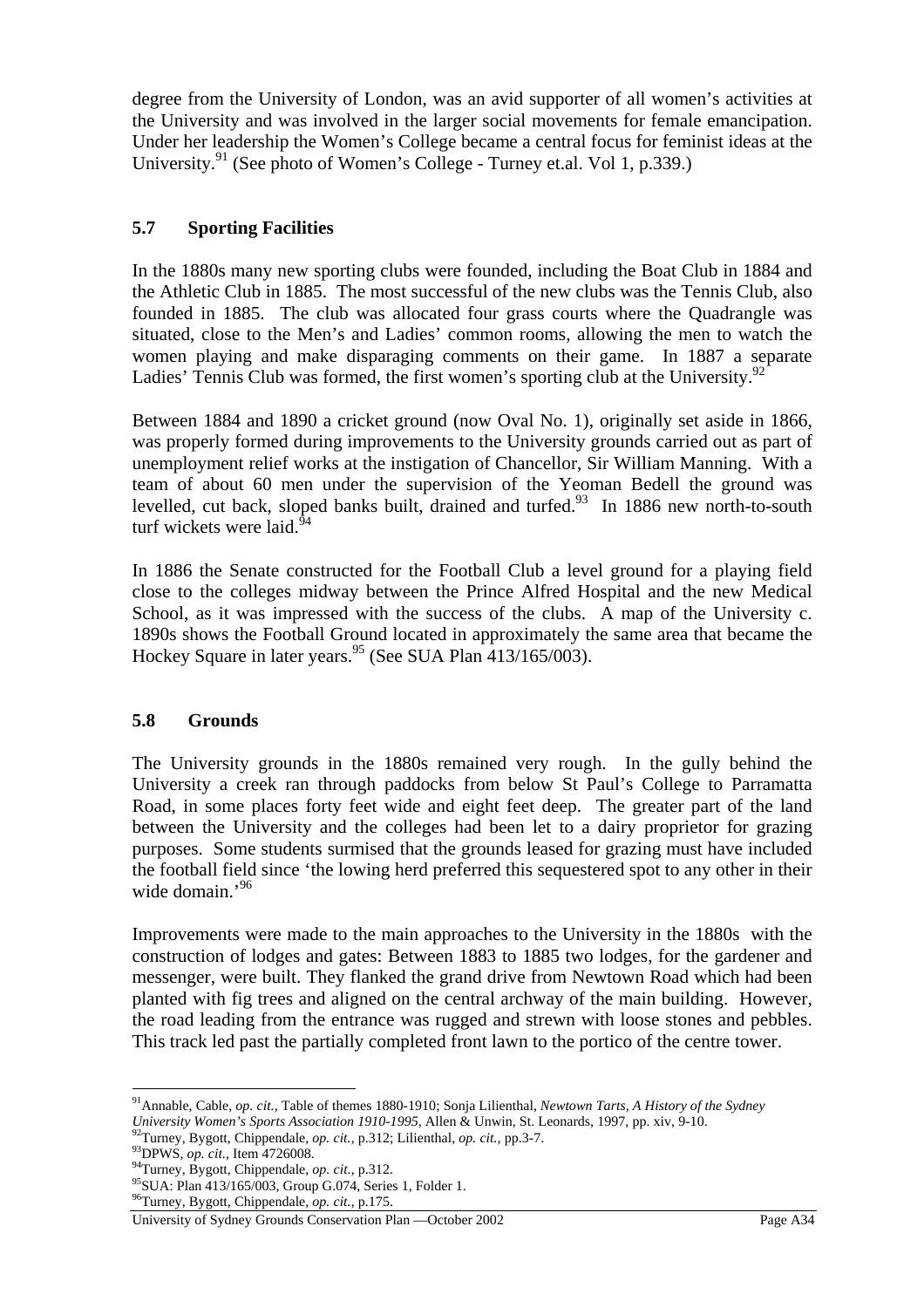Other works were carried out in the grounds during the 1890s as part of the unemployment relief scheme, involving at least 150 men. The plantation to Derwent Street was widened and more shrubs planted. On each side of the main entrance avenue fig trees were cut down; later, the pines were removed and replaced with Port Jackson Figs. Beside the main road trenches were dug for drainage and borders were planted with shrubs from the Royal Botanic Gardens and Chancellor Manning's own garden. Paling fences were replaced with iron fences. The pond at the bottom of Victoria Park that had once been a stock watering hole, was turned into a large ornamental lake by deepening and raising the water level. A bridge across the lake carried the entrance drive up to the main buildings. Moreton Bay and Port Jackson Fig trees were planted to line the lake and Parramatta Road. $97$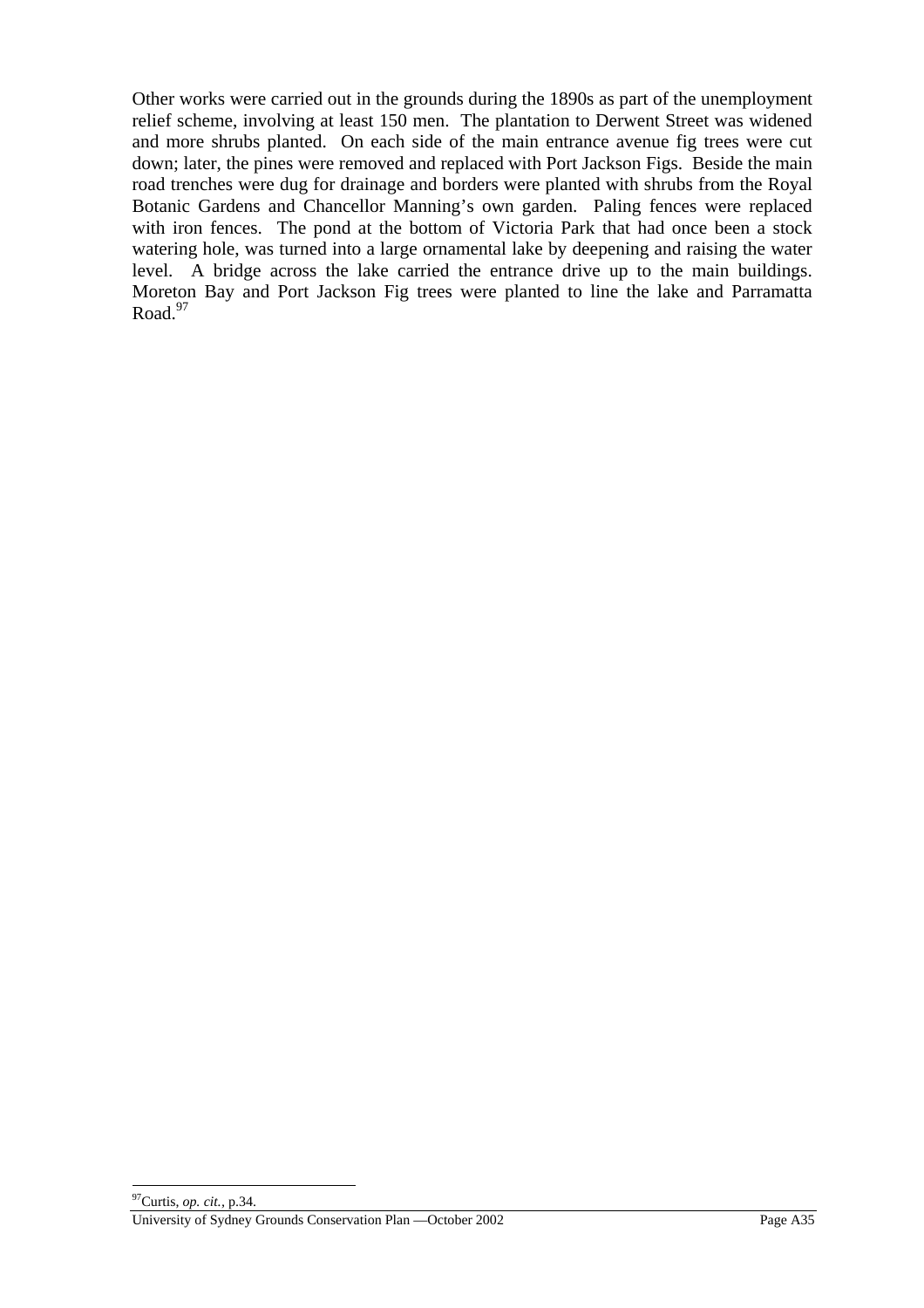#### **6. THE VERNON AND McRAE PERIOD 1900-POST-WW I**

#### **6.1 Overall Planning of the University**

The question of an overall plan for the future development of the University had first been considered in 1891 when deliberations over possible sites for the Women's College forced the University to address its own needs for the future. While the first known plan for the completion of the Quadrangle and other buildings was prepared in November 1890 by J. L. Bruce, foreman of works in the Government Architect's Branch of the Public Works Department, it was never used. However, in 1891 Bruce was involved in assisting the Buildings, Grounds and Improvements Committee with planning. The Committee resolved to reserve the area between the proposed roadway from the Ross Street entrance and the University buildings. Bruce provided advice and pegged out sites for the Committee's deliberations. However, it was not until the early twentieth century that further thought was given to overall planning of the University.  $98$ 

In 1904, when plans were prepared for the new Engineering School, a 'general plan prepared by the Government Architect for future extensions of the University buildings' was also submitted by the Building, Grounds and Improvements Committee to the Senate. It is not clear, however, whether the plan was for extensions to existing buildings only. In November 1907 the Government Architect was asked to prepare a 'general survey of the whole university grounds showing proposed roadways and sites that could be used for future additional buildings or extensions of existing buildings including also portions of the grounds of St Paul's and St John's colleges at present unused.' By April 1910 a general plan for the development of the University grounds had been prepared by W. L. Vernon and approved by Senate. However, no surviving drawn plans from the period 1907-1910 have been located.<sup>99</sup>

A plan of the whole University 'showing existing and suggested future buildings in conjunction with the layout of the grounds' was prepared in 1913 by George McRae, who succeeded Vernon as Government Architect. This plan was refined and re-drawn in 1917 by Gorrie Blair of the Government Architect's Branch. It is possible that these plans were developments of an earlier scheme. $100$ 

In 1914 the Buildings, Grounds and Improvements Committee turned its attention to landscaping issues and recommended that a landscape architect be engaged to advise on the best method of laying out the grounds, including sites for buildings, roads and areas for playing fields. This was the first occasion on which planning for the whole area bounded by Parramatta Road, City Road and Missenden Road was addressed. The adviser appointed was Walter Burley Griffin, who presented a master plan in 1915. The plan was considered 'an admirable harmonious scheme', however, it was criticised on the grounds of practicality and cost. While the scheme was not implemented it influenced later planners, particularly Leslie Wilkinson, who embraced parts of Griffin's plan in his work as University Architect in the  $1920s$ .<sup>101</sup> A detailed analysis of the planning and built form of the University by Donald Ellsmore is presented in Section 11.

<sup>98</sup>Rosemary Annable, *A History of the Pharmacy, Badham and Bank Buildings in the Science Road precinct and of the adjacent part of the Main Quadrangle surrounding the Vice-chancellor's Garden*, for the Office of Facilities Planning, University of Sydney, 1995, pp.14-15.

<sup>&</sup>lt;sup>99</sup>Annable, 'Pharmacy, Bank, Badham', p.15; Minutes of the Buildings, Grounds and Improvements Committee15 July, 1904, 7 November 1907, 21 April 1910 (SUA: G1/5/1).

<sup>&</sup>lt;sup>100</sup>Annable, 'Pharmacy, Bank, Badham', p.15, plans 13 and 14. Refer to Appendix 4 for a detailed analysis of these plans.

<sup>&</sup>lt;sup>101</sup>Annable, 'Pharmacy, Bank, Badham', pp.16-17.

University of Sydney Grounds Conservation Plan —October 2002 Page A36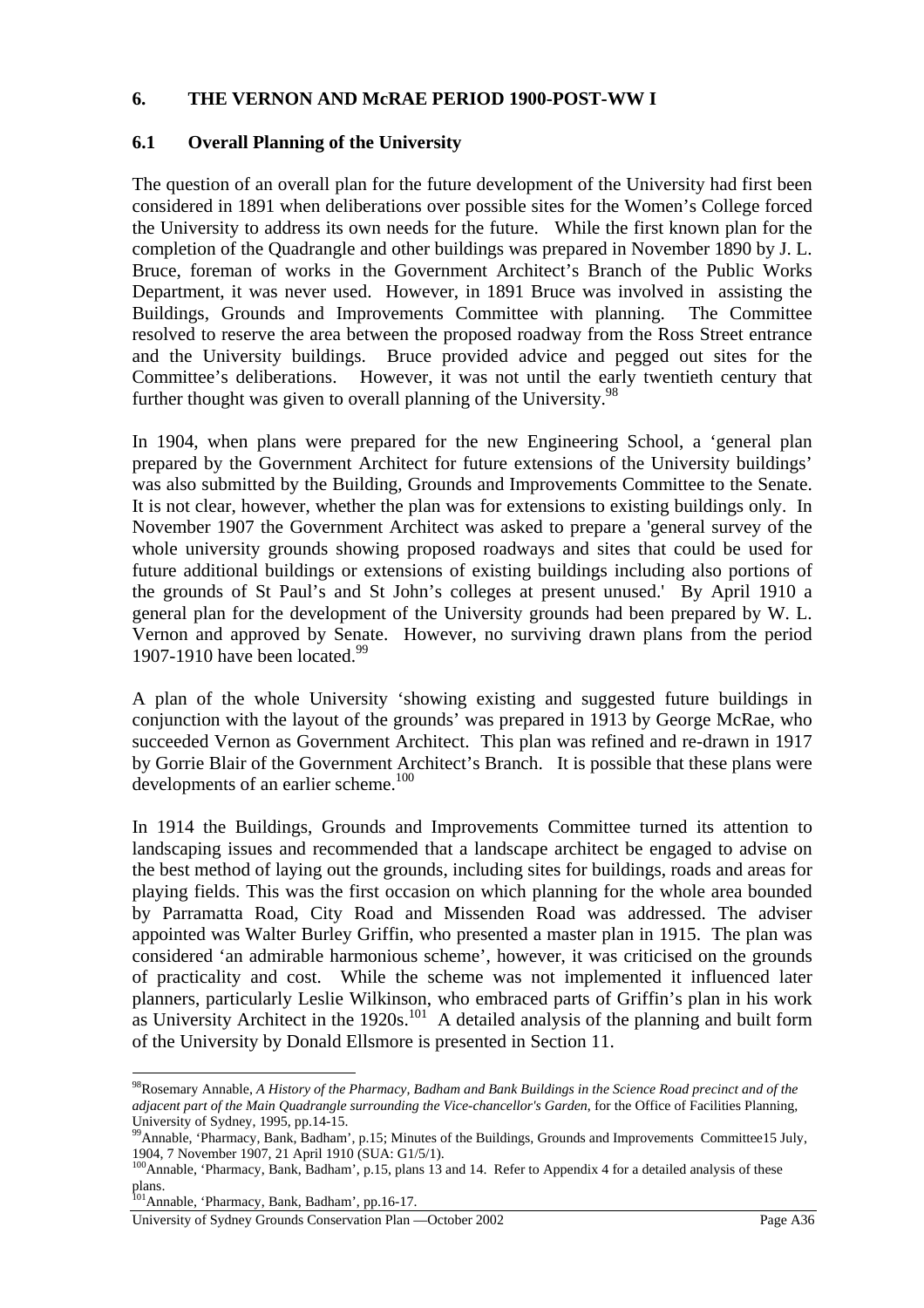# **6.2 Fisher Library and Extension of Quadrangle**

Architecturally, the period from 1900 to just after World War I was characterised by the work of the Government Architect's office, first under Walter Liberty Vernon, then by his successor, George McRae. One of the first projects undertaken after 1900 was the construction of a separate purpose-built library.

By the 1880s the University's growing library was housed in various locations in the main building and there was a need to unite the collection in one place. The building of a separate library was made possible by the bequest of Thomas Fisher, a retired businessman who had lived in Darlington and frequently walked in the University grounds and attended Commemoration Day functions. In his will he bequeathed the majority of his estate of some £30,000 to be applied in 'establishing and maintaining a library for the use of the University.' Fisher died in 1884 and his bequest provided funds for book purchases and a building fund. Finally it was decided that the government would fully fund the building, leaving the Fisher Fund as a perpetual endowment for library purposes.<sup>102</sup>

Built between 1902 and 1909, the Fisher Library occupied part of the south side of what was to become the Quadrangle. The new library was designed by the Government Architect's branch under Walter Liberty Vernon, William Mitchell and George McRae, 'with a view to the advancement of art education of the people.' as well as for its main purpose. The ground floor accommodated the Nicholson collection; the first floor contained a large reading room for 150 readers; while a refectory and service rooms occupied the basement. Six floors of book stacks at right angles formed part of the west side of the Quadrangle. While the design followed the European Gothic tradition, the building is more ornate in its decorative carving than the first buildings as though the architect and builders tried to outdo the first great hall. The best Australian materials were used and the library featured a magnificent cedar hammer beam roof. At the time of the library's construction cedar was fast disappearing on the east coast of Australia and its use here was intended as an enduring example and memento of one of the finest and most distinctive materials of early settlement. The design places the University within the tradition of British universities, however there was also the desire to demonstrate the quality of workmanship displayed by Australian craftsmen.<sup>103</sup>

One aspect of the Government Architect's plan approved in 1910 involved the completion of the main Quadrangle. In 1913 building began on the south range of the main Quadrangle, the section now known as the Professorial Boardroom, with cloisters running from the eastern tower, round the south range to the north end of the book stack. By this time George McRae had succeeded Vernon as Government Architect. McRae had been Vernon's principal assistant on the library project and he continued the style and design of the earlier work. This was completed around 1918 with the Nicholson gateway and the first part of the cloisters. The vestibule and staircase were cut into the original east range. Decorations on this section of the building reflect the University's loyalty and support for the British war effort and include panels reading 'Our Navy heroes' and 'Our Army heroes' carved during WWI and bearing the dates '1914-1915' later excised.<sup>104</sup>

 $^{102}$ Turney, Bygott, Chippendale, op. cit., pp.196-197; DPWS, op., cit., Item 4726044.

Turney, Bygou, Cinppendate, *op.* cit., pp. 120-121, D. 110, op., ca., acan (1200) ...<br><sup>103</sup> McKenzie, *op. cit.*, p.118; DPWS, *op., cit.*, Item 4726044.<br><sup>104</sup> McKenzie, *op. cit.*, p.128; Annable, Cable, Table of themes DPWS, *op. cit.,* Item 4726045.

University of Sydney Grounds Conservation Plan —October 2002 Page A37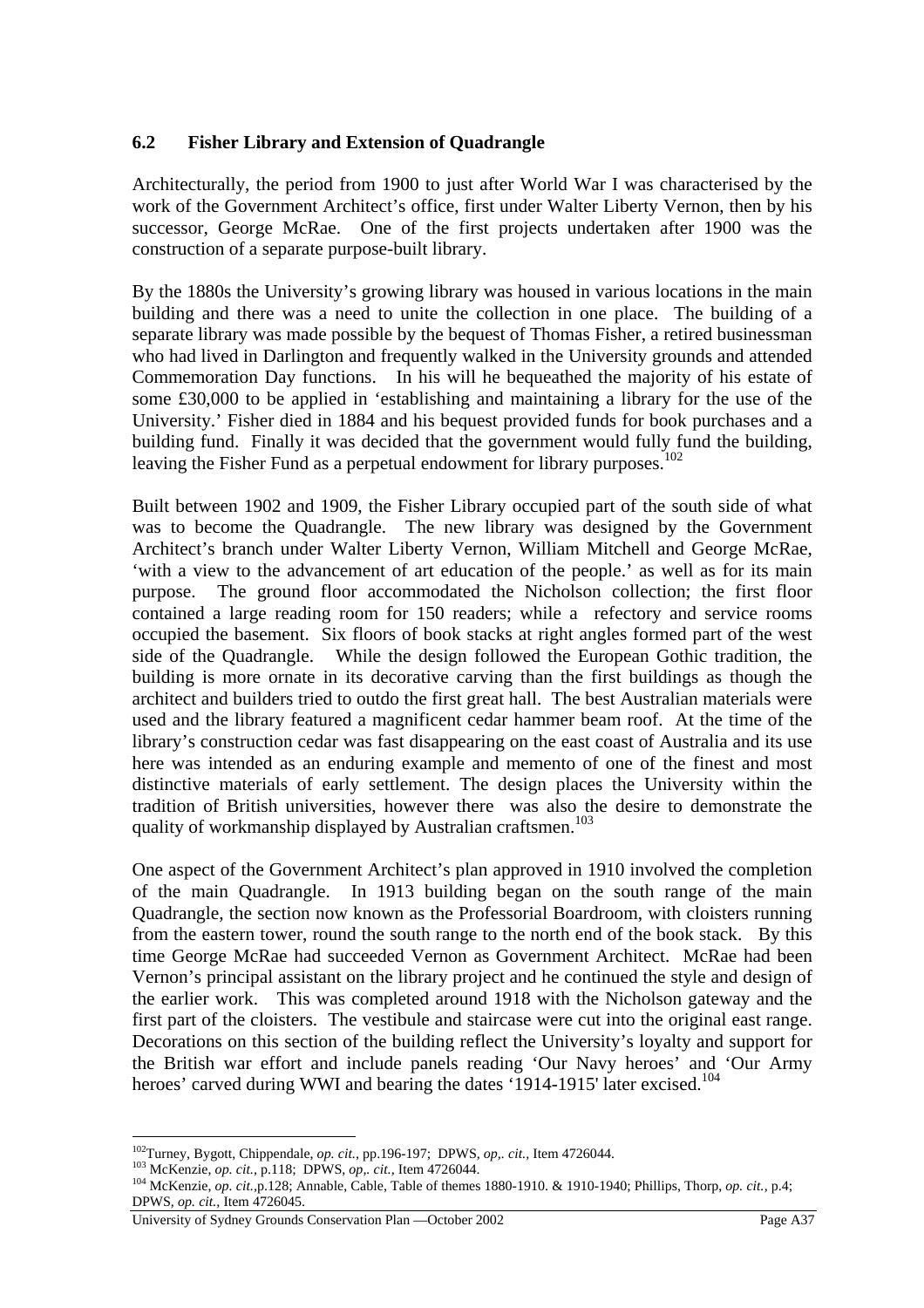# **6.3 Medical School Extensions**

Plans for extending the school to provide increased accommodation were made in 1906. Two extensions were completed under separate contracts between 1907 and 1912 to the design of W.L. Vernon. The first was the addition of an "L" shaped range to the northwest and was completed in 1910; the second extension involved another range to the north-east, completed in 1912. Part of the second contract for additions included a spiral staircase projected into the north courtyard and was a rare early example of the use of reinforced concrete; and a four-bay cloister leading from the future north facade across an internal courtyard to the centre of the building.<sup>105</sup>

Both additions harmonised with the original building, as this remained a major concern of both the Senate and Government Architect's office, however, the junction of the old and new work is deliberately discontinuous to emphasise that the new works are, in fact, additions. The dress of the walls slowly moves from the Perpendicular Gothic of the original School to later stylistic treatments, such as lower windows breaking into Elizabethan elements. On the north facade of the north range of additions, completed by 1912, the stylistic character is slightly later again: the Elizabethan of a large English country house.106

# **6.4 Expansion of Professional Education**

The new century saw a continuation of the University's expansion and a strengthening of its vocational and utilitarian role. A number of new programs were introduced prior to World War I, many of which led to their own degrees, in dentistry, agricultural science, veterinary science, architecture, economics and commerce, education, and military studies. The great pastoral and agricultural expansion of the preceding decades had stimulated the need for highly trained people in agricultural and veterinary science. In particular, the experience of the disastrous drought which followed the depression of the 1890s, emphasised the importance of managing the land with care, forethought and planning. The need for veterinary training was prompted by the national economy's substantial dependence on grazing. Simultaneously, the related growth of commercial enterprises in the cities highlighted the need for people trained in commerce and economics. The generally expanded population created the need for improved and increased provision of dental, housing and educational services.<sup>107</sup>

By 1914 enrolments had reached 1,674. While the War slowed progress, it was not entirely halted. In fact, by 1918 enrolments had increased to 1,995, with the number of women students almost doubling to 641, while men slightly decreased in number. Staff numbers also grew from 68 to 100 full time academics and several new chairs were created, including Mechanical Engineering (1915), Architecture (1916), Pharmacology (1917) and Oriental Studies (1918).<sup>108</sup>

<sup>&</sup>lt;sup>105</sup>DPWS, op. cit., Item 4726007; McKenzie, op. cit., p.102.

<sup>&</sup>lt;sup>106</sup>Kerr, *op. cit.*, pp.14-17.<br><sup>107</sup>Turney, Bygott, Chippendale, *op. cit.*, pp.346-347, 358.<br><sup>107</sup>Turney, Bygott, Chippendale, *op. cit.*, pp.346-347, 358.<br><sup>108</sup>Turney, Bygott, Chippendale, *op. cit.*, pp.412-413; Anna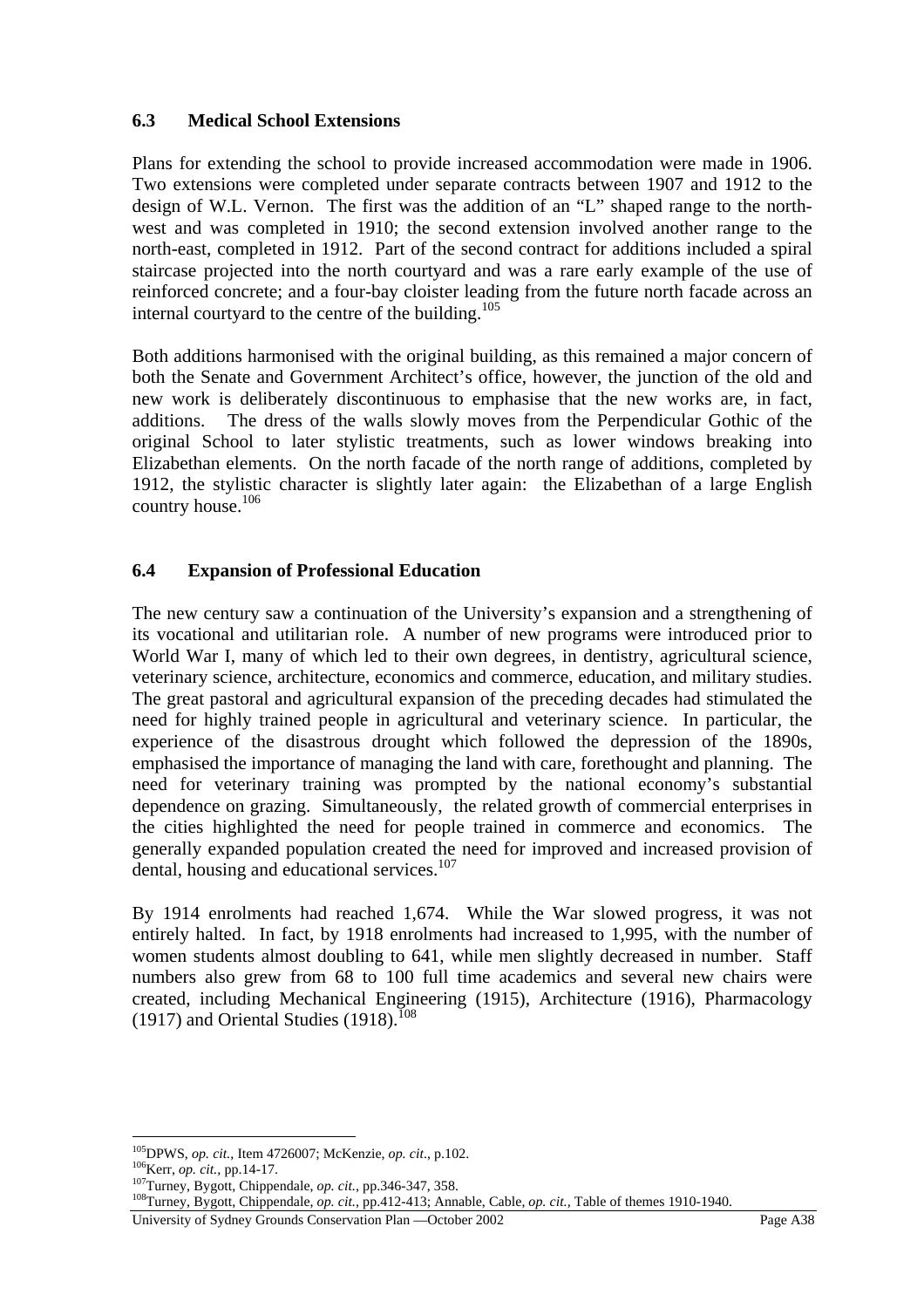### **6.5 Expansion to the west of Main Buildings, down Science Road**

Between 1901 and 1910 the Government Architect's office under Walter Liberty Vernon, developed a plan for the University which involved expansion to the west of the main buildings. Part of the plan included the demolition of the temporary science facilities that had been constructed in the 1880s and 1890s and an attempt to bring that part of the campus extending along Science Road, into harmony with the general design of the main complex. This represented a significant change in the perception and use of Science Road from an area in which 'temporary' facilities could be hidden to its incorporation as an integral part of the University, reflecting the ever increasing emphasis placed on the scientific and professional disciplines which were housed in that area.Science Road itself was created when the paths around the 'temporary' science buildings built between 1899 and 1916 were replaced by a straight line of road running from the Macleay Museum to a proposed entrance opposite Ross Street. Newer buildings were aligned to this frontage.<sup>109</sup>

## *Biology (Zoology (A08))*

The first of the buildings designed by W.L. Vernon, which extended the campus in this area was the Biology Building, built in 1900-1903 at the western end of Science Road; It was a single-storey face brick building with a larger lecture theatre to the west; it also provided a museum for Professor Haswell's teaching collection and preparation rooms. Its entrance was on the north side so that the dominant feature of the Science Road elevation was the large laboratory with its tall, double-storey south facing windows.<sup>110</sup>

# *Engineering School & Workshops (John Woolley Building (A20))*

Construction of a new building for an Engineering School was made possible by donations from Peter Nicol Russell, who had owned his own engineering works and retired a wealthy man. He made two gifts of £50,000 to the University in 1896 and 1904, the first provided for teaching, while the second was made on condition that the Government provide £25,000 to be used for the extension of buildings and equipment of the Engineering School. $^{111}$ 

The Peter Nicol Russel School of Engineering, (1906-1908) and detached workshops (1907-1909), consisted of a two-storey Federation Arts and Crafts style building constructed of face brickwork with stone dressings. This building was the first of a series of unusual and carefully detailed Federation Arts and Crafts style Science facilities to be constructed along Science Road prior to WWI by Vernon, who was one of the leading practitioners of the Arts and Crafts style. Its size reflected the strength of the three subject areas in the faculty: civil, mechanical and electrical engineering.<sup>112</sup>

## *Veterinary Science School (J. D. Stewart (B01))*

This was the second in the group of Federation Arts and Crafts style brick and sandstone buildings designed by Vernon, built between 1910 and 1912. The School was situated in

<sup>&</sup>lt;sup>109</sup>DPWS, op. cit., Items 4726014 & 4726018.

<sup>&</sup>lt;sup>110</sup>DPWS, *op.. cit.*, Item4726016.<br><sup>111</sup>Turney, Bygott, Chippendale, *op. cit.*, pp.253-254.<br><sup>112</sup>DPWS, *op. cit.*, Item 47<u>26014.</u>

University of Sydney Grounds Conservation Plan —October 2002 Page A39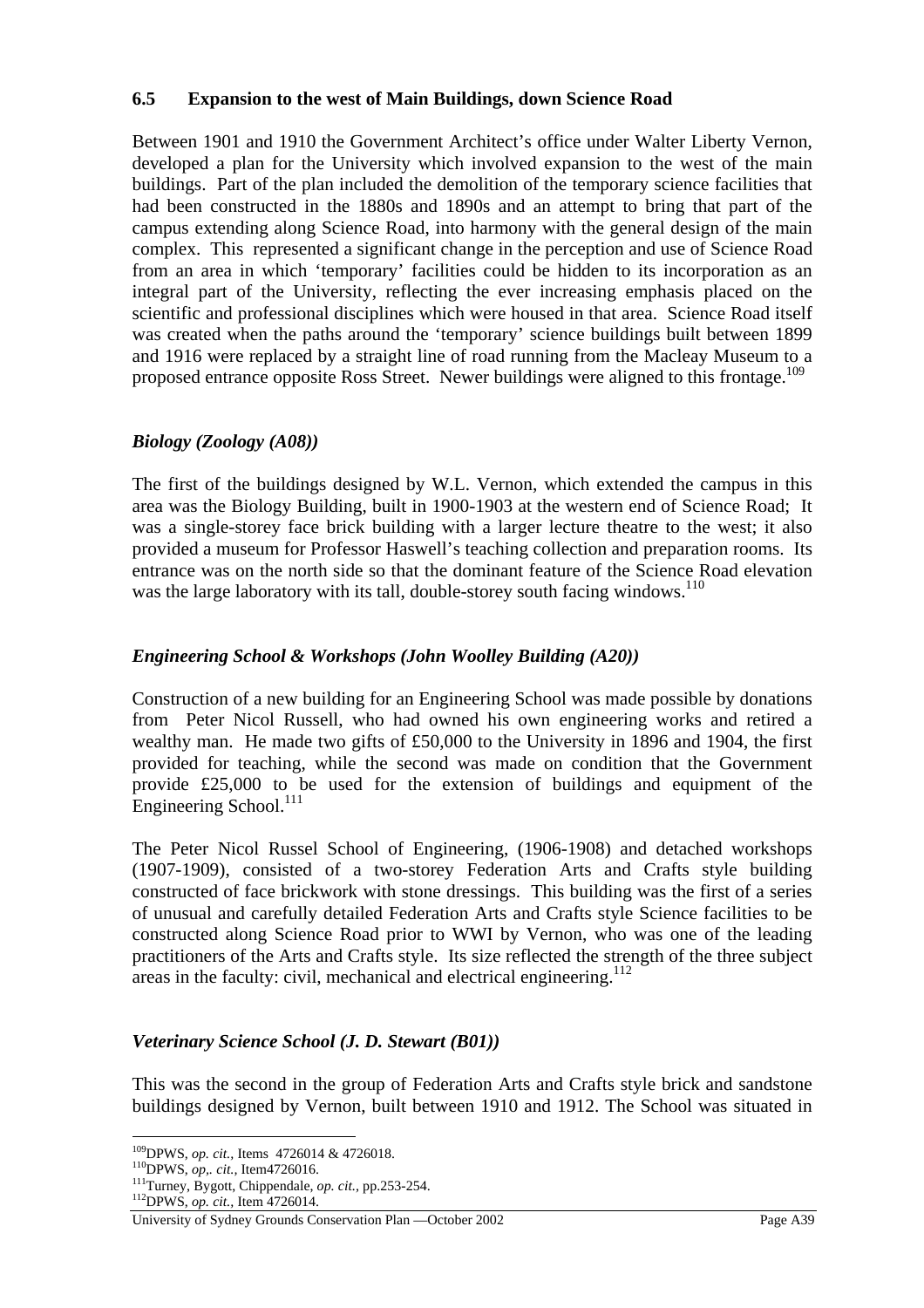an area which fronted Parramatta Road near St John's College, probably chosen to provide a secure and quiet environment for the veterinary hospital where the occupants would not disturb other users of the University grounds. It contained purpose-built facilities specifically designed for the teaching of Veterinary Science and equipped with special laboratory apparatus purchased overseas. In subsequent years foundations were laid for other permanent buildings around the spacious Quadrangle, however, building activities were halted by the outbreak of WWI, and so temporary weatherboard buildings were erected instead and continued to function over many years. A lodge (B03) and observation box (B11) were added to the precinct by Leslie Wilkinson, University Architect, in 1920-  $1921$ <sup>113</sup>

## *Agriculture (R.D. Watt Building (A04))*

The Agricultural Science School was one of the last in the series of buildings designed by the Government Architect's branch prior to WWI in the Federation Arts and Crafts style. While Vernon influenced the design of the building, it was completed by George McRae. Robert Watt, who took up the first Chair of Agriculture in 1910, was also involved in designing the building. Work began on the foundations in 1911-1912 but building did not commence until 1914, was completed in 1916, but not properly equipped until 1920. It has been in continuous use by Agriculture since 1916 and has not been extensively altered.<sup>114</sup>

## *Electricity Substation*

The proliferation of science laboratories in the area necessitated extensive power supplies. Around 1913 Sydney City Council erected an electric light and power substation on land between the area proposed to be used by the Department of Agriculture and Parramatta Road. The land was leased to the City Council at nominal rent for a period of 25 years. The substation and switch room is a single storey brick building with sandstone detailing, a slate roof and exposed timber eaves. It was designed using similar materials to the Science Road facilities as they were intended by Vernon, thus demonstrating the desire for architectural harmony in that area.<sup>115</sup>

## *Organic Chemistry laboratory and Applied Science Laboratory (Administration (A14))*

Part of Vernon's master plan for the University involved a new physics and chemistry complex along Science Road. However the only part of this complex to be built was the Organic Chemistry and Applied Science Laboratories, to the north-east of the Chemistry Laboratory, between 1915-1917. The building, in face brick with stone detailing, consisted of two main floors and an attic. The plan for the new science complex was abandoned following the appointment of Leslie Wilkinson as University Architect in 1918.<sup>116</sup>

 $^{113}$ Turney, Bygott, Chippendale, op. cit., pp.360-362; DPWS, op. cit., Items 4726038 & 4726023.

<sup>&</sup>lt;sup>114</sup>Turney, Bygott, Chippendale, *op. cit.*, p376; Annable, Cable, *op. cit.*, para. 4.4; DPWS, *op. cit.*, Item 4726021.<br><sup>115</sup>DPWS, *op. cit.*, Item 4726030.<br><sup>116</sup>DPWS, *op. cit.*, Item 4726041.

University of Sydney Grounds Conservation Plan —October 2002 Page A40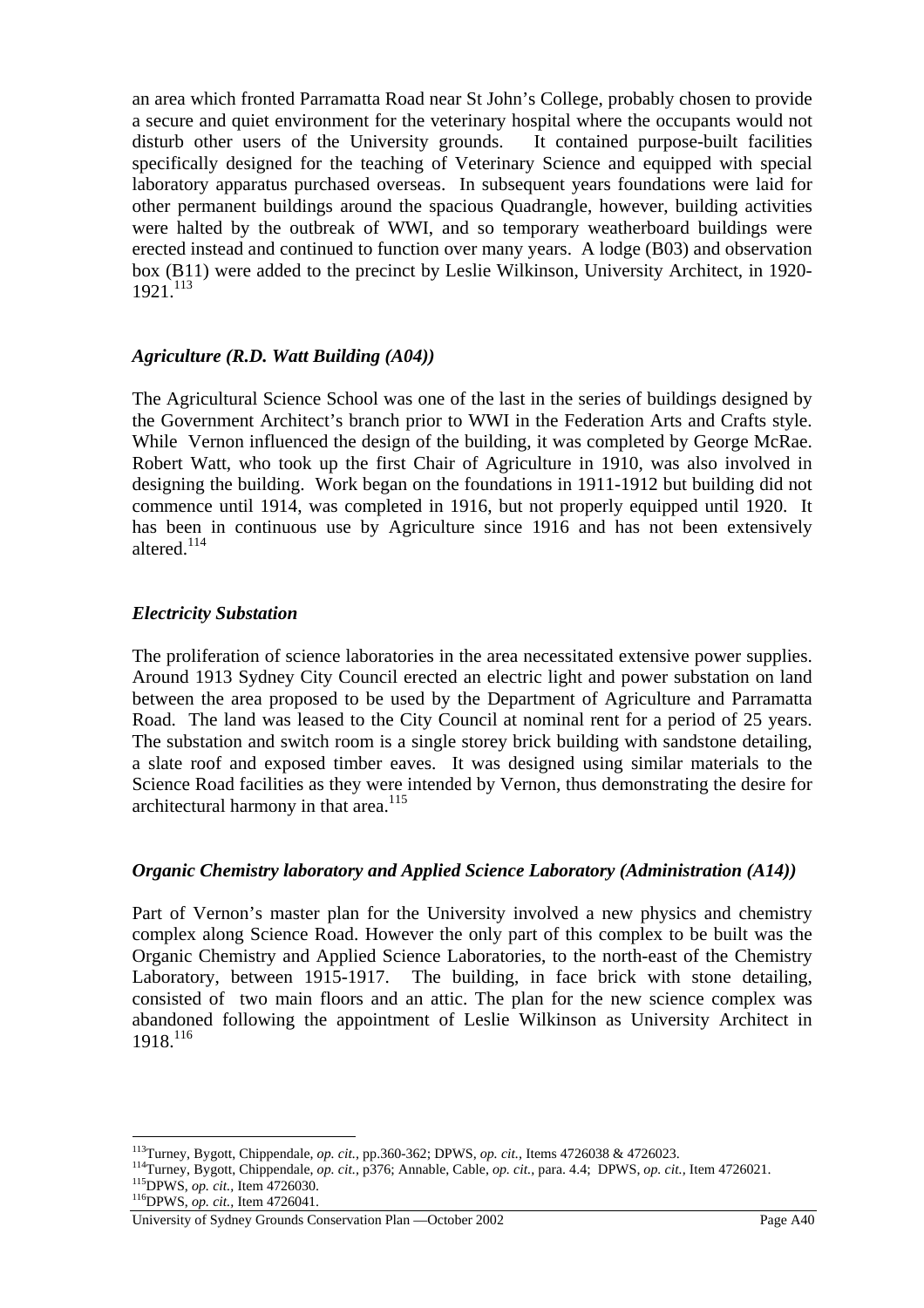## *Macleay Museum Extensions*

Other work along the Science Road precinct completed between 1906 and 1918 involved alterations to the Macleay Museum. Almost as soon as the Museum was completed, there was pressure for it to be used by other departments. By 1907 it was partly occupied by the Geology Department. Demands for use of the building increased until 1914 when it was planned to alter the building to provide temporary accommodation for the Department of Botany; these alterations, which included a ground floor laboratory and classroom, were carried out in 1915. Between 1915 and 1918 a bridge was built over Gosper Lane, connecting the Museum to the Old Geology Building. In 1918 further alterations were made in response to demands from the departments of Geology and Botany for additional space; a series of two-storey-high columns was erected in the centre of the building and a new first floor built from gallery to gallery. A new second floor gallery was inserted and the Museum's collection moved there, accessible only by a timber staircase. The interior court was then completely lost.<sup>117</sup>

## **6.6 Establishment of Teachers' College**

Since the late nineteenth century there had been concern for improved teacher training and stronger University involvement, which resulted in the establishment of Blackfriars Training College, converted from the Blackfriars school building near the University. Students could undertake two years of professional education at the College with an opportunity to graduate at the University or pursue further study. Alexander Mackie, a Scottish lecturer from Bangor University College Wales, was appointed as Principal. Mackie was made Chair of Education at the University in 1910, and in 1911 the University's Diploma in Education began, providing a one year full time program of professional training in the principles and practices of education for primary or secondary teaching for graduates in Arts or Sciences. Shortly thereafter, moves were made to have a new college built in the University grounds. A site of about 3 ½ acres was granted between the Women's college and University oval, with the land and buildings vested exclusively in the Minister for Public Instruction.<sup>118</sup>

Mackie was involved in planning the building with the Government Architect's branch under Vernon, and later McRae and the design was influenced by the Teachers College in Sheffield. The foundations were completed in 1913-1914, however progress was delayed by the War. Work proceeded on the eastern wing in 1916-1917 and this part was ready for occupation in 1920. Work on the second stage was not completed until March 1925 when the College was officially opened.<sup>119</sup>

The Old Teacher's College (A22) is a three storey Gothic Revival style building designed to complement the other brick and sandstone science faculties which lined nearby Science Road and continues the architectural vocabulary established by Vernon at the adjacent Engineering School, but lacks the elaborate stone carvings of the facilities constructed before the War. The design of the College reflects Mackie's philosophy of teacher training, combining a functional, efficient building with pleasant surroundings. Built on a square to accommodate 600 students and staff, around an inner courtyard, the College was totally self-contained with its own library and book stack, classrooms, common rooms, gymnasium, science laboratories, a large workshop in the basement for testing and design

<sup>&</sup>lt;sup>117</sup>Stanbury & Holland, op. cit., pp.68, 71; DPWS, op. cit., Item 4726005.

<sup>&</sup>lt;sup>118</sup>DPWS, *op. cit.*, Item 4726017; Turney, Bygott, Chippendale, *op. cit.*, pp.399-405.<br><sup>119</sup>DPWS, *op. cit.*, Item 4726017.

University of Sydney Grounds Conservation Plan —October 2002 Page A41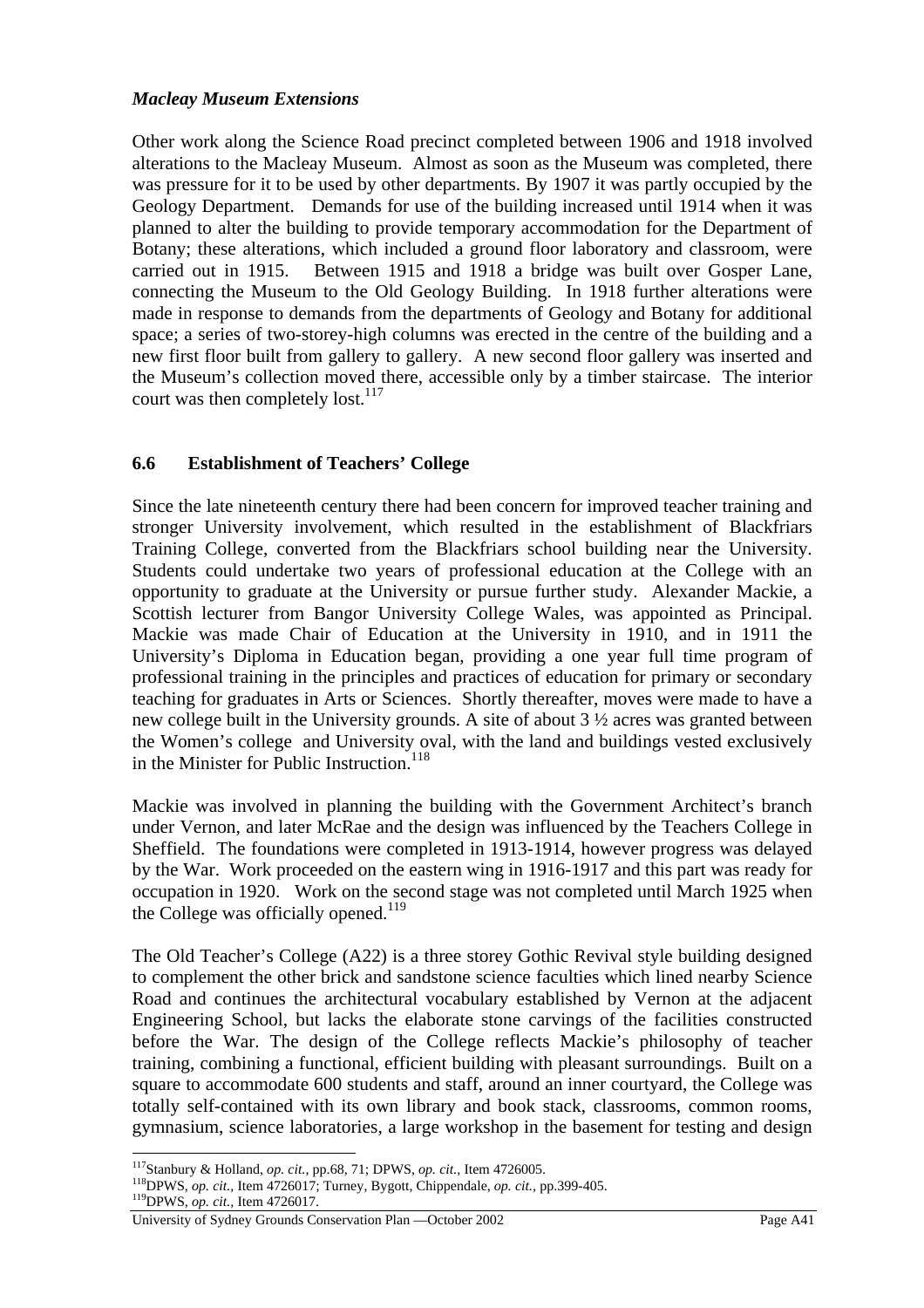of scientific apparatus, a large assembly hall and facilities for social activities. Departmental classrooms and other facilities, including the courtyards, were segregated, men on the east side, women on the west, separated by the central block. Mackie believed that young minds should be brought into regular contact with objects of beauty and he encouraged staff to collect paintings, sculptures an objects of historical interest, which were displayed around the College in the hope that this would arouse among the students a life-long interest in cultural matters. He also attempted to beautify the surrounds of the building by carefully planned gardens. Mackie obtained permission to build six grass tennis courts on land located on the eastern side of the College, which was carried out in  $1921.<sup>120</sup>$ 

The new building meant that for the first time in the College's history all students and staff were brought together under one roof, enabling Mackie's vision of teacher training to be more fully realised. Staff and students could work together in a collegial atmosphere designed to serve professional, intellectual and social ends, while also sharing in the intellectual atmosphere of the University.<sup>121</sup> It was the first modern style teacher training institution in NSW and a leading institution in the history of the teaching profession in  $NSW<sup>122</sup>$ 

## **6.7 New Union Buildings**

The flowering of student activities that had begun in the 1890s continued in the next century. Several new clubs and associations were founded including the Evening Students' Association and the Volunteer Rifle Corps in 1900; the Law Society in 1902; the Science Society in 1904 and the University Club in 1905. Wesley College was opened in 1917, so that the four religious denominations colleges now had colleges as originally planned. The increasing student numbers added to pressure on existing facilities and led to the establishment of new buildings for both the men's and women's unions.<sup>123</sup>

## *Union Building (Holme A09)*

As early as 1899 it was proposal that a 'Union Building' in the style of the Oxford Union, which would 'serve as the centre of university life by providing amenities to foster social intercourse among all members of the University,' be constructed. In 1907 it was decided to fund the building from the Challis bequest. The site chosen included the site of the University's old botanical gardens adjoining Parramatta Road near the old Engineering School, which was demolished in 1910.<sup>124</sup>

The Union Building was built between 1910-1912 and a tea room was added in 1913. Plans for a wing which would house a dining room and kitchens were drawn up but the War delayed construction. It was the first permanent purpose-built building for the men's student union and its design and facilities, including billiards room, reading room and common room, reflected the men's club ethos of the Oxbridge Union model. The Union Hall or theatre was completed by architects, B.J. Waterhouse and H.V. Vernon, in 1916.

 $\overline{a}$ <sup>120</sup>DPWS, *op. cit.*, Item 4726017; Brian H. Fletcher, "From Mackie to McRae, 1920-1947" in G. Boardman et. al.,

Sydney Teachers College: a History 1906-1981, Hale & Iremonger, Sydney, 1995, pp.60-61.<br><sup>121</sup>Fletcher, *op. cit.*, p.61.<br><sup>122</sup>Fletcher, *op. cit.*, p.61; DPWS, *op. cit.*, Item 4726017.<br><sup>123</sup>Annable, Cable, *op. cit.*, Tab p.31.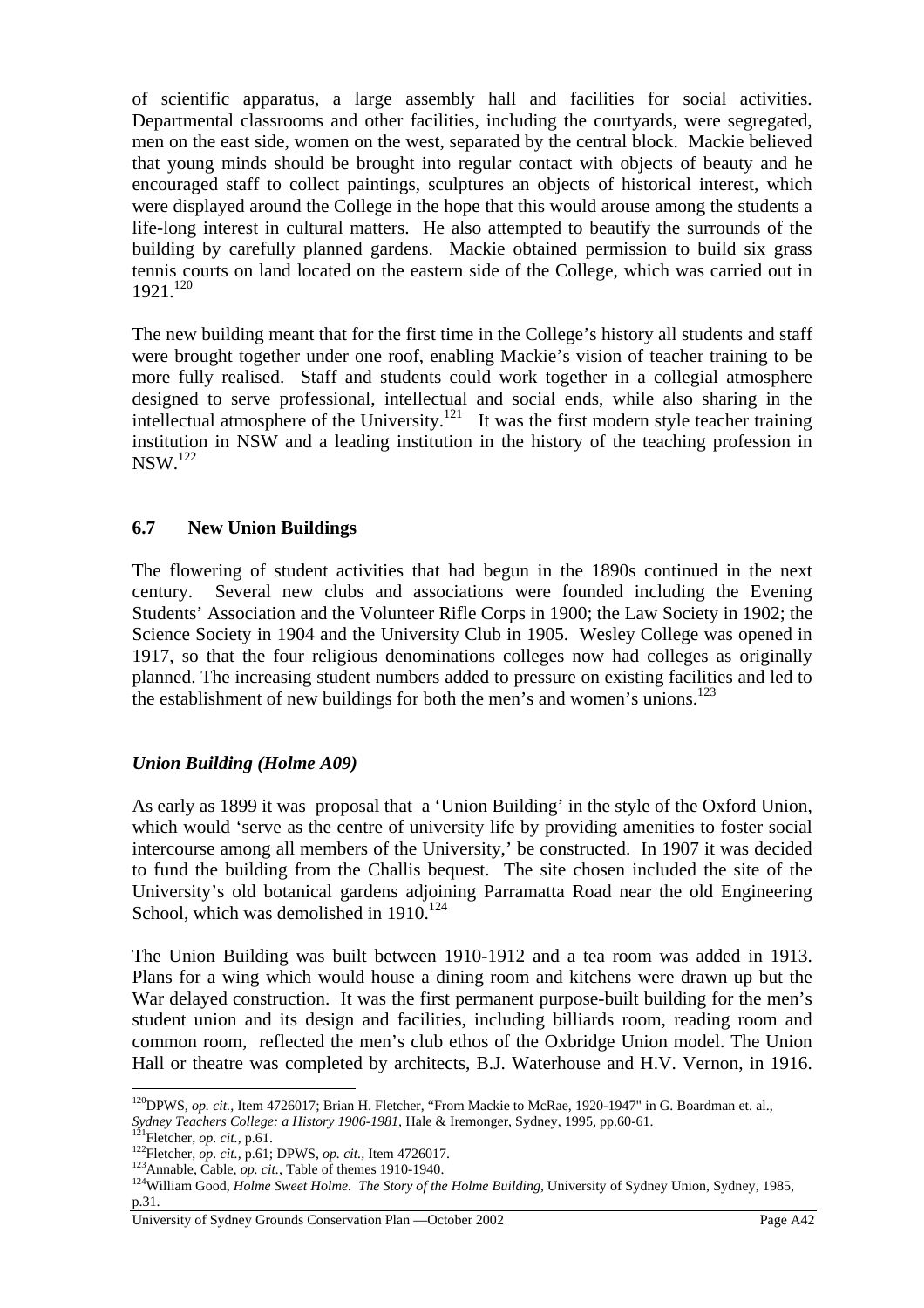The first stage of the building is of brick with sandstone detailing, in the Federation Arts and Crafts style with Gothic Revival style detailing, although the carved decorative detail is in Arts and Crafts / Art Nouveau style. Together with the Engineering School (John Woolley Building), Veterinary Science School and Agricultural Science School, the Union Building is part of possibly the largest collection of Federation Arts and Crafts style buildings in close proximity in Australia.<sup>125</sup>

The siting of the Union Building reflects Science Road's place as the hub of University life by 1917 as the majority of the student population worked in the vicinity. The Union steps were built between 1910 and 1912 from Parramatta Road, leading to the new Union Building, making Science Road the main pedestrian entrance to the University from Parramatta Road as well as a major thoroughfare.<sup>126</sup>

# *Manning House*

In 1908 the Women's Association was reconstituted as the Women's Union and launched a campaign with the Women Undergraduate's Association to have a new and extensive building erected to replace the temporary wooden cottage used as a common room, which was now inadequate due to the increasing number of women students. In 1913 the Senate agreed to allocate funds for construction of a union building for women students. It was decided to name the new building 'Manning House' in tribute to the former Chancellor who had been responsible for the admission of women to the University.

A site was chosen in 1915, behind the Medical School and opposite Fisher Library near the road leading from the main entrance. Part of a design by architectural firm, Waterhouse and Vernon, was built in 1916-1917 providing a common room, reading room and assembly hall with a dining hall, committee room and second common room in a temporary weatherboard extension. The building was opened in March 1917. It is a twostorey Gothic Revival style building with sandstone dressings and eclectic detailing, thus continuing the style established in the 1850s by Blacket. The opening of Manning House revitalised the social life of women students; lectures, addresses and debates were held regularly as well as other social events. It is associated with many notable women, some of whom were commemorated in the naming of rooms in the building.<sup>127</sup> (See picture in Good, *Manning House* p.8.)

# **6.8 Women's Sporting Facilities**

The development of women's sport at the University must be understood in terms of changes within the women's movement and girl's secondary schools. Between 1907 and 1910 the female students arriving at the University differed from their predecessors in sporting experience as girl's secondary schools were breaking with tradition by emphasising competitive sport rather than social pleasantry. Many of the girls matriculating were thus able to contribute to the sporting life of the University. Women's participation in sport at the University flourished in the early twentieth century and in 1910

University of Sydney Grounds Conservation Plan —October 2002 Page A43

<sup>&</sup>lt;sup>125</sup>Good, *Holme Sweet Holme*, p.20.; DPWS, op. cit., Item 4726036.

<sup>&</sup>lt;sup>126</sup>DPWS, *op. cit.*, Item 4726018.<br><sup>126</sup>DPWS, *op. cit.*, Item 4726018.<br><sup>127</sup>William Good, *Manning House, the Women's Preserve*, University of Sydney Union, Sydney, 1985, pp.5, 11; Turney, Bygott, Chippendale, *op. cit.,* pp.317-318; DPWS, *op. cit.,* Item 4726026.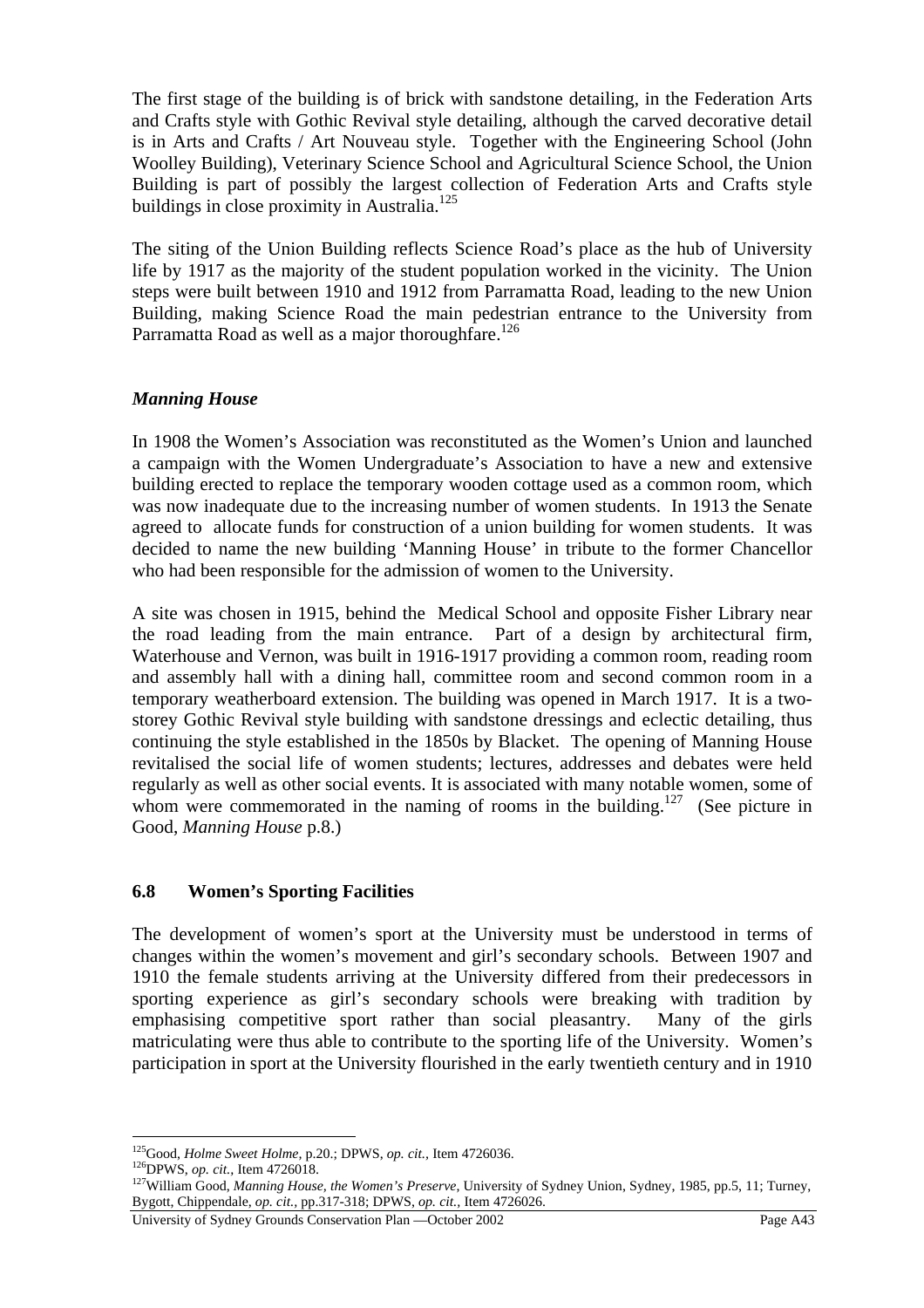the Sydney University Women's Sports Association (SUWSA) was founded. Shortly thereafter a campaign began for grounds and facilities for women's sports.<sup>128</sup>

### *Tennis Courts*

Following its inaugural meeting on 5 August 1910, the general committee of the SUWSA appointed a special grounds committee to approach the Senate again -after previous failures - to request land on which to build tennis courts. At this time the only facilities available were tennis courts at Women's College and the use of space marked as a tennis court in the main Quadrangle with a net across it.<sup>129</sup>

In November 1911 the Buildings Grounds and Improvements Committee of the University recommended that three tennis courts be constructed for the women students in a position to the east of the main front and between the curved path from the Derwent St entrance and Parramatta Road (on the sloping ground in front of the main building). The Senate granted not only the land but the cost of constructing the courts and also building, plumbing and outfitting the adjoining dressing room (later known as the Clubhouse). The courts were ready for play by 1913. These were the first purpose-built sporting facilities built specifically for the use of women.<sup>130</sup> (See picture, Lilienthal, *Newton Tarts* p.21.)

### *Hockey Square*

The Hockey Club was formed in 1908 and in 1914 the SUWSA began a campaign to acquire a hockey ground. The need for the ground was exacerbated by the increasing number of women entering the science and medical faculties, who had little time during the week to exercise. It was thought that a hockey ground for use of the women students would be a great asset to the SUWSA and to women's sport in general. In 1916 the Senate granted the SUWSA's application, allowing 'use of the sparse and lumpy piece of ground known as the Square, which lay between the Oval and Manning House.<sup>131</sup>

Progress in developing the ground was delayed by the War, however, after WWI the SUWSA grounds committee organised the work to transform the area into a hockey square, including fencing, building, levelling, draining and top dressing. By 1921 the Hockey Square was ready for use, available at all times to the women's sports clubs, it was also hired out on Saturday afternoons to provide a further source of income to the Association. In the long vacation of 1922 a dressing shed was erected a the end of the Square nearest the Medical School to provide facilities for meetings, dressing and showering.132 (See picture in Lilienthal, *Newtown Tarts* p.23.)

<sup>&</sup>lt;sup>128</sup>Lilienthal, *op. cit.*, p.15; Annable, Cable, *op. cit.*, Table of themes 1880-1910.<br><sup>129</sup>Lilienthal, *op. cit.*, pp.18, 20.<br><sup>130</sup>Lilienthal, *op. cit.*, pp. 20-21.<br><sup>131</sup>Lilienthal, *op. cit.*, pp.21-22.<br><sup>132</sup>Lilient

University of Sydney Grounds Conservation Plan —October 2002 Page A44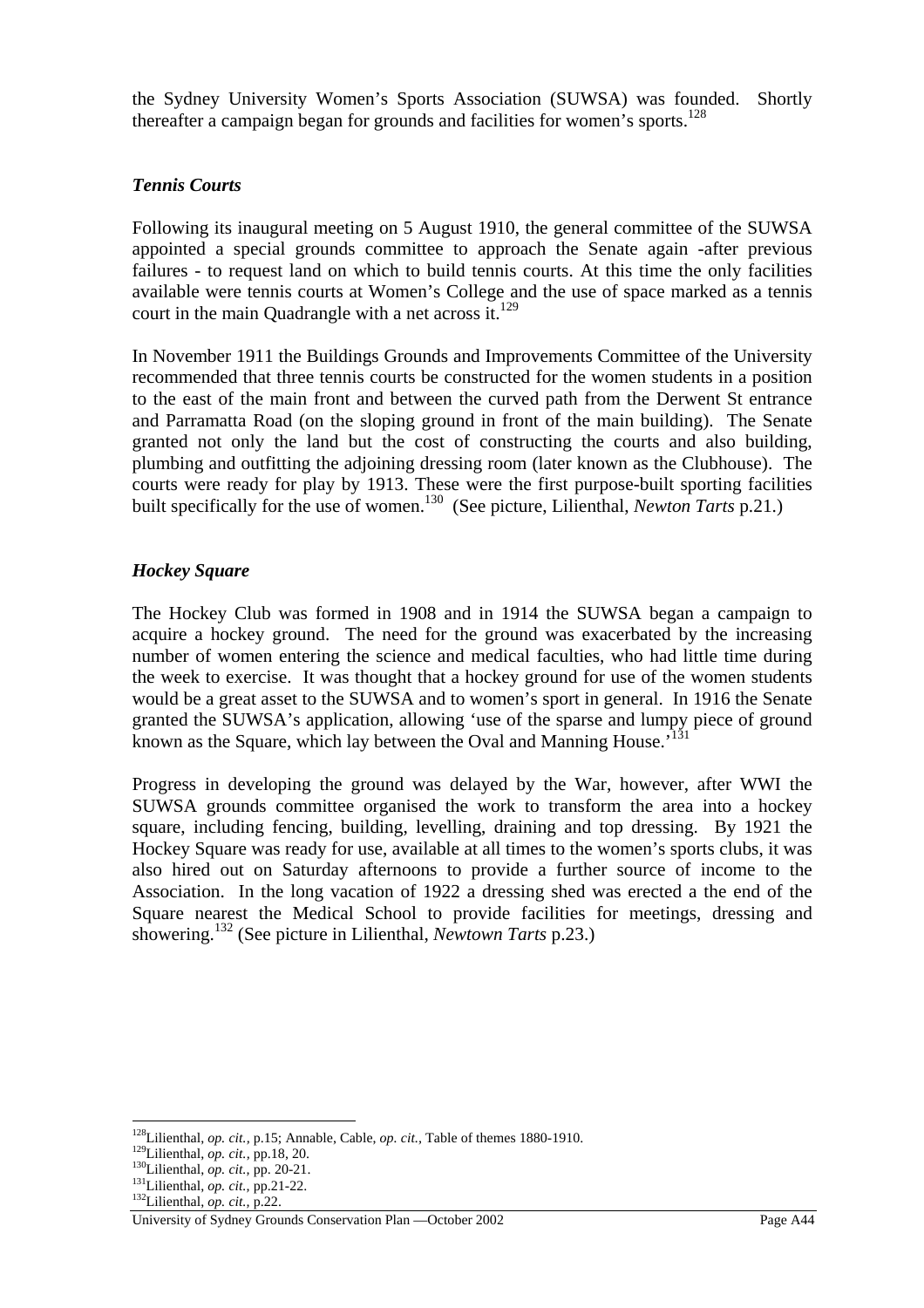### **7. THE WILKINSON ERA - 1920s - WWII**

## **7.1 Recovery after WWI**

Once the Spanish influenza epidemic had subsided, the University recovered quickly from World War I with a dramatic increase in enrolments, a return to normal staffing arrangements and the continuation of the building program that had been interrupted by the War. The unprecedented growth in enrolments put a strain on accommodation and teaching resources. Total student numbers in 1919 were 2,764 (2,016 men, 748 women); by 1920 the student population was 3,356, however this fell away to 2,688 in 1924. In the 1920s the University sought stability rather than expansion.<sup>133</sup>

# **7.2 Professor Leslie Wilkinson**

Leslie Wilkinson was appointed to the first Chair of Architecture in 1918. Born in London in 1882 Wilkinson had trained in the School of Architecture at the Royal Academy and had studied architecture extensively in England and on the Continent. While teaching at the University College London he also carried on his own architectural practice and completed a number of important works. In 1919 Wilkinson was appointed as University Architect, and in 1920, when the School of Architecture was given faculty status, Wilkinson was elected Dean.<sup>134</sup> Wilkinson was instrumental in shaping the physical character and development of the University campus during the 1920s. Even into the 1930s and early 1940s, when Wilkinson no longer officially held the position of University Architect, his designs influenced subsequent buildings.

## **7.3 Plan for the University**

In 1919 it had been agreed that Wilkinson with Assistant Professor Madsen of the School of Engineering and A.D. Craig, Lecturer in Surveying, should advise on the general layout of the University grounds. Their report was presented to the Senate in 1920 and some of the recommendations included: keeping roads narrow like park drives, planting trees, placing wires underground, providing fences and keeping out grazing animals. It also reviewed the accommodation needs of all departments and located spaces for them. However, its overriding purpose was to introduce 'a sense of unity, order, convenience and...eventually, beauty, into the University quarters treated as a whole.' This was to be achieved by establishing definite quarters or precincts for the various faculties, schools, colleges and other activities and 'to establish axes and open attractive views from many points.' Wilkinson believed that 'the peaceful order of good buildings in beautiful surroundings is of paramount importance in creating the right environment for University life.' He envisaged vistas created by carefully placed axes, with sequences of enclosed and open courts. While some of his plan was implemented, the pressures for growth in the post-World War II period meant that much of it was lost.135

In 1919 a six year grant of £50,000 per year was approved by the Government for additional buildings. During 1920 a sub-committee of the Senate's Buildings and Grounds Committee, which included Professor Leslie Wilkinson, recommended that the grant be

 $\overline{a}$ <sup>133</sup> Annable, Cable, *op. cit.*, paras.4.7, 4.8; Turney, Bygott, Chippendale, *op. cit.*, pp.431-432, 435, 443.<br><sup>134</sup> Turney, Bygott, Chippendale, *op. cit.*, pp.393-395.<br><sup>135</sup>M. Dupain, P. Johnson, G. Molnar, D. Wilkinso

<sup>1982,</sup> pp.66-67.

University of Sydney Grounds Conservation Plan —October 2002 Page A45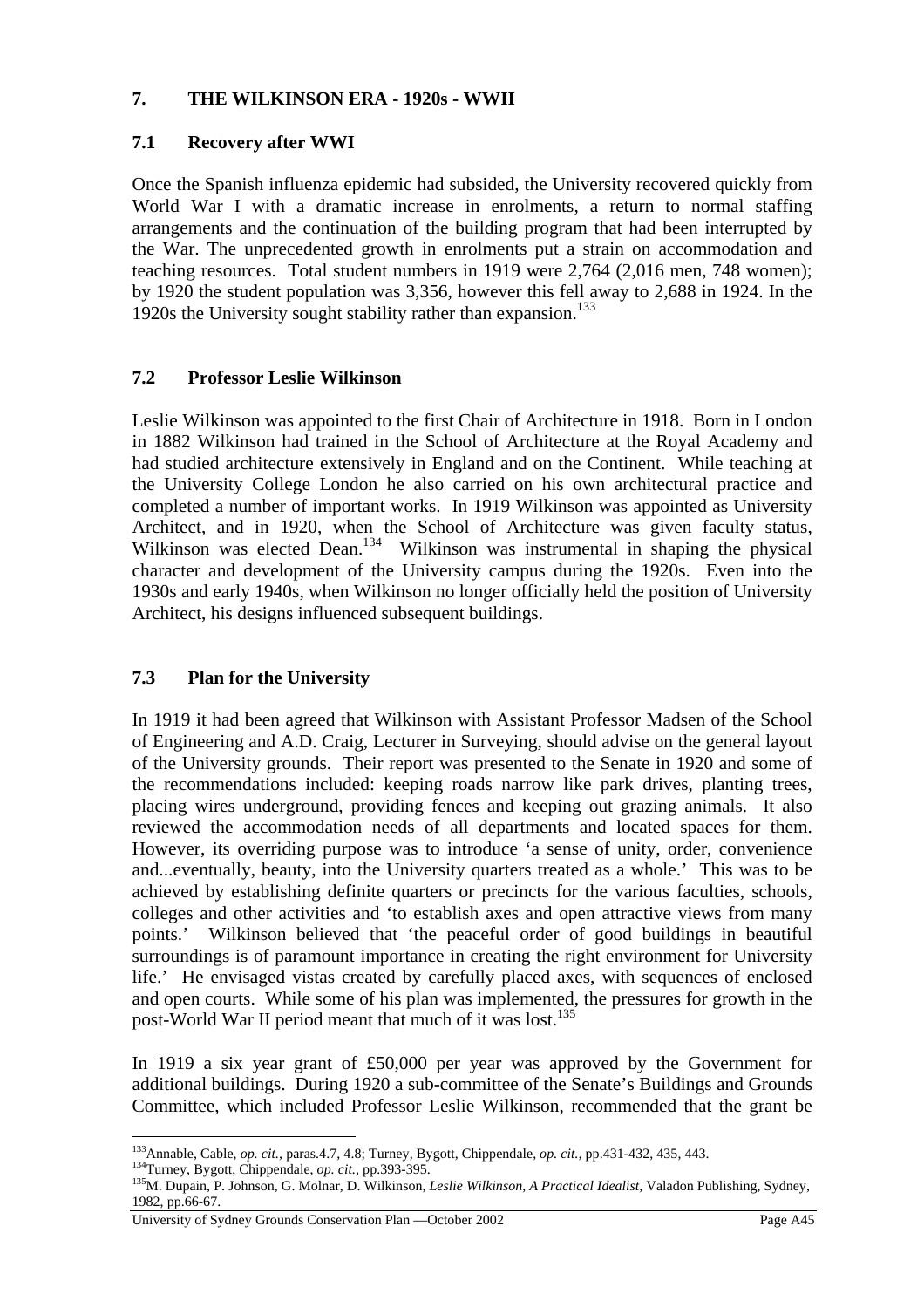spent on the following eight building projects as soon as possible to alleviate the most pressing needs for accommodation:

- 1. Lecture room for applied chemistry
- 2. New building for Department of Physics
- 3. Additional building for Mechanical Engineering
- 4. Completion of Quadrangle for administration and Arts
- 5. New building for the Department of Chemistry
- 6. Completion of gap in north end of Medical School for pharmacology
- 7. Department of Anatomy: Dissecting room and examination hall (for whole University)
- 8. Cloisters in Quadrangle.<sup>136</sup>

By 1927 the majority of the above projects had been completed except for the Chemistry Department, Anatomy facilities and cloisters. Wilkinson's work in the Quadrangle area, the Medical School and additions to the Macleay Museum were intended to preserve the integrity of those buildings and to harmonise disparate elements of various periods of architecture.<sup>137</sup>

## *Organic Chemistry Lecture Theatre (General Lecture Theatre 1 (Part A14))*

The first building designed by Professor Leslie Wilkinson, was the Organic Chemistry Lecture Theatre, a narrow single storey building that forms the southern side of the Vice Chancellor's Quadrangle extending to form part of the main Quadrangle to the east. It was completed in 1922 and provided a lecture theatre to seat 300, a laboratory and research rooms. The building is an example of the incorporation of different styles of architecture, a device used by Wilkinson in a number of locations within the University to harmonise various architectural elements. The north side was of stuccoed brick with stone detailing and small paned windows like the existing Organic Chemistry building (now Administration), while the south had additional classical stone detailing and a stone parapet to be more in keeping with the proposed western gateway of the main Quadrangle. The design may have been intended to screen the older 'temporary' buildings in Science Road when viewed from the south.<sup>138</sup>

## *Main Quadrangle - North and North-West Ranges and South-West Range*

The north and north-west ranges of the main Quadrangle were designed by Wilkinson in association with the firm of Wilson, Neave and Berry. Begun in 1921, the first part to be constructed was the north-west corner between the site of the proposed western tower and the west end of the Great Hall, for Arts and administration, including the Vice-Chancellor's office. The rest of the north-west corner was constructed in 1923-1924. The style of the work is very restrained in detail compared to the earlier stages of the Quadrangle. Plans for an impressive vestibule and staircase outside the Vice-Chancellor's office did not eventuate. Wilkinson also prepared several designs for the continuation of the cloisters around this part of the Quadrangle, but these were deferred due to lack of finance.<sup>139</sup>

<sup>&</sup>lt;sup>136</sup>Annable, Cable, *op. cit.*, Table of themes 1910-1940; Turney, Bygott, Chippendale, *op. cit.*, p.443.<br><sup>137</sup>Annable, Cable, *op. cit.*, Table of themes 1910-1940; Phillips, Thorp, *op. cit.*, p.5.<br><sup>138</sup>DPWS, *op. cit* 

University of Sydney Grounds Conservation Plan —October 2002 Page A46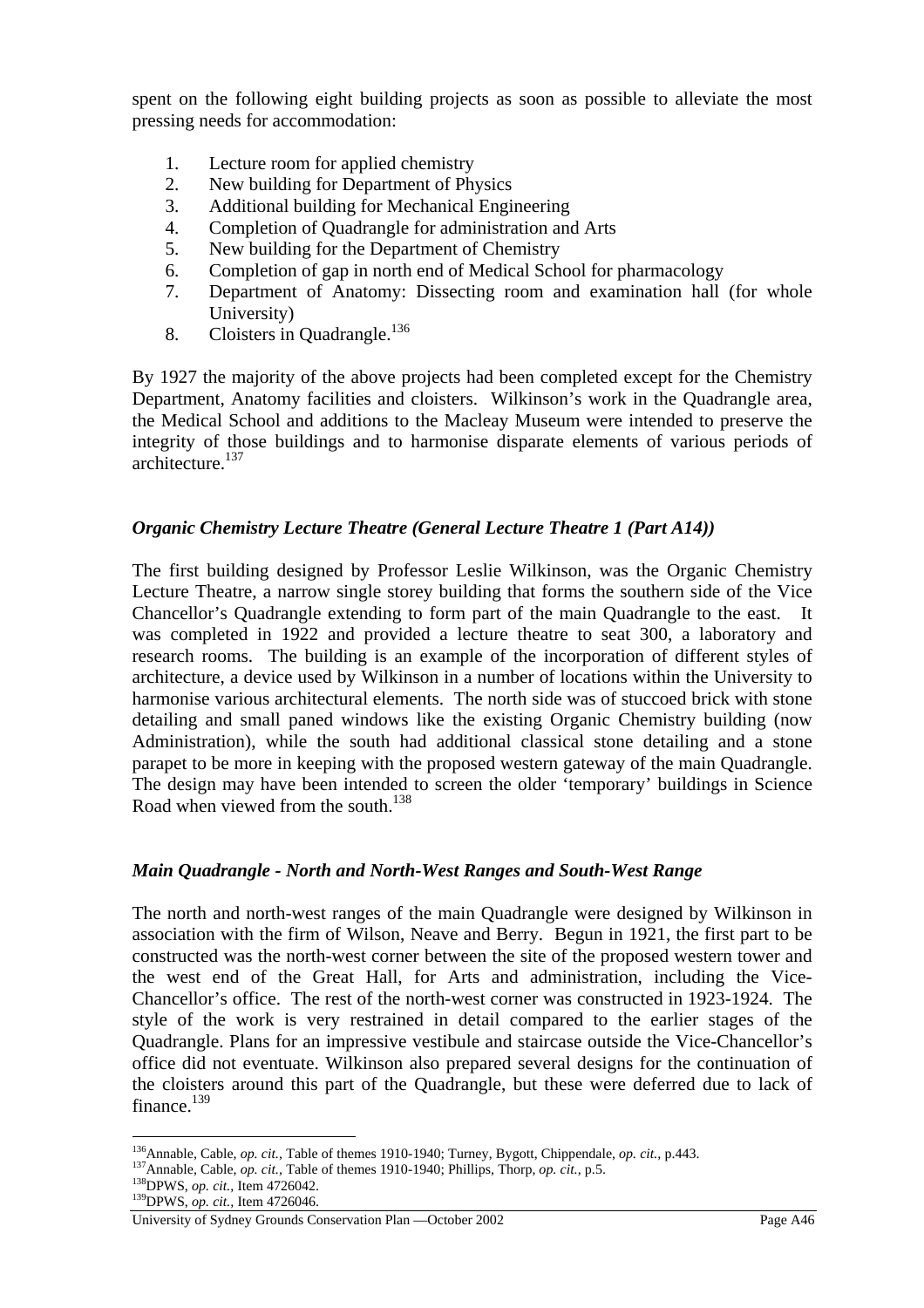While work was proceeding on the north-west corner of the main Quadrangle approval was given in November 1923 to Wilkinson's proposal to extend the 1902-1909 book stack. Work proceeded in 1926 to complete the gap between the book stack and the north-west corner to provide three floors for book stacks and accommodation in the attic level for the Faculty of Architecture. The style continues the Gothic Revival architecture established by Blacket. The scheme also included construction of the western tower, however only the west face was completed at this time due to insufficient funds. Modelled on the tower of Jesus College, Cambridge, the tower was designed to look down a long vista to the west, parallel with Science Road, part of the 1920 master plan which did not eventuate.<sup>140</sup>

In the 1920s an appeal had been launched for a War Memorial Carillon, which was originally planned for the clock tower, however it was subsequently decided that a separate building, a campanile, or bell tower would be more appropriate. Drawings and plans for a tentative design of the campanile were prepared by Leslie Wilkinson and John Moore. After much delay and controversy the War Memorial Carillon was installed in the tower and was inaugurated on Anzac Day 1928.141

### *Medical School Extensions*

Wilkinson's extensions to the Anderson Stuart Medical School consisted of the addition of a centrepiece to in-fill the north facade and completed the north range in 1922. He used the Elizabethan Revival style of the late sixteenth century to enrich a slightly earlier Elizabethan establishment. Thus the extensions demonstrated a deliberate and progressive recapitulation of the development of English architecture from Perpendicular Gothic to late Elizabethan<sup>142</sup>

#### *Macleay Museum Extensions*

Wilkinson designed a new two-storey sandstone building with a Gothic facade which was added to east end of Museum, providing a strong visual link with the Great Hall. In the process the east front of the Macleay Museum was hidden, removing its separate identity. The combined building, including the east end of the Macleay building became known as the Botany Building. A connecting archway across Science Road was only partially built in 1924-1925, leaving unfinished buttresses. The building was intended to be viewed from Parramatta Road and to screen the utilitarian Macleay Museum and provides another example of Wilkinson's plan to bring into unity disparate elements of various periods' architecture. This building, among others, brought Wilkinson into conflict with the University administration as he did not submit the plans to the Building and Grounds Committee for approval and the resulting structure provided little accommodation for considerable cost.  $143$ 

University of Sydney Grounds Conservation Plan —October 2002 Page A47

 $\overline{a}$ 

<sup>&</sup>lt;sup>140</sup>DPWS, *op. cit.*, Item 4726047.<br><sup>141</sup>Turney, Bygott, Chippendale, *op. cit.*, pp.470-472, 483.<br><sup>142</sup>Kerr, *op. cit.*, pp.14-17; DPWS, *op. cit.*, Item 4726007.<br><sup>143</sup>Stanbury & Holland, *op. cit.*, p.71; DPWS, *op. ci*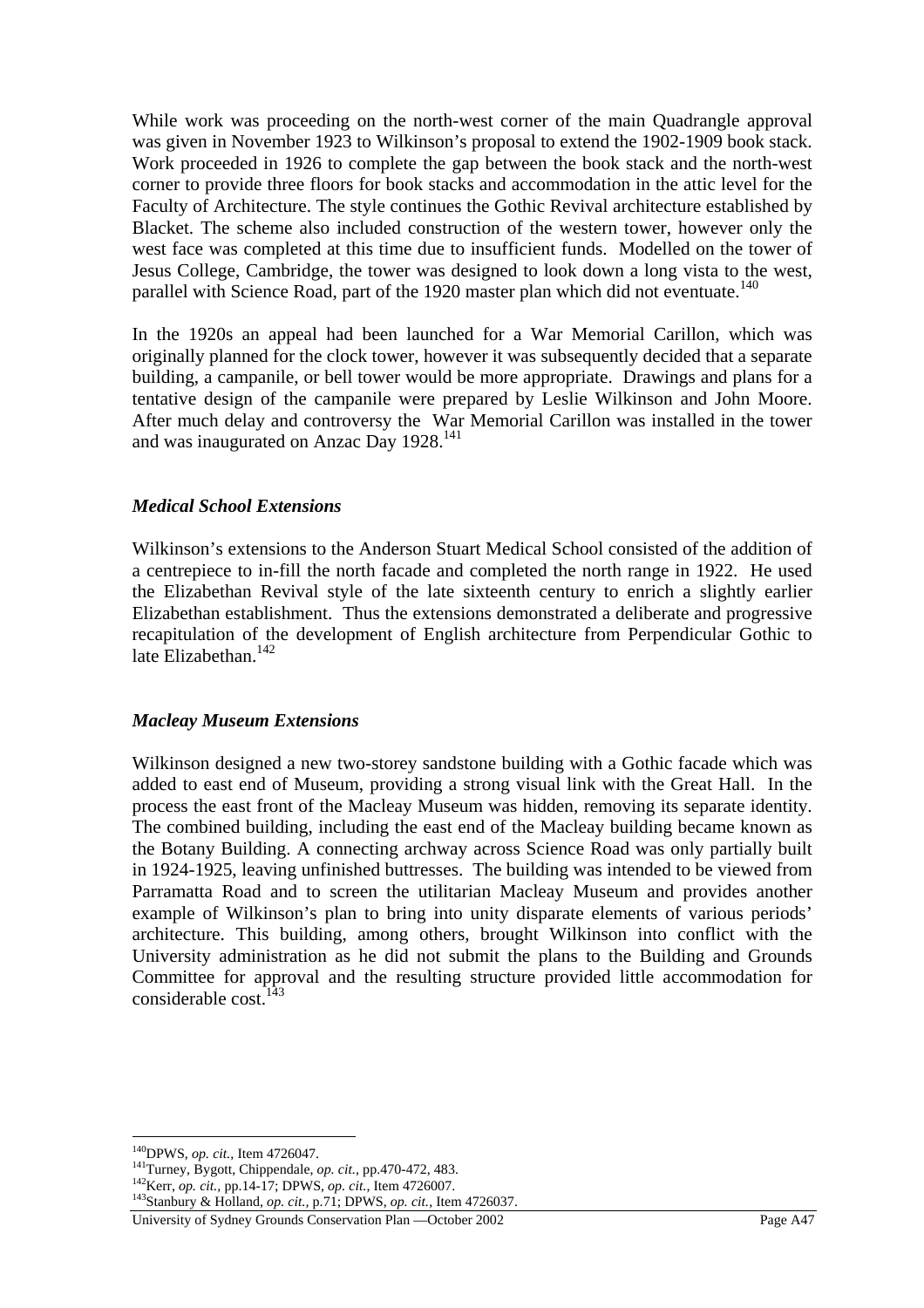### *Science Road Precinct*

Part of Wilkinson's plan to bring harmony to various elements of the campus, included the modification of many of the facilities in Science Road. In this precinct, Wilkinson used his favourite 'Mediterranean' style to reface or extend buildings, partly due to the need to reduce costs by remodelling rather than building new facilities. Wilkinson's use of a Mediterranean style of architecture broke new ground in this area as Wilkinson believed that the style typified Australian conditions and wanted to implement it rather than continue the Gothic and Federation styles of existing buildings. Science Road also became part of Wilkinson's axial arrangements; the road was straightened and some buildings were re-oriented to face the road.<sup>144</sup>

Instead of proceeding with the construction of a new Chemistry building as per the 1920 plan, the existing laboratory was remodelled in 1923-24 with the addition of a second storey at the front and changes in fenestration at the north-east corner. The building was also stuccoed in the Mediterranean style, creating a neoclassical style frontage to Science Road.145

Other buildings treated in a similar fashion included the Physics Laboratory, which also had a second storey added in 1923-1925. A terracotta roof was added and a new porch, to the north-west of the tower formed an entry from Science Road.<sup>146</sup>

The old Geology building, which housed the School of Mines and Department of Geology, underwent alterations which included raising the roof over the centre of the building for a new lecture theatre and single-storey extensions. The front of the building was drastically altered by the replacement of the original hipped roof by three gables, the removal of the porch and the addition of a balcony.<sup>147</sup>

The Biology Building (Zoology) was the building most drastically altered by Wilkinson as part of his Mediterranean scheme. A second storey was added, the east end consolidated as a three-storey block and the entrance changed from the north to the south side, fronting Science Road, totally re-orienting the building, which was also stuccoed in Mediterranean style. Further additions were completed at the west end of the building in 1939-40 to designs by Wilkinson, probably as part of his 1920s scheme.<sup>148</sup>

Wilkinson also designed additions to the Union building in the 1920s, including kitchens behind the tea rooms in 1921. In 1923-1924 substantial dining extensions comprising a refectory, withdrawing room, bevery, kitchen and storage areas, were made by Wilkinson with Waterhouse and Lake, architects. The additions were of Mediterranean style, set back from Science Road between the west end of the original Union building and Zoology and were opened in March 1924. The forecourt and loggia, built between 1939 and 1941, were part of Wilkinson's axis concept, designed to enjoy a vista across the campus, including the newly built Physics building and St Paul's College.<sup>149</sup>

Another characteristic of Wilkinson's architecture was his practice of re-using historical fabric. An instance of this is his incorporation of the facade of the Commercial Banking

<sup>&</sup>lt;sup>144</sup>Dupain, Johnson, Molnar & Wilkinson, *op. cit.*, p.72; Phillips, Thorp, *op. cit.*, p.5..<br><sup>145</sup>Dupain et. al., *op. cit.*, p.72; DPWS, *op. cit.*, Item 4726020.<br><sup>146</sup>DPWS, *op. cit.*, Item 4726015.<br><sup>147</sup>DPWS, *op. ci* 

University of Sydney Grounds Conservation Plan —October 2002 Page A48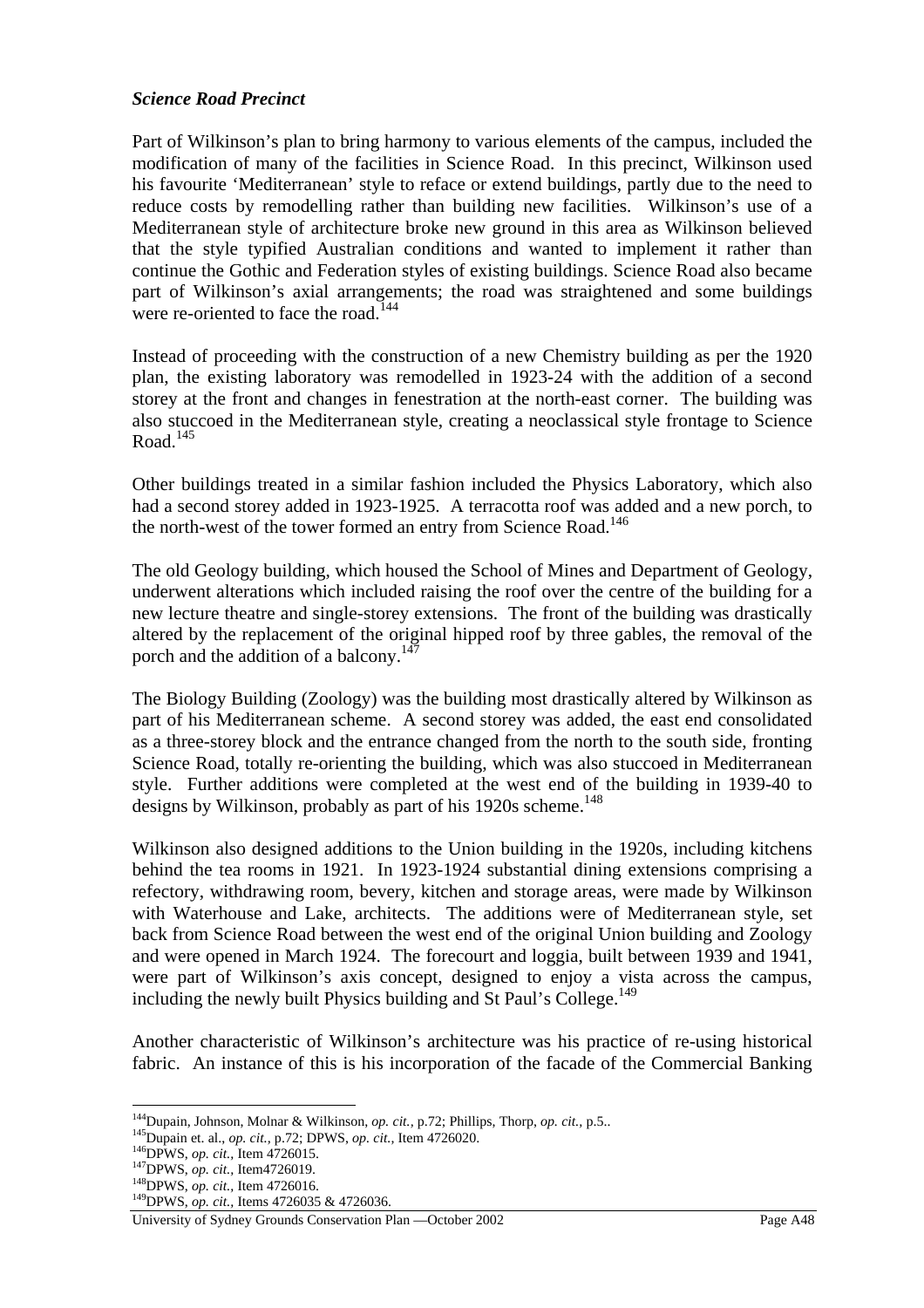Company's George Street / Barrack Street branch, designed between 1854 and 1864, which was donated to the University in 1923. In 1923-1924 Leslie Wilkinson planned a new building linking Physics (A16) and Chemistry (A15) to provide additional accommodation for Chemistry. The original intention was to remove the furnace room and stack, previously used for metallurgy, and to make the south facade of the new building a focal point of the view from St Paul's College. However these structures were not removed. The milling building was replaced by the new link building in 1925-1928, and parts of the earlier structures may have been incorporated into the basement level or survive under the forecourt. A forecourt was created in front of the building, which is the termination of a vista from the walkway to the Union Steps. Wilkinson added timber eaves and a lantern to the roof of the building, the lantern being characteristic of his work and functioning to admit light and ventilation. The building remained unfinished for several years and the inability of the University to complete this work marked the termination of Wilkinson's employment as University Architect and reflects the financial difficulties faced by the University in the late 1920s - 1930s. A branch of the Commonwealth Bank was established in 1938.<sup>150</sup>

The re-siting of a pair of fluted Doric columns as pergola columns is another example of Wilkinson's re-use of historic materials in an effort to create a Mediterranean atmosphere in Science Road. It is not certain when the columns were erected, but it may have been at the same time as the re-erection of the CBC Bank in the mid-1920s.<sup>151</sup>

## *Physics Building (A28))*

The Physics Building, which Wilkinson worked on in collaboration with architect, Keith Harris, represented the first major extension of the University buildings beyond the main Quadrangle and Science Road. The site chosen, in line with the 1920 master plan, belonged in part to St Paul's College. One of the conditions for the exchange of land was the retention of a direct view between the College and Science Road, necessitating the lowering of the central part of the building. A number of other modifications were necessary to limit costs which exceeded budget, however, the building was completed in 1925. The design of the building preserved St Paul's College's northern view and also created a pleasant view from Manning Road to the Physics Building, where the College can be seen nestling on the slope above. The building is of brick, rendered and painted cream, with sandstone used around the major doorways to the wings and pavilions to the east and west. The stylistic details are characteristic of Wilkinson's work, derived from Italian villas. This is the largest of the new buildings designed by Wilkinson in the distinctive Mediterranean style. The building forms a boundary to the hockey field precinct, continuing the traditional pattern of buildings surrounding grassed spaces. It is an example of the precedence Wilkinson gave to picturesque principles over functional requirements.<sup>152</sup>

A frieze along the central section of the Physics building acknowledged the history of physics, containing the names of former physicists from antiquity to the 1920s. Each tower contained medallions bearing likenesses of Archimedes, Galileo, Newton and Maxwell. Albert Einstein and Ernest Rutherford were invited to the opening, and while Einstein was unable to attend, Rutherford visited in September 1925.<sup>153</sup>

 $^{150}$ DPWS, op. cit., Item 4726040.

<sup>&</sup>lt;sup>151</sup>DPWS, *op. cit.*, Item 4726022.<br><sup>152</sup>DPWS, *op. cit.*, Item 4726013.<br><sup>153</sup>Turney, Bygott, Chippendale, *op. cit.*, p.468.

University of Sydney Grounds Conservation Plan —October 2002 Page A49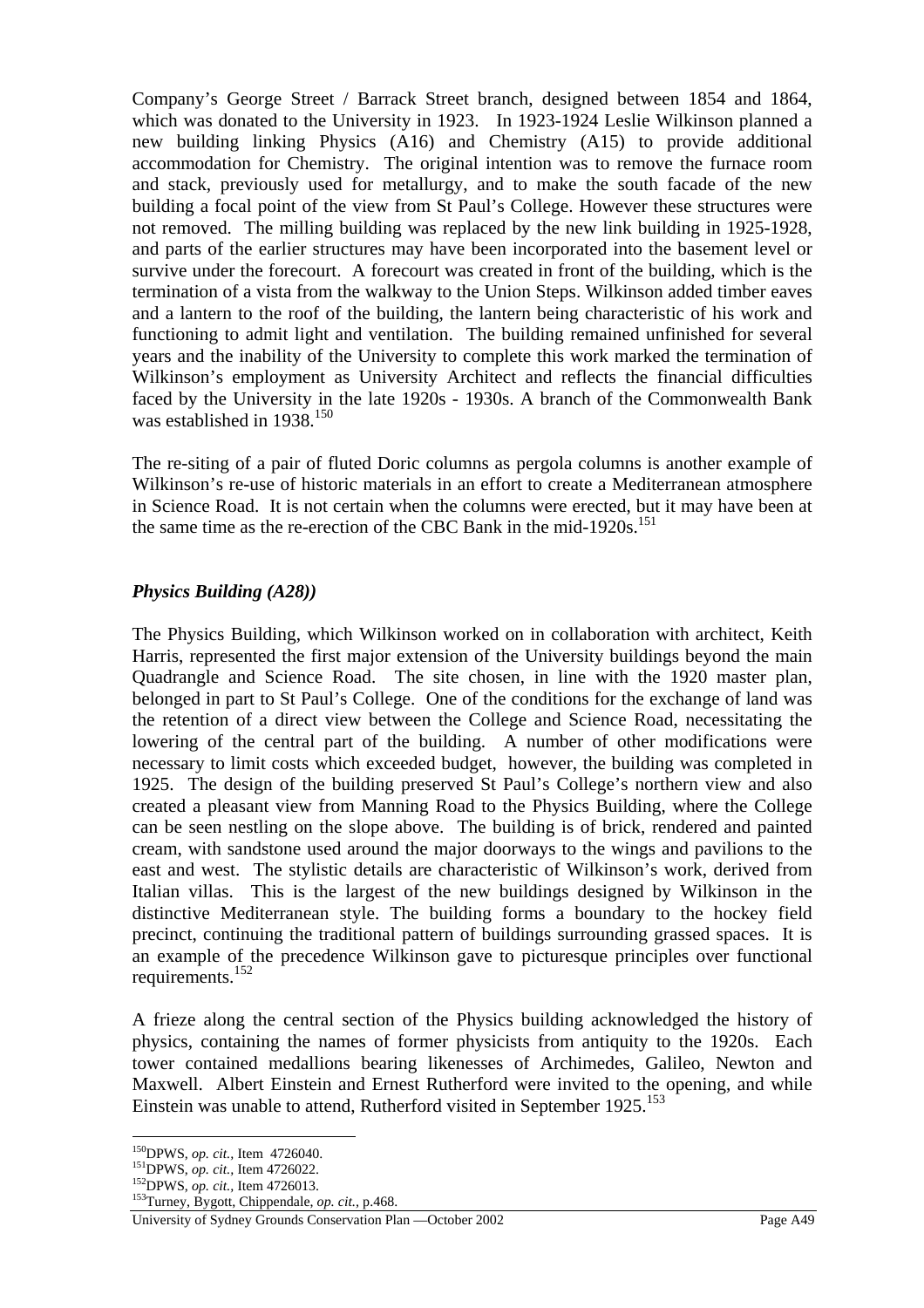# **7.4 Grounds**

### *Vice-Chancellor's Quadrangle*

As well as designing buildings, Wilkinson also played a major role in shaping the grounds of the University. His concept of small scale areas of visual interest or 'courts' is exemplified by the Vice-Chancellor's Quadrangle, plans for which were approved in 1926. Its four sides are formed by: the chemistry laboratory (1888), the organic chemistry department (1915-1917), the organic chemistry lecture theatre and laboratory (1921-1922) and the north-west corner of the main Quadrangle building. Within the Quadrangle is the balance room, built for the chemistry laboratory in about 1905. Its paths of re-used stone, probably from Darlinghurst Gaol, were laid in 1927. At the request of Vice-Chancellor, Sir Mungo MacCallum, a garden was designed by Professor Eben Gowrie Waterhouse, a staff member, linguist and camellia expert who made substantial contributions to the improvement of the campus. The garden included azaleas, fuchsias in black and white tubs, camellias, hydrangeas, oleanders and Christmas bush.<sup>154</sup>

#### *Union Pleasaunce*

Within the Union Building complex a courtyard was formed by extensions made during the 1920s and the area was known as the Union Pleasaunce. From 1924 until 1952 the gardens in the Pleasaunce were extensively cultivated and well maintained under the supervision of Professor E. G. Waterhouse. Over the years, however, the pressure of growing student numbers meant that the Union's building began to encroach more and more on the Pleasaunce until little of the original remained.<sup>155</sup>

#### *New Entrance on Parramatta Road*

In 1924 the University exchanged 7 3/4 acres of lake and main drive with the Municipal Council of Sydney for 9 acres of Victoria Park in the Eastern Avenue area as this provided more suitable land for building extensions. A condition of the exchange was that the lake remain as an ornamental feature and that the land exchanged be used by the Council for park purposes. . When the Council decided to fill the lake and chop down the Moreton Bay figs lining Parramatta Road a public outcry forced it to change its plans, however many of the trees were lopped.<sup>156</sup>

A new entrance gate and two-storey lodge, designed by Leslie Wilkinson in 1939-1940, were built on Parramatta Road to create a new formal entrance to the University. The new lodge is thought to have been constructed using some of the stone from the messenger's lodge, which was one of two lodges flanking the original City Road entrance, and was demolished in 1939. A single-storey bedroom extension was built on east side in 1958. Baxter's Lodge is named after the Yeoman Bedell who lived there.<sup>157</sup>

<sup>&</sup>lt;sup>154</sup>DPWS, op. cit., Item 4726049.

<sup>&</sup>lt;sup>155</sup>Good, *Holme Sweet Holme, op. cit.*, p.31.<br><sup>156</sup>Turney, Bygott, Chippendale, *op. cit.*, p.469.<br><sup>157</sup>DPWS, *op. cit.*, Item 4726009.

University of Sydney Grounds Conservation Plan —October 2002 Page A50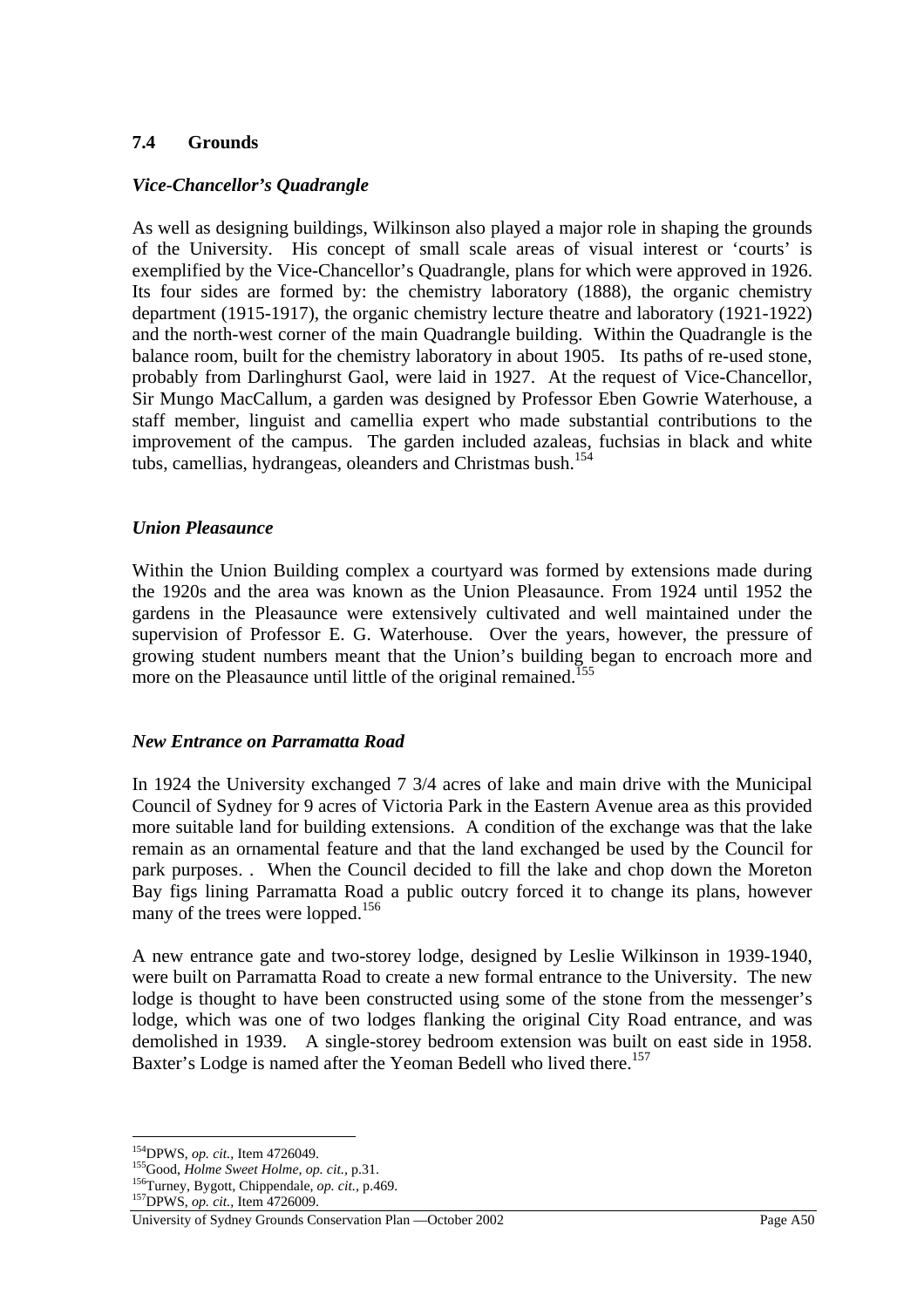### *Other Areas*

By 1925-1926 the main responsibility for the alignment of roads and planting of shrubs rested with Professors Madsen and Waterhouse. The plantings that occurred during the 1920s represented the first attempts at beautifying areas of the campus other than the main approaches. Waterhouse was responsible for many of the plantings in front of the main building and down Science Road including camellias, azaleas and Japanese Maples. He also planted white cedars, poplars, oaks and jacarandas, including the one in the Main Quadrangle; much of the work being prompted by the proposed visit of the Duke of York in 1927. Funds were provided for the improvement of paths and unemployment relief was used for works in the Main Quadrangle.<sup>158</sup>

# **7.5 Expansion of Medical Facilities**

The Faculty of Medicine had become increasingly departmentalised in the post World War I period as it became apparent that the needs of the profession and the community would be best served by the creation of clinical departments with academic heads. Four new part-time Chairs had been established between 1918 and 1922: Pharmacology (1918), Medicine (1920), Surgery (1921) and Psychiatry (1922). Other Departments to emerge or gain separate status in the 1930s included: Biochemistry, Pathology, Obstetrics and Bacteriology. Between 1928 and 1939 the Medical School experienced a period of consolidation. Generous support from the Rockefeller Foundation and George Bosch in the 1920s and 1930s ensured continuous development. In 1928 Bosch donated £250,000 for medical research, which funded Chairs in Medicine, Surgery and Bacteriology, while in 1930 the Rockefeller donation of £100,000 provided funds for laboratory facilities and helped to fund a new medical school building, a significant boost to medical facilities in a time of Depression.<sup>159</sup>

## *New Medical School / Rockefeller Foundation Building (now Blackburn Building D06)*

The new building was begun in 1931 and located on a site formerly occupied by tennis courts, close to the teaching hospital, Royal Prince Alfred, to which it was connected by a covered way (since demolished). It was designed by the Government Architect and is influenced by American Art-Deco style architecture. The building is constructed on a rectangular plan with a central octagon and two light courts and housed the clinical school and research facilities with teaching laboratories and theatres for senior medical students (years 4, 5 and 6) on the west side and research laboratories on the east. The central octagon housed the library, pathology museum and animal house. It opened in 1933 and was originally known as the Rockefeller Building; the Anderson Stuart building thereafter was known as the Old Medical School. In 1941 a new post-mortem room was constructed in the basement of the new building.The building was a catalyst for future development of associated medical facilities in this area of the campus.<sup>160</sup>

<sup>&</sup>lt;sup>158</sup> Curtis, op. cit. p.54; Annable, 'Pharmacy, Bank, Badham,' pp.29-30

<sup>&</sup>lt;sup>159</sup>Turney, Bygott, Chippendale, *op. cit.*, pp.549-555; Annable, Cable, *op. cit.*, Table of themes 1910-1940.<br><sup>160</sup>DPWS, *op. cit.*, Item4726028.

University of Sydney Grounds Conservation Plan —October 2002 Page A51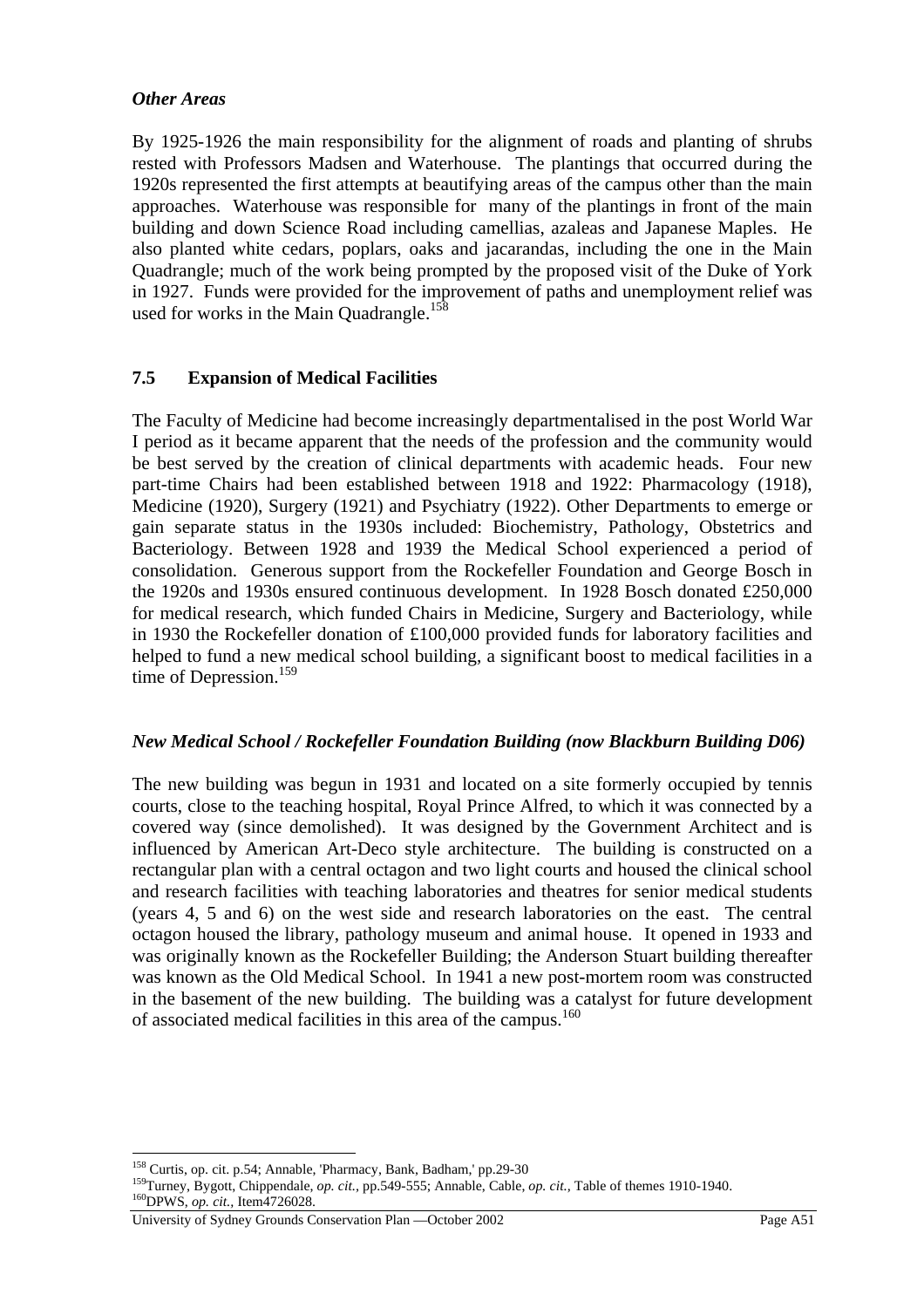## **7.6 University's Role in Research of National Importance**

While the Depression of the 1930s was a blow to the University, bringing its momentum in both building activity and employment of staff to a halt due to cut backs in public funding, it withstood these years and was able to build on previous advancements in the years prior to World War II. Once prosperity returned, major growth occurred in the professional faculties and departments. As professional knowledge accumulated at an accelerated rate and as governments and the wider community began to acknowledge the practical importance of research findings, the professional disciplines experienced the need for greater compartmentalisation and specialisation. New departments and chairs had to be created and additional research became a recognised priority, necessitating a growth of facilities and staffing. Research was given a higher priority within the University and more attention was directed at post-graduate study. In the late 1920s until- 1940 Universities were increasingly being used for projects of national importance, through cooperative ventures with Commonwealth Government agencies and a number of facilities were constructed at the University of Sydney through such ventures.<sup>161</sup>

# *School of Public Health and Tropical Medicine (Ford Building (A27))*

In 1925 a Federal Royal Commission on Health recommended that the Commonwealth provide a training school in health administration. Australia's proximity to Asia made it a suitable location for research and in November 1927, it was decided that a School of Preventive Medicine and Tropical Hygiene be established within the University. Under the agreement, the Commonwealth would construct and maintain the facility while the University would retain control of all academic matters and ownership of the building. The was designed by the Commonwealth Department of Works in collaboration with the Department of Health from sketches drawn by Leslie Wilkinson. It was a T-shaped building of rendered brick with stone detailing and a tower in the same style as Wilkinson's Physics building, adjacent to which it is situated. It was opened in March 1930; an animal house associated with the School was built under a separate contract in 1930.162

## *McMaster Laboratory (B14)*

 $\overline{a}$ 

The Council for Scientific and Industrial Research (CSIR) was established in 1926 to address problems of primary industry. In 1928 the CSIR recommended that a Division of Animal Health be organised and an appeal was made to the pastoral industry to share research costs with the Government. Sir Frederick McMaster, a noted pastoralist and foundation member of the State committee of CSIR, responded with an offer of £20,000 for the erection of an animal health research laboratory at Sydney University. An agreement was made between the University and the CSIR in 1929 under which the latter would fund equipment and staff. The building, designed by Samuel Lipson of the Commonwealth Department of Works was constructed facing Parramatta Road on in-filled land, where the Orphan School Creek once ran, now part of the Veterinary Science precinct. It is neoclassical in style, perhaps influenced by contemporary American designers as Lipson followed overseas trends. It also echoes the architectural vocabulary of Wilkinson-designed Science facilities in Science Road. The McMaster Laboratory

<sup>161</sup>Turney, Bygott, Chippendale, *op. cit.,* pp.492-493,502, 544; Annable, Cable, *op. cit.,* para. 4.15. 162DPWS, *op. cit.,* Items 4726034 & 4726043.

University of Sydney Grounds Conservation Plan —October 2002 Page A52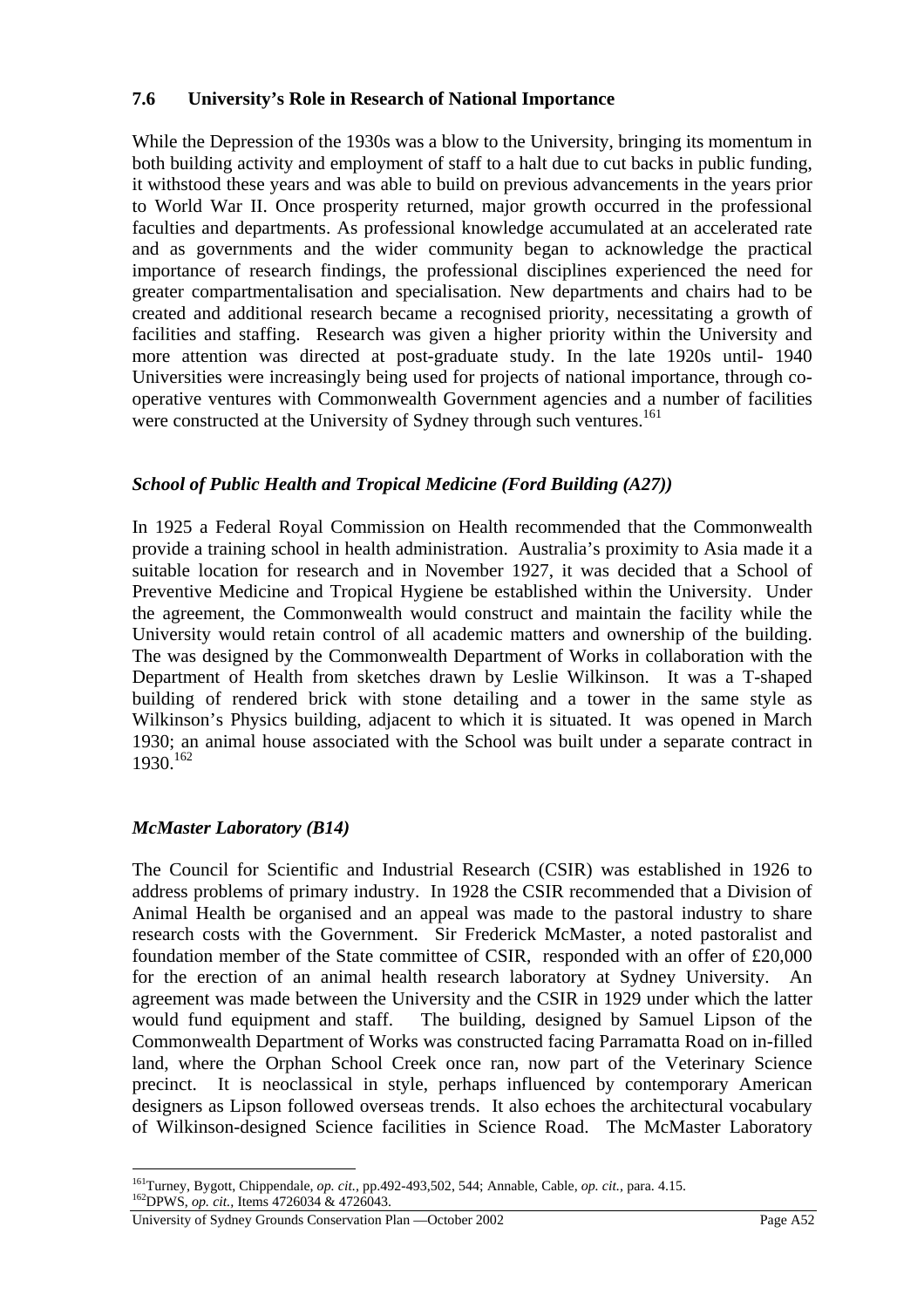gained an international reputation as a centre for research into diseases of sheep and maintained important connections with the scientific community in Australia and overseas.163

## *Madsen Building*

In 1938 the CSIR, which in 1937 extended its assistance to secondary industries, agreed to locate its National Standards Laboratory at Sydney University, in accordance with the CSIR policy of establishing laboratories in different places in the Commonwealth where the necessary facilities, contacts and conditions could be found. The building was located on the ridge to the south of the main Quadrangle, attesting to its prestigious status and was designed by the Department of the Interior in simplified Gothic Revival style with sandstone facing on the eastern facade to blend with existing buildings, although the detailing and form reflects the influence of the Art Deco style. Stages 1 and 2 completed a Quadrangle and Stages 3 and 4, finished by 1944 formed a figure of eight plan. The building was named after Professor John Percival Vissing Madsen, Professor of Electrical Engineering at the University, who advocated the development of a complete range of scientific standards for Australia. It housed the National Standards Laboratory's work in meteorology, physics and electro technology and the Division of Radio physics. Many internal features were purpose-designed specifically for the Laboratory's research work and included a 130 foot tape tunnel, air conditioning to maintain a constant temperature at bench height and particular attention to electrical cabling. The Laboratory became a centre of scientific excellence. Research conducted by the Laboratory was of importance to the war effort in World War II. The building continued to be used by the CSIRO until 1979 when it was converted for University use.<sup>164</sup>

# **7.7 World War II**

## *Development of Aeronautics*

The increasing likelihood of another world war intensified the Commonwealth Government's increasing interest in scientific and industrial research. With the emphasis on defence spending directed towards air rather than naval power, the Government was faced with initiating aeronautical research, training engineers and pilots and building and maintaining aircraft. It was recommended that a Chair and Department of Aeronautics be created at a university and that the Government seek the co-operation of the universities in research and study. Both the Universities of Sydney and Melbourne had taken steps to enter the field of aeronautical studies, with facilities more fully developed in Melbourne, however the Government decided to establish the Chair in Sydney.<sup>165</sup>

Government funding also provided for the modification of the School of Engineering for aeronautical training. The site was excavated by Relief Labour in April 1940 and by 1944 a substantial addition of reinforced concrete with brick walls and sandstone dressings, to harmonise with the existing facades, was built across the whole south side of the original buildings to provide aerodynamics and hydrodynamics laboratories. The tower housed vertical wind tunnels.166

<sup>&</sup>lt;sup>163</sup>DPWS, op. cit., Item 4726027.

<sup>&</sup>lt;sup>164</sup>DPWS, *op. cit.*, Items 4726034, 4726027, 4726029; Turney, Bygott, Chippendale, *op. cit.*, p.612.<br><sup>165</sup>Turney, Bygott, Chippendale, *op. cit.*, pp.564-566.<br><sup>166</sup>DPWS, *op. cit.*, Item 4726014.

University of Sydney Grounds Conservation Plan —October 2002 Page A53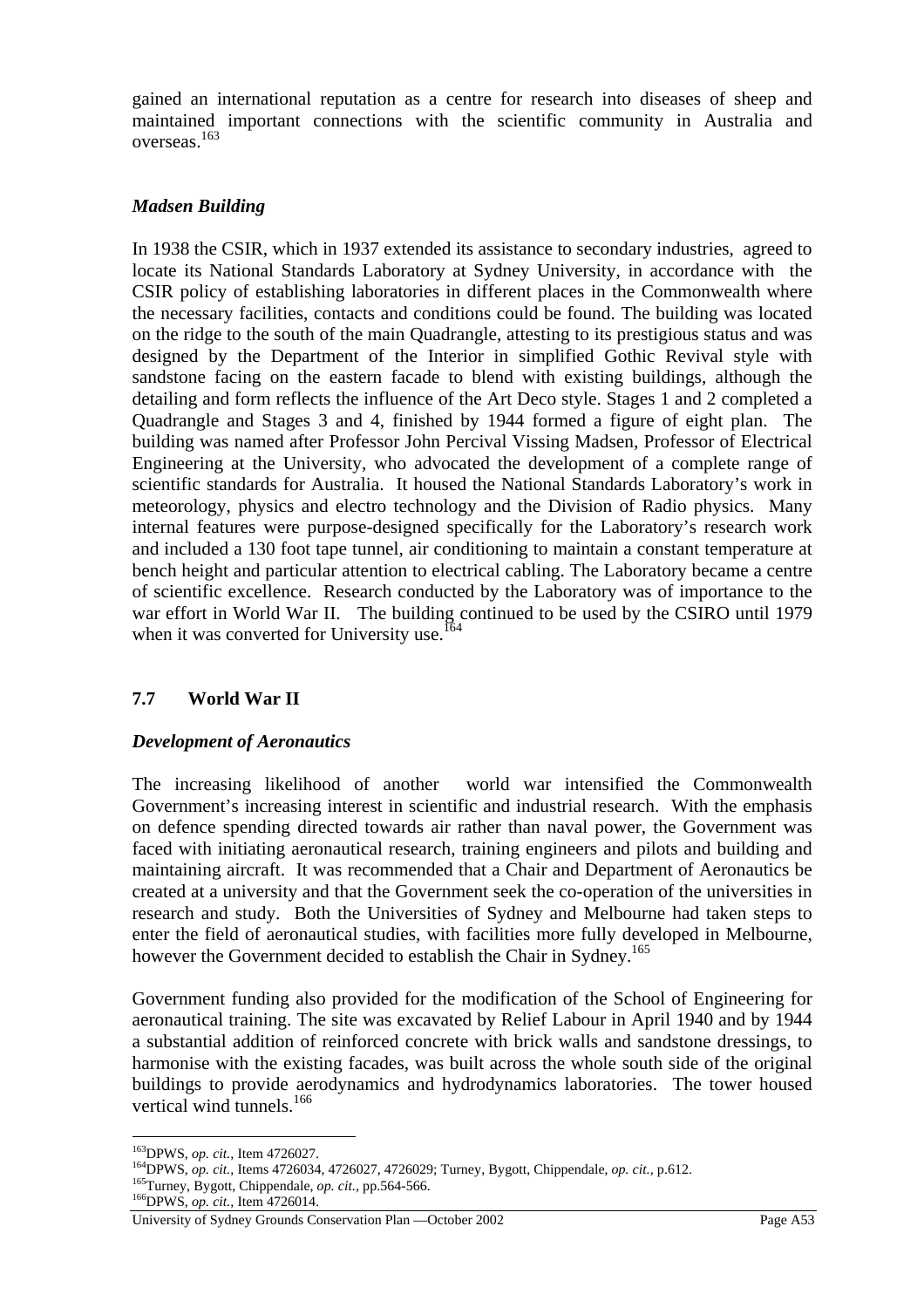### *University's Involvement in War*

The Second World War had a far greater impact on the University than had the first. World War II depleted the student population, involved staff in major wartime research and left a physical impact on the University grounds as air raid trenches were dug around the campus. Some of the University buildings were used for war purposes, for example, the Medical School and Department of Physiology was used for the RAAF and for drug research and blood transfusions. Electrical Engineering was used for the study of radio physics; Mechanical Engineering for engineering problems. The Physics building was the scene of research for optical munitions and radio location; Zoology was used for camouflage work.<sup>167</sup>

Some of the colleges were also occupied by sections of the armed forces. For example a medical unit of the US Army Medical Corps was housed in St Paul's College in 1942 and the RAAF occupied the newly built Cecil Purser Wing of Wesley College in 1943.<sup>168</sup>

## **7.8 Student Facilities**

### *Colleges*

Larger enrolments following WWI meant that the colleges could expand. Improvements in grounds and interiors of the buildings were made at St Andrews College in the 1920s and 1930s. In 1925 the foundation stone was laid for a new Catholic women's college, initially as part of St John's College. It opened in 1926 and later became autonomous under the name of Sancta Sophia College.<sup>169</sup>

## *Union Building*

Further extensions were made to the west end of the Union Building in the 1930s, including a ladies' retiring room, small committee room and non-members' entrance. (See picture in *Holme Sweet Holme* p. 14.)Between 1939 and 1941 an extension linking the Refectory block to the original building and 1934 extensions, consisted of a loggia in front of the Refectory with a luncheon room underneath (The Buttery); a Staff Common Room (The Cullen Room) and Strangers' Room (The MacCallum Room). The Cullen Room operated as a staff common room until 1961 when it reverted to the Union after the University's Staff Club opened.<sup>170</sup>

#### **7.9 Sporting Facilities**

 $\overline{a}$ 

Prior to the commencement of the 1923 academic year a clubhouse was built at the end of the Hockey Square closest to the Old Medical School. A cricket pitch was made on the

<sup>167</sup>Annable, Cable, *op. cit.,* para.5.1; W.F. Connell, G.E. Sherrington, B.H. Fletcher, C. Turney & U. Bygott, *Australia's First, A History of the University of Sydney, Volume 2 1940-1990*, The University of Sydney in association with Hale & Iremonger, Sydney, 1995, p.11.<br><sup>168</sup>Connell. Sherrington. Fletcher. Turney & Bygott. *op. cit.* p.371.

<sup>&</sup>lt;sup>169</sup> Annable, Cable, *op. cit.*, para. 4.14; Turney, Bygott, Chippendale, *op. cit.*, pp.462-465.<br><sup>170</sup>DPWS, *op. cit.*, Item 4726036; Good, *Holme Sweet Holme*, p.15.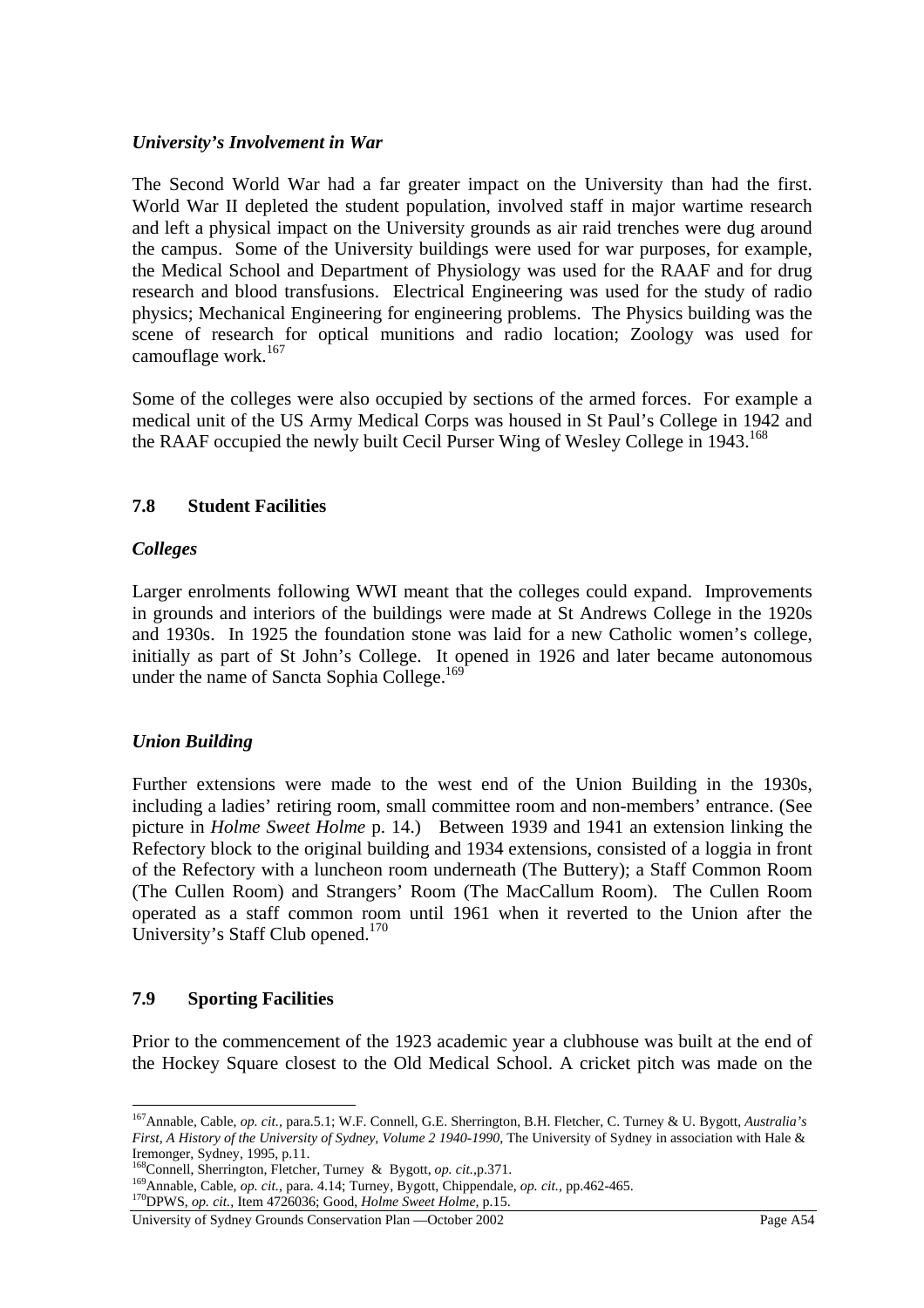square to improve the letting value of the ground and the area was also used for netball. In 1924 the area was enlarged on the northern edge and made big enough for a full sized football field and additional netball courts. In 1925, following the completion of the path to the new Physics building, high banks were built around the square; the eastern boundary was extended towards the Medical School and two terraces built at the eastern end. These terraces were later levelled and turfed to make the six tennis courts that are still in existence. In 1926, the Hockey Square was restricted to the use of women students after several cricket sixes smashed the windows of the Physics building. Constant efforts were made to improve the surface of the field and to solve drainage problems so that it could remain in regular use.<sup>171</sup>

In 1931 - 1932 the Women's Sports Association's basketball courts on the eastern end of the Square had to be demolished to make way for eight lawn tennis courts for the Men's Sports Union. In return, the old Hockey House was relocated to the northern bank of the Square. In October 1931 building began on a new clubhouse for the Association at the western end of the Square, the site of the current Sports Centre. The Women's Sports Pavilion was officially opened in May 1932 and this new facility created a 'home' for the Association for many years. At this time the No. 2 oval was built to the north-east of the existing oval. $172$ 

Soil relocated from the building site of the new sports pavilion was used to elevate the eastern and southern banks of the Hockey Square to improve drainage and the entire Square was top-dressed at the same time. The number of tennis and basketball courts marked out on the Square varied greatly throughout the decade depending on the amount of water on the grounds and the demand for each sport. The Square was the scene of many inter-state and international hockey matches, including games between New South Wales and an Anglo-Scots team in 1937; the USA and England in 1938.<sup>173</sup>

By the beginning of World War II there were 12 member clubs in the University Sports Union, which then included baseball, boxing, golf, hockey, rifle, ski and swimming. The war period meant a falling away of competition and difficulties in obtaining new equipment. The No. 2 oval was occupied during the war by a unit of the United States Army. Some clubs closed down as members left on military service.<sup>174</sup>

 $^{171}$ DPWS, op. cit., Item 4726025; Lilienthal, op. cit., pp.35, 36.

<sup>&</sup>lt;sup>172</sup>Lilienthal, *op. cit.*, p.54; DPWS, *op. cit.*, Item 4726008.<br><sup>173</sup>Lilienthal, *op. cit.*, p.54.<br><sup>174</sup>Connell, Sherrington, Fletcher, Tu<u>rney & Bygott, *op. cit.*, pp.366-367.</u>

University of Sydney Grounds Conservation Plan —October 2002 Page A55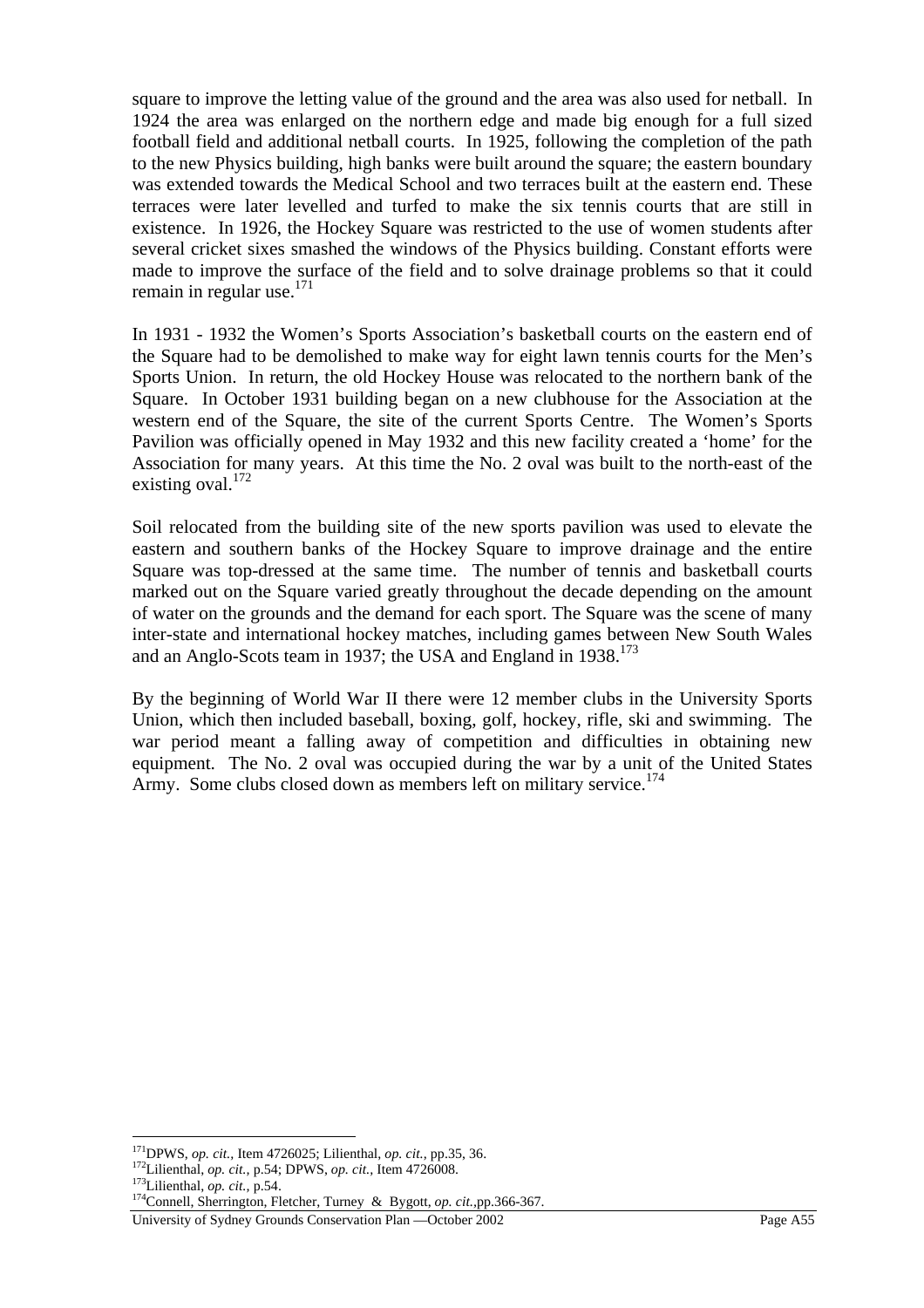### **8. THE IMPACT OF WWII - 1945 - LATE 1950s**

### **8.1 Pressures on Accommodation**

The biggest impact of the Second World War was the massive influx of students in the years immediately following the War. In 1940, 4,000 students were enrolled at the University, a record at the time, however by 1946 enrolments had doubled to 8,000, and by 1948, had almost reached 11,000. Over half the students enrolling in the immediate post-War period were ex-servicemen, who came to the University as a result of the Commonwealth Reconstruction Training Scheme, which provided subsidies for professional and vocational training for those discharged from the services. The dramatic expansion in student numbers stretched the University's resources to the limit and from 1946 it was hopelessly overcrowded and understaffed.<sup>175</sup>

In response to the urgent need for accommodation and limited resources available, large numbers of temporary structures were erected, which served as lecture rooms, laboratories and offices. They included a new Chemistry lecture hall described as 'a flimsy structure of corrugated fibro cement' opposite Manning House. The hall soon became popularly known as the 'Tram Shed.' Other 'transient' buildings included those for Biology laboratories (A03) near Ross Street and Biochemistry (F12).<sup>176</sup> Some of these buildings remain to this day.

The Commonwealth provided funding assistance for buildings and major plant necessary for Reconstruction Training. Temporary buildings were to remain the property of the Commonwealth, while permanent structures would be taken over later by the University. The Commonwealth assistance enabled construction of some permanent facilities, including a new permanent lecture theatre, opened at the beginning of the 1946 academic year and later named the Wallace Theatre (A21) in honour of the Vice-Chancellor, Sir Robert Wallace. Over the next two years further building was made possible by continued Commonwealth support. Two of the most important constructions in this period were the new Agriculture building and a new building (later known as the R. C. Mills Building), originally used for administrative purposes by the Commonwealth Office of Education, which administered the Commonwealth Scholarship Scheme then as the home of the Faculty of Economics. In 1956 a permanent wing was added to the Veterinary Science building (the McMaster Annex  $(B02)$ ).<sup>177</sup>

The remainder of the building program during this period consisted of alterations and subdivisions to existing buildings to cope with accommodation pressures. In 1943 a new Chemistry laboratory was added in the Chemistry Building (A15). Between 1944 & 1947 additions were built to the south of Badham building. At the same a new technology department was added to south side of the Bank Building. Between 1945 and1958 the east end of the ground floor and whole of first floor of the Botany Building (Macleay Museum) was extensively subdivided. In 1952 the School of Public Health and Tropical Medicine was extended by a new wing along Physics Road, enclosing the north side of the original building. In 1954 additional floors were added to the museum of the Biology (Zoology) building for CSIRO use. $178$ 

<sup>&</sup>lt;sup>175</sup> Annable, Cable, op. cit., paras.5.2, 5.3, 5.5; Connell, Sherrington, Fletcher, Turney & Bygott, op. cit., p.32.

<sup>176&</sup>lt;br>Connell, Sherrington, Fletcher, Turney & Bygott, op. cit., pp.33-34, 44; Annable, Cable, op. cit., para.5.5.<br><sup>177</sup>Connell, Sherrington, Fletcher, Turney & Bygott, op. cit., pp.33-34; Annable, Cable, op. cit., para. 5.5

themes 1940-1960; DPWS, *op. cit.*, Item 4726027.<br><sup>178</sup>DPWS, *op. cit.*, Items 4726020, 4726015, 4726040, 4726005, 4726034, 4726016.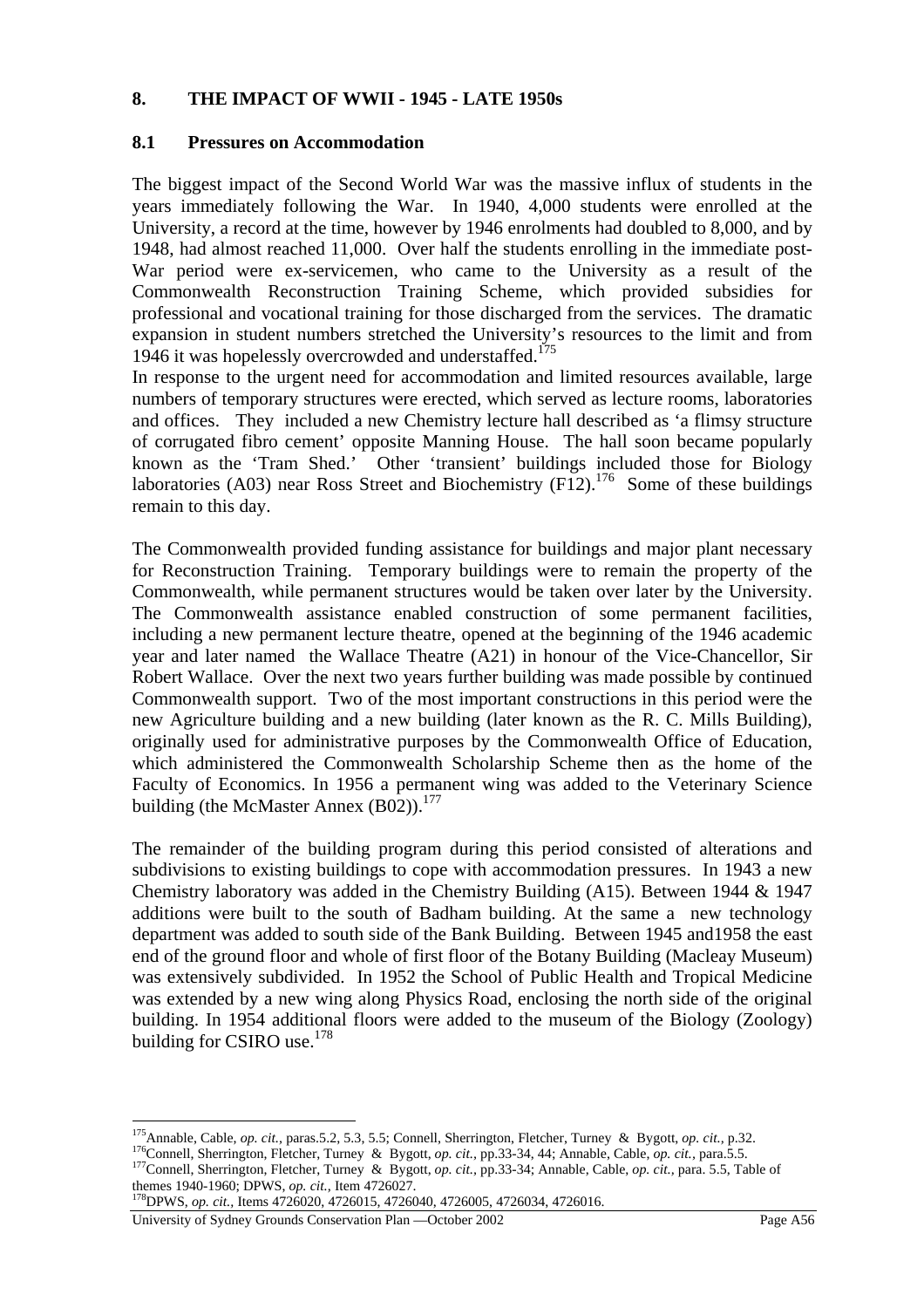## **8.2 Planning for the Future**

In 1951 the State Government formally adopted the County of Cumberland Plan in which areas adjacent to the University in the suburb of Darlington were designated as special Zones for University expansion. In 1954 the Vice-Chancellor's Policy and Planning Committee considered the University's land requirements up to 1964 and indicated that it would need to acquire the area south and east of City Road up to Darlington Road, including the site of the Institute for the Deaf, Dumb and Blind Children as well as an area to the north of Parramatta Road up to Catherine and Beaver Streets. The Committee suggested that the land south of Darlington Street and east to Cleveland Street should also be acquired at a later date. The existing area of the University, excluding the colleges covered 81 acres; the proposed acquisitions would add about 69 acres to the campus, enabling the massive expansion of the University into Darlington that occurred in the 1960s and 1970s.<sup>179</sup>

# **8.3 Expansion of Administration**

By the 1950s the wave of ex-service students had departed, though while total enrolments dropped, they remained at twice the pre-war level. Staff numbers began to expand as Departments grew, replacing the traditional teaching structure of a professor with a few assistants. More administrative positions were also established to support these Departments. Accommodation for staff as well as teaching and research thus became a concern. The University's own administration was also changing, with the creation of the new position of Deputy Registrar and the employment of several administrative staff in the offices of Vice-Chancellor and Registrar. In 1954 a University Archivist was appointed and in 1955 the positions of Deputy Vice-Chancellor and Assistant Principal were created. The Administration was recognised as a distinct section of the University and its strategic accommodation became a significant issue. In 1958 the former Organic Chemistry building (A14) was remodelled to accommodate Administration.<sup>180</sup>

## **8.4 War Memorial and Science Road Bridge**

In 1952 it was suggested that an art gallery be established as a war memorial using funds raised during the Centenary Appeal. It was decided that this be created on a bridge, originally planned in 1890 and also part of Wilkinson's plan, but never completed, between north side of the Main Quadrangle and the east end of the Macleay Museum. Wilkinson's and Ashworth's design was amended to provide a double carriageway through the arch. Building work began in 1956 and was completed in 1958, constructed of sandstone and re-enforced concrete. It has two distinctly different facades designed to complement the adjacent buildings, providing a transition between the sandstone Gothic Revival buildings of the main precinct and the Mediterranean character that Wilkinson intended for Science Road. A bronze roll of honour was placed beside the Botany entrance. It was designed by Ashworth and Wilkinson and manufactured by Wunderlich Ltd. and includes the names of University personnel who died between September 1939 and September 1945. The Gallery's inaugural exhibition was held in 1959.<sup>181</sup>

University of Sydney Grounds Conservation Plan —October 2002 Page A57

<sup>&</sup>lt;sup>179</sup>Connell, Sherrington, Fletcher, Turney & Bygott, *op. cit.*, pp.76-77.

<sup>180&</sup>lt;br>Annable, Cable, *op. cit.*, paras. 5.7, 5.10.3, 5.10.5, Table of themes 1940-1960.<br><sup>181</sup>DPWS, *op. cit.*, Item 47260<u>10; McKenzie, *op. cit.*, pp.141-143; Stanbury & Holland, *op. cit.*, p.71.</u>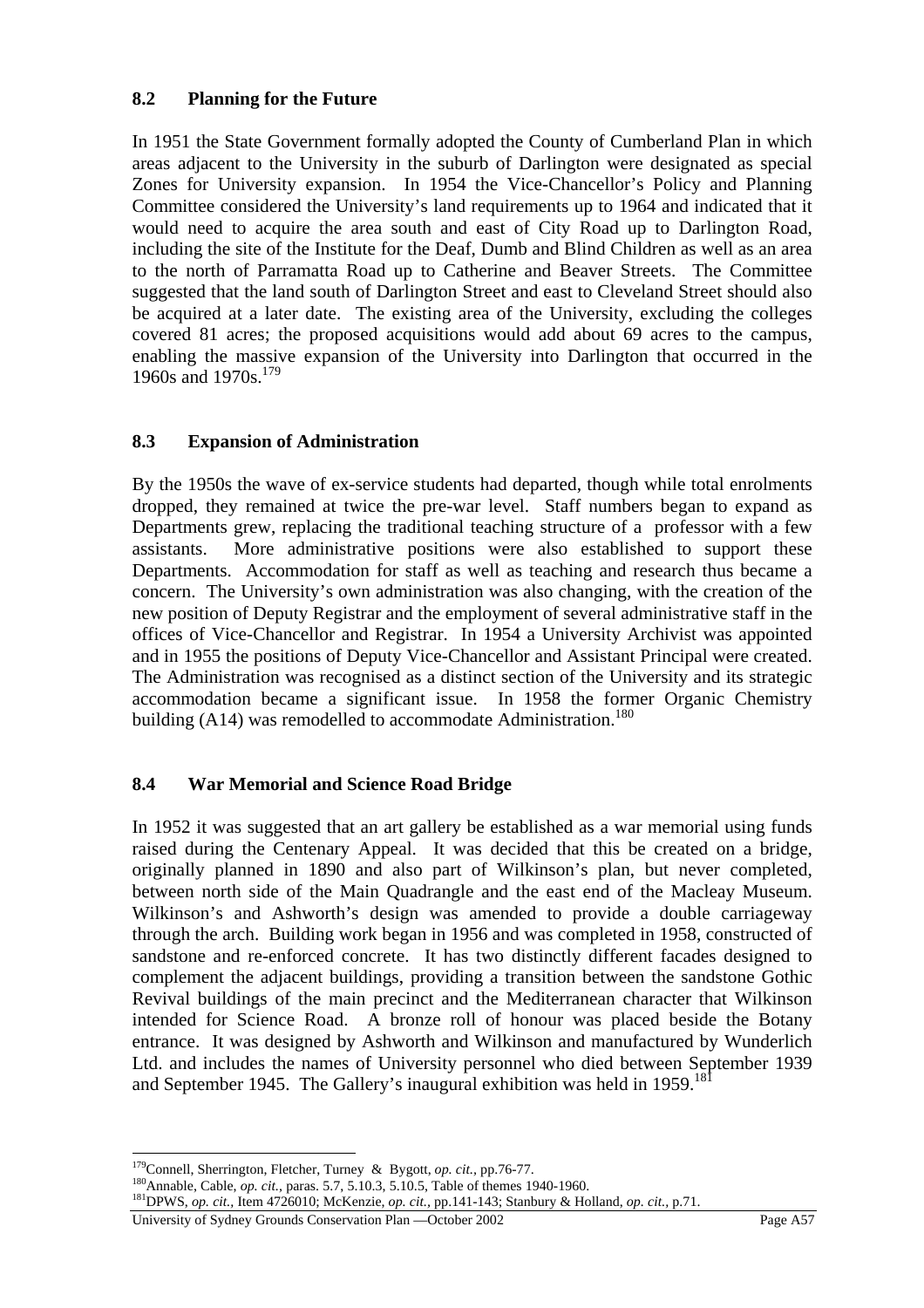### **8.5 Union Facilities**

Extensions and alterations were essential to both the Union Building and Manning House to cope with increased student numbers and at Manning House overcrowding had become unbearable. In anticipation of an increase in the number of women attending university during the war years an extension for a dining room was completed in 1941. (See picture in Good, *Manning House,* p. 12) Updated kitchens and serveries were also provided. After these alterations men were permitted to use the dining room for afternoon tea between 3.00 p.m. and 4.30 p.m. provided they used the garden door. After 1945 however, men were permitted to lunch in Manning House.<sup>182</sup>

In the Refectory of the Union Building the first of three murals by artist, Vergil Lo Schiavo was donated in 1944 and awarded the Sulman Prize for 1945; it was titled "A Tribute to Shakespeare." A second mural, " A Tribute to Dickens" was commissioned for the Western Gallery in 1951, completed in 1952. A third mural, "Mankind" was donated by the artist in 1971. Lo Schiavo had studied painting in Rome and Florence and had painted murals for banks and public buildings in Sydney before the Union gave him permission to paint the murals in the Refectory.<sup>183</sup>

### *Sports Facilities*

In 1951 the Senate agreed to the introduction of a compulsory Sports Union fee for first year undergraduates, which ensured the financial viability of the sporting clubs and allowed the Sports Union to expand its facilities. A gymnasium or recreation centre and squash courts were built near Manning House and the H.K. Ward Gymnasium was completed in 1957. At this time the Sports Union maintained two ovals, eight grass tennis courts, a boatshed, squash courts, a recreation centre and the H.K. Ward Gymnasium.<sup>184</sup>

The post-war period was one of expansion and success in women's sports. A permanent office for the Women's Sports Association was set up in 1955 in the Guidance Hut, which contained office space for guidance counsellors appointed to advise ex-service men and women, located on Manning Road. It was moved to a position between number one and number two ovals in 1958 and remained there for the next ten years.<sup>185</sup> (See picture in Lilienthal, p. 72).

<sup>&</sup>lt;sup>182</sup>Good, *Holme Sweet Holme*, pp.15-16; Good, *Manning House*, pp.12-13.

<sup>&</sup>lt;sup>183</sup>Good, *Holme Sweet Holme*, p.17.<br><sup>184</sup>Connell, Sherrington, Fletcher, Turney & Bygott, *op. cit.*, p.367.<br><sup>185</sup>Connell, Sherrington, Fletcher, Turney & Bygott, *op. cit.*, p.365; Lilienthal, *op. cit.*, p.72.

University of Sydney Grounds Conservation Plan —October 2002 Page A58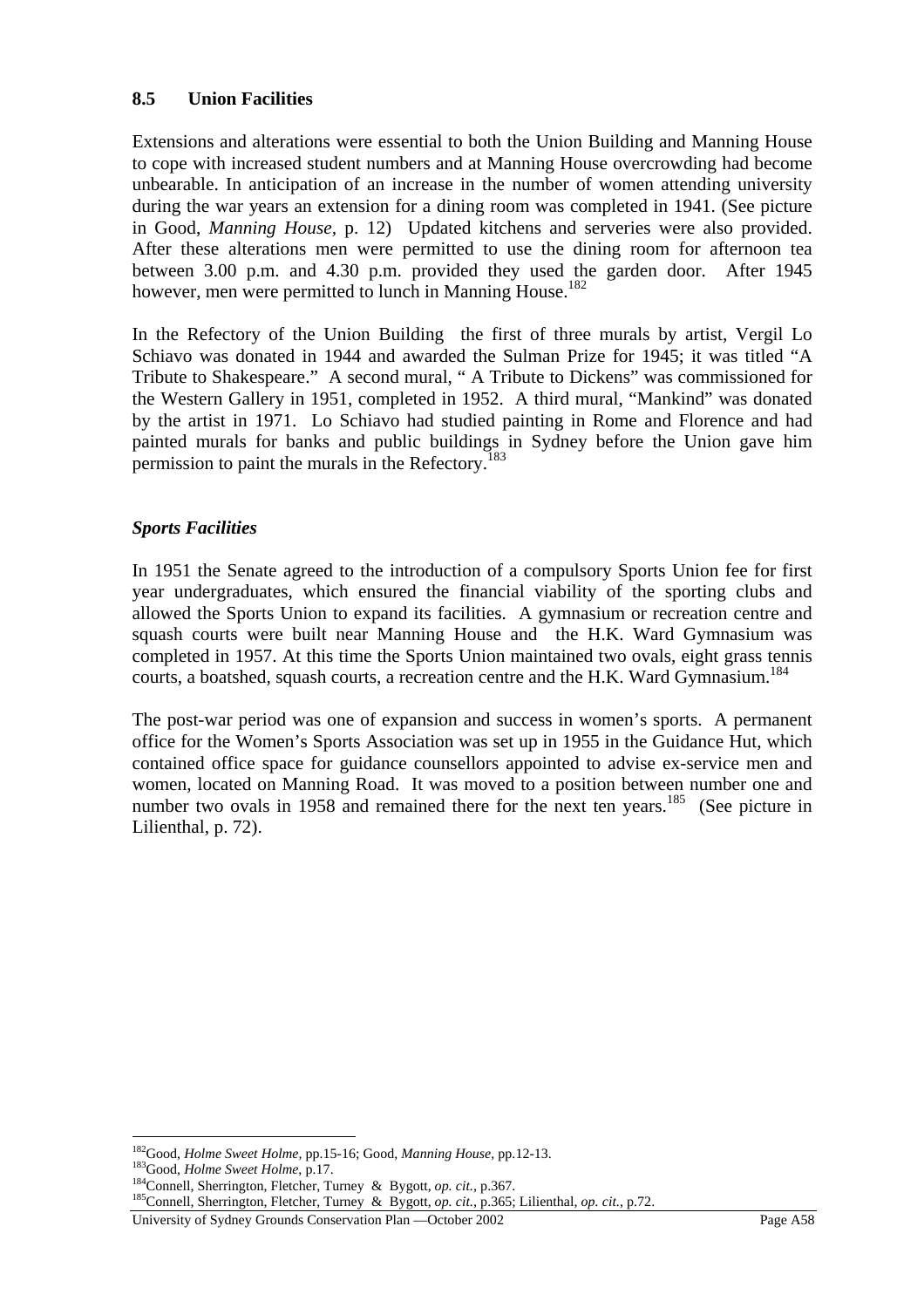### **9. TRANSFORMATION AND EXPANSION - LATE 1950s - 1975**

# **9.1 A Changing Curriculum**

From the mid 1950s the curricula in all departments were modified, with a dramatic rise in the popularity of the social sciences, computing, applied mathematics and the performing and fine arts. There was also a broadening of interest beyond the traditional Europeanbased scholarship to an appreciation of Asian, American and Canadian scholarly work and an interest in Asian cultures. Greater emphasis was also placed on the duty of academic staff to engage in productive research and there was a strong emphasis on postgraduate work.<sup>186</sup>

The significance of the sciences continued to grow during the 1950s. Following the end of World War II nations turned to the building of nuclear reactors and the use of nuclear energy in industry and in the rearming of military forces. Science was seen as the future for human development and welfare. In the era of Sputnik, plastics, antibiotics and computerisation, science was becoming an increasingly important part of life and it was seen as essential to encourage teaching and research in the various sciences.<sup>187</sup>

The dawning of the computer age had an important impact on the University. The Adolph Basser Computing Laboratory was established within the School of Physics in 1956 and was designed to provide a high-speed electronic digital computer and courses in its programming and operation. Basser was one of the benefactors who had presented the University with £50,000 to build the computer. A Diploma course was introduced and by 1961 research and teaching had expanded to such an extent that the laboratory was given departmental status within the School of Physics and a Chair was created in Computer Science. In 1972 the Basser Department of Computing Science was separated from the service division and moved out of the School of Physics to a new complex built in the Darlington area. In 1979 the Department itself also moved out of the Physics Building to new facilities in the Madsen Building, when it was vacated by the CSIRO.<sup>188</sup>

## **9.2 The Changing University Environment**

The late 1950s heralded an era of permanent and growing involvement of the Commonwealth and the Universities Commission in university funding following the delivery of the Murray Report of 1958 which assessed the needs of all Australian universities.<sup>189</sup>

During the 1960s and 1970s universities proliferated (between 1957 and 1976 the number of universities in Australia increased from 9 to 19 and the number of university students from 37,000 to 656,000). After 1965 colleges of advanced education were also created by the Commonwealth as a separate strand of higher education. The Commonwealth promoted both the universities and CAEs and both came to be extensively subsidised and almost fully funded through the Universities Commission, particularly after the abolition of student fees in 1974 and the end of the State Government's responsibility for university

 $\overline{a}$ <sup>186</sup>Connell, Sherrington, Fletcher, Turney & Bygott, *op. cit.*, p.64; Annable, Cable, *op. cit.*, para. 6.5.<br><sup>187</sup>Connell, Sherrington, Fletcher, Turney & Bygott, *op. cit.*, p.259.<br><sup>188</sup>Connell, Sherrington, Fletcher, T

University of Sydney Grounds Conservation Plan —October 2002 Page A59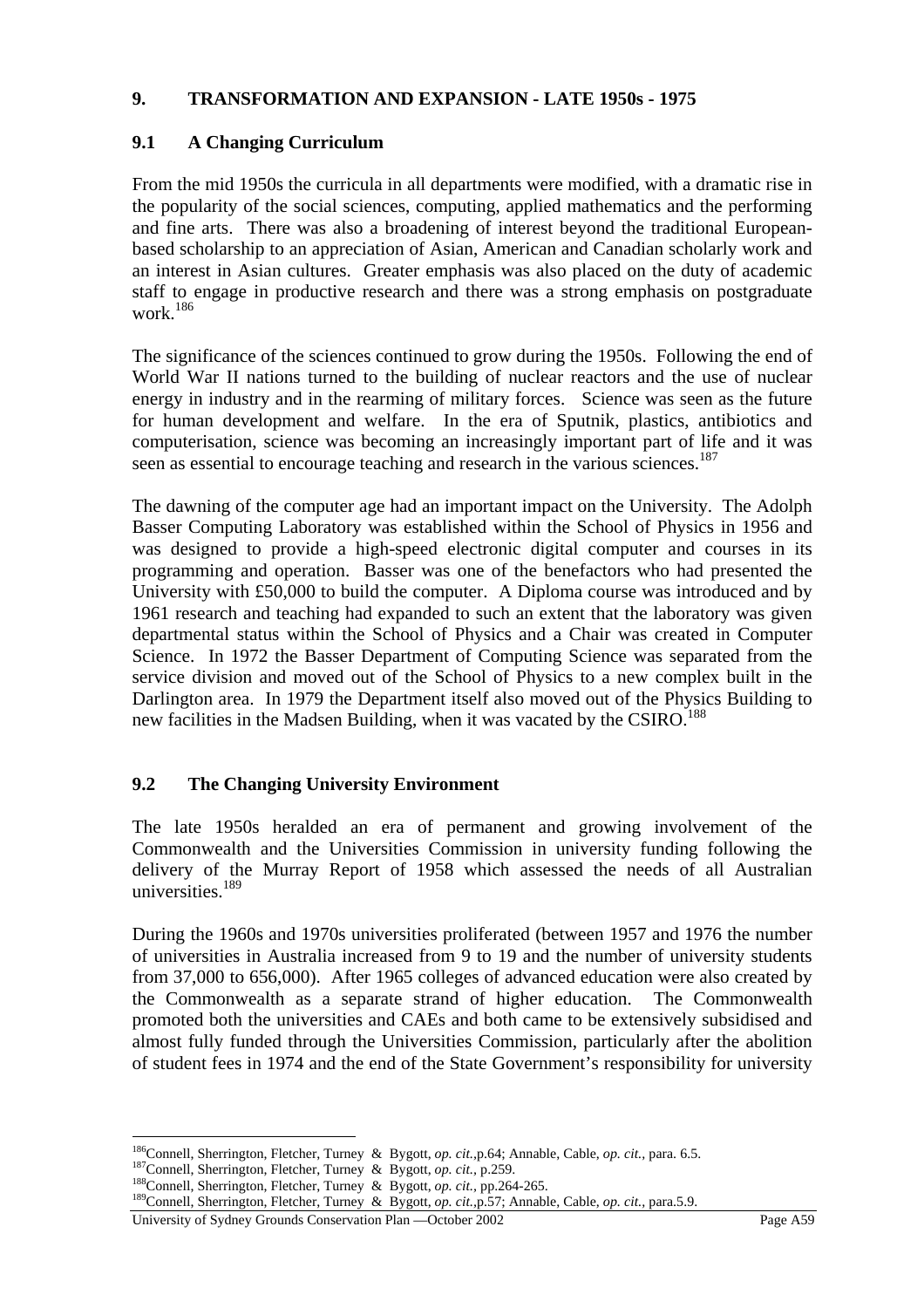funding, making it a Federal responsibility. Commonwealth funding enabled the University to prepare for massive development.<sup>190</sup>

With growing demand for university places, a policy of restricting enrolments came into force in 1964, when faculty quotas were introduced. The selection of students was based on their marks in the secondary school Leaving Certificate examination. With the advent of the Higher School Certificate in 1967, entry pressure remained strong.<sup>191</sup>

## **9.3 New Plans for University Site Development**

A committee was appointed by the Senate in 1957 to prepare a plan for the future overall development of the University site; this was presented in 1961. The committee pointed out that the existing arrangement of buildings was haphazard and uncoordinated. The plan for the future was based on the following four principles: the redesign of the University into functional precincts so that each faculty would have a recognisable area in which staff and related facilities could be conveniently found; buildings would cater for larger numbers of students on floors at or near ground level, while higher storeys would provide for small classes, seminars and staff offices; spaces around and between buildings were to be attractively landscaped and planted; and within the University grounds pedestrians were to take precedence over vehicular traffic. While some faculties such as Arts, Agriculture and Veterinary Science already occupied precincts, the major concern was that departments within existing precincts would not have adequate space to grow to accommodate the rapid expansion predicted for the 1960s.<sup>192</sup>

## *Eastern Avenue Precinct*

The road which came to be known as Eastern Avenue ran beside an extensive vacant area bordering on Victoria Park and ending at the City Road gates. In 1958 it was decided that this area would be used for the construction of buildings for first-year Science courses, Geology and Geophysics and for a new library block.<sup>193</sup>

In 1958 a large new Chemistry School in modern architectural style was completed to the south of the Old Medical School. Professor Raymond Le Fevre, Chair of Chemistry and Head of School from 1946, and after whom the lecture theatre wing of the new building was named, contributed to its internal design. During Le Fevre's era, from 1946 to 1970 a number of specialised technical services were established in the Chemistry School and made available to other departments and research institutions. Those services, which included mass-spectrometry, polymer characterisation and helium liquefaction involved large scale advanced equipment and high level computing facilities. Between 1950 and 1990 the Chemistry School became one of the most distinguished centres of research and teaching in the University.194 (See picture of Chemistry building Connell et. al. p. 78.)

In the early 1960s other science facilities were completed on the east side of Eastern Avenue including the Edgeworth David Building for Geology and Geophysics, completed in 1961. The Carslaw Building for first-year Science and Mathematics was begun in 1960

 $^{190}$ Annable, Cable, op. cit., para. 6.3, Table of themes 1960-1990.

<sup>&</sup>lt;sup>191</sup>Connell, Sherrington, Fletcher, Turney & Bygott, *op. cit.*, pp.70-71; Annable, Cable, *op. cit.*, para. 6.4.<br><sup>192</sup>Connell, Sherrington, Fletcher, Turney & Bygott, *op. cit.*, p.77.<br><sup>193</sup>Connell, Sherrington, Fletche

University of Sydney Grounds Conservation Plan —October 2002 Page A60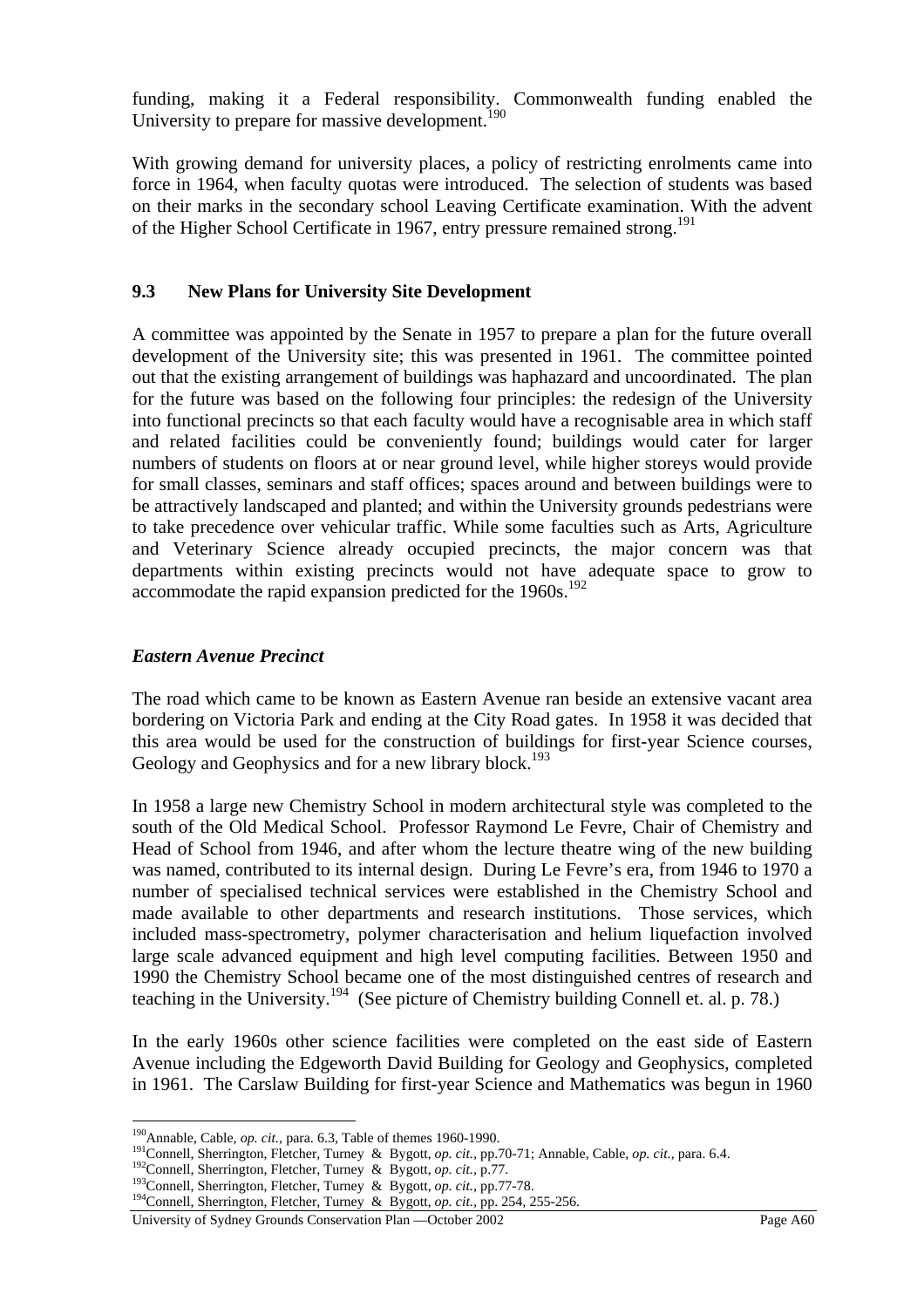and completed in 1965, occupying the southern end of Eastern Avenue. The Stephen Roberts Theatre partly filled the space between the other two buildings by 1962.<sup>195</sup>

The construction of the new Fisher Library in 1961-1962 completed the Eastern Avenue precinct. Fisher was a building of striking and innovative design for which its architects were awarded the Sulman Medal and the 1962 Royal Institute of British Architects Bronze Medal. It was considered to be the first major university library in the world to have been planned simultaneously for both undergraduates and senior scholars and at the time was the largest library in the State. The five-storey undergraduate section opened in 1963, however the nine-storey book stack or research wing and final external metal cladding was not completed until 1971. While the new library was built in close proximity to the old buildings of the Quadrangle, the University encouraged the architects to pursue a design which best suited the functional requirements of the library and expressed a contemporary architectural philosophy with state-of-the-art internal features for humidity and noise control.<sup>196</sup>

By the mid 1970s as many departments and facilities had relocated to the south-east of the old campus or across City Road, Eastern Avenue became the University's main thoroughfare rather than Science Road. At one end was the Fisher Library and Front Lawn, while at the other was the Keith Murray footbridge, built in the 1960s, leading to the Wentworth facilities building and providing access to the increasingly busy Darlington side of the campus and Redfern railway station. The south end of Eastern Avenue was realigned during  $1974.<sup>197</sup>$ 

## *Main Quadrangle*

 $\overline{a}$ 

Upon the opening of the new Fisher Library, the old library reading room in the Quadrangle was remodelled and named MacLaurin Hall in honour of Sir Henry Normand MacLaurin, during whose chancellorship the library was constructed. The hall was used for examinations and meetings. The book stacks were replaced by a staircase leading to a new entrance and the area remodelled to accommodate much of the History Department, which also spread into the Mungo MacCallum Building, built in  $1960$ <sup>198</sup>

In 1963 work began on construction of the Western Tower of the Quadrangle and the extension of the cloisters up to the tower. This section of the building was faced with sandstone and five bays of cloisters were added between the western tower and south-west corner to complete the Quadrangle. Wilkinson's original designs were considerably modified due to cost, much to his dismay.<sup>199</sup>

During the 1970s the Great Hall continued to suffer deterioration of its stonework, especially the finials at both gable ends and consideration was given to removing the entire top section of stonework, however the cost proved prohibitive. The decorative iron lacework on the ridge of the roof was removed at this time. In the early 1970s most of the

<sup>&</sup>lt;sup>195</sup>Connell, Sherrington, Fletcher, Turney & Bygott, op. cit., p.78; Annable, Cable, op. cit., Table of themes 1960-1990.<br><sup>196</sup>Connell, Sherrington, Fletcher, Turney & Bygott, op. cit., p.78; "Fisher Library Sydney Unive

*Australia, December 1963, 70-75, pp.71,74.* 197Connell, Sherrington, Fletcher, Turney & Bygott, *op. cit., pp.78, 80; Annable, Cable, <i>op. cit.*, Table of themes 1960-<br><sup>197</sup>Connell, Sherrington, Fletcher, Turney & Bygott, 1990.<br><sup>198</sup>McKenzie, *op. cit.*, p.118; Connell, Sherrington, Fletcher, Turney & Bygott, *op. cit.*, p.81.

<sup>&</sup>lt;sup>199</sup>Connell, Sherrington, Fletcher, Turney & Bygott, *op. cit.*, p.81; McKenzie, *op. cit.*, pp.138-139.

University of Sydney Grounds Conservation Plan —October 2002 Page A61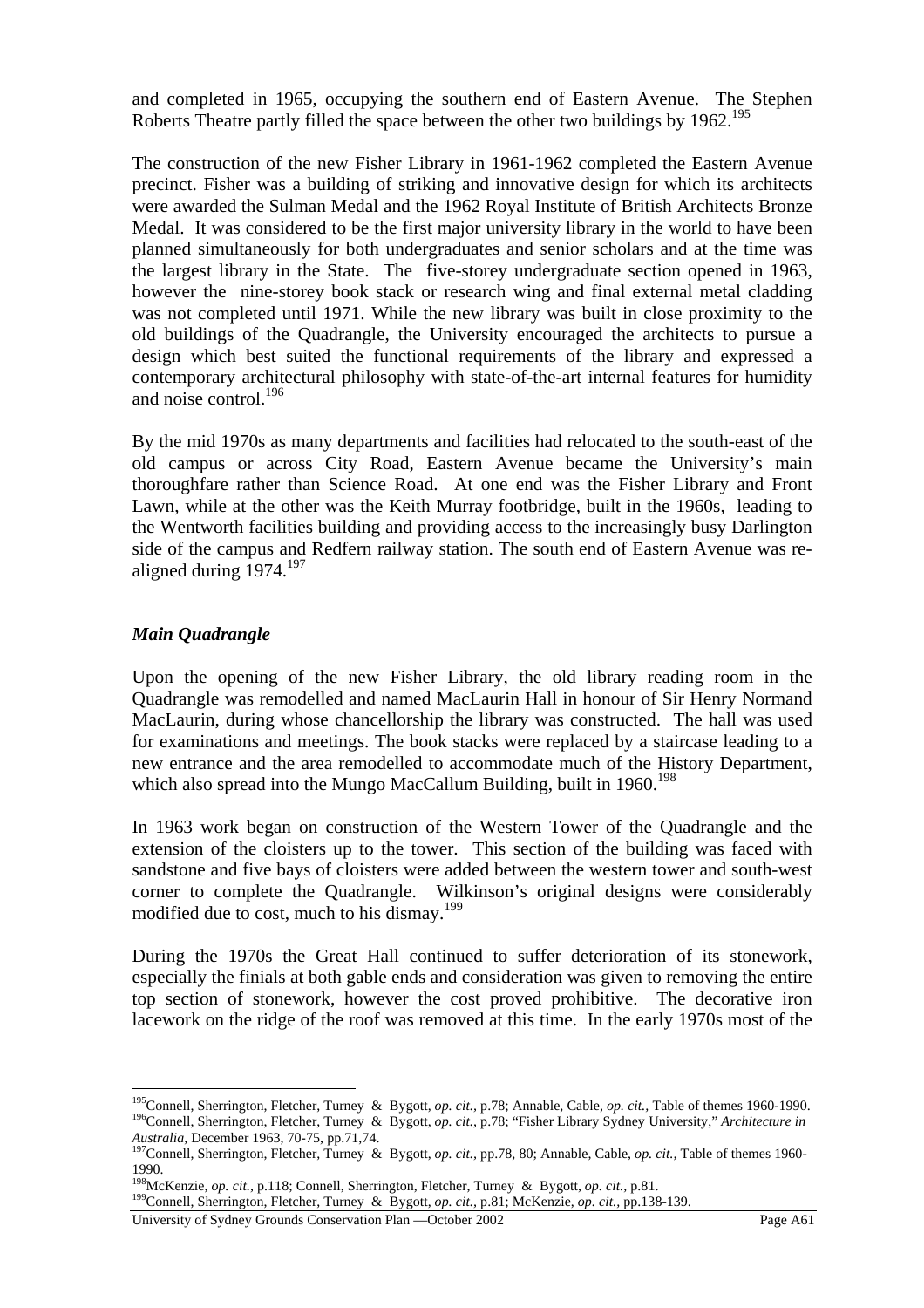gallery was rebuilt to accommodate a new organ, which had been commissioned in 1962 but was not yet installed.<sup>200</sup>

### *Arts Precinct*

Three new multi-storeyed and linked buildings were erected running east-west from near the south-west corner of the main Quadrangle. Griffith Taylor, built in 1959 housed Geography, Music, Town and Country Planning and the Co-op Bookshop. Mungo MacCallum, built in 1960 housed several Arts departments, student clubs and societies and the staff club. A third building, Christopher Brennan, completed in 1967, linked the other two buildings and housed Modern Language departments and some of the History staff.<sup>201</sup>

### *Medical Precinct*

The Research Institute for Mothers and Children opened in 1958 and was located behind the No. 1 Oval, not far from the precinct occupied by the Blackburn Medical School building. In the late 1960s two additional buildings, the Bosch Theatre and Bosch Building were constructed near the Medical School adjacent to the Western Avenue Underground Parking Station, which was carved out beneath the sports oval of St Andrews College. The Medical School was extended and in 1974 it was renamed the Blackburn Building.<sup>202</sup>

#### *Science Road*

With the anticipated removal of whole faculties into the University extension area in Darlington it was intended that Science Road was to be an Arts-Administration precinct. However, when the removal of Biological Sciences to Darlington was thwarted due to cuts in funding, existing facilities were expanded. While some provision was made for Arts subjects, Science continued to retain a large presence in Science Road.<sup>203</sup>

The Old Geology Building was vacated by Geology and converted for use by administration and Biological Sciences. Pharmacology occupied a new laboratory within the building. The Chemistry Building (A15) was converted for use by Pharmacy which also occupied parts of the adjacent Bank and Badham buildings. In the Veterinary Science precinct permanent buildings for the veterinary hospital and research purposes were constructed in the 1960s and 1970s, for example: the Evelyn Williams Hospital and Clinic (B10) in 1967; the R M C Gunn building for Veterinary Physiology and Animal Husbandry (B19) in 1974.Agriculture's premises were extended by a new four-storey annexe and by the J. R. McMillan building for agricultural research, which was begun in 1962. With the relocation of Engineering to a new site in Darlington in 1968 Peter Nicol Russell Engineering building was renamed the John Woolley Building and was vacated and converted for use by Arts and Agriculture. Alterations also took place in the Badham, Botany and Zoology buildings.<sup>204</sup>

<sup>&</sup>lt;sup>200</sup>Phillips, Thorp, *op. cit.*, p.11.<br><sup>201</sup>Connell, Sherrington, Fletcher, Turney & Bygott, *op. cit.*, p. 81.<br><sup>202</sup>Annable, Cable, *op. cit.*, Table of themes 1940-1960; Connell, Sherrington, Fletcher, Turney & Bygott,

<sup>4726020 &</sup>amp; 4726038.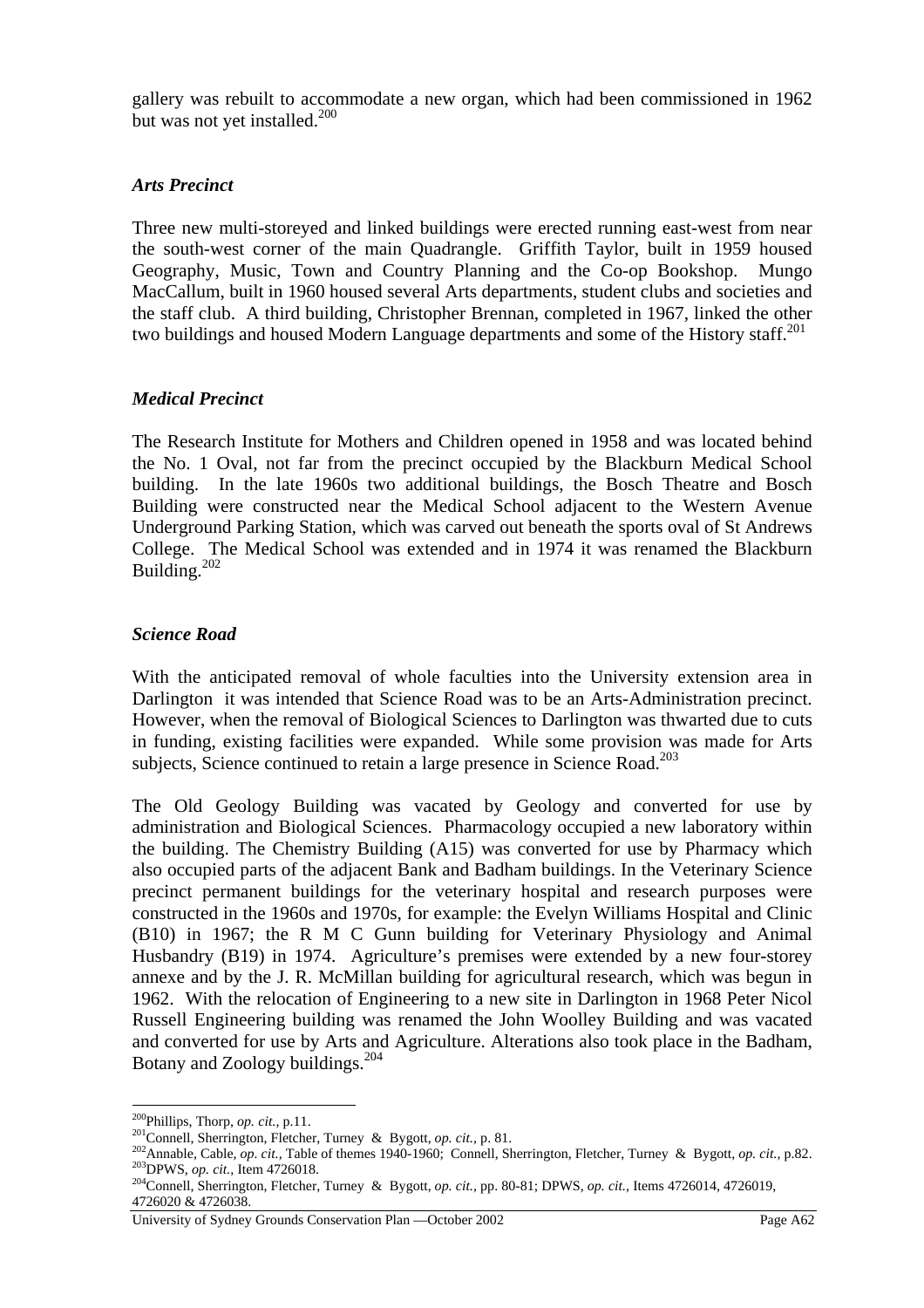Science Road's role as a major pedestrian entrance to the University and as the hub of University life diminished with the major shift in dynamics of the campus towards Darlington and the City Road side, the relocation of the library to Eastern Avenue and the construction of new student facilities on City Road.<sup>205</sup>

# **9.4 Extension into Darlington**

In 1958 an area of some 70 acres, including a large part of the Darlington area was set aside under the Cumberland County Council Plan for 'Special Uses - Educational and Medical,' to ensure that land was available for any necessary expansion of the University into the Darlington area. The special uses zoning meant that the University became the principal buyer of land parcels when they came onto the market. Funds for land purchase came from the State Grants (Universities) Act 1958 and the Australian Universities Commission, the latter providing £400,000 for 1961-1963. In 1960 the special uses area was reduced to 35 acres, later called the University Extension Area, after opposition to the extensive purchasing program from local land owners and tenants. In 1968 the area up to Golden Grove Street was restored to the University Extension Area, and another 9 acres were added. By this time, the University had acquired about ten per cent of the area bounded by Darlington Road, Golden Grove, Abercrombie and Codrington Streets.<sup>206</sup>

The University's expansion into this area involved a major re-orientation of the campus and represented a departure from previous construction as for the first time, the University built a large, purpose-designed complex using state of the art architecture. In the end the new region housed a disparate collection of facilities, including modern structures, restored buildings dating from the nineteenth century and a 'tin sheds' art centre.<sup>207</sup>

In 1959 the first building in the University extension area in Darlington was completed for Architecture and this became the first faculty to relocate to the opposite side of City Road in 1960. The eastern section of the Darlington area, towards Cleveland Street, was designated for development as a large Engineering precinct. In 1963 a building for Civil and Mining Engineering was established followed by Chemical Engineering in 1964; Mechanical and Aeronautical Engineering and Electrical Engineering in 1965 and the new Peter Nichol Russell Building in 1966. By 1975 the entire Engineering faculty had been relocated to new premises in Darlington.<sup>208</sup>

The Biochemistry Department's building (G08), begun in 1970 and completed in 1973, was located behind the Wentworth Building. A University computing centre was also developed further back in the Darlington area in 1974. The Architecture Faculty remodelled and extended its buildings, which fronted City Road, over the 1960s and early 1970s and in 1976 added a substantial new building.<sup>209</sup>

While many of the new facilities employed a totally new approach to design, the University also acquired some buildings in the Darlington area dating from the previous century. In an era in which an awareness of heritage issues was beginning to take hold in

<sup>&</sup>lt;sup>205</sup>DPWS, op. cit., Item 4726018.

<sup>206&</sup>lt;br>
206<br>
207 Annable, Cable, *op. cit.*, para. 6.8.<br>
<sup>207</sup> Annable, Cable, *op. cit.*, para. 6.8.<br>
<sup>207</sup> Connell, Sherrington, Fletcher, Turney & Bygott, *op. cit.*, p.79; Annable, Cable, *op. cit.*, Table of themes 1940-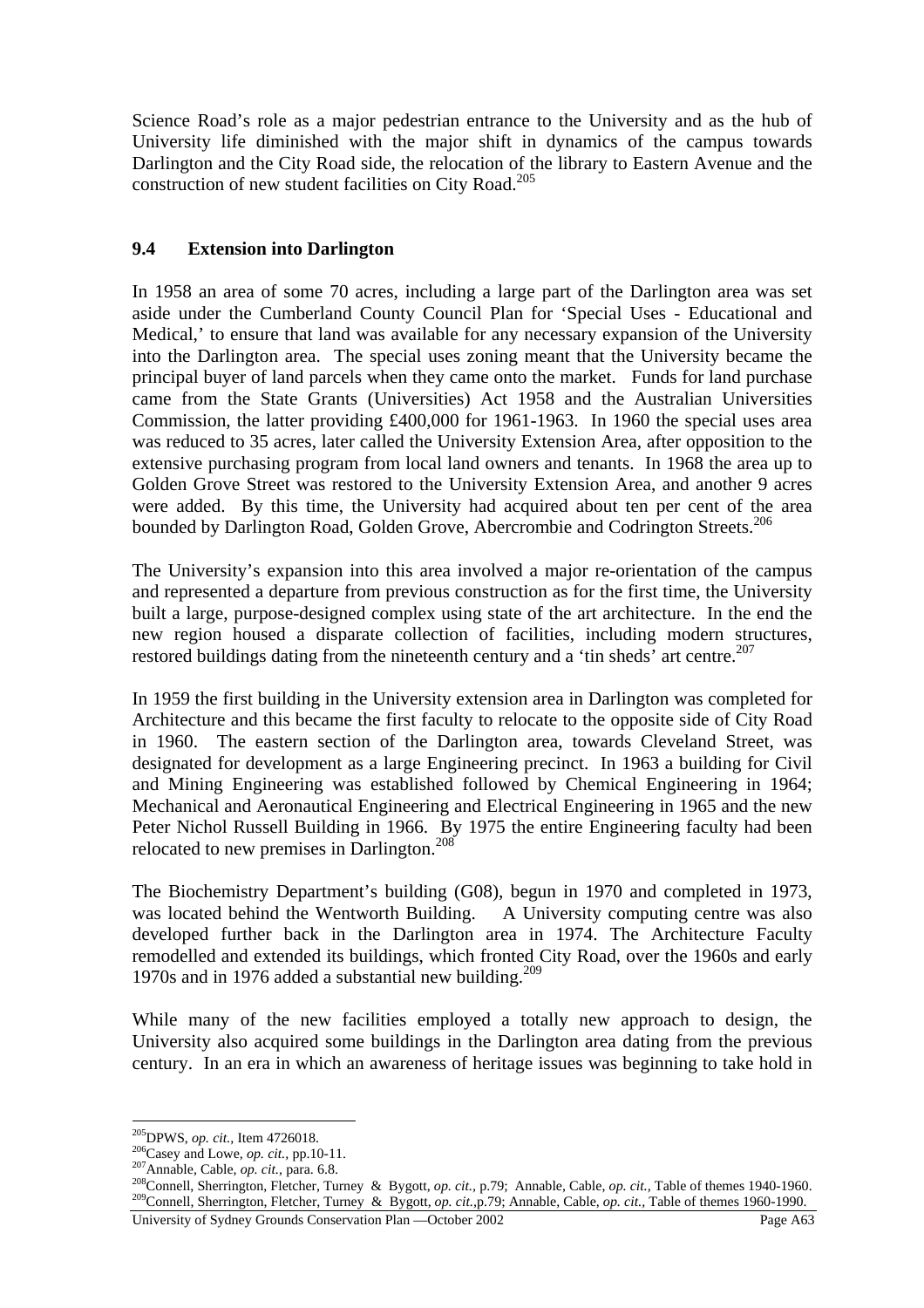the community, some efforts were made to preserve parts of the older buildings acquired by the University, though sometimes this only came after community protest.

### *Institute Building and Curtilage*

The University acquired the buildings of the Royal NSW Institute for Deaf and Blind Children, which dated from 1870, following its removal to new premises in 1962. The main building (H03) was remodelled to provide accommodation for some Faculty of Arts departments, the student medical service and later, the Department of Geography. Other University buildings were built within the original curtilage of the Institute; these include: the University Regiment and SQuadrangleron Building (H01) in 1964 and the Merewether Building (H04) in 1965, which housed the Faculty of Economics.<sup>210</sup>

From 1964 the Sydney University Press occupied the former Superintendent's residence (H02). This building is a two-storey bay fronted villa, typical of a suburban villa of the late 1880s, with popular decorative motifs in cast iron and render, and reflects the status associated with the position of Superintendent. The residence was probably designed by A. L. and G. McCredie who succeeded Benjamin Backhouse, the original architect, on his retirement in 1884. The residence and garden were enclosed with a dwarf stone wall and iron palisade in 1892. It was refurbished in  $1990.<sup>211</sup>$ 

## *Old Darlington School*

At the end of 1975 the old Darlington School was transferred to the University. The school was designed in the late 1870s by the architect to the Council of Education, George Allen Mansfield. In 1976 several outbuildings were demolished and the site cleared in preparation for the construction of a new building for Biological Sciences, which was to relocate from Science Road. However, this plan did not eventuate when Australian University's Commission funding ended. Protests from locals and some within the University ensured that the original school building was preserved. The building was renovated for use by the Department of Music and as a theatre workshop in 1978. It now stands in a park-like setting, its original curtilage substantially altered.<sup>212</sup> (See picture -Connell et. al. p.82)

#### **9.5 Student Facilities**

Heavy pressure was placed upon student facilities in this period of rapid expansion and clubs proliferated. The Union became involved in the provision of a wider range of services, for example the Union Child Care Centre was established in 1970.<sup>213</sup>

#### *Union Building*

In the early 1960s the Union extended its dining and recreational facilities along land backing onto Parramatta Road. Further extensions took place during 1961 - a third floor

 $\overline{a}$ <sup>210</sup>Connell, Sherrington, Fletcher, Turney & Bygott, *op. cit.*, pp.78-79; DPWS, *op. cit.*, Item 4726012.<br><sup>211</sup>DPWS, *op. cit.*, Item 4726031.<br><sup>212</sup>Sutherland, *op. cit.*, pp.11-12; DPWS, *op. cit.*, Item 4726033.<br><sup>213</sup>

University of Sydney Grounds Conservation Plan —October 2002 Page A64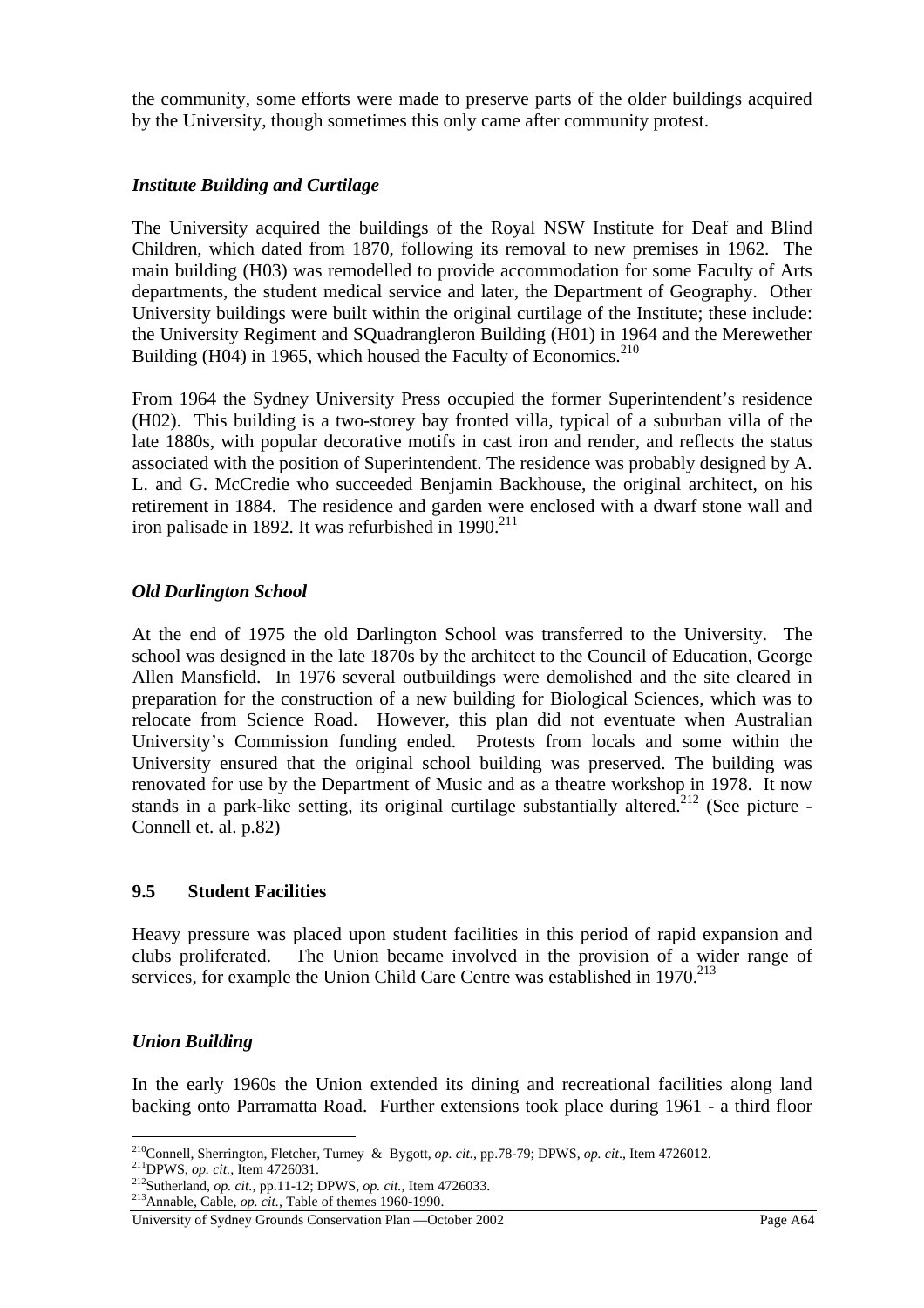on the western common room block was built as an extension to the Bevery. Opened in March 1962, it was named the Buttery and the old Buttery under the Refectory converted to a Jazz Cellar. In 1966-1967 extensive remodelling of the building added greatly to its capacity. The Union was renamed the Holme Building in 1975 after Ernest Rudolph Holme, who was President of the Union at various times between 1902 and  $1913$ <sup>214</sup>

**A** theatre building was completed behind Union 1961, then in 1972 a footbridge was built across Parramatta Road between the theatre and Old Geology Building, to provide a safer pedestrian crossing and a link with the Mackie and Walter Selle buildings. The Union's theatre was renamed the Footbridge Theatre in 1981.<sup>215</sup>

# *Manning House*

Additions completed in 1957 comprised a new room for food preparation on the main floor, a large room for members opening onto a balcony, built above the existing dining room; a food service section with a store room, wash up room and small kitchen, connected to the main dining room by a goods lift. The new rooms were built on the site of the existing sun deck and verandah, so a new sun deck was provided on the roof of the extension. The new room was named the Blackburn Room in honour of the Chancellor, Sir Charles Bickerton Blackburn.<sup>216</sup> (See picture in Good, *Manning House*, p. 17)

In the early 1960s during the general expansion of the University, funds were raised to complete a major extension by 1963 which included a dining room annexe, coffee lounge, meeting room, enlarged kitchen, storage and toilet facilities and an extensive balcony on the north side. $217$ 

Redecoration was carried out in Manning House prior to the amalgamation of the unions in 1972. Amalgamation allowed some changes in rooms' uses. On the first floor the old Secretary's Office became a small common room known as "The Women's Room." The Isabel Fidler Room was retained as a "women only" common room, however in 1973 all restrictions on access to the room were removed. $2^{18}$ 

In July 1974 a liquor bar opened in Manning House in the Blackburn Extension and became popularly known as the Manning Bar. The bar also serves as a venue for concerts and films. $^{219}$ 

## *Wentworth Building*

A second general facilities area for students and staff was developed on the Darlington campus in the Wentworth Building, the first stage of which was completed in 1972. From the beginning of that year, all the services provided in the three main Union buildings - the Holme Building, Manning House and the Wentworth Building - were administered by a

<sup>214</sup>Annable, Cable, *op. cit.,* para. 5.10.6; Good, *Holme Sweet Holme, op. cit.,* pp. 1, 22-23; Connell, Sherrington, Fletcher,

Turney & Bygott, op. cit., pp. 78, 81, 363.<br>
<sup>215</sup>Good, *Holme Sweet Holme, op. cit.*, pp. 22-23.<br>
<sup>216</sup>Good, *Manning House*, pp. 16, 19.<br>
<sup>217</sup>Connell, Sherrington, Fletcher, Turney & Bygott, op. cit., p. 364.<br>
<sup>218</sup>Good

University of Sydney Grounds Conservation Plan —October 2002 Page A65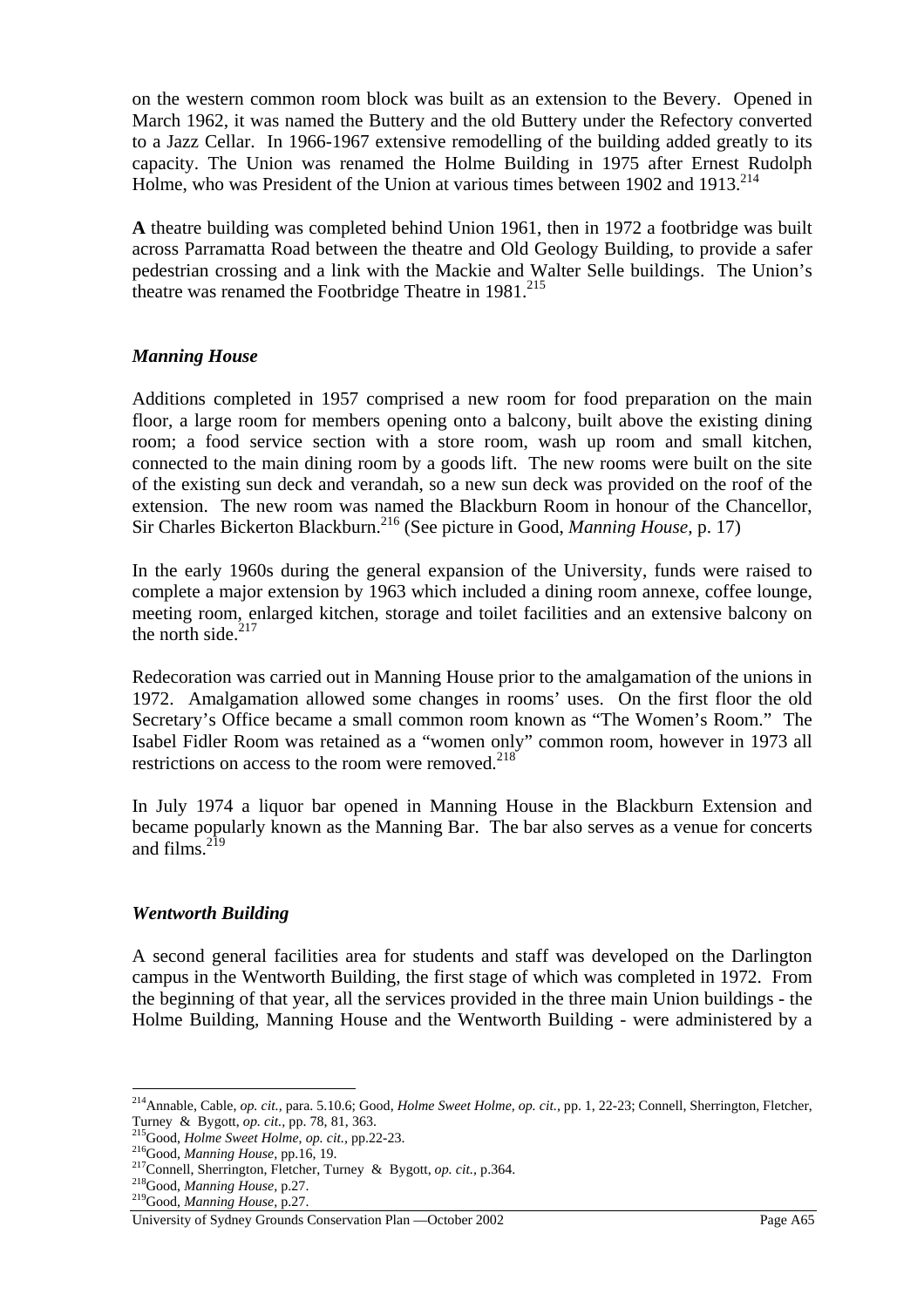single body, the University of Sydney Union, under which the previously separate women's and men's unions were amalgamated. $220$ 

#### *Student Accommodation*

The University's existing colleges were able to increase their capacity and upgrade their facilities following the Murray Committee's recommendation that Government funding be provided for colleges as well as the universities. Using both Government funding and their own resources the colleges undertook an extensive building program in the  $1960s$ <sup>221</sup>

During the 1960s and 1970s the University became concerned with providing additional residential accommodation for the increasingly diverse student population which now included several overseas students. In 1964, W.A. Selle Student House (K02) was established in Arundel Street, Glebe, then<sup>222</sup> in 1967 a residential college, University House was opened. It had been built to a striking design facing City Road and accommodated both local and overseas students, indicating the growth and broadening of the student population. A new wing was added in 1979.<sup>223</sup>

## *Sporting Facilities*

The 1960s and 1970s were years of building and modernisation as the Women's Sports Association sought to expand its future facilities. An extension to northern end of the Women's Sports Pavilion was completed in 1956 and included a new room to provide practice space for table tennis and fencing and a bigger tea room. New South Wales members of the 1956 Olympic fencing team used the Pavilion for training.<sup>224</sup> (See picture in Lilienthal p. 76).

Between 1957 and 1959 extensive renovations were carried out on the Tennis Shed near the women's tennis courts. The new facility, then called the Clubhouse had a larger common room, a kitchenette and, for the first time, changing rooms for men. The front verandah of the Clubhouse was incorporated into the common room and was provided with a new roof, guttering and down pipes. It has been suggested that the original Tennis Shed was the Ladies' Common Room, moved from inside the main Quadrangle, however the exterior has been greatly altered as a result of these renovations, making it difficult to tell by comparing it to photos of the Common Room. $^{225}$ 

The most significant development for women's sport at the University in the 1960s was the construction of the Sports Centre. The clubhouse and dressing shed building was removed from Hockey Square in 1965 and Stage 1 of Sports Centre completed 1967. The building represented the first attempt by a university sports organisation in Australia to finance and build an indoor sports facility and demonstrated the SUWSA's evolution from being a collection of sporting clubs to an organisation offering a comprehensive physical recreation program for women. (See picture in Lilienthal p.  $87$ ).<sup>226</sup>

<sup>&</sup>lt;sup>220</sup>Connell, Sherrington, Fletcher, Turney & Bygott, op. cit., p.78.

<sup>&</sup>lt;sup>221</sup>Connell, Sherrington, Fletcher, Turney & Bygott, op. cit., p.372.<br><sup>222</sup>Annable, Cable, op. cit., Table of themes 1960-1990.<br><sup>223</sup>Connell, Sherrington, Fletcher, Turney & Bygott, op. cit., p.79; Annable, Cable, op. ci

University of Sydney Grounds Conservation Plan —October 2002 Page A66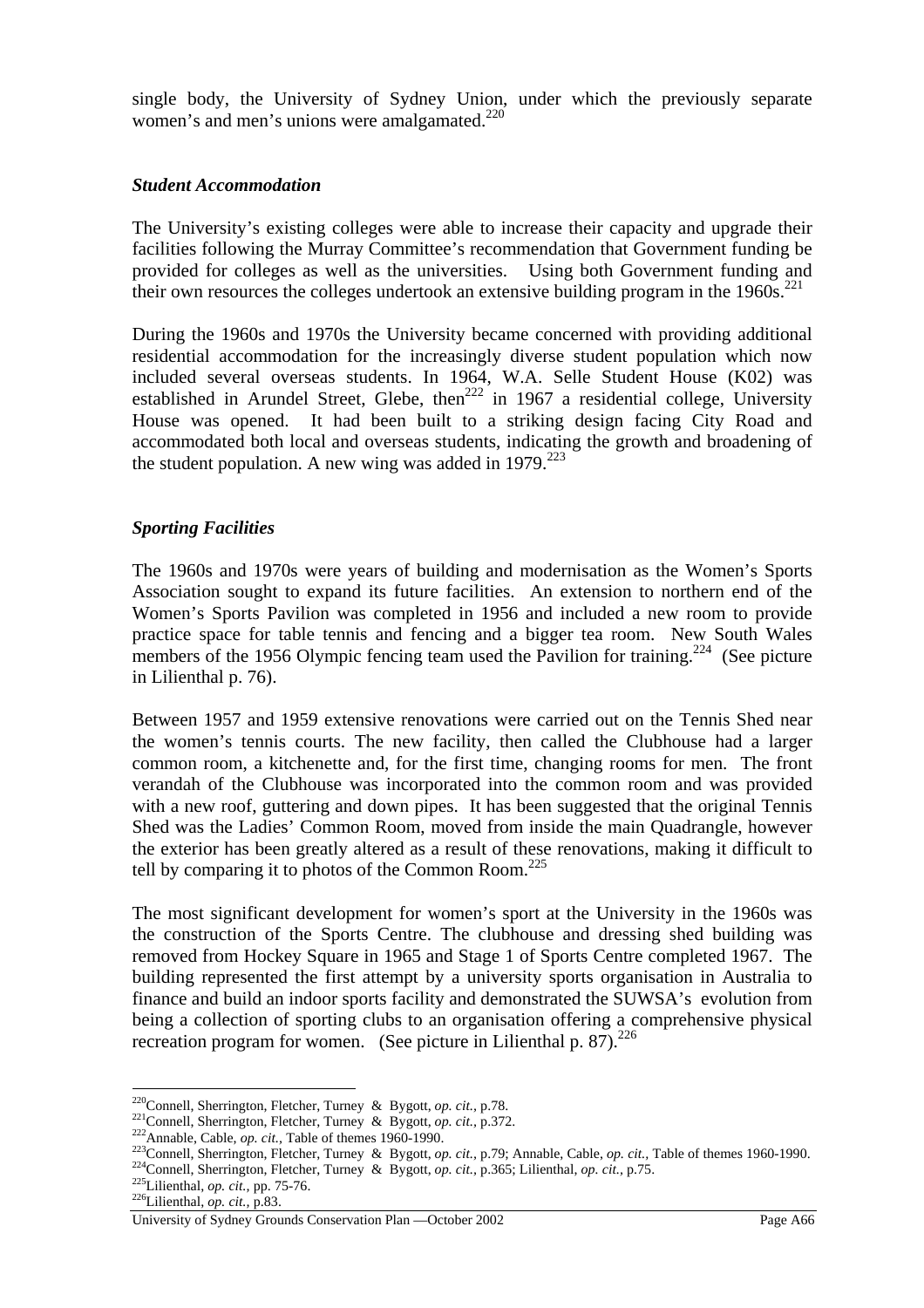During the 1960s and 1970s efforts were directed towards the further development of indoor facilities. Stage 2 of the Sports Centre was completed in 1972 with the help of a grant from the Commonwealth's Australian Universities Commission. This section of the Centre contained two outstanding features never before built in an Australian gymnasium. The first was a huge mechanical folding door which divided the gymnasium into two; gym 2 contained permanently erected apparatus, while gym 1 could be used to host dance and other physical recreation classes as required. The second feature was the gymnastic landing pit, making the gymnasium a state of the art facility. A final addition was made in 1992. The new Sports Centre housed a large and small gymnasium, locker and changing areas, three badminton and two squash courts, table tennis and fencing rooms, a weight training room, physiotherapy clinic, common room, refreshment service and accommodation for the Association's administration.<sup>227</sup> (Picture in Lilienthal p.91 shows the different roof lines where Stage 1 and II are joined).

Other developments in the 1960s included the enlarging of The Hockey Square by excavating part of the Teachers' College garden and the hard tennis courts on the northern side. The remaining high ground was used to make space for two golf practice enclosures and two cricket practice wickets. In August 1965 floodlights were erected on the Square. New paths and steps were constructed to provide a more direct route to the Square from Manning House; the Teachers' College linked the high ground with the Square, which was by then used for cricket, soccer, softball and archery as well as hockey.<sup>228</sup>

On the Darlington side of the campus the Noel Martin Recreation Centre with swimming pool and tennis and squash courts was completed by the early  $1970s$ .<sup>229</sup>

### **9.6 Student Activism**

The 1960s and 1970s were characterised by world-wide student activism and students at the University of Sydney became involved in protest activity. Students sought greater power within the University and protested over issues such as discrimination against Aborigines, nuclear power, censorship and the White Australia Policy. When Australia became involved in the Vietnam War and conscription was introduced protests became more intense and radical. The scene for much of the activity was the front lawn between the main Quadrangle and Fisher Library, where several meetings were held. Demonstrations were also held outside the buildings of the Sydney University Regiment. 1969 and 1970 saw the most spectacular protests at the University and in 1970 students took part in a nation-wide Moratorium, beginning and ending with gatherings on the front  $lawn.<sup>230</sup>$ 

## **9.7 Grounds**

 $\overline{a}$ 

During the 1950s and 1960s attempts were made at landscaping various parts of the campus however, the expansion of construction activity often meant the loss of earlier plantings. In the 1950s members of the Botany Department planted a 20 to 40 ft. wide strip of trees along the edge of Victoria Park near Eastern Avenue to provide specimens

<sup>227</sup>DPWS, *op. cit.,* Item 4726025; Connell, Sherrington, Fletcher, Turney & Bygott, *op. cit.,* p. 365; Lilienthal, *op. cit.,*  pp.83, 88, 91-92.<br> $228$  Connell. Sherrington. Fletcher. Turney & Bygott, *op. cit.*, p. 365; Lilienthal, *op. cit.*, p.86.

<sup>229</sup> Connell, Sherrington, Fletcher, Turney & Bygott, op. cit., p.79; Annable, Cable, op. cit., Table of themes 1960-1990.<br><sup>230</sup>Connell, Sherrington, Fletcher, Turney & Bygott, op. cit., pp.353, 355-358.

University of Sydney Grounds Conservation Plan —October 2002 Page A67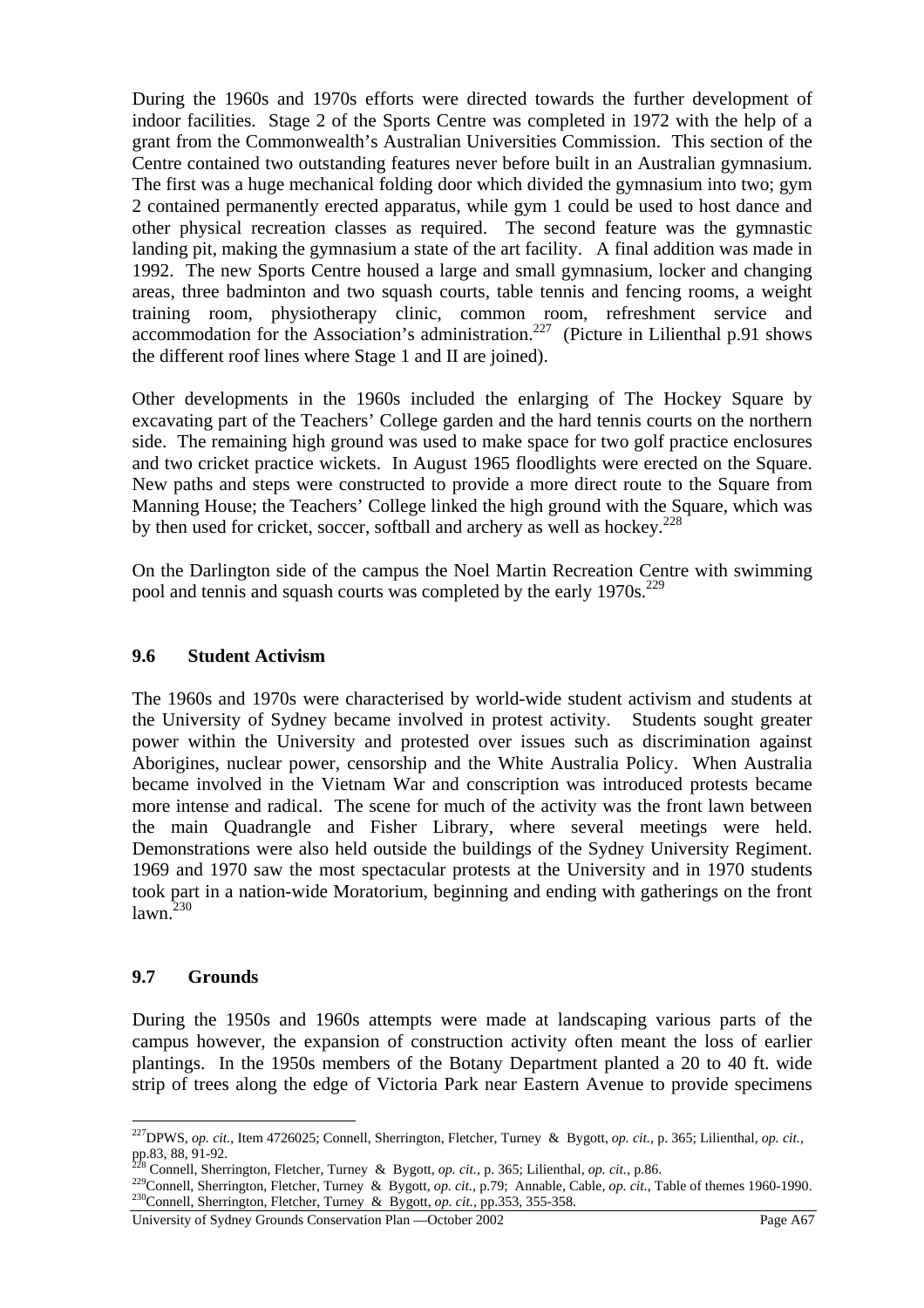for Botany classes. This was bulldozed in the 1960s to make way for the Carslaw Building and the only surviving remnant of those plantings is a single Honey Myrtle. Prior to the construction of the new Fisher Library a large grove of trees grew on the site. Most of these were lost when the library was built, the only survivors being a pine and Moreton Bay Fig. the latter of which was labelled in  $1981$ <sup>231</sup>

In 1953 the Isabel Fidler Memorial Garden was constructed on the corner of Manning and Fisher Roads to commemorate Fidler, who had died in 1952. Fidler held the position of Tutor to Women Students since 1900 and had been actively associated with the University for most of her life as a powerful figure in the women's graduates' association and other women's organisations in Sydney. The garden was designed by Professor Denis Winston, Chair of Town and Country Planning, in the form of a small amphitheatre of lawn surrounded by yellow jasmine. The 'Chancellor's Garden' on the northern side of Fisher Library is another commemorative garden. It was opened in 1968 as a tribute to Sir Charles Blackburn, who was Chancellor from 1941 to  $1964$ <sup>232</sup>

Gardens along Eastern Avenue, which have mainly been planted since the 1960s represent a change in style from earlier gardens such as those in Science Road. Eastern Avenue plantings are characterised by a large number of natives reflecting a more modern approach to landscaping, consistent with the contemporary architectural style of that area of the campus. $233$ 

<sup>&</sup>lt;sup>231</sup>Curtis, op. cit., p.125, 134.

<sup>231</sup>Curtis, *op. cit.,* p.125, 134. 232Curtis, *op. cit.,*pp.135, 160; Turney, Bygott, Chippendale, *op. cit.,*p.608; Connell, Sherrington, Fletcher, Turney & Bygott, *op. cit,* p.277. 233Curtis, *op. cit.,*p.124.

University of Sydney Grounds Conservation Plan —October 2002 Page A68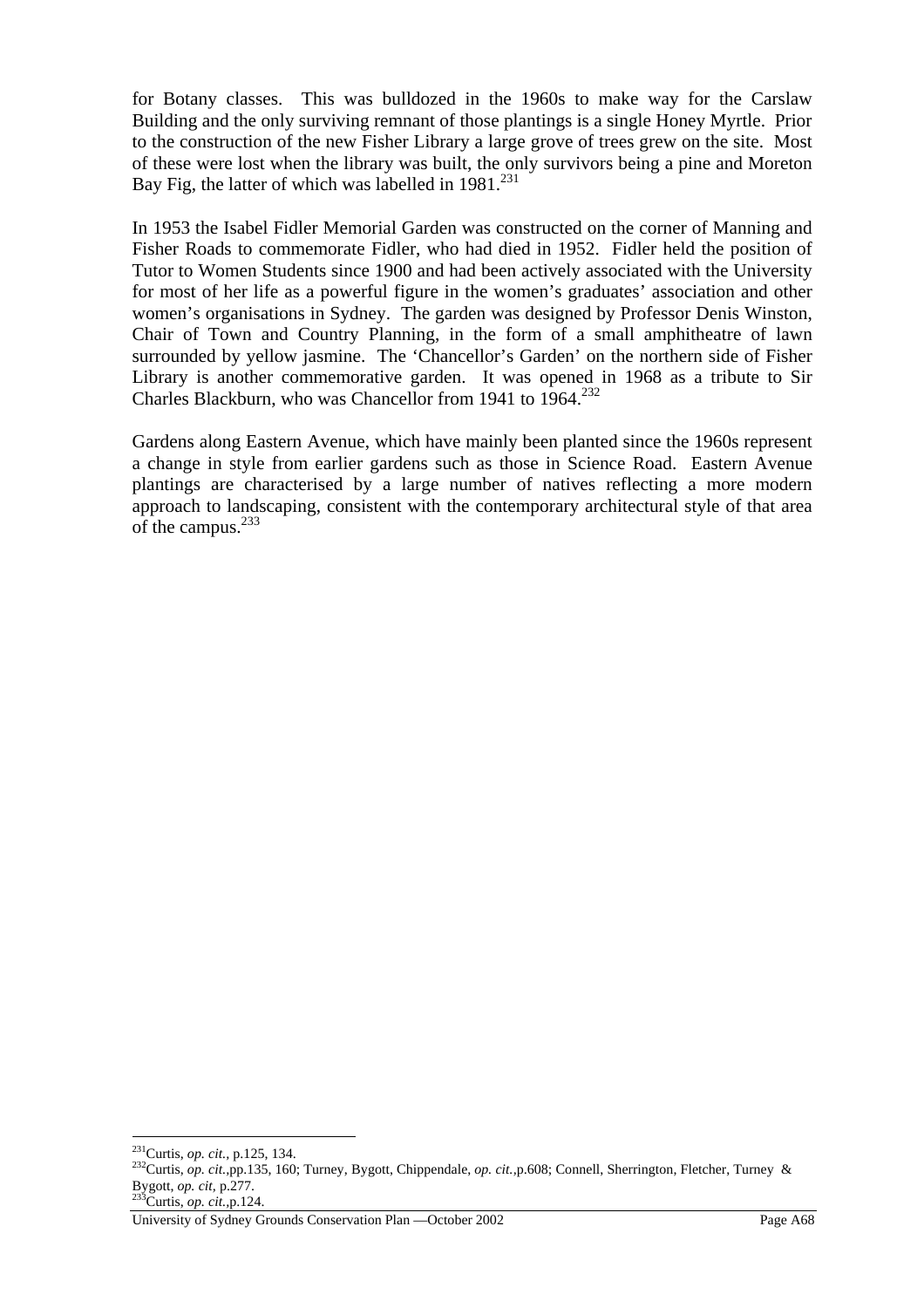#### **10. REORGANISATION OF THE UNIVERSITY SYSTEM - 1975 - PRESENT**

### **10.1 Funding Cuts**

The Universities faced difficult times from the mid 1970s due to cuts in Government funding and the abolition of undergraduate fees as well as public criticism of 'over education' and over production of Arts and Law graduates. In the Federal budget presented in August 1975 the Government suspended triennial grants. Student numbers were to be maintained at present levels but costs had to be contained and plans for new buildings were shelved. At the University of Sydney, from 1981 many staff positions were suspended or abolished and some course options removed due to financial stringency. Research activities became more selective as finance declined.<sup>234</sup>

However, the improved facilities that had been developed during the previous twenty years, together with the provision of student grants encouraged an increase in postgraduates. Postgraduate study and teaching was further stimulated by Australia's industrial development and growing population together with employment opportunities in the new universities and CAEs. Universities also began to actively recruit fee-paying postgraduate students to compensate for cut backs in other sources of funding.<sup>235</sup>

### **10.2 Slowing of Building**

Cut backs in funding from the mid 1970s meant the postponement of major projects such as the School of Biological Sciences building and stage two of the Architecture Building. While the University's existing buildings continued to undergo maintenance and repair, this work too was impeded. $236$ 

One major new structure that was able to be completed in 1975 was the Seymour Centre, which had been funded by a bequest from a leading city retailer, Everest York Seymour. The theatre located within the University precincts on the corner of City Road and Cleveland Street and contained three fully equipped theatres and other facilities. It was designed 'for education in and for the cultivation and performance of, musical and dramatic arts.'237

In 1977 a three-storey extension to the Queen Elizabeth II Research Institute for Mothers and Infants, was completed, financed by private funds. In 1978 the Madsen Building, which had housed the National Standards Laboratory, was handed over by the Commonwealth to the University and was refurbished for the Department of Education.<sup>238</sup>

Other works carried out in the late 1970s included reconstruction work carried out in the tower of the main Quadrangle in 1978, associated with the reinstallation of the carillon, which was recast in 1976. The Bank Building was renovated and an extension made to the Pharmacy building in 1976, which was paid for by the Bank. Around 1978 an addition was built at the south end of Pharmacy building. $^{239}$ 

<sup>&</sup>lt;sup>234</sup>Annable, Cable, *op. cit.*, Table of themes 1960-1990.<br><sup>235</sup>Annable, Cable, *op. cit.*, paras. 6.10, 6.14.<br><sup>236</sup>Connell, Sherrington, Fletcher, Turney & Bygott, *op. cit.*, pp.82-83, 382, 391.<br><sup>237</sup>Connell, Sherringt

University of Sydney Grounds Conservation Plan —October 2002 Page A69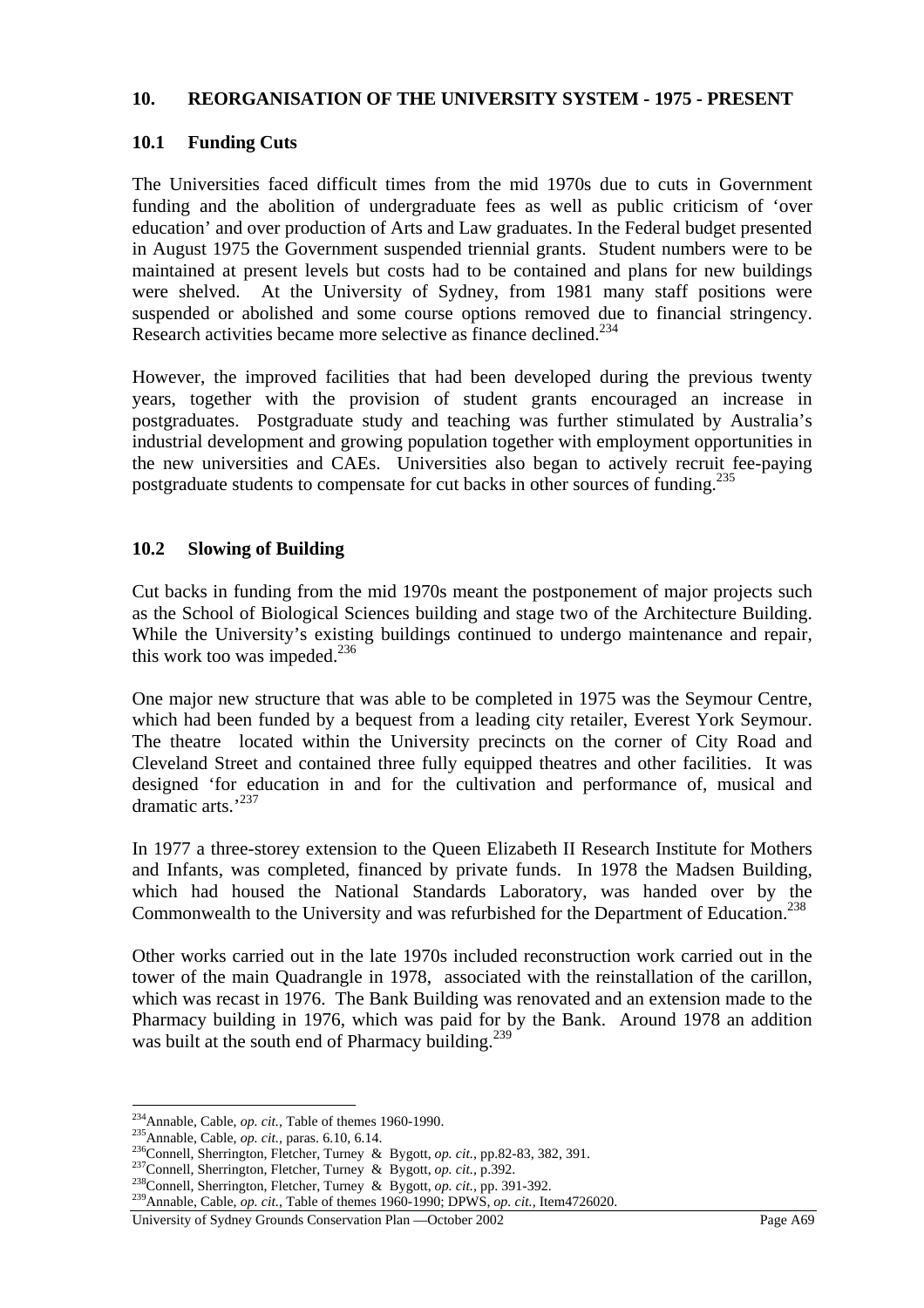Following the destruction of the grandstand at No.1 Oval by fire in May 1975, the Bruce Williams Pavilion (D01) was constructed in two stages, opened in 1976 and 1978.<sup>240</sup>

### **10.3 Dawkins' Reforms**

The major challenge to be faced by the universities in the 1980s came from the Minister for Education, John Dawkins' reforms, which initiated a policy of amalgamation whereby universities were joined with other tertiary institutions resulting in the creation of many more universities, rather than continuing the separation of universities and CAEs. This was offered as one of the solutions to a growing revenue shortage by the Federal Government. As a result, Sydney University became associated with the Sydney Teachers' College; the Conservatorium of Music in Sydney; the Institute of Education in Carillon Avenue; the Institute of Nursing in Mallett Street, Camperdown; the College of Health Sciences at Lidcombe and the Sydney College of the Arts at Glebe, White Bay and Balmain. These amalgamations led to a ballooning of student numbers and problems of maintaining these newly acquired facilities.241

In the 1980s University resources were spent on facilities at the newly acquired campuses, however provision also had to be made for construction on the traditional campus. Considerable reconstruction of older buildings occurred and, for the first time, an official policy of heritage maintenance was adopted. $242$ 

## **10.4 Works on Campus - 1980s**

The main works carried out in the 1980s involved completion of works in the main Quadrangle. The Great Hall was at last completed in the 1980s. In 1982 the steps into the Hall were replaced with grey trachyte. In 1983-1984 heraldic arms representing several universities were painted on the stone corbels supporting the roof. Finally, in 1984 sculptures of a male and female figure, representing the youth of the University were completed by sculptor, Tom Bass, who was commissioned by the artist Lloyd Rees to fill the empty niches on the eastern wall of the hall.<sup>243</sup> (See picture Connell et. al. p.450.)<sup>244</sup>

While Stage 2 of the Architecture Building (G04) were completed in 1984, the other works carried out on campus mainly involved renovations and modifications of existing buildings for use by different subject areas. Refurbishment and fire upgrading works took place in the Pharmacy building in the 1980s. The Mills Building was renovated for Social Work and Fine Arts in 1979 -1980; two small additional wings at right angles to the original building were designed in 1984 and 1988. Renovations were made in the Blackburn Building in 1984. Changes to lecture theatres were made in the Zoology Building in 1981 and 1988. The most recent addition to that building is an example of the continuation of the Wilkinson influence in Science Road in the 1990s. Additions for a library were made in the Badham Building in 1987. The building then provided accommodation for Psychology which also spread to parts of the Griffith Taylor and Mungo MacCallum Buildings. In 1989 a Government grant was received for renovations which mainly

<sup>&</sup>lt;sup>240</sup>DPWS, op. cit., Item 4726008.

<sup>&</sup>lt;sup>241</sup>Annable, Cable, *op. cit.*, paras. 6.13, 6.14, Table of themes 1990-1999.<br><sup>242</sup>Annable, Cable, *op. cit.*, para. 6.15.<br><sup>243</sup>Phillips, Thorp, *op. cit.*, p.12.<br><sup>244</sup>Annable, Cable, *op. cit.*, Table of themes 1960-199

University of Sydney Grounds Conservation Plan —October 2002 Page A70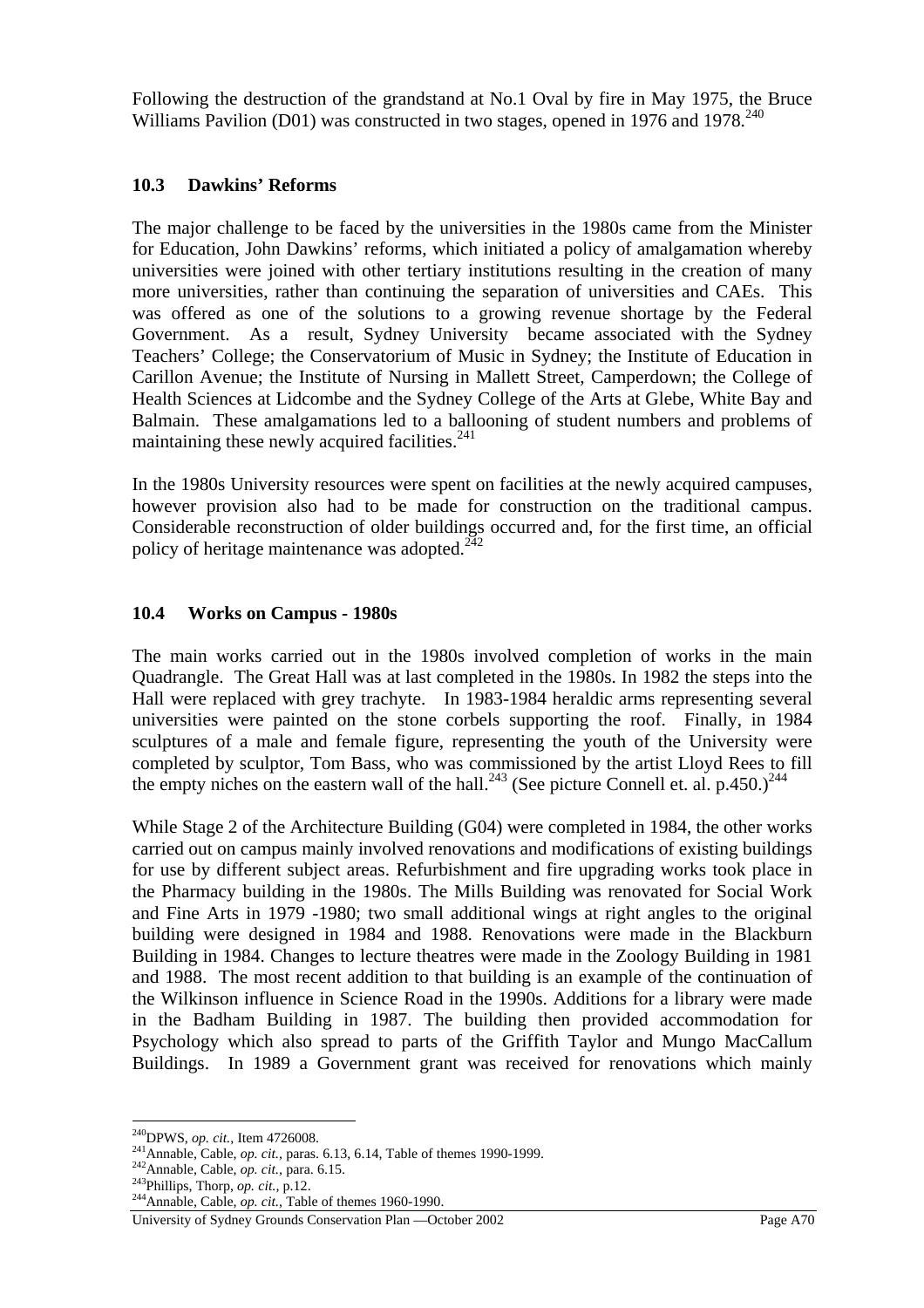involved the implementation of safety projects in laboratories and upgrading of lecture theatres.<sup>245</sup>

Major works carried out on Union buildings included an addition to the Wentworth Building, begun in 1987. Manning House underwent a period of alteration and redecoration during the  $1980s^{246}$ 

## **10.5 Developments in the 1990s**

By 1989 the University's enrolment had reached 19,076 student with 3,846 full time staff. The 1990s represented a period of consolidation. The size of the teaching staff continued to be reduced; research and support staff have also suffered cuts; and financial problems have slowed the development of facilities. In 1991 an over-enrolment crisis led to a more cautious approach by which enrolments were balanced against available funds. $247$ 

In 1990 fees were reintroduced in the form of the Higher Education Contribution Scheme, (HECS). The University also became active in seeking to recruit full-fee paying overseas students. A Community Affairs division was established to facilitate fundraising on an institution-wide scale. The search for non-government funding has placed increased pressures on the administration. Financial constraints have also reduced the depth of some research, although the range of research widened and several new centres were established including: the Women's Studies Centre; the Faculty of Health Sciences at Cumberland College and the Aboriginal Education Centre. Research and Training established included: the Language Acquisition Research Centre, the Australian Centre for Industrial Relations Research & Training. Collaborative research has also been undertaken with the CSIRO.<sup>248</sup>

In the early 1990s the major new addition to the campus was the new Education Building, constructed adjacent to the Teachers' College in 1990 - 1991. Its height was to the detriment of Wilkinson's earlier 'axis' concept, inhibiting a clear view across from the Union Refectory to St Paul's College. In 1998 a Veterinary Conference Building (B22) was completed. An Engineering link building, funded by sponsorship was built on the Darlington campus in the  $1990s.<sup>249</sup>$ 

The Anderson Stuart Building was refurbished in the early 1990s and suggestions were made for the construction of a private hospital on the campus. In 1990-1992 parts of the Macleay Museum / Botany Building were occupied by biological sciences renovated and refurbished to provide research facilities for molecular biology. In 1993 facilities were installed in the John Woolley building for the Centre for Performance Studies. $^{250}$ 

Some new building took place in residential colleges and new types of student accommodation developed, for example in 1993 Darlington House opened, a new student residence funded by a levy on international student fees. There were plans for large-scale

<sup>245</sup>Annable, Cable, *op. cit.,* Table of themes 1960-1990; Connell, Sherrington, Fletcher, Turney & Bygott, *op. cit.,*

pp.80-81; DPWS, op. cit., Items 4726020, 4726024, 4726016, 4762015.<br><sup>246</sup>Annable, Cable, op. cit., Table of themes 1960-1990; Good, *Manning House*, pp. 27, 29.<br><sup>247</sup>Annable, Cable, op. cit., paras. 7.1, 7.3, Table of the *op. cit.,* p.81; DPWS, *op. cit.*, Items 4726019 & 4726038.<br><sup>250</sup>Annable, Cable, *op. cit.*, Table of themes 1990-1999, para. 6.15; DPWS, *op. cit.*, Items 4762005 & 4726014; Connell,

Sherrington, Fletcher, Turney & Bygott, *op. cit.,*p.80.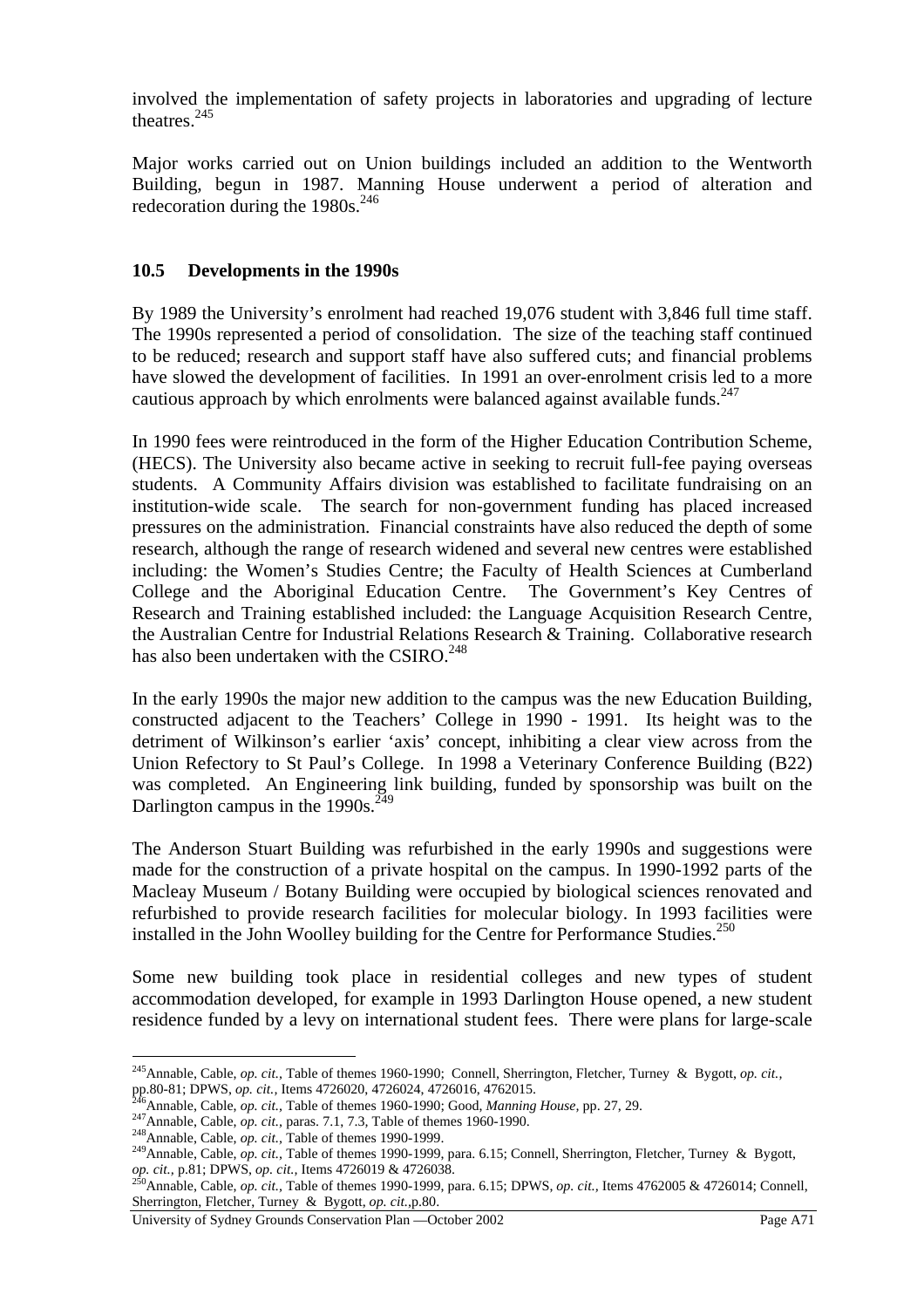student accommodation in North Newtown. Considerable additions were made to Union buildings in the 1990s as unions consolidated their strength. $^{251}$ 

The notion of the University had been transformed by the late 1990s. The acceptance among the community of tertiary education as the norm and the re-introduction of fees in the form of HECS has overturned, the idea of the University as 'elitist.' With the proliferation of universities, Sydney emerged among a small group of leaders, a long way removed from the 'gentleman's university' of the  $1850s$ .<sup>252</sup>

The University's initial site at Grose Farm encompassed approximately 51 hectares in 1855. By 1990 its main site had increased to 72 hectares. In addition to the Camperdown and Darlington campus, the University possessed extensive farms and research stations for biology, astronomy, agriculture and veterinary science throughout New South Wales. In 1994 a Capital Management Plan was launched establishing priorities for capital works from 1995 to 2004, providing for \$550 million to be spent over ten years; thus the University's expansion and development continues.<sup>253</sup>

<sup>&</sup>lt;sup>251</sup> Annable, Cable, *op. cit.*, Table of themes 1990-1999.<br><sup>252</sup> Annable, Cable, *op. cit.*, Table of themes 1990-1999, para. 6.16.8.<br><sup>253</sup> Connell, Sherrington, Fletcher, Turney & Bygott, *op. cit.*, p.442; Annable, Cab 1999.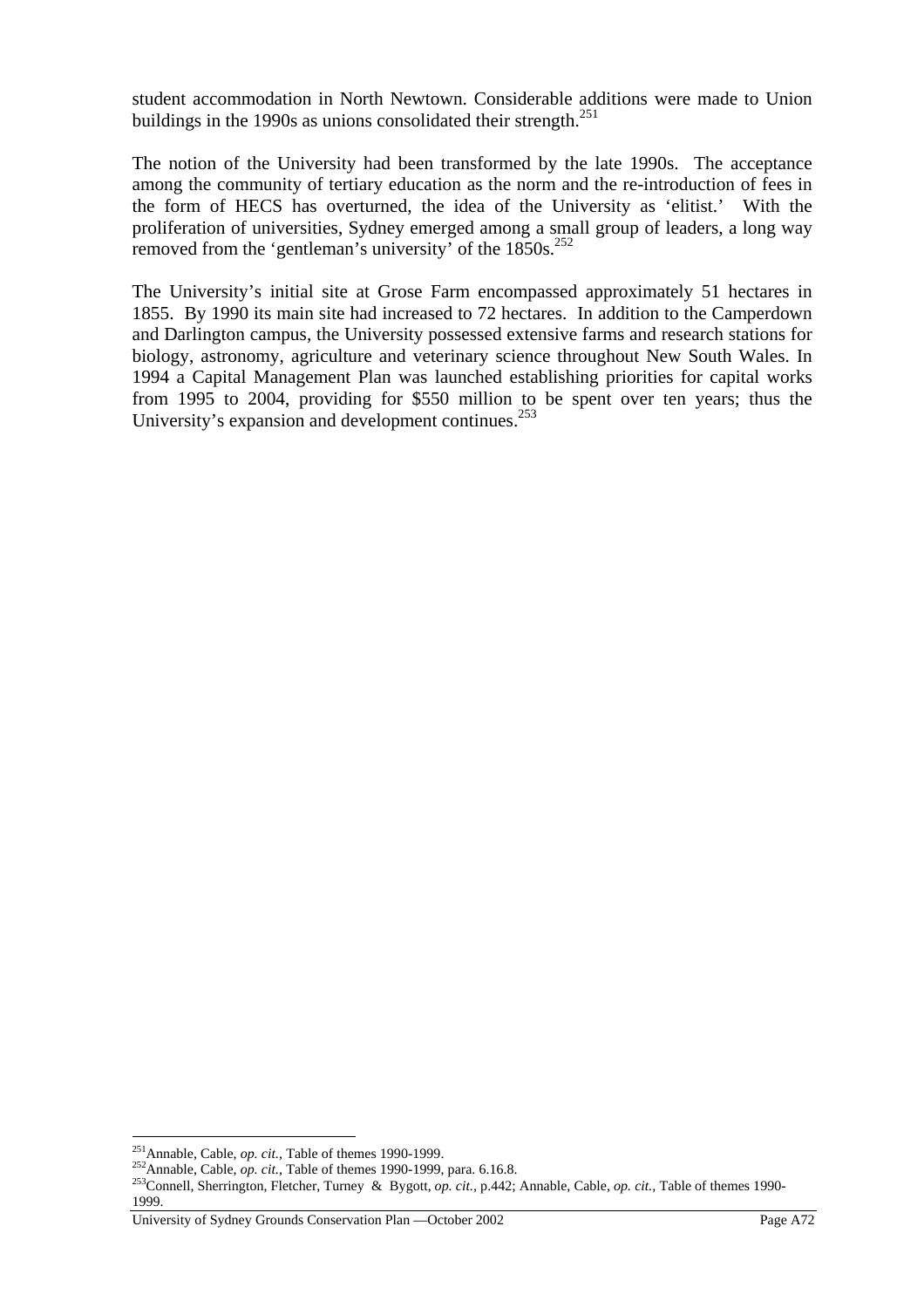#### **11. SUMMARY OF PLANNING AND BUILT FORM DEVELOPMENT**

The following expands on the summary of planning development provided in the text above.

The form and planning of the University was established largely in the work of the first University architects, Blacket (1852 to 1854) and Barnet (1855 to 1890), and the first University Architect, Wilkinson (1920 to 1925). Others, including the Government Architects Vernon, McRae and Evan Smith, and the Civic Planner, Burley Griffin, made significant but lesser contributions. Architects and planners responsible for the planning and design of works undertaken since World War II have made a strong visual impact without contributing in any way to the planning or design integrity of the place.

## **11.1 Style and Planning**

Edmund Blacket established the original style of the University in the first building on the eastern row facing Sydney town. The style is usually described as Tudor Perpendicular Gothic. This style was derived from Blacket's personal knowledge of English buildings of the Tudor period and from works published in the Ecclesiologist.<sup>254</sup> A plan that is believed to be Blacket's original design for the University<sup>255</sup> illustrates a cloistered quadrangle very similar to what was effectively built in stages over the following decades. As architect also for the first college building, St Paul's, he was able to establish the Gothic style across the campus.

James Barnet worked with Blacket on the construction of the Great Hall. Later, as Colonial Architect during the 1880s, Barnet made a major contribution in the design of the Anderson Stuart building. This work, together with the earlier work by Blacket (Main Building and St Paul's College) and the architects William Wardell (St John's College) and William Munro (St Andrews College) consolidated the sandstone Gothic character and form of the early university. Barnet also planned the original Physics and Chemistry buildings, placing them out of sight behind the eastern row, and using cheaper construction materials (mainly brick) so as to not draw attention away from the main row of sandstone buildings. These buildings were not intended to be permanent although the choice of materials and design does not suggest that they were temporary. Rather they were expedient.

Vernon and McRae, succeeding Government Architects responsible for university building, respected the design integrity of the sandstone Gothic main row although they preferred a more contemporary red brick Federation style for new buildings. They each designed major additions to the main row in complementary sandstone Tudor-Gothic detailing, and they designed new Federation Free Style face brick new buildings, placing them on the lower ground to the west, away from the more imposing sandstone Gothic eastern row.

Vernon made the first attempts to tidy up the campus through the planning of individual buildings and by the establishment of a new east west axis along which the science faculties were consolidated. The direct results of Vernon's work were limited. It took another two decades for Vernon's aims to be effected in the work of Wilkinson.

 $\overline{a}$  $^{254}$  The Ecclesiologist, published between 1842 and 1868 was one of the official organs of the 'Gothic movement' and very influential in the work of Edmund Blacket.

<sup>&</sup>lt;sup>255</sup> Plan titled Original Design, Sydney University, published in Art in Australia, vol. 2, 1905, p.7.

University of Sydney Grounds Conservation Plan —October 2002 Page A73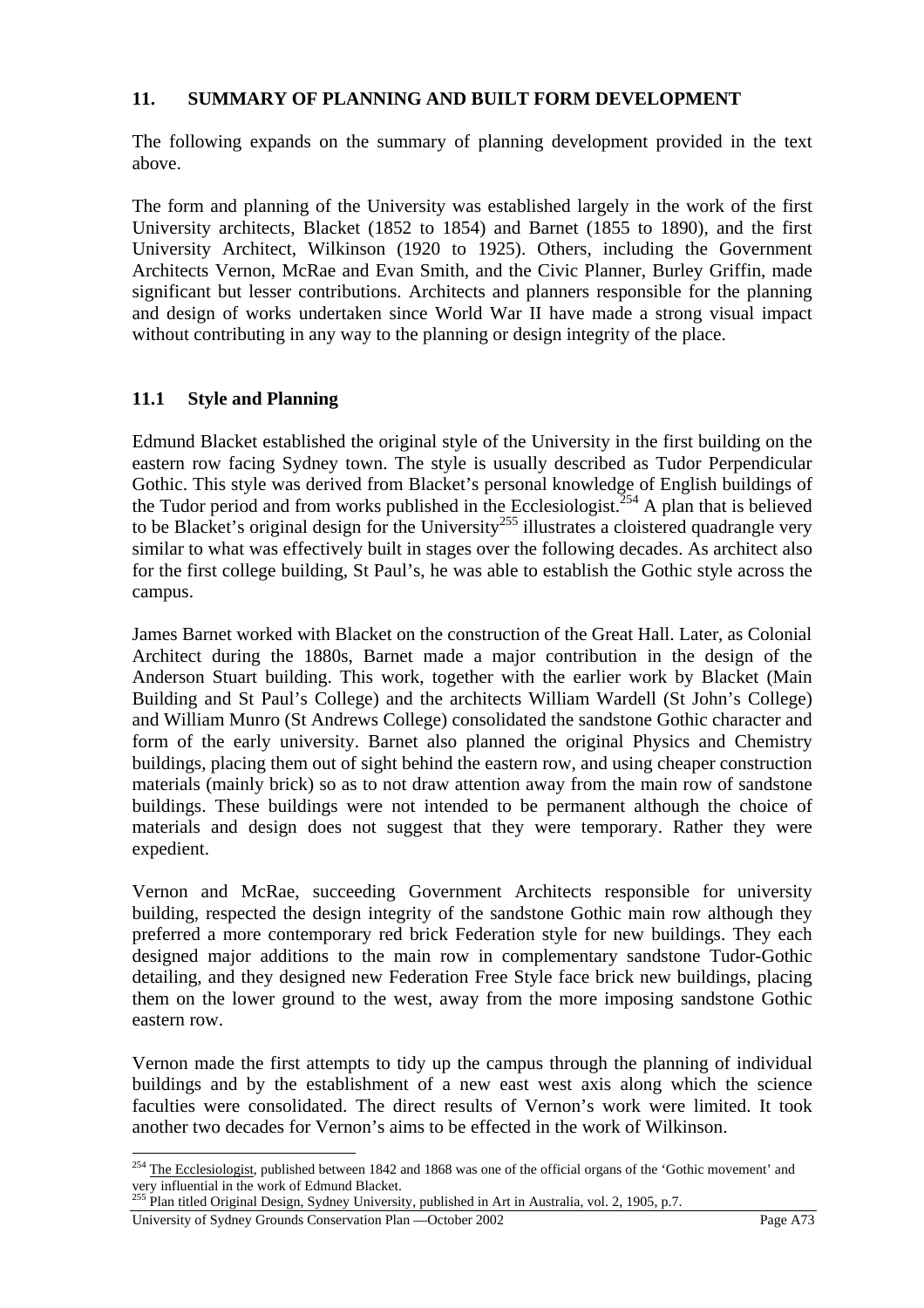McRae laid out the first plan for the whole University site in 1913, in which he proposed new buildings in conjunction with a full layout of the grounds. His plan included demolition of Barnet's Physics and Chemistry buildings, which were to be replaced with an impressive range of Gothic style buildings, and the straightening of Science Road. The plan also included the completion of the main quadrangle, and an arch structure over Science Road to link the Macleay Building with the main quadrangle. The plan<sup>256</sup> was a building master plan that failed to deal with landscaping issues. It nevertheless remained in use until 1917 when it was re-drawn to include completed works and refinements in planning details.

By 1915 the University administrators sensed the need for an over-arching landscape plan and they engaged Walter Burley Griffin to prepare such a plan for the whole campus. Town planning was then a new discipline attracting attention as a result of the international competition for a design for the nation's capital. Architects from around the world presented design schemes for Canberra that were far more than just plans showing the placement of roads and buildings. A comparison between McRae's plan of 1923 and Burley Griffin's plan of 1915 clearly illustrates the progression in approach to site planning. Although Griffin's plan was not adopted, its principals were acknowledged by the University and followed quite closely by Wilkinson, who prepared a new plan for the university in 1920, which he implemented in the program of works undertaken between 1920 and 1926.

Leslie Wilkinson assumed responsibility in 1918 when he became the first Professor of Architecture. He was appointed with the clear understanding, at least on his part, that he would also take a leading role in planning the University. He was soon appointed to the role of University Architect which gave him the authority to forge ahead to mould the campus into an exciting new form, building on the ideas proposed by Burley Griffin. However Wilkinson's management of the building budget was found to be wanting and he was asked to step aside before his plans were fully implemented.

When Wilkinson was replaced as University Architect, the NSW Government Architect, Evan Smith, chose to design in the style advocated by Wilkinson and to place the next generation of buildings according to Wilkinson's general proposals. Indeed Wilkinson continued to implement his proposals in the role of consultant to Smith on some of the buildings.

World War II marked a turning point when planning appears to have been thrown out the window and new works were constructed according to ascendant need without consideration of the overall design style or the design of the whole campus. All consideration of vistas and garden planning was put aside in order to meet the accommodation crises that emerged as student numbers ballooned and the race was on to provide accommodation for enrolments that trebled between 1939 and 1945.

The explosion in enrolments coincided with major changes in the building industry, which moved rapidly from being a crafts and trades-based industry to a technology-based industry with marked visual results. The process had commenced at the end of World War I, when the loss of manpower experienced in Europe and Australia, was countered by the introduction of new building materials, such as fibrous asbestos cement sheet, that could

<sup>&</sup>lt;sup>256</sup> University of Sydney Site Plan showing existing and suggested future buildings in conjunction with the lay out of the grounds. Drawn by Gorrie M. Blair and signed by George McRae, dated 3<sup>rd</sup> July 1913.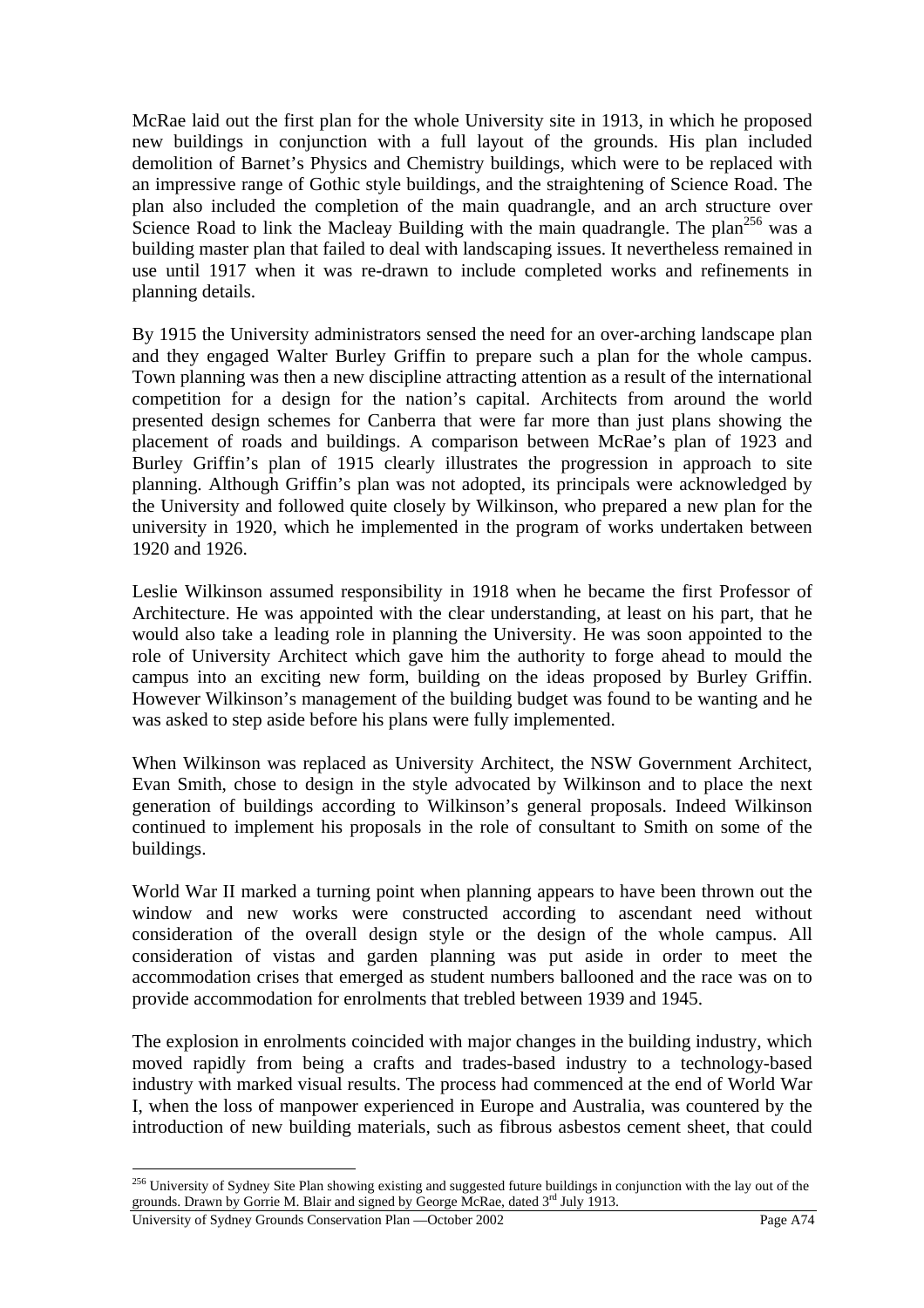be erected quickly with less skilled labour. The spread of the new methods between the Wars was slow due to the lingering nostalgia for traditional methods but the end of World War II marked a headlong rush towards modernism when traditional building methods were cast aside in favour of the new, modern approach. Nowhere is the transition more obvious than at the University where the buildings built in the fifty years before the War are entirely different to those building in the fifty years since.

## **11.2 Blacket**

Edmund Thomas Blacket (1817-1883) was the pre-eminent institutional designer in Sydney when, as new South Wales Colonial Architect, he was approached in 1854 to design the University. His experience with campus planning was then very limited indeed. His only large-scale works prior to designing the University were ecclesiastical. His largest secular building project had been the alterations to the Sydney Grammar School undertaken in 1855, when he was already engaged in designing and building the new university.

Notwithstanding any shortcomings in prior experience, Blacket was the most experienced designer around and he endowed the University and the City with a Gothic pile that is regarded by many as one of the great works of the Gothic Revival. However his planning did not extend beyond the main building, that was built as an 'L' shaped building with the intention of constructing a cloistered Quadrangle,<sup>257</sup> and a few scattered residences for gatekeepers, gardeners, messengers, professors and the University Principal. Sadly Blacket's drawings have been lost and so we must rely on reports by others to comprehend the extent of his planning intentions for the whole campus.<sup>258</sup> None of these refers to a total campus design.

Nevertheless, Blacket is credited with having carefully placed St Paul's College on the opposite rise from the main building with great skill.<sup>259</sup> An early view of the campus taken from the position of the future St Andrew's College, shows the dominance of these two imposing Gothic stone piles on opposite rises in the bare landscape.<sup>260</sup> Any further contribution towards the future planning of the campus appears to have been arrested by the slow growth in student numbers and in particular the painfully slow take-up of places at St Paul's College.

## **11.3 Barnet**

 $\overline{a}$ 

James Barnet (1827 - 1904) was Colonial Architect responsible for building at the University when the next major construction on campus was considered. In 1884 he designed the Anderson Stuart Medical faculty and placed it in a position that aligned its eastern façade with the eastern façade of Blacket's Great Hall. His design for the building was chosen to be stately and sufficiently elaborate to rival, as well as complement,

<sup>&</sup>lt;sup>257</sup> See Original Design, Sydney University, published in Art in Australia, vol. 2, 1905, p.7.<br><sup>258</sup>In 1921 Professor Leslie Wilkinson commented in an address to the Institute of Architects in Sydney that, in Blacket's day the only additional buildings contemplated appear to have been houses for professors and the Principal.<br><sup>259</sup> Architecture, April 20<sup>th</sup>, 1921. Record of a paper presented to the Institute of Architects by Prof. Leslie

p.108.

 $^{260}$  See illustration from SUA in Turney, Bygott, Chippendale et al. P. 159.

University of Sydney Grounds Conservation Plan —October 2002 Page A75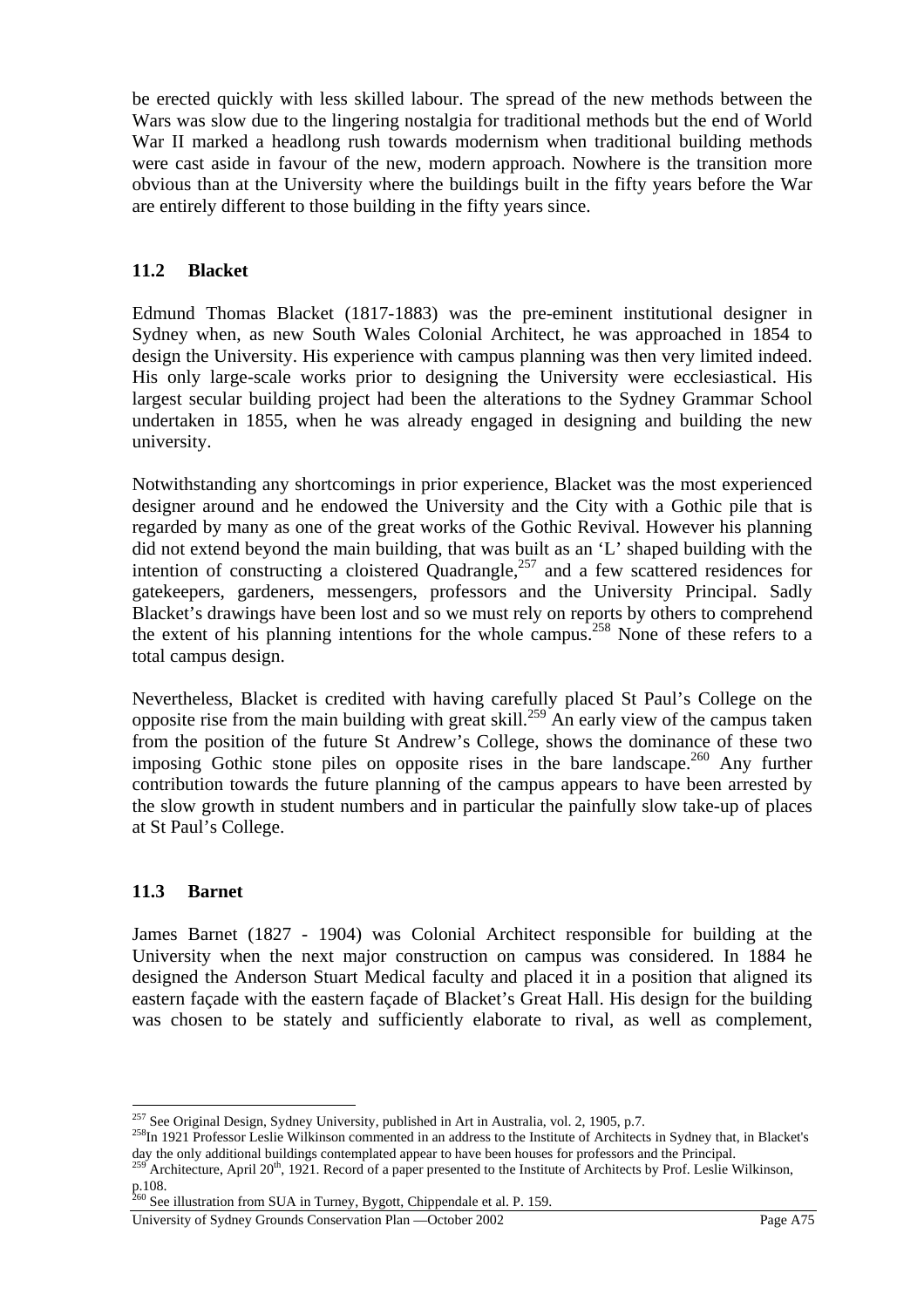Blacket's main building.<sup>261</sup> Thus Blacket added to and reinforced the strong sandstone Gothic style of architecture on the prominent eastern row of the University.

Blacket also designed a Physics Laboratory in 1886 in conjunction with the Physics Professor, Threlfall.<sup>262</sup> The brick building was a functional, temporary building and it was placed on the western side of the main buildings. It had a tower, from which the Sydney Observatory time ball could be seen and various laboratories. The building was enlarged and expanded by Vernon, McRae and Wilkinson over the following decades. Barnet next designed a Chemistry laboratory in conjunction with Professor Liversidge in 1889.<sup>263</sup> This building was also placed to the west of the main eastern row out of view from the east.

There is no evidence that Barnet planned beyond the consolidation of the prominent eastern façade and the provision of new facilities in a subordinate style to the west of the main buildings. Nevertheless, it would be surprising if he neglected to prepare a plan for the development of the University since, as assistant to Blacket on the Great Hall, he had been there from the outset and, as Colonial Architect for thirty years from 1862, he was responsible for the University's physical form. What is more, he had laid out some very important campus-style sites at Rozelle Hospital, and at various prisons, and the Garden Palace in the Botanic Gardens amongst others. However, any plan that he might have had for the University campus has remained undiscovered.

The only other dominant building that was constructed by the University during the second phase of building, in the same year as the Anderson Stuart Building, was George Allen Mansfield's Macleay Museum on the northern flank of Blacket's main building. This brown brick building with its squat towers and coarse detailing was dismissed from the outset as a thing of little consequence. It was proposed almost from the outset to provide it with a sandstone facade in keeping with Blacket's and Barnet's buildings to the south. Meanwhile the Gothic character of the colleges was entrenched when new sandstone Gothic buildings were erected for St John's and St Andrew's.

# **11.4 Vernon**

The next phase of development was prompted by Thomas Fisher's bequest of 1885 for the construction of a new library. The work did not commence until 1901, when Walter Liberty Vernon had taken over as Government (formerly Colonial) Architect, a position that he occupied from 1890 to 1911. Vernon's placement of the library accorded with Blacket's plan for the Quadrangle, forming its southwestern closure. It was completed in 1909.

Vernon added new facilities onto Barnet's Physics and Chemistry buildings to accommodate new facilities at the expanding university. He also designed several more buildings on campus over the next decade, placing them along the descent of the Science Road axis in an attempt to preserve the visual dominance of the Blacket/Barnet eastern row. He designed the Biology Building in 1900, the P.N. Russell Engineering Building in 1906, the Holme Building for the Union in 1910, J.D. Stewart Building for veterinary Science in 1910 and the R.D. Watt for Agriculture in 1911. The Manning (Women's Union) and Holme (Men's Union) refectory, are usually attributed to Vernon, McRae and

 $\overline{a}$ <sup>261</sup> James Semple Kerr, Anderson Stuart's Medical School, a plan for its conservation, University of Sydney, 1992, pp. 1-2.

<sup>&</sup>lt;sup>262</sup> NSW PWD Plan U2/A3166.<br><sup>263</sup> NSW PWD Plan U2/A3177.

University of Sydney Grounds Conservation Plan —October 2002 Page A76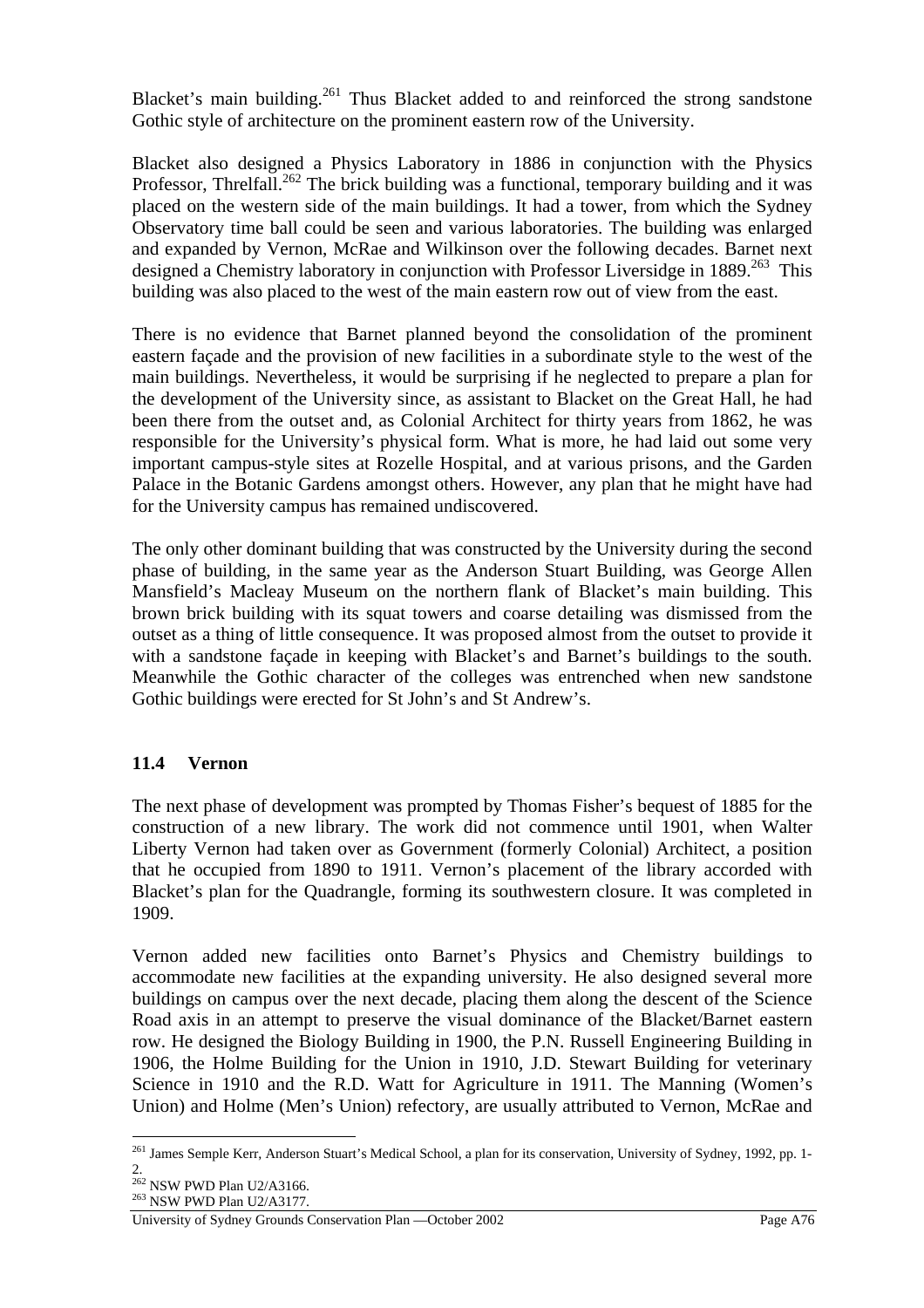Waterhouse, although Vernon's involvement in these lastnamed designs is not clear since they appear to have been designed after his death.

Vernon, like Barnet, had some experience in campus planning. He had laid out major hospitals for psychiatric patients at Kenmore and at Gladesville and he had planned several schools and colleges. But he did not appear to have a master plan for the University extending beyond the limited scope of the individual buildings he was designing on the eastern ridge and Science Road. However, in 1910 Vernon presented the Senate with a general plan that included completion of the Main Quadrangle, use of an area west of the main building for future expansion, demolition of the 1880s – 1890s temporary science buildings and a large new physics and chemistry complex along Science Road to be built in the style of the original buildings. The Senate adopted this plan but little subsequent progress was made with its implementation.

Vernon's work in Science road was planned about an axis at the bottom of which stood the J.B. Stewart Building, closing the vista down Science Road. The Blacket Building defined the southern boundary of Science Road at the eastern end, with The Macleay Museum opposite. The other buildings were laid out more-or-less symmetrically on both sides of Science Road.

To the south of the Anderson Stewart Building, on an axis with the Fisher Library, new buildings were planned in a dominant 'L' shape. The group across the eastern ridge forming one leg of the 'L' with the other group running at right angles down Science Road, parallel to Parramatta Road, forming the other. The plan was not inconsistent with Vernon's campus designs at Kenmore near Goulburn and at Gladesville, where there was as much symmetry as there was informality in the laying out of the vast grounds of those two large hospital complexes. In both, the emphasis was on the picturesque placement of buildings in the landscape.

# **11.5 McRae**

 $\overline{a}$ 

George McRae succeeded Vernon as Government Architect in 1911 and continued the tradition of respectfully adding to the built form of the University. He added to the Anderson Stewart building in a matching Gothic style and he continued and completed buildings that Vernon had commenced.

In 1913 McRae prepared a master plan for the campus. The plan proposed demolition of the existing physics and chemistry laboratories (by Barnet) and the construction of the same site of an impressive range of Gothic style buildings. Science Road was to be straightened and adorned with a new archway at the eastern end running between the Macleay Museum and the main Quadrangle. The Veterinary Science building terminated the vista down Science Road.

Another, similar plan dated 1917 drawn by Gorrie Blair,  $^{264}$  illustrates the developments that had occurred since 1913 and some changes in McRae's thinking about future developments. The plan also shows a more formal approach to the roadways and pathways and the sporting fields but, curiously, not the hockey square. The plan indicates that McRae was attempting to maintain a green buffer between the colleges and the University.

<sup>&</sup>lt;sup>264</sup> Gorrie M. Blair was an assistant architect working in the Government Architect's Branch Offices of Vernon and then McRae. He signed the 1917 drawing as Principal Design Architect.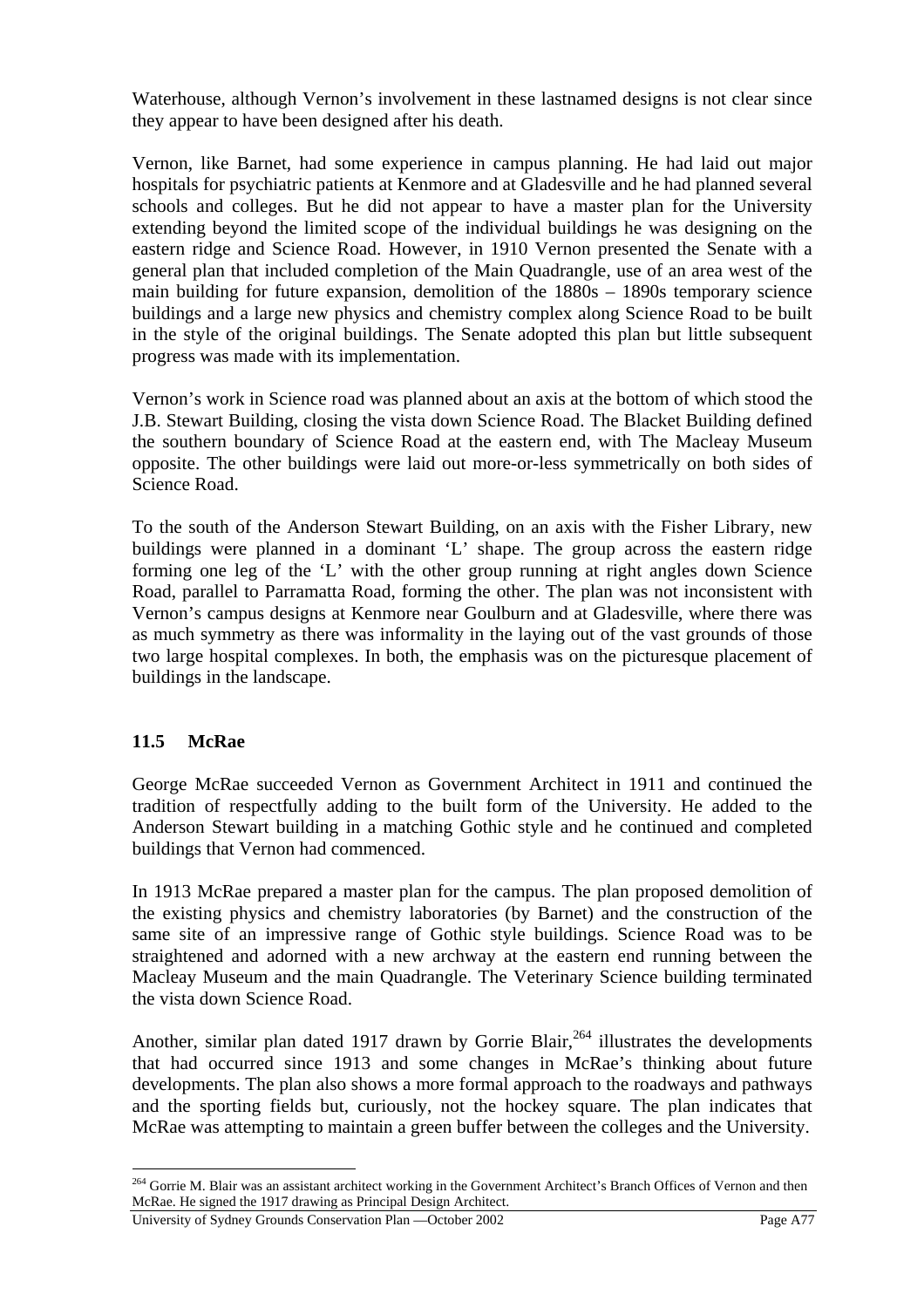## **11.6 Burley Griffin**

In 1914 a dispute arose regarding the use of the portion of land between the Anderson Stewart Building and the Oval, now known as the 'Hockey Square' or 'Square'. As a result the Canberra-based architect, Walter Burley Griffin was consulted on the best method of laying out the University grounds; taking into account future needs for buildings, roads, playing fields and landscaping.<sup>265</sup> He was invited to design a plan for the campus grounds.<sup>266</sup> By 22<sup>nd</sup> January 1915 he had presented a provisional master plan outlining a scheme for the development and beautification of the whole site.

Walter Burley Griffin (1876 – 1937) was an architect and planner of international stature. He was trained in the office of Frank Lloyd Wright where he was very influential between 1903 and 1905, designing several of the buildings and components of buildings that are now recognised as amongst the most important designs of the modern era. He left Wright's office to practise independently and, in 1912, his design won the international design competition for a new capital city in Australia and Griffin was engaged as Federal Capital Director of Design and Construction to 1920.<sup>267</sup> From 1914 he worked from his Canberra base and also undertook major commissions in Sydney and elsewhere in conjunction with his architect wife, Marion who managed the Sydney practice.

Griffin's plan (see illustration) retained the dominant axial alignments of University Avenue, Eastern Avenue and Science Road and overlaid a system of circular pathways bordered with dense plantings to introduce a strong landscaped garden feeling. A new east west axis was established on the alignment of the Anderson Stuart Building and down through the disputed land, which he labelled 'campus' on the plan, and terminated, in a Quadrangle on the site of ovals. It was an ambitious plan that went a little further than had been intended by the University.

At the invitation of the Buildings and Grounds Committee Griffin continued to develop his master plan, which he presented in a final draft form three months later. It was commended as an admirable, harmonious scheme although it was not acceptable because it proposed to alter the position of the oval and it also disregarded the boundaries of the residential colleges. Accordingly Griffin was invited to amend his design.

There is no record of Griffin's amended plan, assuming that he obliged the Committee, but by mid July he was advised by letter from the Registrar that the plan would not be adopted. Nevertheless, he was advised that his plan would be kept for reference and it would be a useful guide whenever fresh buildings were considered.<sup>268</sup> In fact it proved to be better than that because Leslie Wilkinson, the first University Architect embraced the plan, which he considered 'showed a fine grasp of a big problem<sup> $269$ </sup> and adopted many of its principal features in the next phase of building works on campus. Wilkinson disregarded the scheme adopted in  $1918^{270}$ , which showed little attempt at a comprehensive treatment,

<sup>&</sup>lt;sup>265</sup> SUA. Minutes of the Buildings and Grounds Committee, 11<sup>th</sup> September 1914, p.100.

<sup>&</sup>lt;sup>266</sup> SUA. Letter from Warden and Registrar to Griffin. Letter Book, Volume 28, No. 556, 15<sup>th</sup> September 1914.<br><sup>267</sup> The International competition for a design for Canberra was launched in 1911 and assessed in 1912. Griff

was the premeated design. However Griffin was required to amend and justify his proposals over a lengthy period before he was finally engaged to implement the plan.<br><sup>268</sup> Letter from Warden to Griffin. Letter Book, Volume 29, No. 349, 14<sup>th</sup> July 1915.

<sup>269</sup> Dupain, Johnson, Molnar and Wilkinson, Leslie Wilkinson: A Practical Idealist, Valadon Publishing, Woollahra, 1982, p.66.

<sup>&</sup>lt;sup>270</sup>. This was presumably McRae's plan dated 12 October 1917.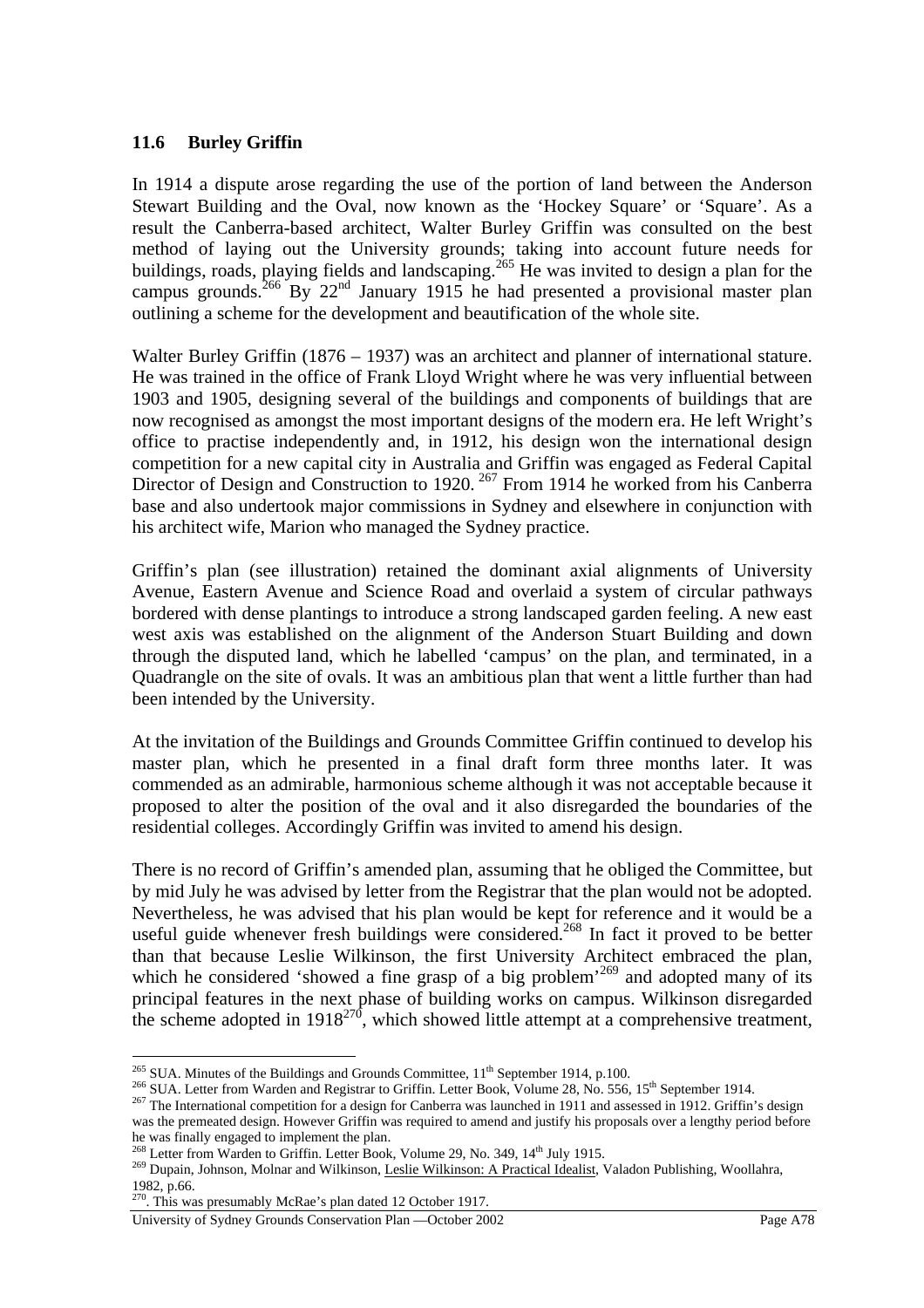in his opinion,  $271$  whereas Griffin's plan was drastic, like most good remedies,  $272$  and he lamented that it had not been acted upon.

## **11.7 Wilkinson**

Leslie Wilkinson (1882-1973) took up the newly created chair of Architecture in 1918. He soon became involved in University planning issues, including master planning.

Wilkinson's comments regarding the state of the University when he arrived are revealing. He observed that the "buildings were just dotted about, and the grounds were in an extraordinary state – buildings fenced around with iron railings with horses grazing outside".<sup>273</sup> However his views were not all negative. He praised Blacket as having endowed the city with an architectural masterpiece and he conceded that the placement of St Paul's College was skilful.<sup>274</sup> He was pleased by the site, with its beautiful central valley of some 20 acres surrounded by gentle rises and he especially liked the splendid avenue of figs leading to the main building. But apart from these features he found the place to be sadly wanting.

At the time of Wilkinson's arrival the Government Architect (McRae) was still the Architect for the University. The new Professor of Architecture was a mere member of the Buildings and Grounds Committee. However, this changed when, in 1919 a recommendation was accepted by the Senate that Wilkinson, with Assistant Professor Madsen of the School of Engineering and Mr A.D. Craig, Lecturer in Surveying, should advise on the layout of the University grounds. Wilkinson also accepted responsibility for the buildings to be included in the plan, involving the expenditure of the sum of six thousand pounds over a six-year period.

At the time Wilkinson took on the assignment there was no complete survey of the grounds so the first task was to obtain such a survey as a basis for the comprehensive scheme for future development. The survey exposed the poor condition of the grounds and the haphazard placement of the buildings, confirming the need for the grounds to be properly laid out and extensive planting undertaken. Wilkinson concluded that "tar paving for footpaths should be abolished. The roadways, narrow, and of the nature of park drives, should be shaded by carefully selected trees. All electric service wires should be grounded. The whole area occupied by the University, the Colleges and the Hospital should be properly fenced on the boundary with entrances controlled by lodges. Within this area, however, the individual buildings should be unfenced. Grazing and straying animals should not be allowed".<sup>275</sup>

Wilkinson's plan for the University and the accompanying report were completed in January 1920. They were presented to the University Senate together with the new survey

<sup>&</sup>lt;sup>271</sup> Architecture, April 20<sup>th</sup>, 1921. Record of a paper presented to the Institute of Architects by Prof. Leslie Wilkinson, p.109.<br><sup>272</sup> Ibid.

<sup>&</sup>lt;sup>273</sup> Dupain, Johnson, Molnar and Wilkinson, Leslie Wilkinson: A Practical Idealist, Valadon Publishing, Woollahra, 1982, p.62.<br><sup>274</sup> Op. Cit.

<sup>&</sup>lt;sup>275</sup> Architecture, April 20<sup>th</sup>, 1921. Record of a paper presented to the Institute of Architects by Prof. Leslie Wilkinson, p.109.

University of Sydney Grounds Conservation Plan —October 2002 Page A79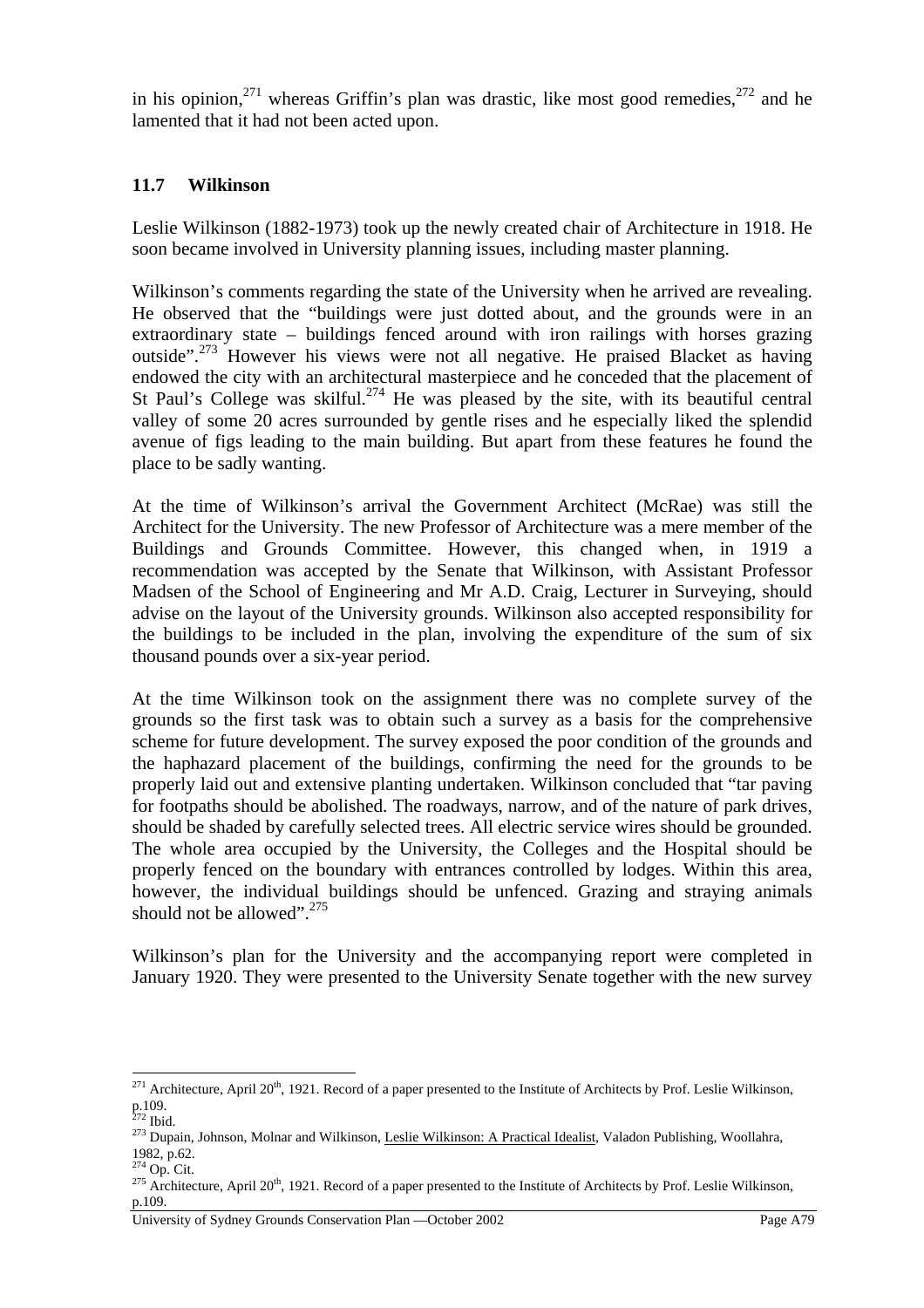plan of the existing grounds and diagrams indicating sections to illustrate the necessary adjustments to the boundaries and levels.<sup>276</sup>

Wilkinson described the plan in the following terms.

"In preparing the plan advantage has been taken of the attractive topography of the site, the lower part of the main traverse valley being retained for athletics, while the proposed new buildings are disposed in such a way as to form interesting sub-groups conforming to the contour of the ground, providing a maximum of southern lighting and securing pleasant prospects … in attacking the problem three main considerations have been kept in view: -

- The preservation of existing buildings, roads and natural features.

- The introduction of a sense of unity, order, convenience, and, it may be, beauty into the University quarters treated as a whole.

- The provision of centres of interest in groups of buildings devoted to related subjects of study". $277$ 

Wilkinson added: -

 'The establishment of axis would introduce a sense of order and open up attractive views from many points. The placing of a new Science group on the south of the Medical School would complete the representation of three of the four older faculties on the main eastern terrace continued through to City Road. Thus Arts would be on the north, Science on the south, Medicine in the centre, Law being housed in the city. The other Professional Schools – ie. the Colleges, Social and Athletic activities are also grouped in definite quarters.

 "Continuing the main axis of the original (Arts) building, an avenue leads down by terrace and steps past the old Science buildings and between the School of Engineering and Teachers' Training College to a court about which are grouped buildings for naval Architecture, Aviation, and a Gymnasium with baths and changing accommodation, the latter conveniently situated for the Oval and new Football grounds. These grounds it is proposed to lay out partly on the area belonging to St John's College.

 "A group of new buildings, comprising a lodge and headquarters of University Scouts marks the western entrance from parramatta Road. These buildings, with suitable setting and planting, would go far to alleviate the neglected appearance of this portion of the site. It should be noted that to travellers approaching by the main western road this is the aspect of the University and city, which creates the first impression.

 "On the main axis of the Medical School, extending to the western boundary, are placed in succession the Anatomical Institute, the slightly modified Hockey ground and the Oval, the two latter forming together a fine central open space devoted to athletics …

 "The necessary additions to the Union and to the Zoology Department gives opportunity for an open Quadrangle with outlook across the main valley terminated by the buildings of St Paul's College on the opposite rise. On the south side of the Central Hockey Ground a low range of buildings for the Department of Physics is suggested at the foot of the rise of St Paul's meadow …

 "A new pedestrian entrance from Parramatta Road is suggested. Flights of steps, having waiting shelter under, would lead up through a gateway to a small

<sup>&</sup>lt;sup>276</sup> The University of Sydney, 'Report by the Sub-Committee appointed to advise on the layout of the University  $\frac{1}{277}$  CH versity of Sydem strategy and the system.

<sup>&</sup>lt;sup>7</sup> Architecture, April 20<sup>th</sup>, 1921. Record of a paper presented to the Institute of Architects by Prof. Leslie Wilkinson, p.109.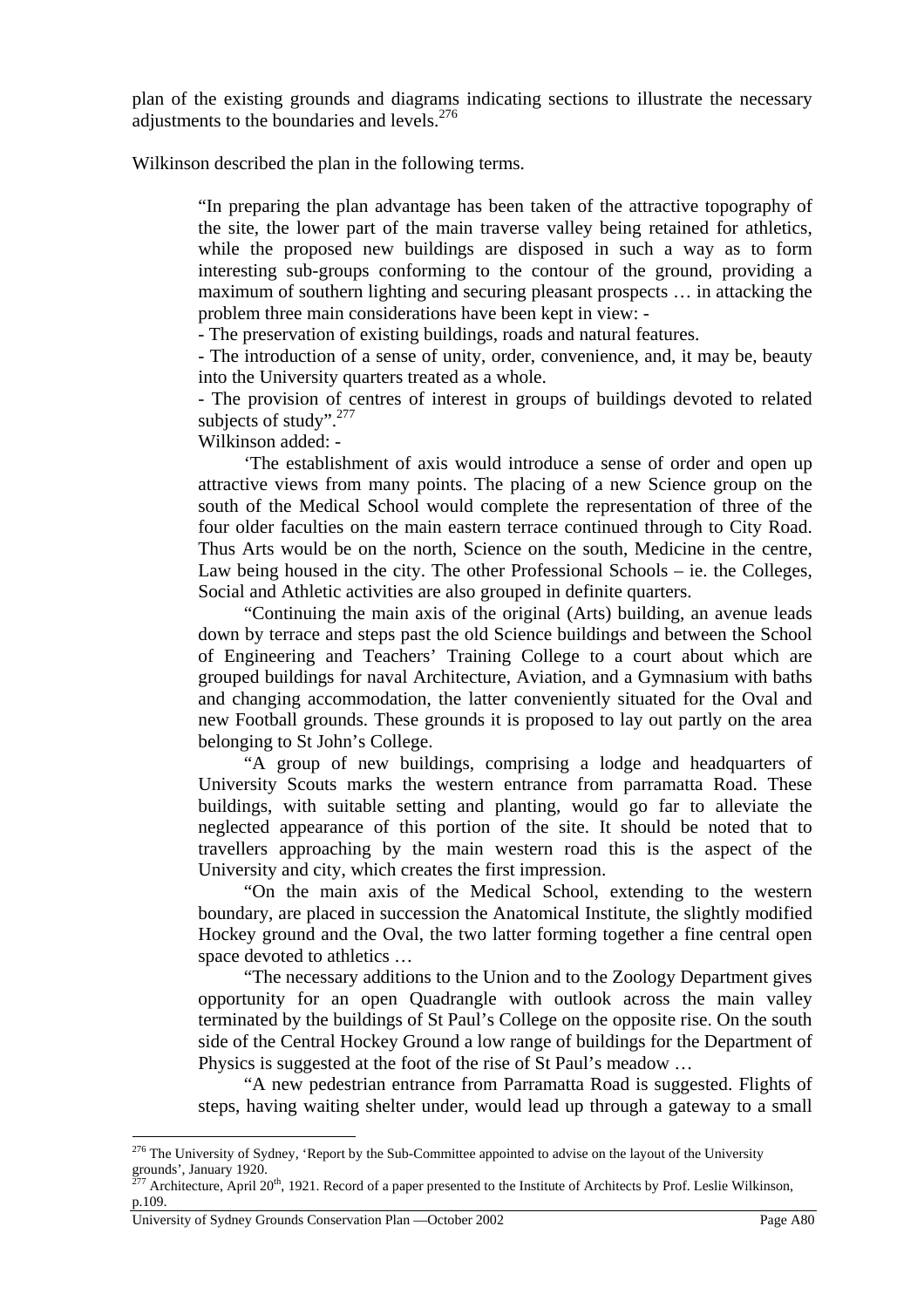Quadrangle, one side of which is formed by the flank of the Great hall and another by an addition to the Macleay Museum Building …<sup>278</sup>

So described was Wilkinson's plan that gave the University much of the substantial order that lasted until the post World War II explosion of works and the indiscriminate placement of many buildings that are wholly out of scale with the Griffin/Wilkinson vision for the place. Nevertheless the strong features of Wilkinson's plan have survived to an extent that demands their retention in forward planning.

The east-west axis through the Anderson Stuart Building and the open Hockey Square is a feature of high significance, as is the view from the Refectory Building across the valley to his new Physics building and St Paul's College beyond. These have been debased by modern developments but their values remain substantially intact.

Some aspects of Wilkinson's plan could not be realised due to budget constraints and others were modified along the way, as the full costs of implementation became clearer. A crisis loomed midway through the implementation when, in 1923 Wilkinson suggested cost saving measures involving the Chemistry building. It was his aim to ensure that there would be enough money left for roads and grounds and the general setting of the University, which would otherwise remain in their existing untidy and neglected condition. He proposed to use the Commercial Banking Company's gift of their old George Street stone façade to create a link building on Science road and he also took steps to obtain stone from the old Darlinghurst Gaol for use in other structures to make substantial savings. These cost saving measures proved to be necessary. However they also highlighted an apparent mismanagement of the budget by Wilkinson, which resulted in a bitter struggle between him and the University. The Senate was obliged to seek extra government funding for building works on the strict understanding that the further works would be carried out under the supervision of the Government Architect and not by its Architect. Wilkinson's appointment as University Architect was terminated in April 1928.

The position of University Architect reverted to the NSW Government Architect who was at the time the first Australian-born Government Architect, Richard McDonald Seymour Wells.

Wells does not appear to have had any influence over planning at the University during his brief association. Wilkinson was able to continue building the works he had commenced, when the University obtained the additional funding, although he worked for a fee that clearly placed him in the role of a consultant. Wilkinson continued to advise the Vice-Chancellor and he represented the University in its dealings with the Commonwealth in regard to the School of Public Health, in particular its style and placement.

Seymour Wells retired from the position of Government Architect, in 1929 to be succeeded by Edwin Smith.

# **11.8 Edwin Smith and Cobden Parkes**

 $\overline{a}$ 

Edwin Evan Smith was Government Architect with responsibility for University planning and building matters from 1929 to 1935. It was a period of great financial depression in the community, following the fall of the Lang Government in New South Wales, but it was a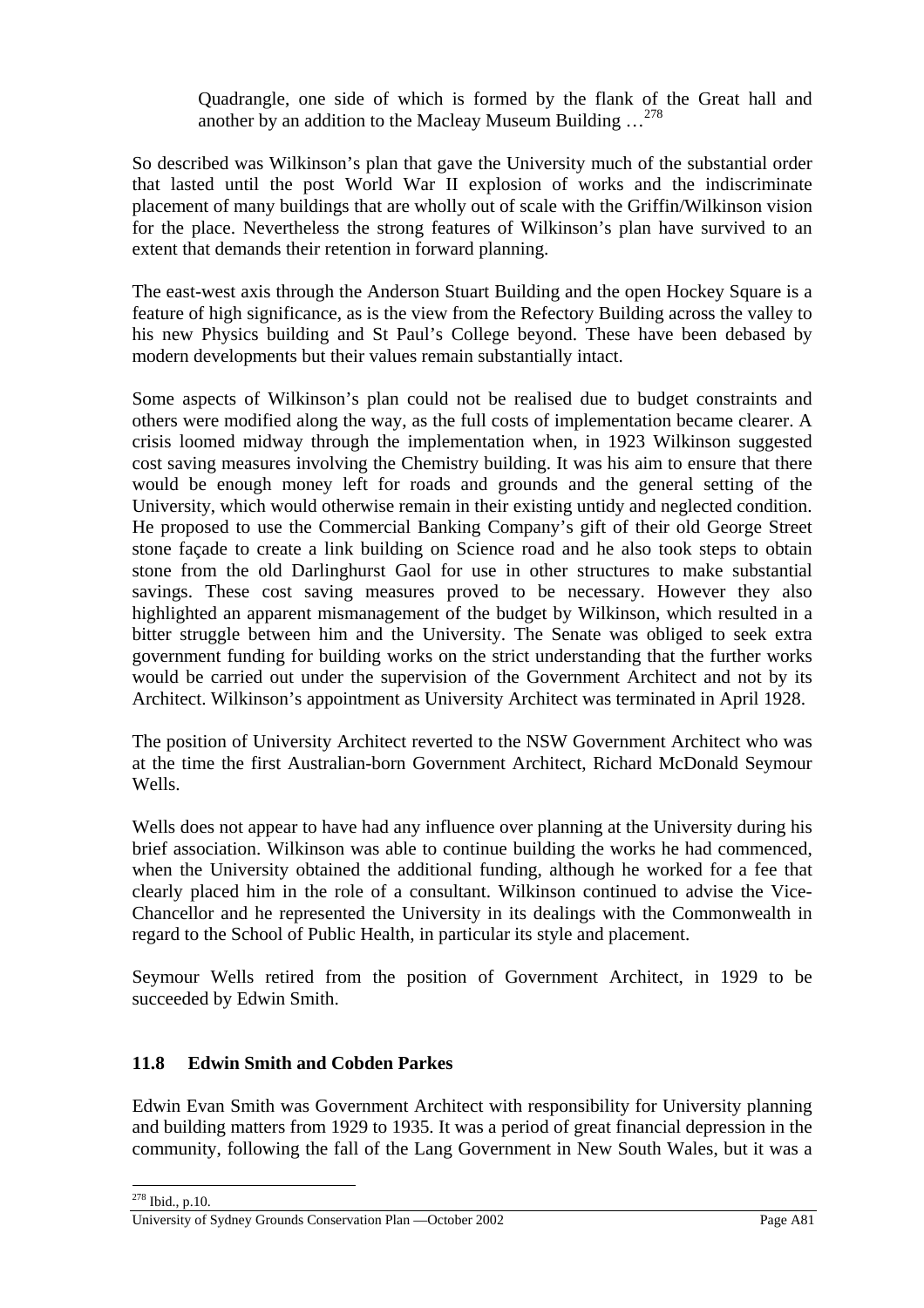relatively productive period for the Government in terms of building. It was also an interesting period of transition regarding style as the Government Architect's Office began to embrace new design styles, in particular the early modern expressionism of the Dutch designers. It appears from prima facie evidence that the office might have also absorbed ideas from Wilkinson and his University buildings. There is evidence of the Mediterranean style in the design of buildings of the time and, in particular, in the design of the Quirindi Court House.

Edwin Smith arrived in Australia from Scotland and worked for the Queensland and Victorian Departments of Public Works before taking up the position in Sydney. He probably saw himself as Wilkinson's understudy at the University, at least initially. His respect for Wilkinson and Wilkinson's master planning are evident in the project to design a new medical school in conjunction with the RPA teaching hospital. The building is located in a position that was set aside by Wilkinson in his master plan for a formal garden feature and tennis courts. However it appears that the position was allocated for a building with Wilkinson's agreement since it sits within the landscaping and formal paths determined by Wilkinson and therefore accords with the plan.

The new medical school was built between 1931 and 1933 in a modern American inspired Art Deco style with funding from the Rockerfeller foundation. At the insistence of the Vice Chancellor the Foundation was persuaded to allocate additional funding for the relocation of the women's tennis courts that occupied the site of the new building. In an ironic turnaround. Smith placed the tennis courts at the eastern end of the Hockey Square, in the position that Wilkinson had allocated for a new building, and built new pavilions for tennis and the women's sports, in Wilson's preferred Mediterranean style, at the eastern and western extremities of the combined tennis and hockey fields. Clearly there was a strong synergy, at least, between the thinking of Wilkinson and Smith, even though the official record would suggest otherwise. It might have been merely due to Smith's nearretirement age or his limited background in New South Wales but he built on Wilkinson's ideas knowingly or unwittingly.

Wilkinson's shadow continued to fall over the University during and after the involvement of Smith. In 1935, when Cobden Parkes became Government Architect, changes took place in the Government Architect's Branch and during the thirties not only was there cordial consultation in which Wilkinson's opinion was sought and valued, but he himself once again did work for the University.<sup>279</sup>

Cobden Parkes, youngest son of Sir Henry Parkes, became Government Architect at a mature age, having served twenty years in the Branch and he remained in the position until 1958. He enlisted in 1914 and convalesced for a lengthy period before returning to architectural duties in 1920. During his time as Government Architect he fostered interest in international styles and he presided over emergency works during World War II. He then coordinated post-War Government building programs, including the erection of aluminium pre-fabricated buildings, including the temporary buildings at the University.

<sup>&</sup>lt;sup>279</sup> Dupain, Johnson, Molnar and Wilkinson, Leslie Wilkinson: A Practical Idealist, Valadon Publishing, Woollahra, 1982, p.80.

University of Sydney Grounds Conservation Plan —October 2002 Page A82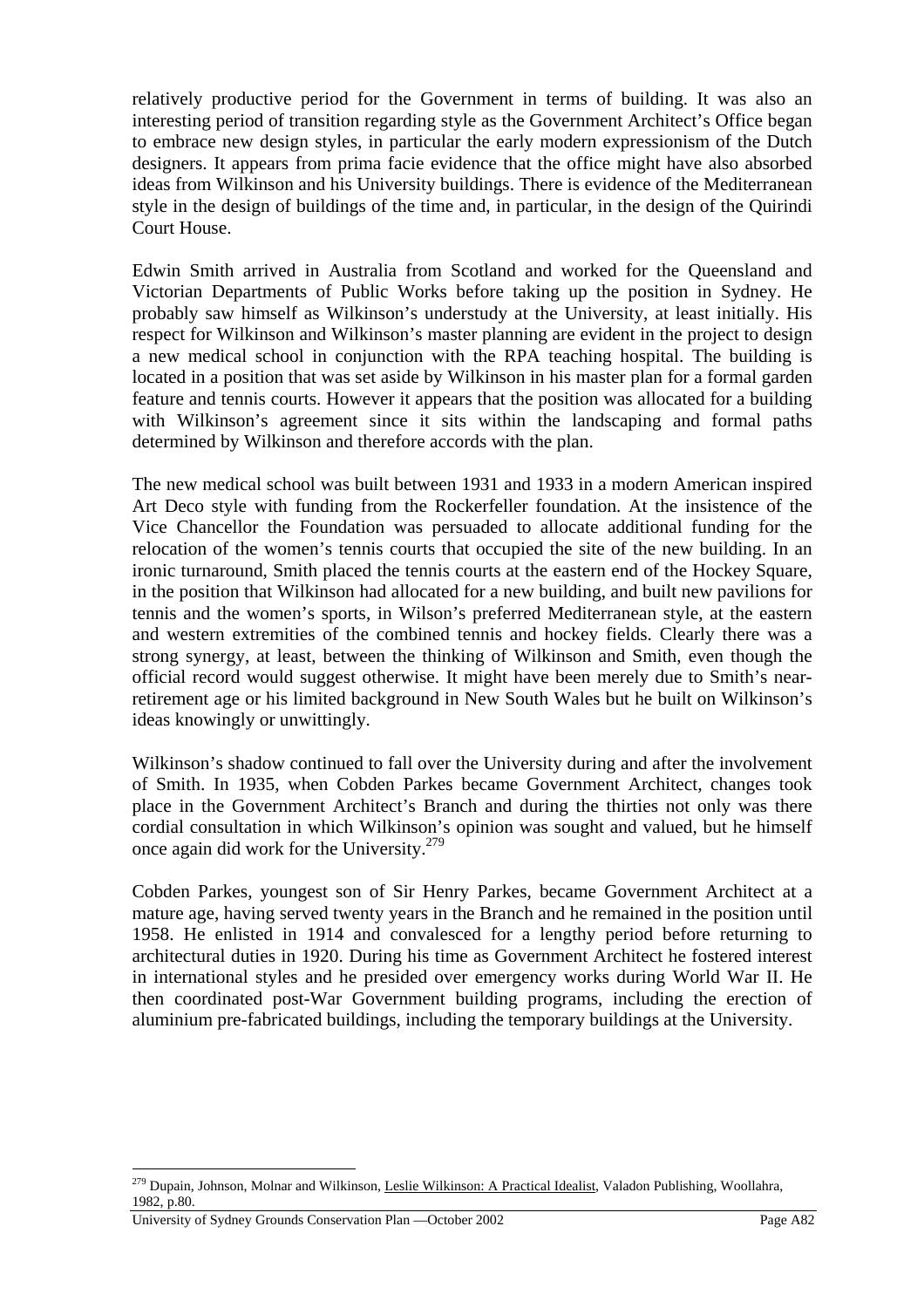## **11.9 After World War II**

The University responded to the rapid growth in student numbers in the decade following the War by throwing up a number of buildings in lightweight and prefabricated materials, in places that had not been intended for construction hitherto. Some of those buildings are still standing. Their form and placement was utterly incongruous in the context of Wilkinson's plans to bring order and beauty to the University Campus. Indeed the Deputy Vice Chancellor, Major-general W.J.V. Windeyer observed in the 1950s, that the existing layout of the University had become haphazard and uncoordinated.<sup>280</sup>

In 1957 the University Senate appointed a committee to prepare a masterplan for the future development of the campus. At the time it was hoped, and expected, that substantial government assistance would be provided to the University over the following decade.

A plan was prepared in the office of the Assistant Principal W.H. Maze under the direction of the Architect-Planner, W.V. Abraham and presented in 1961. Its aim was to order the University into faculty precincts and to expand the potential of outdoor spaces created by grouping the buildings to form pleasant enclosed spaces that would be suitable for pedestrian movement. However the plan was somewhat flawed in that it failed to take into account the speed with which the University had grown during the 1950s when Departments were increasingly unable to fit into the faculty precincts. This pattern was certain to continue in the 1960s.

In 1958 the decision was taken to build on the land that bordered the western boundary of Victoria Park at the southern end, and City Road.

## **11.10 Expansion into Darlington**

Immediately after the War it was assumed that the University would be able to expand across Parramatta into Glebe. The corresponding area across City Road (formerly Newtown Road) in Darlington was intended for a new University of Technology. However that institution was relocated to Kensington and became the University of New South Wales. The 50 acres that had been set aside in Darlington was then dedicated for the expansion of the University of Sydney and Royal Prince Alfred Hospital under the Cumberland County Plan. By 1958 the Darlington area amounted to 70 acres but this was later reduced to 35 acres following an adverse reaction from residents of the areas that were to be displaced. A large section was accordingly re-zoned residential.

The decision to plan for the future development of the University was made by the Senate in 1957 on the assumption that the University would obtain increased Government assistance in the period  $1960 - 70$ <sup>281</sup>. The plan that was drawn up in 1961 included new development on the 35-acre site bounded by City Road, Cleveland Street, Shepherd Street, Lander Street and Raglan Street.

In 1962 the University acquired the large Victorian Italianate building on the southern side of City Road known as the Institute. The building was constructed as the NSW Institution for the Deaf, Dumb and Blind to designs by Benjamin Backhouse from 1870 to 1884. It

<sup>&</sup>lt;sup>280</sup> W.F.Connell, G.E. Sherington, B.H. Fletcher, C. Turney and U. Bygott, Australia's First: A History of the University of Sydney, Volume 2, 1940-1990, (Hale and Ironmonger, Sydney 1995), p.77.<br><sup>281</sup> Office of Assistant Principal, W.H. Maze, 'Development of the University Site', August 1961, p.2.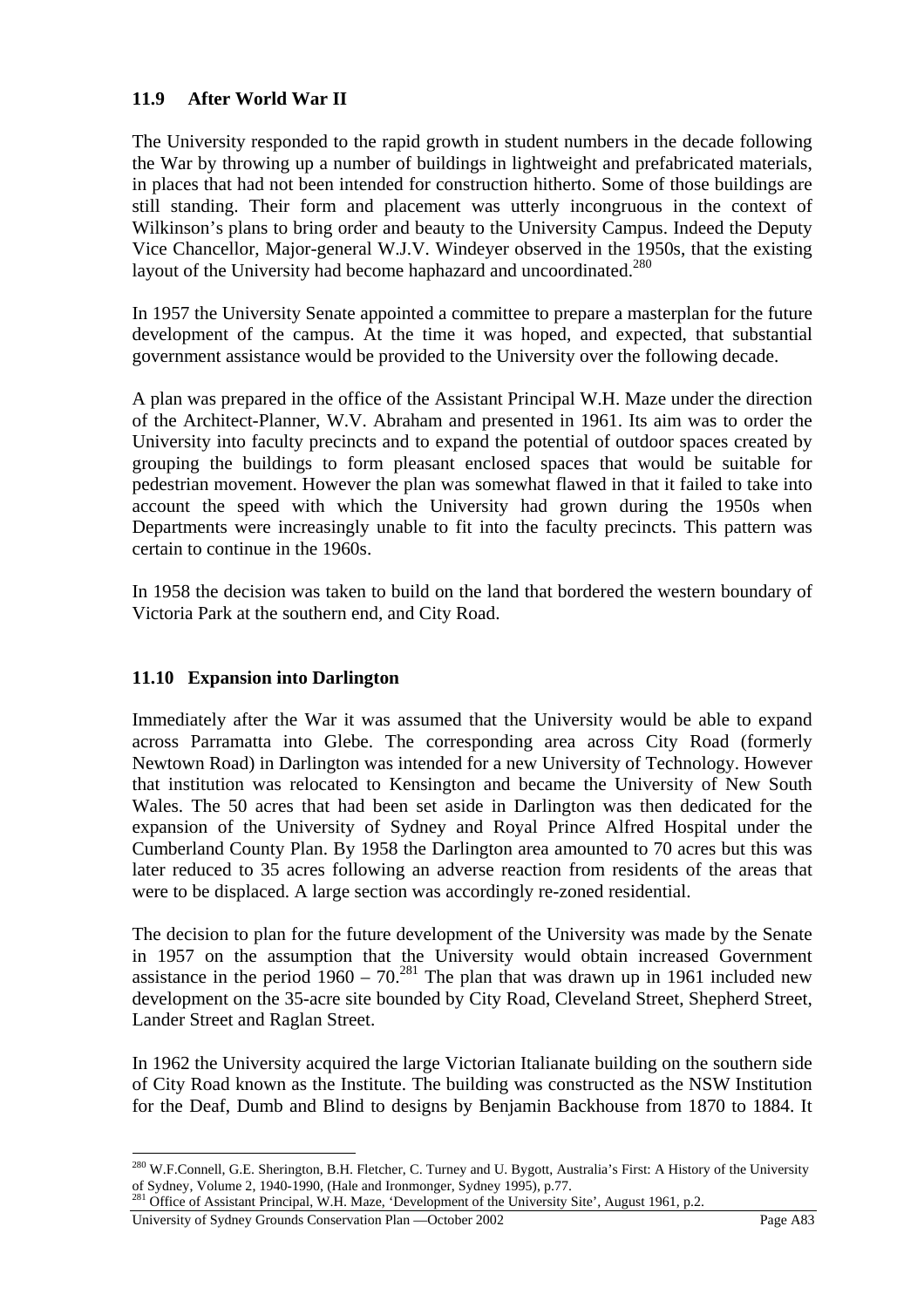occupied a large triangular site that is bordered by City Road, Darlington Road and Codrington Street.

The 35-acre site together with the Institute site began to be referred to as the University Extension Area. The area was to have been covered entirely with medium rise buildings under a scheme drawn up in 1964. Fortunately the implementation of that scheme has not yet consumed the Institute site, although the Merewether building at the eastern end and the undistinguished University Regiment building at the other end have diminished the aesthetic values of the site and they have reduced it considerably in size.

## **11.11 Sport and the Grounds Form**

Sport has been a dominant factor in University student life and in the use of the University grounds. Sport was accommodated at the University from the outset. Within ten years of the first enrolments there was a cricket ground that doubled as a rugby field and tennis venue and there were organised university clubs catering to both cricket and football (ie rugby). Shortly afterwards there was a union, a boat club, and a tennis and athletic club.

Today sport continues to play an important role in campus life and the sporting facilities are highly significant elements in the physical landscape. There are no fewer than four ovals (counting St Paul's and St John's Colleges), twenty-one tennis courts in four locations, three indoor gymnasiums, three indoor multi-purpose courts, squash courts and an indoor swimming pool. There are grandstands and small tennis pavilions catering to the needs of players and spectators.

## *Sport and Education*

 $\overline{a}$ 

The first sporting club established at the University was the Football Club, which was formed in 1863. The Football Club introduced rugby to the University.

The Cricket Club was formed in 1865. This Club immediately lobbied for a playing facility on campus and, in 1866, the Senate decided that a portion of the University ground that had been originally allocated as a site for the Presbyterian College, but which had not been taken up in accordance with the conditions of the allocation, would revert to the Senate and that it would be temporarily reserved as a cricket ground for use by the undergraduates and other members of the University.<sup>282</sup> The deal was done and the first turf was cut, also in 1866.

In 1874 the Sydney University Union was formed under the presidency of Dr Badham.

The Boat Club that was established in 1884 operated initially from a boat shed at Woolloomooloo. But it soon relocated to a more convenient location on Blackwattle Bay in Glebe, where it continues to operate to this day.

The Tennis and Athletic Club was founded in 1885.

<sup>&</sup>lt;sup>282</sup> H.E. Barff, A Short Historical Account of the University of Sydney in Connection with the Jubilee Celebrations, 1852-1902. Sydney, Angus and Robertson, 1902, p.133.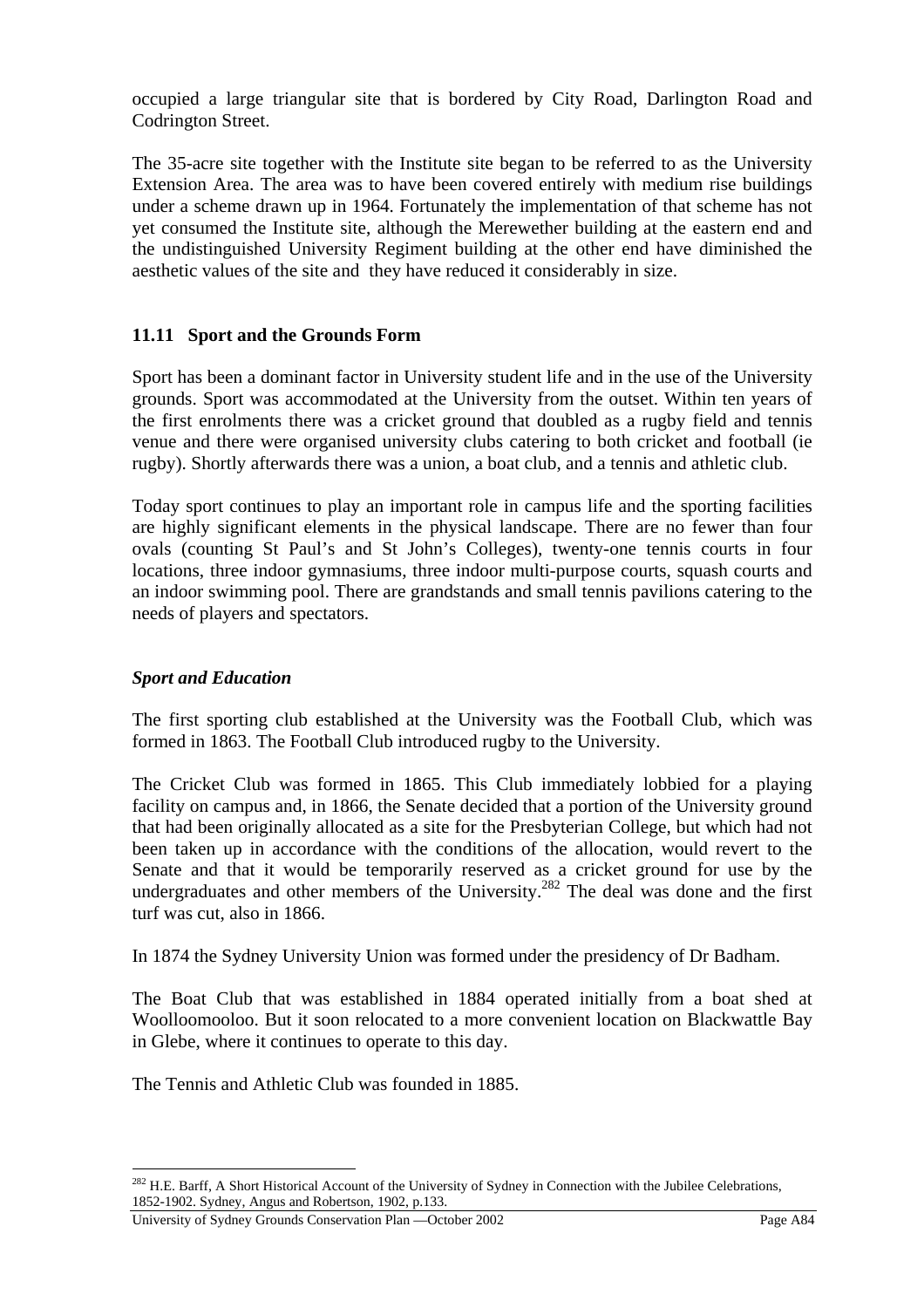## *The Ovals*

No. 1 Oval was the first sporting field at the University, established in 1866. It occupies a low-lying area between the former Orphan School Creek and the watercourse that formed the northern boundary of St Paul's College. A contour plan drawn in  $1917^{283}$  clearly illustrates that the area of No.1 Oval, marked 'Sports: Grounds' was the lowest part of the whole university site.

The area was originally intended as part of the grounds of St Andrew's College but it was given over to cricket, rugby and tennis when there were delays in the college building program.

In the early years the ground was poorly formed, although that would appear to have been consistent with most grounds of the era. In the period 1884-1890 the ground was properly formed for cricket under a program of ground improvements undertaken under a relief works scheme for the unemployed. A team of 60 men worked under the direction of Yeoman Bedell to level the ground, cut back and bank the perimeter and drain and turf the surface. The surrounding area remained largely unimproved until 1916 when spoil was brought from the open cuttings of the Sydney City Railway construction to fill and level the area around the veterinary school. Part of this area became the No. 2 Oval, when it was laid out in 1930.

Leslie Wilkinson viewed No.1 oval as an important feature of his plan for the University when he drew up a master plan in 1920. He proposed to realign the Oval on an east-west axis through an enlarged medical faculty at the eastern or top end and to terminate the view from there through the open Hockey Square, also on the axis, at the Oval. A second, north-south axis through the Oval would pick up a road from Carillon Avenue (Western Avenue) and an entrance from Ross Street. The Oval itself was to be dressed up with perimeter plantings and paths to make it a very formal feature.

## *Hockey Square*

 $\overline{a}$ 

The Hockey Square is one of two areas reserved within the University for women's sports following the formation of the Women's Sports Association in 1910. The Senate granted permission in 1916 for construction but as a result of wartime interruptions the Hockey Square was not completed until 1921.

The area appears on McRae's site plan for the University as an open area over which several later structures and paths have been superimposed, probably by Edwin Smith who built some of those structures. On McRae's 1917 site plan the area remained unformed, with contours running across the site.

In Walter Burley Griffin's plan for the University the area of the Hockey Square shows as a large formal open space on an east west axis of a symmetry, labelled 'campus'. Leslie Wilkinson adopted this idea and made the Hockey Square a formal feature at the centre of the planned university, with border avenues of trees and a formal vista through the square from the Holme building to the new Physics building and across to St Paul's College in the distance.

<sup>&</sup>lt;sup>283</sup> University of Sydney Site Plan, prepared by the Government Architect, dated 12 October 1917.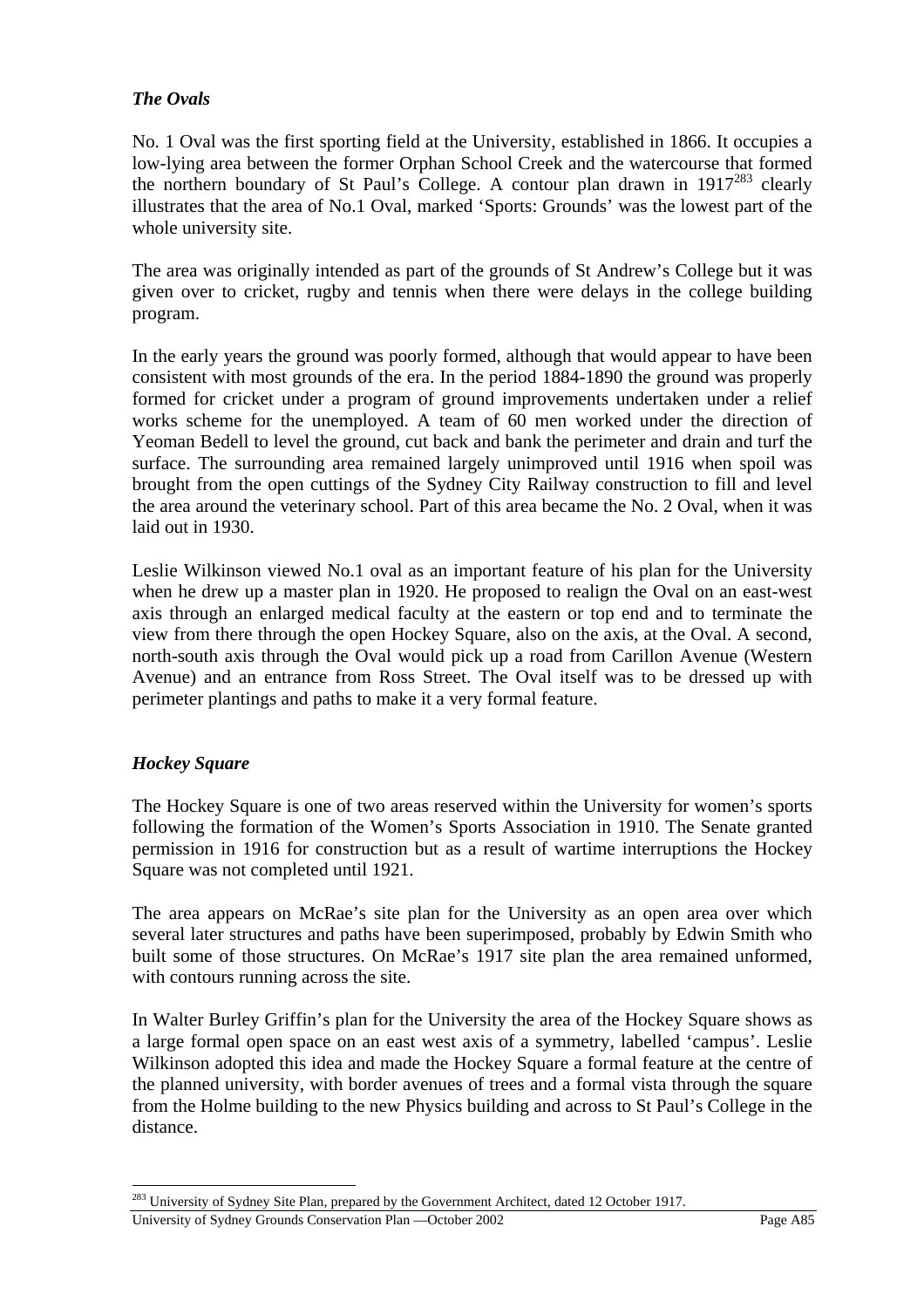In 1924 the Hockey Square was enlarged on the northern edge to accommodate a full football field and additional netball courts were added. When Wilkinson's new Physics building was constructed high banks were constructed on the northern, southern and eastern sides of the Hockey Square, and two terraces were created above the eastern bank for new tennis courts. A single storey club house and dressing shed was constructed on the axis at the western end in 1923. This was removed in 1965 to make way for the new two storey Sports Centre.

In 1939 Wilkinson prepared a plan for the development of the eastern area of the campus in which he proposed a group of buildings in symmetrical order on the eastern side of the eastern row, and a new southern wing of the Anderson Stuart building, which would cause it to be balanced symmetrically on the east-west axis through the hockey square. At eastern end of the Hockey Square, on the eastern side of the tennis courts, he proposed to build a swimming pool.

## *Tennis Courts*

The first tennis playing facilities at the University were established in the main quadrangle, where four good grass courts were laid for male and female students in 1885. The courts were enclosed with low wire mesh fences and they occupied roughly the same space as the present-day quadrangle. A small timber building was built adjacent as a Women's Common Room. The Ladies' tennis Club, which later became the Women's Sporting Club, was formed in 1887.

New tennis courts were constructed to the east of the Great Hall between main Avenue and Parramatta Road, presumably when the northwestern buildings of the main quadrangle were constructed in the early 1920s. The new tennis courts appear in a photograph taken from the Clock Tower, looking east, in the mid 1920s.

Additional tennis courts were placed between the Manning and Teachers buildings, adjacent to the Hockey Square in 1930. Tennis courts also occupied the area where the new Blackburn medical building was constructed in 1933. These courts appear on McRae's 1917 site plan adjacent to a proposed new building on the axis with the Prince Alfred Hospital.

The Blackburn building was designed by the Government Architect Edwin Smith and constructed with funding from the Rockefeller Foundation. At the insistence of the Vice Chancellor the Foundation was required to pay for the relocation of the tennis courts. Accordingly new tennis courts were established at the eastern, upper end of the Hockey Square in 1931.

The newest group of tennis courts were erected in the mid 1990s in conjunction with the Noel Martin sporting complex at Darlington.

## *College Grounds*

The University colleges were allocated large tracts of land when the University was laid out in the 1850s. As a result the colleges have been able to dedicate large areas for sport. Today there are 'ovals' at St Paul's, St Andrew's and St John's colleges, and other facilities including tennis courts at Women's College.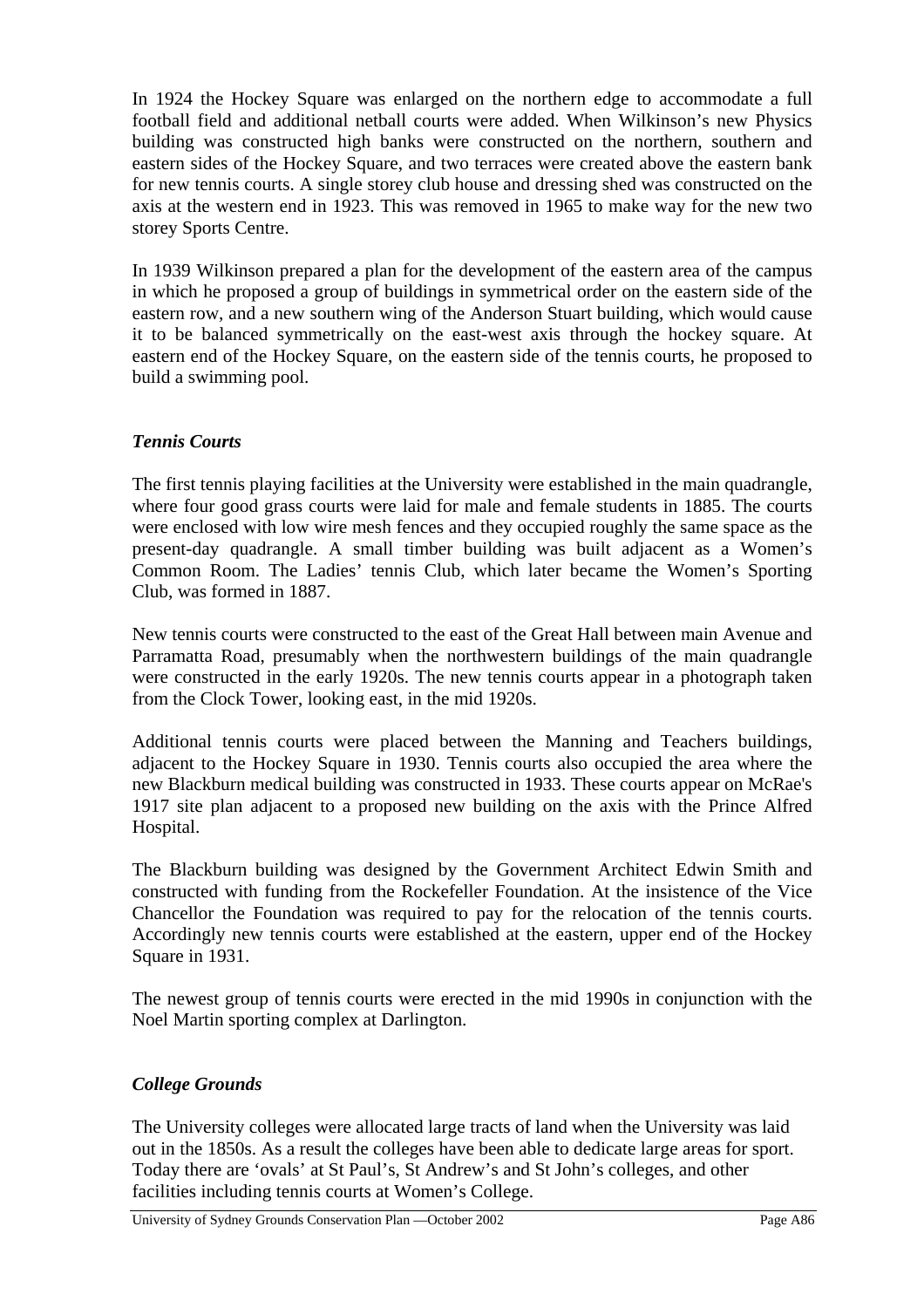The college sporting fields provide important green areas bordering the University campus. The St Paul's Oval also serves an important formal role as a home ground for university hockey, football and cricket teams.

## *Sporting Structures and Indoor Facilities*

In 1957 the University Senate appointed a committee to prepare a masterplan for the future development of the campus. The plan was presented in 1961. Recreation concerns were to be given attention in the plan.

The landscaping of the campus was seen as important in 1957 and so too was the location of sporting facilities. The masterplan was to provide for future swimming pool, squash courts and tennis courts. The retention of the existing sporting facilities was implicit.

An indoor swimming centre and tennis courts were built in the University Expansion Area when the area was developed. These were recently incorporated into the new Noel Martin Centre, together with indoor ball courts.

The H.K Ward men's Gymnasium was built adjacent to No.1 oval and a new Grandstand was erected on the southwestern side of the Oval. A Women's Sports Centre was built adjacent to the Women's hockey field. Squash courts were built beside the tennis courts near Manning House. All of these facilities were constructed by the Men's and Women's Sports Unions.

The modern facilities on the main campus are undistinguished in their style. They do not make a positive aesthetic contribution but they unquestionably contribute a great deal to student sporting life and the continuing tradition of university sport.

## **11.12 Reflecting on the present day built form**

The significant transformation in the built form of the university campus that has occurred since the War can be related directly to two principal developments. They were the increase in the size of the University student population and the expansion into Darlington, and the introduction of modern architectural styles.

Over the past five decades the University population has doubled and the size of the campus has almost trebled. In 1950 there was a student population of a little over 9,000 and the campus occupied an area of 140,000 square metres. In 1990 the student population had doubled to be over 18,000 and campus had grown in size to 340,000 square metres.

The changes in the built form commenced with the post War changes building industry, which moved from being a crafts and trades-based industry to a technology-based industry. New building materials, such as fibrous asbestos cement and metal cladding materials were introduced and modern design styles emerged. As a result the buildings built since the War are entirely different from those built before it. Their size is much greater and their forms are vastly different. Only a small number of the new buildings, such as the Blackburn, Madsen and McMaster Laboratory buildings, which are clad in brick and stone, relate to the earlier buildings.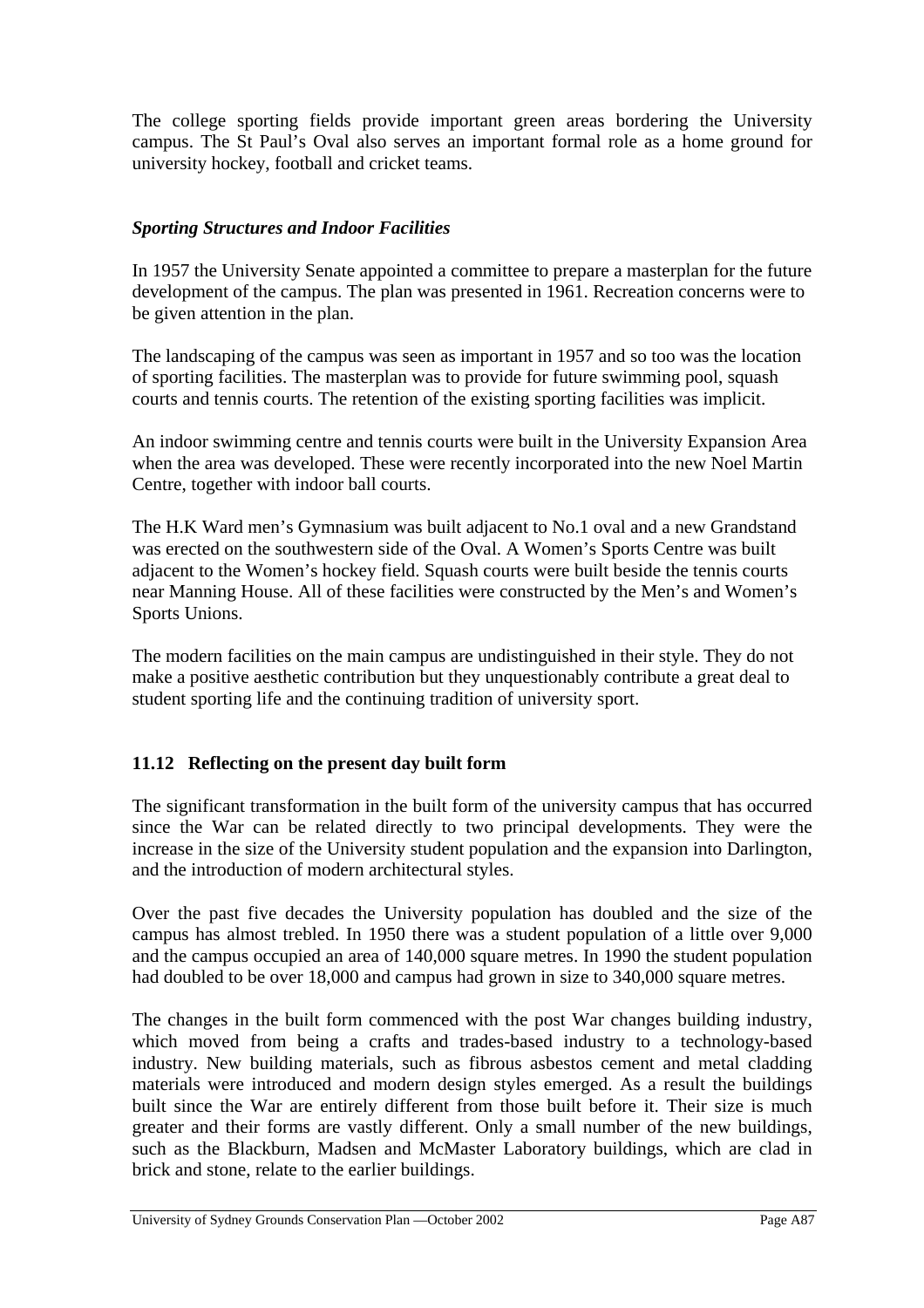The University campus now comprises three roughly equal portions, being the original campus, the colleges and the Darlington campus. The original campus and the colleges maintain a strong semblance of their traditional heritage form due mainly to the dominance of the early buildings and Wilkinson's planned form, which includes the roads, paths, sports fields and the associated landscaping. The greatest intrusions into this form have occurred in the southeastern corner of the original campus and in Darlington where most of the large new buildings have been erected.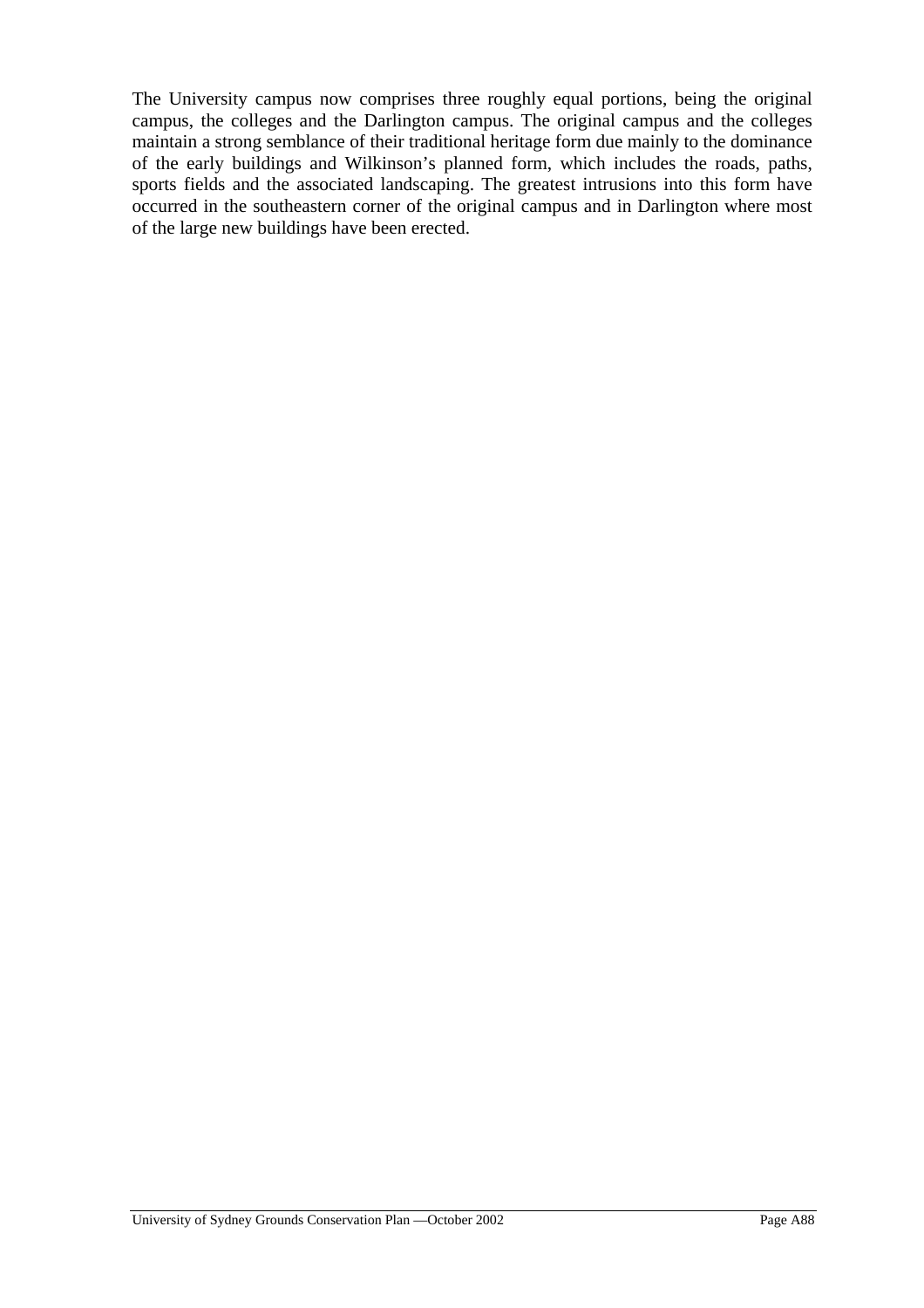#### **12. OVERVIEW OF THE DEVELOPMENT OF AUSTRALIAN UNIVERSITIES**

Universities were first established in the Australian Colonies during the nineteenth century.284 It has been argued they were 'important symbols of colonists' cultural heritage', and part of a 'liberal education' that,

'...would nurture the moral and social improvement necessary to mediate the transition to social and political maturity.'<sup>285</sup>

The founding dates for the initial Australian Universities are as follows.

| Sydney            | 1850         |
|-------------------|--------------|
| Melbourne         | 1853         |
| Adelaide          | 1874         |
| Tasmania          | 1890         |
| Queensland        | 1909         |
| Western Australia | 1910 (1911?) |

One character of the founding of the Universities was a coalition of private and public interests. Given the differing cultural backgrounds of the colonists, it is perhaps understandable they drew on the examples set by English, Scottish and Irish Universities. The Australian Universities tended to be urban, mostly non-residential, and focused on imparting knowledge and professional training rather than, for example, induction into a privileged culture.

The Australian Universities were explicitly secular, although often associated with denominational residential colleges, and predominantly government funded. While Universities received government funding, they were self governing bodies. However, private donations were an important source of funds, especially for major initiatives, and this continued to be the case well into the twentieth century.

Student numbers were very low until the growth in secondary education in the 1880s provided a greater number of potential university students. While the Universities began with teaching general studies, arts and sciences, they quickly developed applied or professional courses such as engineering and medicine. However, some courses were expensive to teach, for example medicine, and these were restricted to the few larger/better funded Universities.

Australian Universities tended to offer only undergraduate degrees until 1939, with students having to travel overseas for a higher degree. The degree of Doctor of Philosophy was first introduced in Australia by the University of Melbourne in 1945.

Teaching was mostly undertaken by Professors who were assisted by small numbers of other staff. Research was relatively rare.

Two early and continuing features of Australian Universities are the presence of student unions, providing a range of services to the student body, and sporting organisations.

 $284$  This overview is heavily based on the entry for Universities in Davison and others 1998, supplemented by information from the *Australian Encyclopaedia*. 285 Davison and others 1998:657.

University of Sydney Grounds Conservation Plan —October 2002 Page A89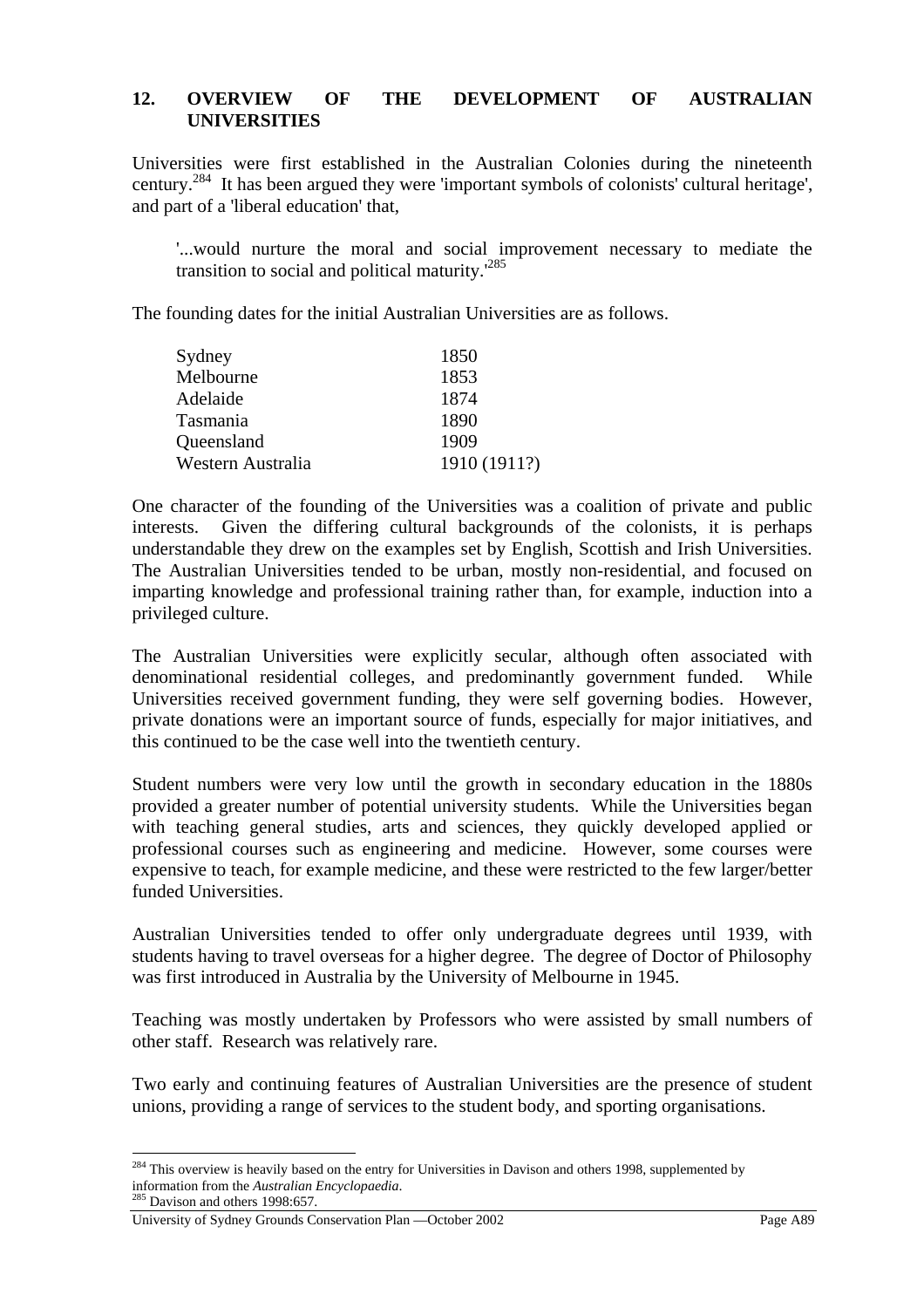The Universities were influenced by the forces at work in the broader Australian society. So, for example, Melbourne benefited from the Victorian goldrushes during the latter half of the nineteenth century, and all Universities suffered funding cuts during the Depression of the 1930s.

With World War 2 education and research became matters of national significance, and the Commonwealth Government began to take more interest in the contribution of Universities. This interest was most direct in the case of the Australian National University which was established by the Commonwealth, and in 1951 the Commonwealth offered scholarships for University education. By the end of the decade the Commonwealth was responsible for tertiary education policy and a national tertiary sector was established.

The post war phase of establishing universities saw the creation of the following institutions.

| <b>Australian National University</b><br>1946 |              |
|-----------------------------------------------|--------------|
| <b>New South Wales</b>                        | 1958 (1949?) |
| 1954<br>New England                           |              |
| 1958<br>Monash                                |              |
| Macquarie                                     | 1963 (1964?) |
| La Trobe<br>1964                              |              |
| 1965<br>Newcastle                             |              |
| 1966<br><b>Flinders</b>                       |              |

Student numbers grew dramatically, and a two tiered system was introduced in 1965 to protect the elite status of universities by creating tertiary level vocational training institutions, called colleges of advanced education. By 1973 the State Governments had given complete effective control to the Commonwealth which abolished fees and provided a system of living allowances to promote equitable access for students. None the less, in most cases an obligation remains to the State and Territory Governments which have legally established the Universities.

| <b>Student Enrolments</b> |                       |
|---------------------------|-----------------------|
| c <sub>1950</sub>         | 25,000                |
| 1987                      | c400,000              |
| c1996                     | c <sub>600</sub> ,000 |

The number of vocational institutions continued to grow and in 1988 the title of university was given to a large number of the vocational institutions. However, a number of institutions were merged and fees were reintroduced. Since then there have been continued pressures on funding universities and changes to the system of fees. By 1996 there were 36 public and 2 private universities in Australia.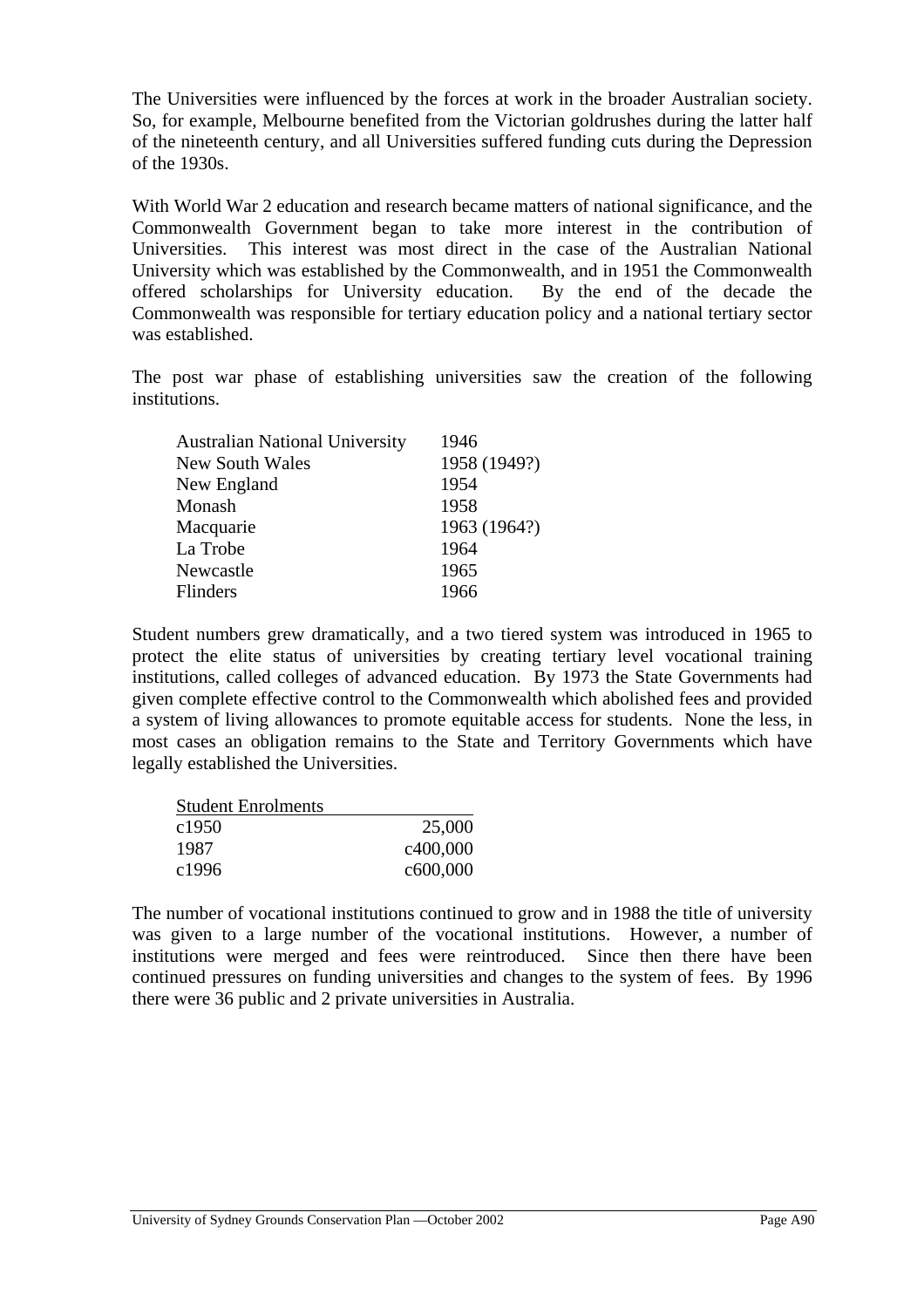#### **13. BIBLIOGRAPHY**

- Abbott, G.H., "Reminiscences of Newtown and Neighbourhood," *Royal Australian Historical Society, Journal and Proceedings,* Vol. 24, Part I, 1938, 1-16.
- Annable, Rosemary, *A History of the Pharmacy, Badham and Bank Buildings in the Science Road precinct and of the adjacent part of the Main Quadrangle surrounding the Vice-chancellor's Garden*, for the Office of Facilities Planning, University of Sydney, 1995.
- Annable, Rosemary, Cable Ken, *Draft Heritage Register Thematic History*, 2000.
- Bladen, F.M. (ed.), *Historical Records of NSW,* Vol. IV, 1800-1802, Lansdown Slattery & Company, Sydney, 1979.
- Boardman, G. et. al., *Sydney Teachers College: a History 1906-1981*, Hale & Iremonger, Sydney, 1995.
- Campbell, J.F., "The Early History of the Sydney University Grounds," *Royal Australian Historical Society, Journal and Proceedings,* Vol. 16, Part IV, 1930, 274-292.
- Casey & Lowe Associates, *Archaeological Assessment Sections of the Darlington Campus, University of Sydney,* Unpublished report for University of Sydney, n.d.
- Connell, W.F., Sherrington, G.E., Fletcher, B.H., Turney, C. & Bygott, U., *Australia's First, A History of the University of Sydney, Volume 2 1940-1990, The University* of Sydney in association with Hale & Iremonger, Sydney, 1995.
- Curtis, David, "The University of Sydney Grounds & Gardens >From Bushland to the Present Day," unpublished manuscript, 1981, (SUA: R.387).
- Davison, G, J Hirst and S Macintyre (eds) 1998, *The Oxford Companion to Australian History*, Oxford University Press.
- DPWS Heritage Design Services & Otto Cserhalmi & Partners Pty Ltd., *The University of Sydney Section 170 Register*, 2000.
- Dupain, M., Johnson, P., Molnar, G., Wilkinson, D., *Leslie Wilkinson, A Practical Idealist*, Valadon Publishing, Sydney, 1982.
- Elliott, P. Sketch of "Grose Farm" 10 December 1827, SR: Surveyor's Sketchbooks, Vol. I, Folio 7.
- "Fisher Library Sydney University," *Architecture in Australia*, December 1963, 70-75.
- Fitzgerald, Shirley, *Chippendale, Beneath the Factory Wall,* Hale & Iremonger, Sydney, 1990.
- Fitzgerald, Shirley, *Rising Damp, Sydney 1870-90,* Oxford University Press, Melbourne, 1987.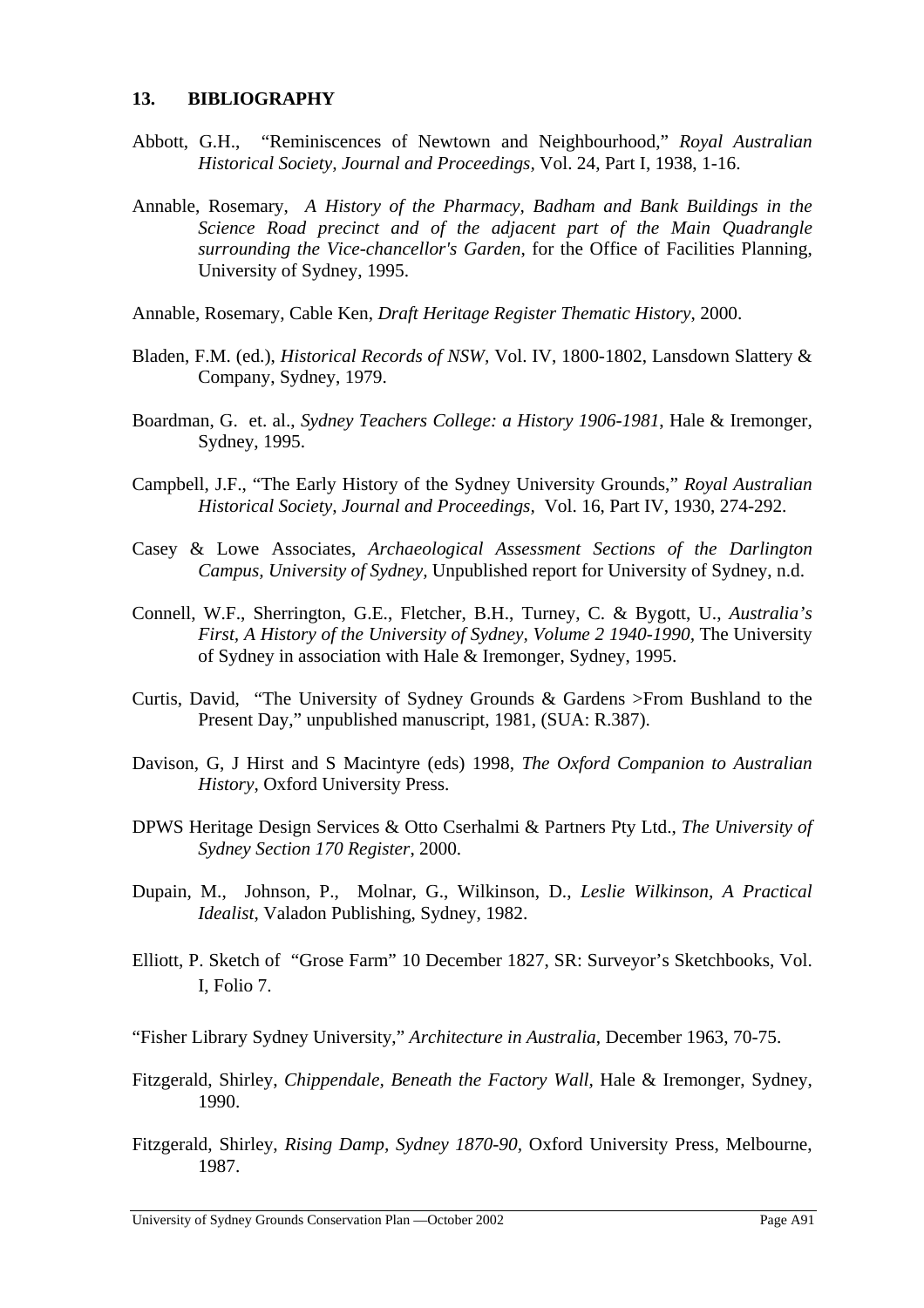- Good, William, *Holme Sweet Holme. The Story of the Holme Building*, University of Sydney Union, Sydney, 1985.
- Good, William, *Manning House, the Women's Preserve*, University of Sydney Union, Sydney, 1985.
- Kerr, James Semple, *Anderson Stuart's Medical School, A Plan for its Conservation*, Commissioned by Australian Construction Services for the University of Sydney, 1992.
- 'Land at Grose Farm University of Sydney' plan laid before Senate 1857 (SUA: Group G.074, Series 1, Folder 1).
- Lilienthal, Sonja, *Newtown Tarts, A History of the Sydney University Women's Sports Association 1910-1995*, Allen & Unwin, St. Leonards, 1997.
- McKenzie, Bertha, *Stained Glass and Stone, The Gothic Buildings of the University of Sydney*, Sydney University Monographs, Number 5, University of Sydney, 1989.
- Minutes of the Buildings, Grounds and Improvements Committee 1904 1910 (SUA: G1/5/1).
- Norman, L. G., *Historical Notes on Newtown,* Council of the City of Sydney, Sydney, 1963,
- Orwell & Peter Phillips Architects and Thorp, Wendy, *The Main Quadrangle Conservation Plan*, commissioned by Woods Bagot Pty Ltd for the University of Sydney, 1995.
- Ritchie, John (ed.), *The Evidence to the Bigge Reports, NSW Under Governor Macquarie, Volume 1 the Oral Evidence*, Heinemann, Melbourne, 1971.
- Stanbury, Peter & Holland, Julian (eds.), *Mr Macleay's Celebrated Cabinet. The History of the Macleays and their Museum*, The Macleay Museum, The University of Sydney, 1988.
- SUA: Plan 413/165/003, "Sydney University" showing Proposed Training College, c. 1890s, Group G.074, Series 1, Folder 1.
- Sutherland, Ann, *Darlington Public School, 1878-1978,* Darlington Public School Parents & Citizens Association, Sydney, 1978.
- Tunnicliffe, J. A. "Grose Farm" Part VI in *Hermes*, 1921, 260-264.
- Turney, Clifford, Bygott, Ursula, Chippendale, Peter, *Australia's First, A History of the University of Sydney Volume 1 1850-1939*, University of Sydney in association with Hale & Iremonger, Sydney, 1991.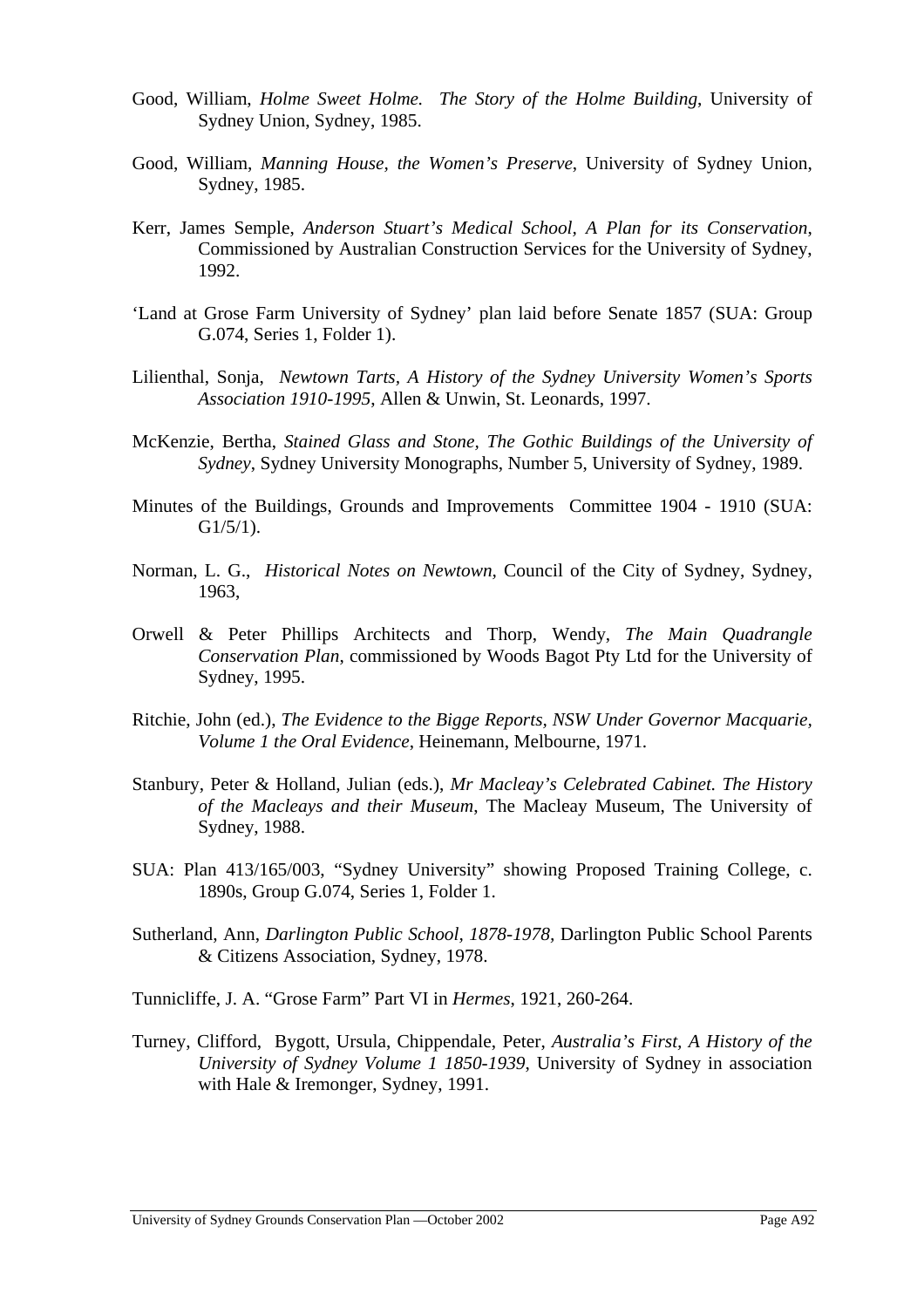# **APPENDIX B: RELEVANT LEGISLATION FOR THE PROTECTION AND MANAGEMENT OF ABORIGINAL CULTURAL HERITAGE IN NEW SOUTH WALES**

# **INTRODUCTION**

This appendix provides only a brief outline of the main pieces of legislation that are relevant to the management and protection of Aboriginal cultural heritage in New South Wales. Further information can be gained from the NSW National Parks & Wildlife Services' Draft Aboriginal Cultural Heritage Standards & Guidelines Kit.

In addition, best practice in heritage assessment is described in the non-statutory *Australian ICOMOS Burra Charter, 1999.* Australian ICOMOS (International Council of Monuments and Sites) is an international non-governmental organisation of professionals dedicated to the conservation of the world's historic monuments and sites. These guidelines have been established by to guide the assessment and protection of monuments and sites of significance. The Burra Charter sets out the principles, practices and processes of site conservation.

# **STATE LEGISLATION**

The principal pieces of State legislation relevant to the management and protection of Aboriginal cultural heritage are:

- the NSW National Parks and Wildlife Act 1974; and
- Environmental Planning & Assessment Act 1979.

Other relevant state statutory provisions include:

- NSW Heritage Act 1977;
- the Local Government Act 1993:
- National Parks and Wildlife Amendment (Aboriginal Ownership) Act 1996; and
- Protection of the Environment Operations Act 1997.

## **NSW National Parks & Wildlife Act 1974 (NPW Act)**

The NPW Act provides for the protection of all Aboriginal 'relics' within the State of New South Wales. Under the Act a 'relic' is defined as,

'any deposit, object or material evidence (not being a handicraft made for sale) relating to indigenous and non-European habitation of the area that comprises New South Wales, being habitation both prior to and concurrent with the occupation of that area by persons of European extraction, and includes Aboriginal remains'.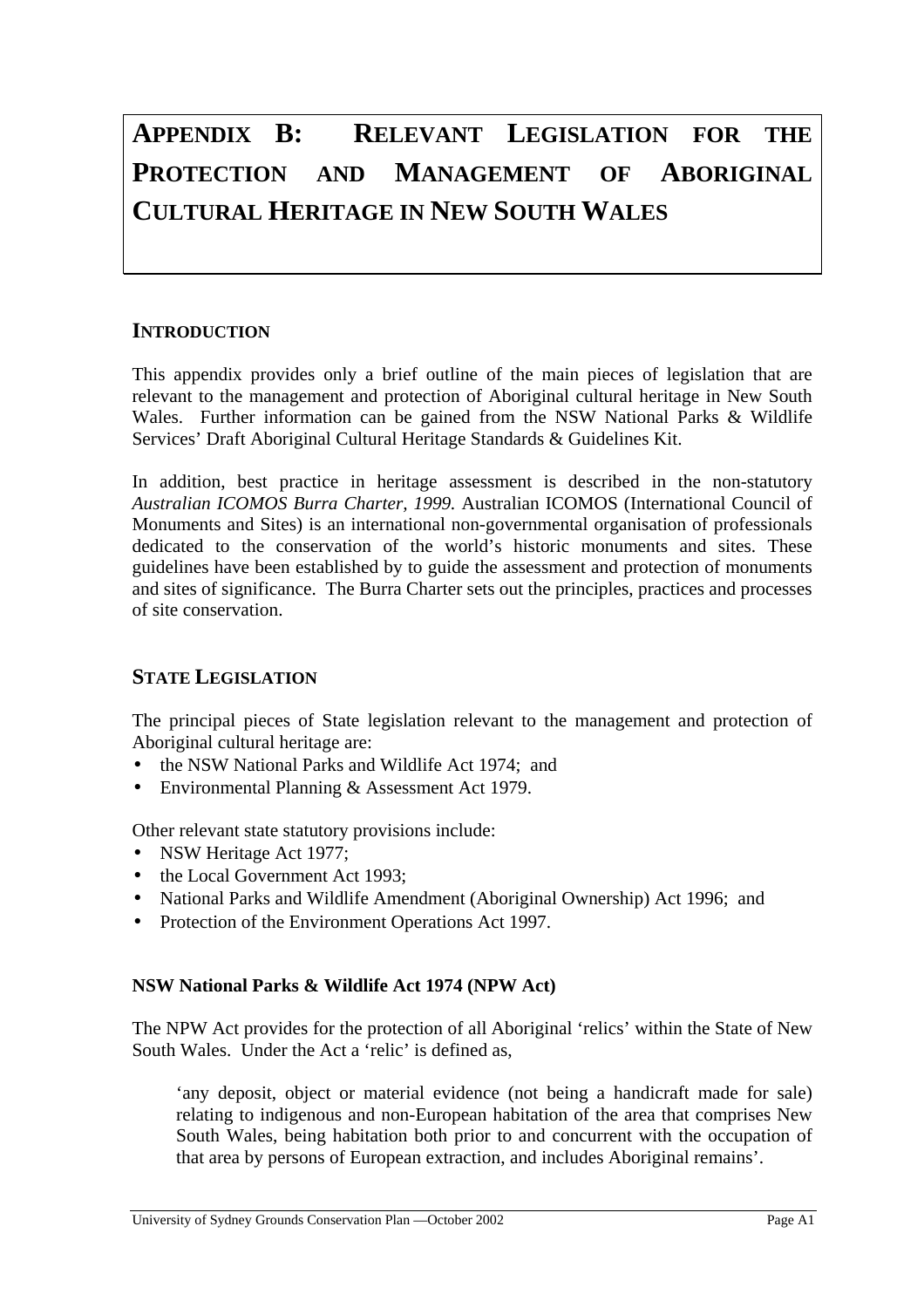Thus, under the Act, 'relics' are confined to the physical evidence of Aboriginal occupation. However, the Act also protects Aboriginal Places, which are locations that may or may not contain physical evidence of Aboriginal occupation but are significant to an Aboriginal community or individuals and have been specially declared by the Minister as an Aboriginal Place. Aboriginal people prefer the term 'relic' not to be used, and other terms are usually adopted except in legal contexts.

The Act is administered by the NSW National Parks & Wildlife Service (NPWS). It an offence to knowingly destroy, deface, damage or disturb Aboriginal sites without first obtaining the written consent of the Director-General of National Parks & Wildlife. The Act prohibits the destruction or disturbing of any Aboriginal heritage sites or items, regardless of whether they have been formally registered on the NPWS Aboriginal Sites Register. Care of Aboriginal cultural heritage within the Sydney area falls under the aegis of the within Metropolitan Aboriginal Heritage Unit of the NPWS Aboriginal Heritage Division which is based at the Head Office building at Hurstville.] #

Under the Act, a Permit or Consent must be gained before any form of disturbance or more formal excavation of deposits can proceed in the search for Aboriginal archaeological remains. This applies to potential archaeological deposits as well as known archaeological deposits (which include stone artefact scatters).

## **Environmental Planning and Assessment Act 1979**

The EP&A Act is the NSW legislation which provides planning controls and requirements for environmental assessment in the development approval process. It also establishes the framework for Aboriginal heritage values to be formally assessed in land use planning and development consent processes. Under this Act, the definition of 'environment' includes cultural heritage.

## **Protection of the Environment Operations Act 1997**

The Protection of the Environment Operations Act 1997 is a NSW State Act, which aims to protect, restore and enhance the quality of the environment in the state, having regard to the need to maintain ecologically sustainable development. Any management plan for Aboriginal heritage should comply with the principles of the PEO Act.

## **COMMONWEALTH LEGISLATION**

Commonwealth legislation covering Aboriginal sites:

- the Aboriginal and Torres Strait Islander Heritage Protection Amendment Act 1987;
- the Australian Heritage Commission Act 1975; and
- the Environmental Protection and Biodiversity Conservation Act 1999.

## **Aboriginal and Torres Strait Islander Heritage Protection Amendment Act 1987**

University of Sydney Grounds Conservation Plan —October 2002 Page A2 The purpose of this Act is to preserve and protect areas and objects which are of significance to Aboriginal people and which are under threat of injury or desecration; objects include skeletal remains. A request can be made only by or on behalf of